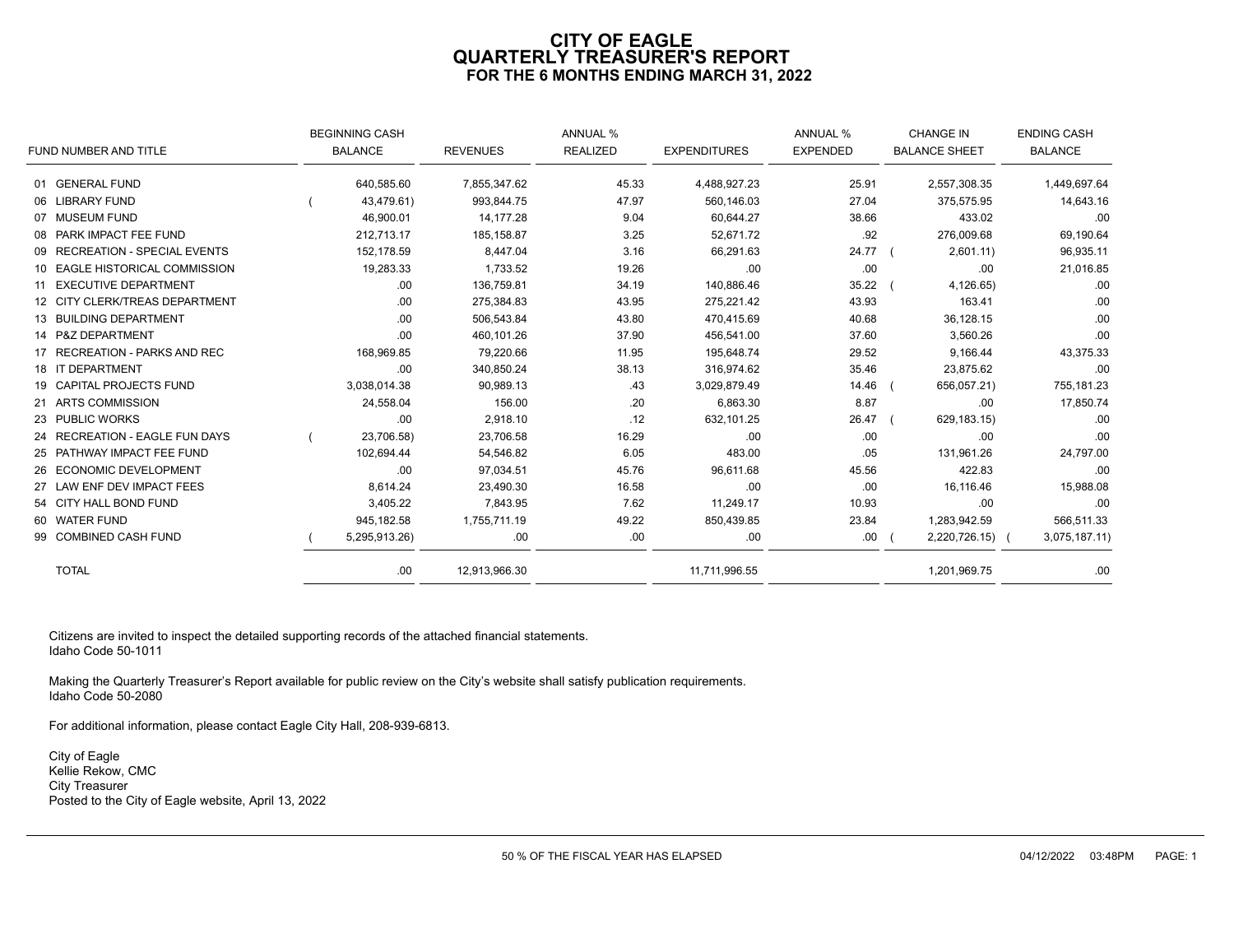### CITY OF EAGLE COMBINED CASH INVESTMENT MARCH 31, 2022

| COMBINED CASH ACCOUNTS                                                     |  |                               |
|----------------------------------------------------------------------------|--|-------------------------------|
| 99-0103-00-00 CASH IN CHECKING<br>99-0108-00-00 CASH CLEARING-ACCOUNTS REC |  | 2,924,513.34<br>150,673.77    |
| TOTAL COMBINED CASH<br>99-0101-00-00 CASH ALLOCATED TO OTHER FUNDS         |  | 3,075,187.11<br>3,075,187.11) |
| TOTAL UNALLOCATED CASH                                                     |  | .00.                          |

CASH ALLOCATION RECONCILIATION

|    | ALLOCATION TO GENERAL FUND                         | 1,449,697.64  |
|----|----------------------------------------------------|---------------|
| 6  | ALLOCATION TO LIBRARY FUND                         | 14,643.16     |
| 8  | ALLOCATION TO PARK IMPACT FFF FUND                 | 69,190.64     |
| q  | ALLOCATION TO RECREATION - SPECIAL EVENTS          | 96,935.11     |
| 10 | ALLOCATION TO EAGLE HISTORICAL COMMISSION          | 21,016.85     |
| 17 | ALLOCATION TO RECREATION - PARKS AND REC           | 43,375.33     |
| 19 | ALLOCATION TO CAPITAL PROJECTS FUND                | 755,181.23    |
| 21 | ALLOCATION TO ARTS COMMISSION                      | 17,850.74     |
| 25 | ALLOCATION TO PATHWAY IMPACT FEE FUND              | 24,797.00     |
| 27 | ALLOCATION TO LAW ENF DEV IMPACT FEES              | 15,988.08     |
| 60 | ALLOCATION TO WATER FUND                           | 566,511.33    |
|    | TOTAL ALLOCATIONS TO OTHER FUNDS                   | 3,075,187.11  |
|    | ALLOCATION FROM COMBINED CASH FUND - 99-0101-00-00 | 3,075,187.11) |
|    |                                                    |               |
|    | ZERO PROOF IF ALLOCATIONS BALANCE                  | .00           |
|    |                                                    |               |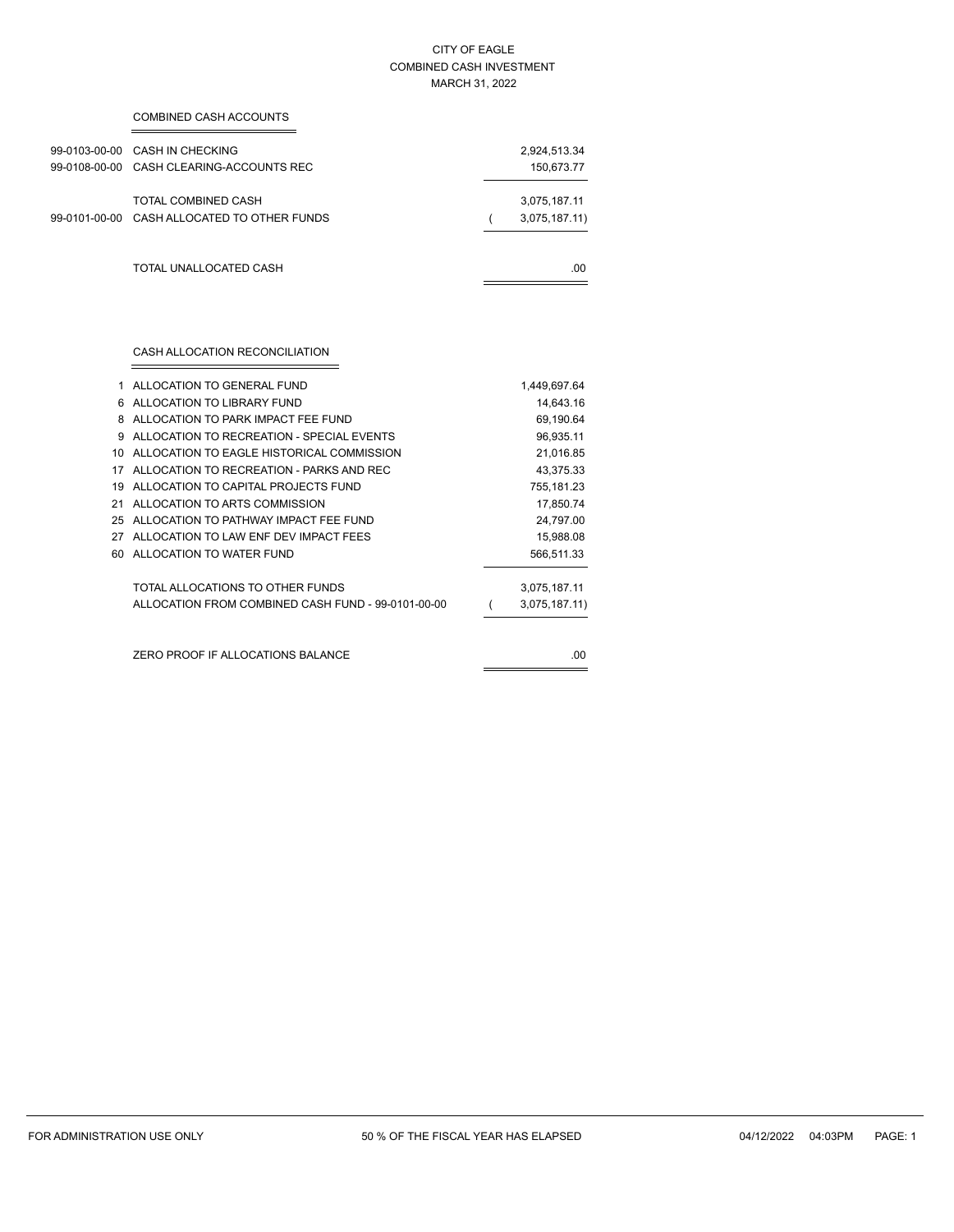GENERAL FUND

#### ASSETS

| 01-0101-00-00 CASH       |                                              |              |                | 1,449,697.64 |               |
|--------------------------|----------------------------------------------|--------------|----------------|--------------|---------------|
| 01-0103-00-00 PETTY CASH |                                              |              |                | 100.00       |               |
|                          | 01-0107-00-00 TAXES RECEIVABLE DELINQUENT    |              |                | 14,402.55    |               |
|                          | 01-0132-00-00 DUE FROM OTHER GOVERNMNTL UNTS |              |                | 863,581.36   |               |
|                          | 01-0151-25-00 FIRST INTERSTATE INVESTMENT    |              |                | 7,702,111.04 |               |
| 01-0151-28-00 ICCU CD    |                                              |              |                | 50,972.47    |               |
|                          | 01-0170-00-00 HRA 10 % DEPOSIT               |              |                | 5,785.92     |               |
|                          |                                              |              |                |              |               |
|                          | <b>TOTAL ASSETS</b>                          |              |                |              | 10,086,650.98 |
|                          |                                              |              |                |              |               |
|                          | <b>LIABILITIES AND EQUITY</b>                |              |                |              |               |
|                          |                                              |              |                |              |               |
|                          | <b>LIABILITIES</b>                           |              |                |              |               |
| 01-0202-00-00            | <b>VOUCHERS PAYABLE</b>                      |              | $\overline{(}$ | 3,542.16)    |               |
|                          | 01-0203-00-00 ACCTS PAYABLE-ACHD IMPACT FEES |              |                | 69,066.00    |               |
|                          | 01-0203-01-01 BONDS DEPOSITS PAYABLE         |              |                | 2,556,607.28 |               |
|                          | 01-0203-01-02 FIREWORKS BOND DEPOSIT PAYABLE |              | (              | 2,000.00)    |               |
|                          | 01-0203-01-03 VENDORS BOND DEPOSITS PAYABLE  |              |                | 6,939.00     |               |
|                          | 01-0203-01-05 P&Z DEPOSITS PAYABLE           |              |                | 205,624.00   |               |
|                          | 01-0203-01-06 LAND USE DEPOSITS PAYABLE      |              |                | 50,972.47    |               |
|                          | 01-0217-04-00 PUBLIC RETIREMENT              |              | (              | .02)         |               |
|                          | 01-0217-07-00 GEN ADMIN HEALTH INSURANCE     |              |                | 10,779.13)   |               |
|                          | 01-0217-07-01 COBRA- HEALTH INSURANCE        |              |                | 1,415.27)    |               |
|                          | 01-0217-09-00 WORKERS' COMPENSATION          |              |                | 1,501.37     |               |
|                          | 01-0226-00-00 DEFERRED REVENUE               |              |                | 12,637.20    |               |
|                          | <b>TOTAL LIABILITIES</b>                     |              |                |              | 2,885,610.74  |
|                          |                                              |              |                |              |               |
|                          | <b>FUND EQUITY</b>                           |              |                |              |               |
|                          | 01-0271-00-00 FUND BALANCE                   |              |                | 3,834,619.85 |               |
|                          | UNAPPROPRIATED FUND BALANCE:                 |              |                |              |               |
|                          | REVENUE OVER EXPENDITURES - YTD              | 3,366,420.39 |                |              |               |
|                          | <b>BALANCE - CURRENT DATE</b>                |              |                | 3,366,420.39 |               |
|                          | <b>TOTAL FUND EQUITY</b>                     |              |                |              | 7,201,040.24  |
|                          | TOTAL LIABILITIES AND EQUITY                 |              |                |              | 10,086,650.98 |
|                          |                                              |              |                |              |               |

 $\equiv$ 

L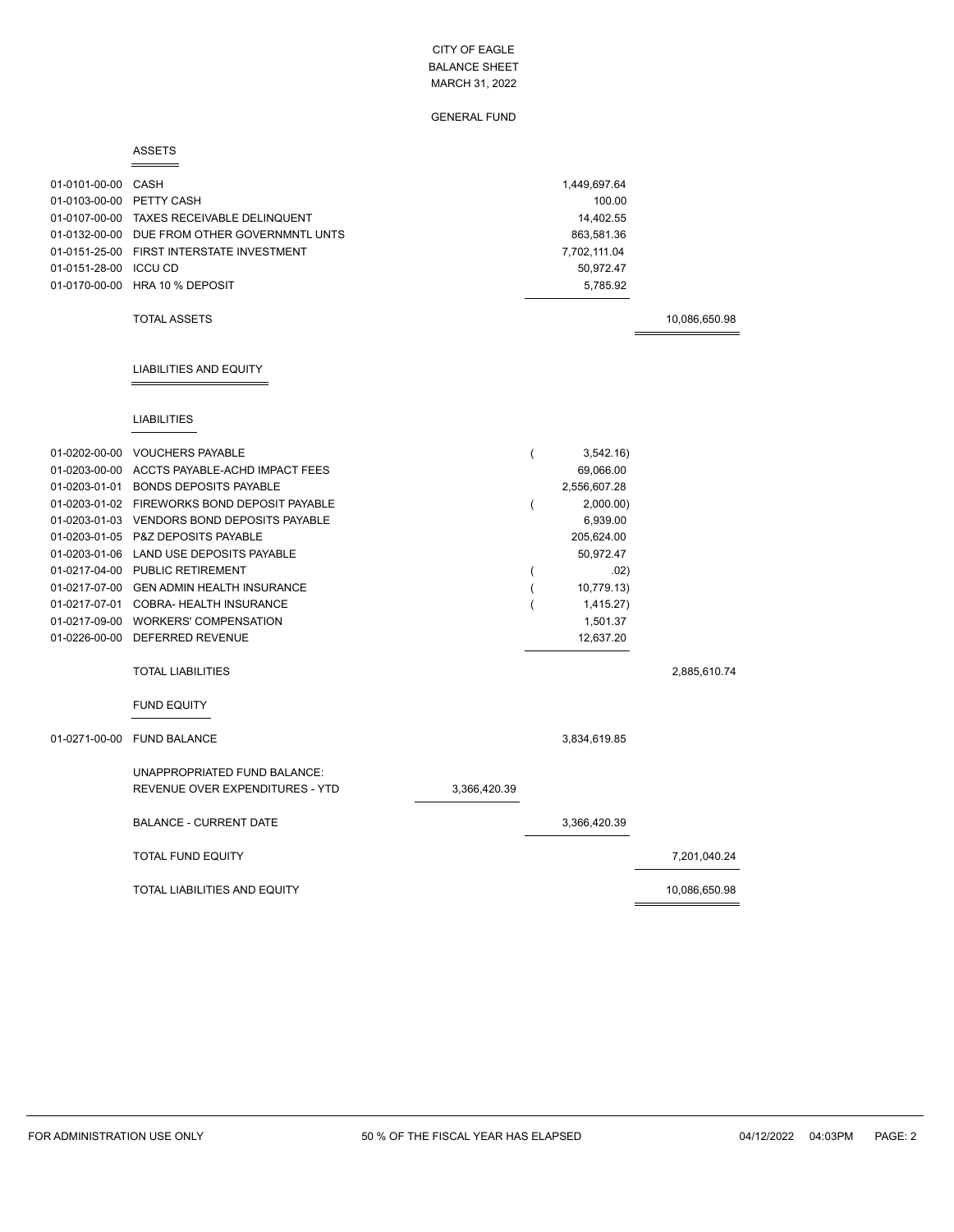|               |                                          | PERIOD ACTUAL | <b>YTD ACTUAL</b> | <b>BUDGET</b> | <b>UNEARNED</b>             | <b>PCNT</b> |
|---------------|------------------------------------------|---------------|-------------------|---------------|-----------------------------|-------------|
|               |                                          |               |                   |               |                             |             |
|               | <b>REVENUE</b>                           |               |                   |               |                             |             |
| 01-0308-00-00 | <b>CARRY OVER</b>                        | .00           | .00               | 5,560,218.00  | 5,560,218.00                | .0          |
| 01-0311-00-00 | PROPERTY TAX                             | 1,746,328.51  | 1,746,328.51      | 2,708,042.00  | 961,713.49                  | 64.5        |
| 01-0311-01-00 | PENALTY/INTEREST ON TAXES                | 1,368.70      | 1,368.70          | 3,000.00      | 1,631.30                    | 45.6        |
| 01-0312-00-00 | PERSONAL PROPERTY TAX REIMBURS           | 4,231.43      | 4,231.43          | 8,463.00      | 4,231.57                    | 50.0        |
| 01-0316-10-00 | FRANCHISE FEE/EAGLE WATER CO.            | 2,365.15      | 2,365.15          | 5,000.00      | 2,634.85                    | 47.3        |
| 01-0316-10-02 | <b>FRANCHISE FEE/SUEZ</b>                | 9,344.81      | 9,344.81          | 15,000.00     | 5,655.19                    | 62.3        |
| 01-0316-11-00 | FRANCHISE FEE/INTERMTN GAS               | 98,173.78     | 98,173.78         | 270,000.00    | 171,826.22                  | 36.4        |
| 01-0316-12-00 | FRANCHISE FEE/CABLE TV                   | 56,296.45     | 56,296.45         | 112,000.00    | 55,703.55                   | 50.3        |
| 01-0316-13-00 | <b>FRANCHISE FEE/TRASH</b>               | 179,171.20    | 179,171.20        | 275,000.00    | 95,828.80                   | 65.2        |
| 01-0316-14-00 | FRANCHISE FEE/IDAHO POWER                | 135,273.77    | 135,273.77        | 212,000.00    | 76,726.23                   | 63.8        |
| 01-0321-10-00 | ALCOHOLIC BEVERAGE LICENSES              | 1,541.22      | 1,541.22          | 30,000.00     | 28,458.78                   | 5.1         |
| 01-0321-30-00 | <b>BUSINESS LICENSE FEE</b>              | 2,060.00      | 2,060.00          | 16,500.00     | 14,440.00                   | 12.5        |
| 01-0322-10-00 | <b>BUILDING &amp; INSPECTION PERMITS</b> | 682,660.92    | 682,660.92        | 1,770,000.00  | 1,087,339.08                | 38.6        |
| 01-0322-12-00 | PLAN REVIEW FEES                         | 262,766.03    | 262,766.03        | 525,000.00    | 262,233.97                  | 50.1        |
| 01-0322-13-00 | <b>ENERGY STANDARDS (IRES)</b>           | 9,150.00      | 9,150.00          | 30,000.00     | 20,850.00                   | 30.5        |
| 01-0322-14-00 | ELECTRICAL INSPECT FEE                   | 142,655.52    | 142,655.52        | 252,000.00    | 109,344.48                  | 56.6        |
| 01-0322-15-00 | PLUMBING INSPECTION FEES                 | 102,849.32    | 102,849.32        | 252,000.00    | 149,150.68                  | 40.8        |
| 01-0322-16-00 | MECHANICAL INSPECTION FEES               | 154,861.60    | 154,861.60        | 252,000.00    | 97,138.40                   | 61.5        |
| 01-0322-20-00 | FIRE IMPACT ADMIN FEES                   | 4,530.00      | 4,530.00          | 12,000.00     | 7,470.00                    | 37.8        |
| 01-0323-01-00 | PZ ANNEX/ZONING PERMIT FEES              | 254,562.90    | 254,562.90        | 210,000.00    | 44,562.90)                  | 121.2       |
| 01-0323-02-00 | <b>INSPECTION FEES</b>                   | 665.00        | 665.00            | 8,000.00      | 7,335.00                    | 8.3         |
| 01-0323-03-00 | PLAN REVIEW FEES                         | 12,100.00     | 12,100.00         | 40,000.00     | 27,900.00                   | 30.3        |
| 01-0323-04-00 | STREET LIGHT INSPECTION FEES             | 910.00        | 910.00            | 1,200.00      | 290.00                      | 75.8        |
| 01-0323-05-00 | SURETY/LETTER OF CREDIT FEES             | 3,980.00      | 3,980.00          | 4,000.00      | 20.00                       | 99.5        |
| 01-0323-06-00 | <b>GRADING-DRAINAGE PERMIT FEES</b>      | 4,767.50      | 4,767.50          | 16,000.00     | 11,232.50                   | 29.8        |
| 01-0323-10-00 | SPRING VALLEY STAFF TIME REIMB           | .00           | .00               | 10,000.00     | 10,000.00                   | .0          |
| 01-0323-11-00 | AVIMOR STAFF TIME REIMBURSE              | .00           | .00               | 85,000.00     | 85,000.00                   | .0          |
| 01-0324-01-00 | <b>TREE FUND</b>                         | 5,950.00      | 5,950.00          | .00           | 5,950.00)<br>$\overline{ }$ | .0          |
| 01-0331-61-00 | <b>MATCHING GRANT</b>                    | .00           | .00               | 100,000.00    | 100,000.00                  | .0          |
| 01-0331-63-00 | <b>GRANTS/MATCHING FUNDS</b>             | .00           | .00               | 50,000.00     | 50,000.00                   | .0          |
| 01-0335-10-00 | <b>STATE LIQUOR</b>                      | 265,036.00    | 265,036.00        | 678,514.00    | 413,478.00                  | 39.1        |
| 01-0335-50-00 | STATE SALES TAX, AG REPL                 | 14.25         | 14.25             | .00           | 14.25)                      | .0          |
| 01-0335-60-00 | STATE REVENUE SHARING                    | 1,566,386.92  | 1,566,386.92      | 3,019,563.00  | 1,453,176.08                | 51.9        |
| 01-0338-40-00 | <b>COURT FEES</b>                        | 21,045.35     | 21,045.35         | 30,000.00     | 8,954.65                    | 70.2        |
| 01-0338-41-00 | CITATION FEES/CODE ENFORCEMENT           | 15.00         | 15.00             | 500.00        | 485.00                      | 3.0         |
| 01-0338-42-00 | <b>WEED ABATEMENT</b>                    | .00           | .00               | 2,000.00      | 2,000.00                    | .0          |
| 01-0341-11-00 | MISCELLANEOUS PERMITS/LICENSES           | 1,555.00      | 1,555.00          | 4,000.00      | 2,445.00                    | 38.9        |
| 01-0341-12-00 | ANIMAL CONTROL FEES                      | 7,552.00      | 7,552.00          | 12,000.00     | 4,448.00                    | 62.9        |
| 01-0341-13-00 | ENGINEERING FEES-DEVELOPERS              | 127,613.75    | 127,613.75        | 150,000.00    | 22,386.25                   | 85.1        |
| 01-0341-14-00 | ATTORNEY FEES - DEVELOPER                | .00           | .00               | 15,000.00     | 15,000.00                   | .0          |
| 01-0341-17-00 | CID STAFF & MISC REIMBURSEMENT           | 4,202.15      | 4,202.15          | 1,000.00      | 3,202.15)<br>$\overline{ }$ | 420.2       |
| 01-0341-20-00 | REIMBURSE WATER DEPARTMENT               | 9,603.00      | 9,603.00          | 12,803.00     | 3,200.00                    | 75.0        |
| 01-0341-21-00 | PRESSURIZED IRRIGATION REIMB             | 10,561.82     | 10,561.82         | .00           | 10,561.82)<br>$\left($      | .0          |
| 01-0341-26-00 | <b>BACKGROUND CHECKS</b>                 | 422.50        | 422.50            | 1,500.00      | 1,077.50                    | 28.2        |
| 01-0341-27-00 | URA CITY STAFF REIMBURSEMENT             | 1,993.13      | 1,993.13          | 4,800.00      | 2,806.87                    | 41.5        |
| 01-0341-28-00 | ID POWER SUBSTATION WATER USE            | .00           | .00               | 120.00        | 120.00                      | .0          |
| 01-0341-29-00 | REVEL EAGLE-EASEMENT-MERRILL P           | 1,000.00      | 1,000.00          | 1,000.00      | .00                         | 100.0       |
| 01-0350-05-00 | FIELD OF HONOR                           | 610.00        | 610.00            | 10,000.00     | 9,390.00                    | 6.1         |
| 01-0350-07-00 | MAYOR'S SCHOLARSHIP FUND                 | .00           | .00               | 4,000.00      | 4,000.00                    | .0          |
| 01-0371-25-00 | <b>BANK INVESTMENT INTEREST</b>          | 5,449.29      | 5,449.29          | 7,000.00      | 1,550.71                    | 77.9        |
| 01-0379-00-00 | <b>MISCELLANEOUS</b>                     | 50.03         | 50.03             | 1,000.00      | 949.97                      | $5.0\,$     |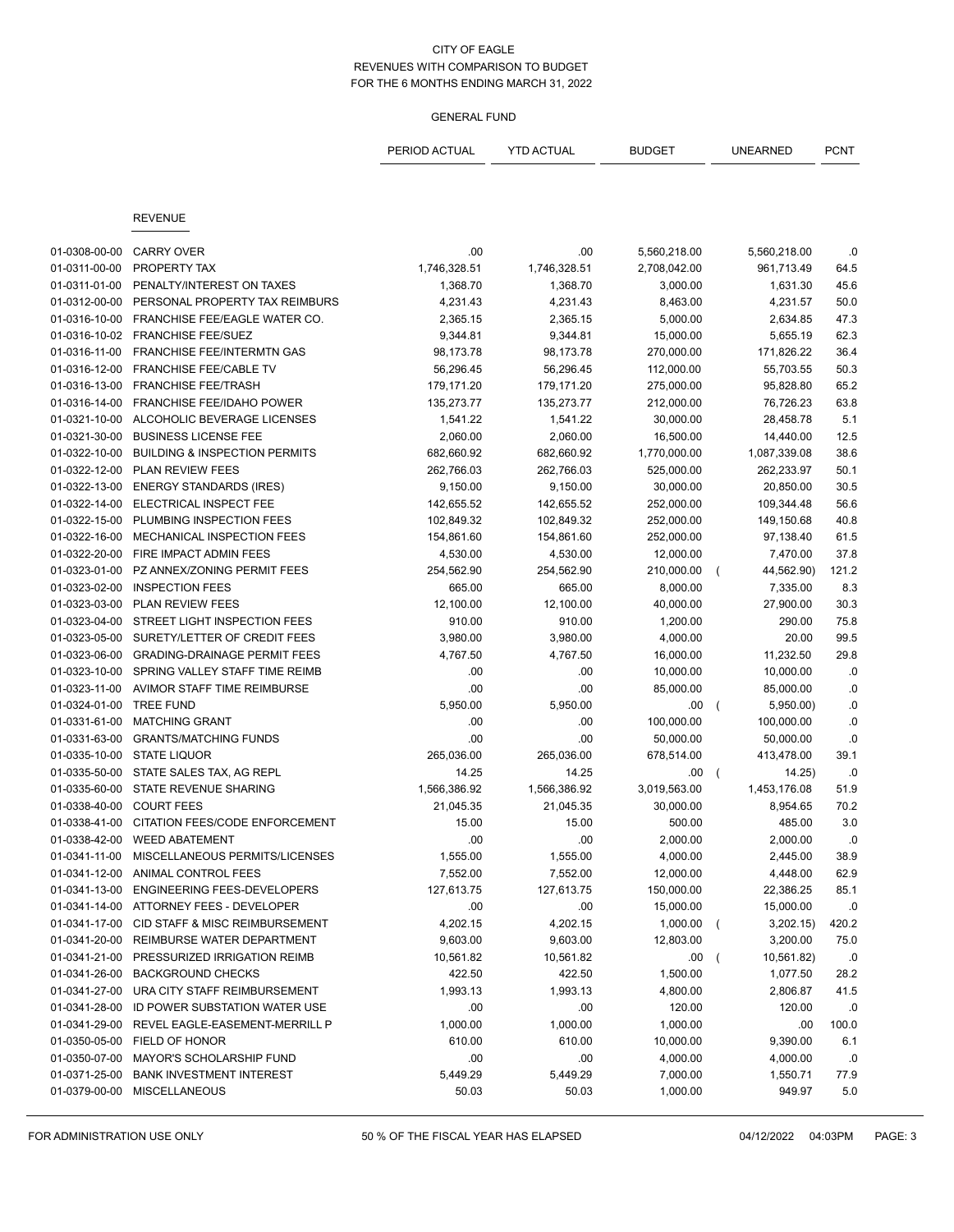|               |                                | PERIOD ACTUAL | <b>YTD ACTUAL</b> | <b>BUDGET</b> | <b>UNEARNED</b> | <b>PCNT</b> |
|---------------|--------------------------------|---------------|-------------------|---------------|-----------------|-------------|
| 01-0379-01-00 | DUPLICATION/PUBLISHING/PRINTNG | 402.78        | 402.78            | 500.00        | 97.22           | 80.6        |
| 01-0382-02-00 | PROMOTIONAL SALES              | 510.00        | 510.00            | .00           | 510.00)         | .0          |
| 01-0383-05-00 | MISCELLANEOUS-REIMBURSEABLES   | 4.990.12      | 4.990.12          | 1.500.00      | 3,490.12)       | 332.7       |
| 01-0383-09-00 | ROOM RESERVATIONS              | 394.00        | 394.00            | 600.00        | 206.00          | 65.7        |
| 01-0383-14-00 | <b>SETTLEMENTS</b>             | 1.750.000.00  | 1.750.000.00      | .00           | 1,750,000.00)   | .0          |
| 01-0383-15-00 | MISCELLANEOUS REVENUE          | 2.610.00      | 2.610.00          | .00           | 2,610.00        | .0          |
| 01-0385-00-00 | FIRE DEPT IMPACT FEES          | 194.766.72    | 194.766.72        | 538.200.00    | 343.433.28      | 36.2        |
|               | <b>TOTAL FUND REVENUE</b>      | 7.855.347.62  | 7.855.347.62      | 17.328.023.00 | 9.472.675.38    | 45.3        |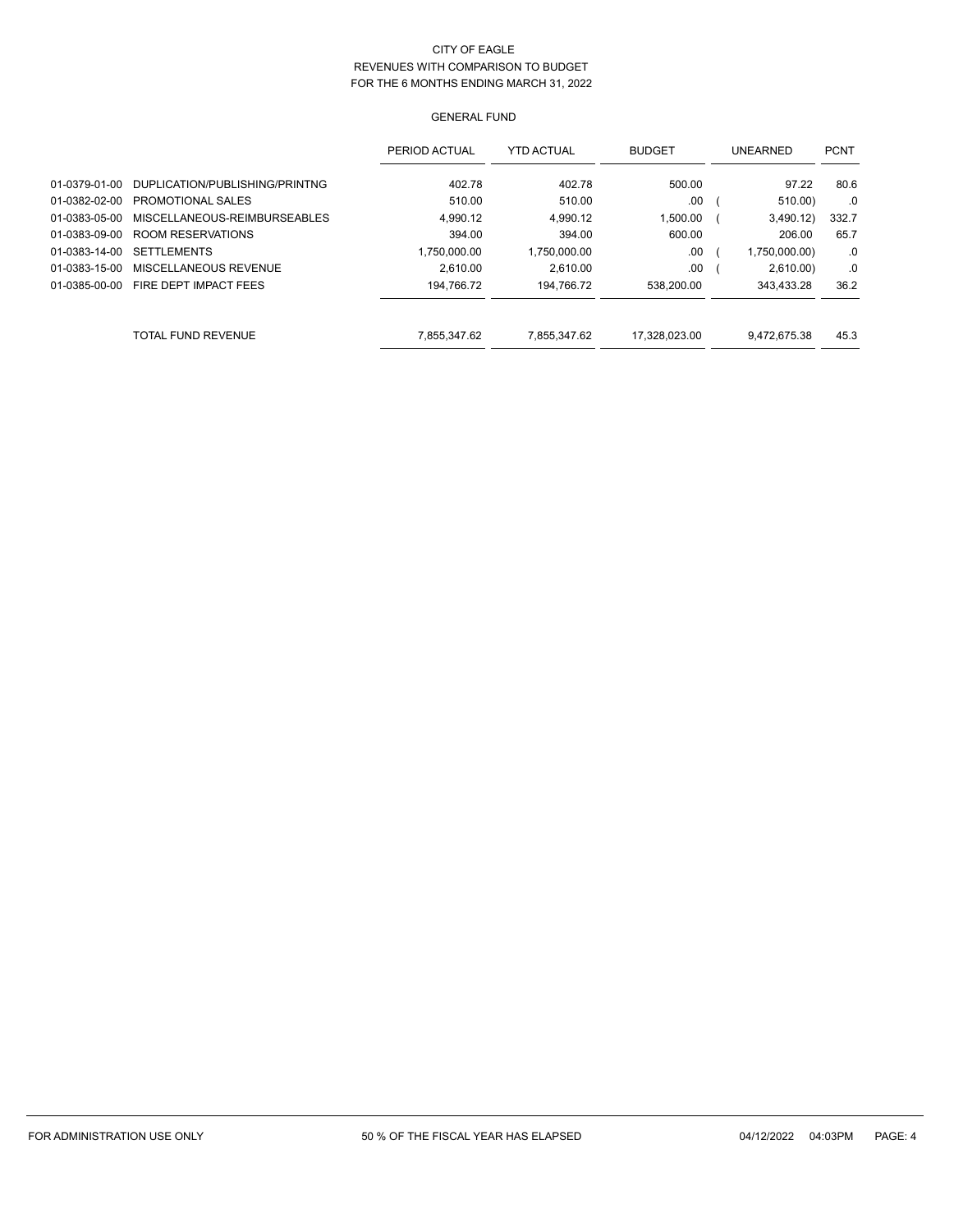|                         |                                            | PERIOD ACTUAL | <b>YTD ACTUAL</b> | <b>BUDGET</b> | <b>UNEXPENDED</b>    | <b>PCNT</b> |
|-------------------------|--------------------------------------------|---------------|-------------------|---------------|----------------------|-------------|
|                         |                                            |               |                   |               |                      |             |
|                         | <b>RESERVE</b>                             |               |                   |               |                      |             |
| 01-0410-19-00           | <b>RESERVE, EMERGENCIES</b>                | .00           | .00               | 480,673.00    | 480,673.00           | .0          |
|                         | <b>TOTAL RESERVE</b>                       | .00           | .00               | 480,673.00    | 480,673.00           | .0          |
|                         | <b>ADMINISTRATION</b>                      |               |                   |               |                      |             |
| 01-0413-01-00           | P&Z COMMISSIONERS COMPENSATION             | 1,510.00      | 1,510.00          | 4,200.00      | 2,690.00             | 36.0        |
| 01-0413-02-00           | DESIGN REVIEW BRD COMPENSATION             | 1,910.00      | 1,910.00          | 5,000.00      | 3,090.00             | 38.2        |
| 01-0413-05-00           | OFFICE EXPENSES                            | 9,467.80      | 9,467.80          | 25,000.00     | 15,532.20            | 37.9        |
| 01-0413-06-00           | PRINTING & DISTRIBUTION                    | 19.50         | 19.50             | 2,500.00      | 2,480.50             | .8          |
| 01-0413-07-00           | <b>POSTAGE</b>                             | 4,706.15      | 4,706.15          | 9,000.00      | 4,293.85             | 52.3        |
| 01-0413-08-00           | LEGAL ADVERTISING/PUBLICATION              | 1,907.95      | 1,907.95          | 8,000.00      | 6,092.05             | 23.9        |
| 01-0413-10-00           | INSURANCE - PROPERTY                       | 51,438.00     | 51,438.00         | 57,000.00     | 5,562.00             | 90.2        |
| 01-0413-12-00           | PERSONNEL TRAINING                         | 265.00        | 265.00            | 3,000.00      | 2,735.00             | 8.8         |
| 01-0413-13-00           | <b>TRAVEL &amp; PER DIEM</b>               | .00           | .00               | 2,000.00      | 2,000.00             | .0          |
| 01-0413-14-00           | PROFESSIONAL DUES AND SERVICES             | 56,965.10     | 56,965.10         | 163,827.00    | 106,861.90           | 34.8        |
| 01-0413-25-00           | <b>MISCELLANEOUS</b>                       | 173.78        | 173.78            | 40,000.00     | 39,826.22            | .4          |
| 01-0413-28-00           | <b>RESOURCE MATERIALS</b>                  | 3,502.54      | 3,502.54          | 4,500.00      | 997.46               | 77.8        |
| 01-0413-29-00           | <b>REAL PROPERTY TAXES/CITY</b>            | 231.58        | 231.58            | 225.00        | 6.58)                | 102.9       |
| 01-0413-31-00           | <b>ENGINEERING FEE/DEVELOPER CHGS</b>      | 181,955.66    | 181,955.66        | 150,000.00    | 31,955.66)           | 121.3       |
| 01-0413-33-00           | ATTORNEY FEE-CHARGE DEVELOPERS             | 15,779.50     | 15,779.50         | 15,000.00     | 779.50)              | 105.2       |
| 01-0413-37-00           | BACKGROUND CHECK-PERMITS/LIC               | 1,166.88      | 1,166.88          | 1,250.00      | 83.12                | 93.4        |
| 01-0413-40-00           | <b>INSURANCE REIMBURSEABLES</b>            | 397.70        | 397.70            | .00           | 397.70)              | .0          |
| 01-0413-44-00           | PHOTOS - MAYOR/CITY COUNCIL                | 172.33        | 172.33            | 900.00        | 727.67               | 19.2        |
| 01-0413-46-00           | PROPERTY TAX EXP -3%                       | .00           | .00               | 250.00        | 250.00               | .0          |
| 01-0413-50-00           | <b>JOB POSTINGS</b>                        | 2,806.50      | 2,806.50          | 6,000.00      | 3,193.50             | 46.8        |
| 01-0413-51-00           | BACKGROUND CHK, PRE-EMPLOYMENT             | 226.49        | 226.49            | 1,500.00      | 1,273.51             | 15.1        |
| 01-0413-52-00           | DRUG TESTING, PRE-EMPLOYMENT               | 416.00        | 416.00            | 1,500.00      | 1,084.00             | 27.7        |
|                         | TOTAL ADMINISTRATION                       | 335,018.46    | 335,018.46        | 500,652.00    | 165,633.54           | 66.9        |
|                         | <b>PERSONNEL</b>                           |               |                   |               |                      |             |
|                         | 01-0415-11-00 SALARIES-COUNCIL             | 25,440.00     | 25,440.00         | 50,880.00     | 25,440.00            | 50.0        |
| 01-0415-21-00 FICA      |                                            | 1,946.16      | 1,946.16          | 4,500.00      | 2,553.84             | 43.3        |
| 01-0415-22-00 PERSI     |                                            | 3,037.44      | 3,037.44          | 6,200.00      | 3,162.56             | 49.0        |
|                         | 01-0415-23-01 HRA/COBRA ADMIN FEES         | 365.15        | 365.15            | 1,800.00      | 1,434.85             | 20.3        |
|                         | 01-0415-24-00 WORKERS' COMPENSATION        | 38,109.87     | 38,109.87         | 54,374.00     | 16,264.13            | 70.1        |
|                         | 01-0415-24-01 WORK COMP/BOARDS-COMMISSIONS | 69.76         | 69.76             | 100.00        | 30.24                | 69.8        |
| 01-0415-25-00 INSURANCE |                                            | .00.          | .00               | 12,000.00     | 12,000.00            | .0          |
|                         | 01-0415-28-00 UNEMPLOYMENT BENEFITS        | 1,912.40      | 1,912.40          | .00.          | 1,912.40<br>$\left($ | .0          |
|                         | TOTAL PERSONNEL                            | 70,880.78     | 70,880.78         | 129,854.00    | 58,973.22            | 54.6        |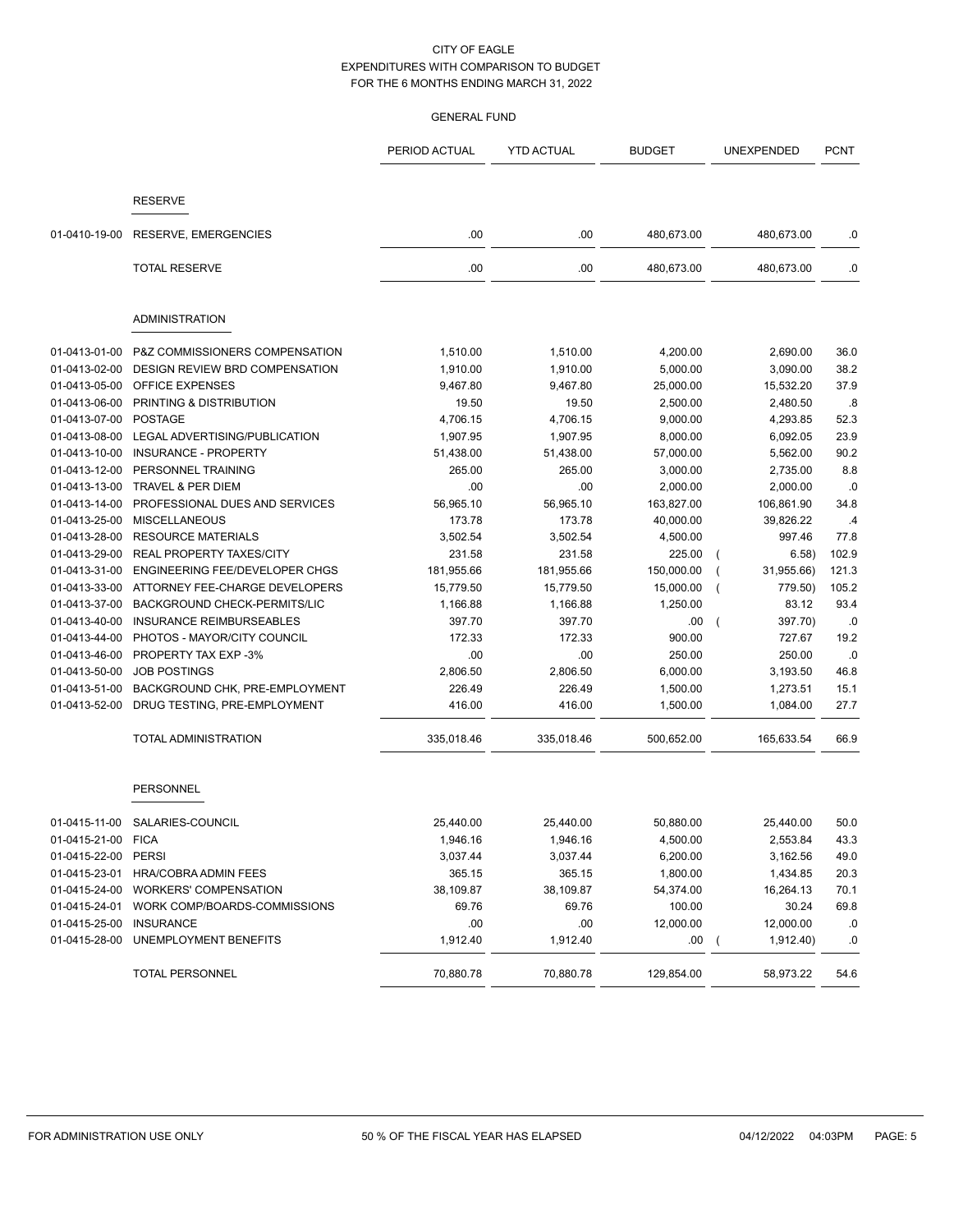| <b>CONTRACTS &amp; AGREEMENTS</b><br><b>CITY ATTORNEY</b><br>21.8<br>01-0416-02-00<br>54,499.50<br>54,499.50<br>250,000.00<br>195,500.50<br>7.3<br>01-0416-02-02<br><b>LITIGATION ATTORNEYS FEES</b><br>3,647.00<br>50,000.00<br>3,647.00<br>46,353.00<br>48.9<br>01-0416-05-00<br><b>PROSECUTOR</b><br>32,002.00<br>33,498.00<br>32,002.00<br>65,500.00<br><b>IDAHO HUMANE SOCIETY</b><br>50.0<br>01-0416-06-00<br>72,287.50<br>72,287.50<br>144,575.00<br>72,287.50<br><b>CITY ENGINEERING</b><br>01-0416-07-00<br>.00<br>.00<br>50,000.00<br>50,000.00<br>01-0416-07-04<br>PARK/REC ENGINEERING FEES<br>.00<br>.00<br>20,000.00<br>20,000.00<br>01-0416-08-00<br><b>CITY AUDITOR SERVICES</b><br>17,250.00<br>17,250.00<br>82.1<br>21,000.00<br>3,750.00<br>01-0416-09-00<br>LAW ENFORCEMENT DEPARTMENT<br>1,786,339.12<br>1,786,339.12<br>50.0<br>3,572,672.00<br>1,786,332.88<br>01-0416-23-00<br><b>GRANT WRITER</b><br>.00<br>15,000.00<br>.00<br>15,000.00<br>BUDGET RESERVE, FY 1ST QTR<br>.00<br>01-0416-34-00<br>.00<br>1,500,000.00<br>1,500,000.00<br>12,210.50<br>01-0416-35-00<br>ADMINISTRATIVE RESERVE<br>12,210.50<br>200,000.00<br>187,789.50<br>ALLUMBAUGH HOUSE<br>50.0<br>01-0416-46-00<br>8,874.50<br>8,874.50<br>17,749.00<br>8,874.50<br>69.2<br>01-0416-49-00<br><b>DRUGFREE IDAHO</b><br>754.51<br>754.51<br>1,090.00<br>335.49<br><b>IDAHO SUICIDE PREVENTION</b><br>10,000.00<br>10,000.00<br>100.0<br>01-0416-54-00<br>10,000.00<br>.00<br><b>EAGLE SENIOR CENTER</b><br>25,000.00<br>50.0<br>01-0416-55-00<br>25,000.00<br>25,000.00<br>50,000.00<br><b>CRIME STOPPERS</b><br>100.0<br>01-0416-56-00<br>3,500.00<br>3,500.00<br>3,500.00<br>.00 |  | PERIOD ACTUAL | <b>YTD ACTUAL</b> | <b>BUDGET</b> | UNEXPENDED | <b>PCNT</b> |
|--------------------------------------------------------------------------------------------------------------------------------------------------------------------------------------------------------------------------------------------------------------------------------------------------------------------------------------------------------------------------------------------------------------------------------------------------------------------------------------------------------------------------------------------------------------------------------------------------------------------------------------------------------------------------------------------------------------------------------------------------------------------------------------------------------------------------------------------------------------------------------------------------------------------------------------------------------------------------------------------------------------------------------------------------------------------------------------------------------------------------------------------------------------------------------------------------------------------------------------------------------------------------------------------------------------------------------------------------------------------------------------------------------------------------------------------------------------------------------------------------------------------------------------------------------------------------------------------------------------------------------------------------------------------------------|--|---------------|-------------------|---------------|------------|-------------|
|                                                                                                                                                                                                                                                                                                                                                                                                                                                                                                                                                                                                                                                                                                                                                                                                                                                                                                                                                                                                                                                                                                                                                                                                                                                                                                                                                                                                                                                                                                                                                                                                                                                                                |  |               |                   |               |            |             |
|                                                                                                                                                                                                                                                                                                                                                                                                                                                                                                                                                                                                                                                                                                                                                                                                                                                                                                                                                                                                                                                                                                                                                                                                                                                                                                                                                                                                                                                                                                                                                                                                                                                                                |  |               |                   |               |            |             |
|                                                                                                                                                                                                                                                                                                                                                                                                                                                                                                                                                                                                                                                                                                                                                                                                                                                                                                                                                                                                                                                                                                                                                                                                                                                                                                                                                                                                                                                                                                                                                                                                                                                                                |  |               |                   |               |            |             |
|                                                                                                                                                                                                                                                                                                                                                                                                                                                                                                                                                                                                                                                                                                                                                                                                                                                                                                                                                                                                                                                                                                                                                                                                                                                                                                                                                                                                                                                                                                                                                                                                                                                                                |  |               |                   |               |            |             |
|                                                                                                                                                                                                                                                                                                                                                                                                                                                                                                                                                                                                                                                                                                                                                                                                                                                                                                                                                                                                                                                                                                                                                                                                                                                                                                                                                                                                                                                                                                                                                                                                                                                                                |  |               |                   |               |            |             |
|                                                                                                                                                                                                                                                                                                                                                                                                                                                                                                                                                                                                                                                                                                                                                                                                                                                                                                                                                                                                                                                                                                                                                                                                                                                                                                                                                                                                                                                                                                                                                                                                                                                                                |  |               |                   |               |            | .0          |
|                                                                                                                                                                                                                                                                                                                                                                                                                                                                                                                                                                                                                                                                                                                                                                                                                                                                                                                                                                                                                                                                                                                                                                                                                                                                                                                                                                                                                                                                                                                                                                                                                                                                                |  |               |                   |               |            | .0          |
|                                                                                                                                                                                                                                                                                                                                                                                                                                                                                                                                                                                                                                                                                                                                                                                                                                                                                                                                                                                                                                                                                                                                                                                                                                                                                                                                                                                                                                                                                                                                                                                                                                                                                |  |               |                   |               |            |             |
|                                                                                                                                                                                                                                                                                                                                                                                                                                                                                                                                                                                                                                                                                                                                                                                                                                                                                                                                                                                                                                                                                                                                                                                                                                                                                                                                                                                                                                                                                                                                                                                                                                                                                |  |               |                   |               |            |             |
|                                                                                                                                                                                                                                                                                                                                                                                                                                                                                                                                                                                                                                                                                                                                                                                                                                                                                                                                                                                                                                                                                                                                                                                                                                                                                                                                                                                                                                                                                                                                                                                                                                                                                |  |               |                   |               |            | .0          |
|                                                                                                                                                                                                                                                                                                                                                                                                                                                                                                                                                                                                                                                                                                                                                                                                                                                                                                                                                                                                                                                                                                                                                                                                                                                                                                                                                                                                                                                                                                                                                                                                                                                                                |  |               |                   |               |            | .0          |
|                                                                                                                                                                                                                                                                                                                                                                                                                                                                                                                                                                                                                                                                                                                                                                                                                                                                                                                                                                                                                                                                                                                                                                                                                                                                                                                                                                                                                                                                                                                                                                                                                                                                                |  |               |                   |               |            | 6.1         |
|                                                                                                                                                                                                                                                                                                                                                                                                                                                                                                                                                                                                                                                                                                                                                                                                                                                                                                                                                                                                                                                                                                                                                                                                                                                                                                                                                                                                                                                                                                                                                                                                                                                                                |  |               |                   |               |            |             |
|                                                                                                                                                                                                                                                                                                                                                                                                                                                                                                                                                                                                                                                                                                                                                                                                                                                                                                                                                                                                                                                                                                                                                                                                                                                                                                                                                                                                                                                                                                                                                                                                                                                                                |  |               |                   |               |            |             |
|                                                                                                                                                                                                                                                                                                                                                                                                                                                                                                                                                                                                                                                                                                                                                                                                                                                                                                                                                                                                                                                                                                                                                                                                                                                                                                                                                                                                                                                                                                                                                                                                                                                                                |  |               |                   |               |            |             |
|                                                                                                                                                                                                                                                                                                                                                                                                                                                                                                                                                                                                                                                                                                                                                                                                                                                                                                                                                                                                                                                                                                                                                                                                                                                                                                                                                                                                                                                                                                                                                                                                                                                                                |  |               |                   |               |            |             |
|                                                                                                                                                                                                                                                                                                                                                                                                                                                                                                                                                                                                                                                                                                                                                                                                                                                                                                                                                                                                                                                                                                                                                                                                                                                                                                                                                                                                                                                                                                                                                                                                                                                                                |  |               |                   |               |            |             |
|                                                                                                                                                                                                                                                                                                                                                                                                                                                                                                                                                                                                                                                                                                                                                                                                                                                                                                                                                                                                                                                                                                                                                                                                                                                                                                                                                                                                                                                                                                                                                                                                                                                                                |  |               |                   |               |            |             |
| TOTAL CONTRACTS & AGREEMENTS<br>2,026,364.63<br>2.026.364.63<br>5,971,086.00<br>3,944,721.37                                                                                                                                                                                                                                                                                                                                                                                                                                                                                                                                                                                                                                                                                                                                                                                                                                                                                                                                                                                                                                                                                                                                                                                                                                                                                                                                                                                                                                                                                                                                                                                   |  |               |                   |               |            | 33.9        |
| <b>CODE ENFORCEMENT</b>                                                                                                                                                                                                                                                                                                                                                                                                                                                                                                                                                                                                                                                                                                                                                                                                                                                                                                                                                                                                                                                                                                                                                                                                                                                                                                                                                                                                                                                                                                                                                                                                                                                        |  |               |                   |               |            |             |
| 01-0417-00-00<br><b>WEED ABATEMENT</b><br>.00<br>.00<br>2,000.00<br>2,000.00                                                                                                                                                                                                                                                                                                                                                                                                                                                                                                                                                                                                                                                                                                                                                                                                                                                                                                                                                                                                                                                                                                                                                                                                                                                                                                                                                                                                                                                                                                                                                                                                   |  |               |                   |               |            | .0          |
| TOTAL CODE ENFORCEMENT<br>.00<br>.00<br>2,000.00<br>2,000.00                                                                                                                                                                                                                                                                                                                                                                                                                                                                                                                                                                                                                                                                                                                                                                                                                                                                                                                                                                                                                                                                                                                                                                                                                                                                                                                                                                                                                                                                                                                                                                                                                   |  |               |                   |               |            | .0          |
|                                                                                                                                                                                                                                                                                                                                                                                                                                                                                                                                                                                                                                                                                                                                                                                                                                                                                                                                                                                                                                                                                                                                                                                                                                                                                                                                                                                                                                                                                                                                                                                                                                                                                |  |               |                   |               |            |             |
| <b>GRANTS</b>                                                                                                                                                                                                                                                                                                                                                                                                                                                                                                                                                                                                                                                                                                                                                                                                                                                                                                                                                                                                                                                                                                                                                                                                                                                                                                                                                                                                                                                                                                                                                                                                                                                                  |  |               |                   |               |            |             |
| .00<br>.00<br>01-0421-01-00<br><b>GRANTS/MATCHING FUNDS</b><br>100,000.00<br>100,000.00                                                                                                                                                                                                                                                                                                                                                                                                                                                                                                                                                                                                                                                                                                                                                                                                                                                                                                                                                                                                                                                                                                                                                                                                                                                                                                                                                                                                                                                                                                                                                                                        |  |               |                   |               |            | .0          |
| .00<br>.00<br>01-0421-03-00<br><b>MATCHING GRANT</b><br>50,000.00<br>50,000.00                                                                                                                                                                                                                                                                                                                                                                                                                                                                                                                                                                                                                                                                                                                                                                                                                                                                                                                                                                                                                                                                                                                                                                                                                                                                                                                                                                                                                                                                                                                                                                                                 |  |               |                   |               |            | .0          |
|                                                                                                                                                                                                                                                                                                                                                                                                                                                                                                                                                                                                                                                                                                                                                                                                                                                                                                                                                                                                                                                                                                                                                                                                                                                                                                                                                                                                                                                                                                                                                                                                                                                                                |  |               |                   |               |            |             |
| <b>TOTAL GRANTS</b><br>.00<br>.00<br>150,000.00<br>150,000.00                                                                                                                                                                                                                                                                                                                                                                                                                                                                                                                                                                                                                                                                                                                                                                                                                                                                                                                                                                                                                                                                                                                                                                                                                                                                                                                                                                                                                                                                                                                                                                                                                  |  |               |                   |               |            | .0          |
| <b>RESTRICTED FUNDS</b>                                                                                                                                                                                                                                                                                                                                                                                                                                                                                                                                                                                                                                                                                                                                                                                                                                                                                                                                                                                                                                                                                                                                                                                                                                                                                                                                                                                                                                                                                                                                                                                                                                                        |  |               |                   |               |            |             |
| 01-0422-06-00 FIELD OF HONOR<br>2,065.42<br>2,065.42<br>10,000.00<br>7,934.58                                                                                                                                                                                                                                                                                                                                                                                                                                                                                                                                                                                                                                                                                                                                                                                                                                                                                                                                                                                                                                                                                                                                                                                                                                                                                                                                                                                                                                                                                                                                                                                                  |  |               |                   |               |            | 20.7        |
| 4,000.00<br>MAYOR'S SCHOLARSHIP FUND<br>.00.<br>.00<br>4,000.00<br>01-0422-15-00                                                                                                                                                                                                                                                                                                                                                                                                                                                                                                                                                                                                                                                                                                                                                                                                                                                                                                                                                                                                                                                                                                                                                                                                                                                                                                                                                                                                                                                                                                                                                                                               |  |               |                   |               |            | .0          |
|                                                                                                                                                                                                                                                                                                                                                                                                                                                                                                                                                                                                                                                                                                                                                                                                                                                                                                                                                                                                                                                                                                                                                                                                                                                                                                                                                                                                                                                                                                                                                                                                                                                                                |  |               |                   |               |            |             |
| TOTAL RESTRICTED FUNDS<br>2,065.42<br>2,065.42<br>14,000.00<br>11,934.58                                                                                                                                                                                                                                                                                                                                                                                                                                                                                                                                                                                                                                                                                                                                                                                                                                                                                                                                                                                                                                                                                                                                                                                                                                                                                                                                                                                                                                                                                                                                                                                                       |  |               |                   |               |            | 14.8        |
| CONTINUING EDUCATION                                                                                                                                                                                                                                                                                                                                                                                                                                                                                                                                                                                                                                                                                                                                                                                                                                                                                                                                                                                                                                                                                                                                                                                                                                                                                                                                                                                                                                                                                                                                                                                                                                                           |  |               |                   |               |            |             |
| <b>CONTINUING EDUCATION</b><br>2,626.00<br>01-0461-01-00<br>2,626.00<br>3,800.00<br>1,174.00                                                                                                                                                                                                                                                                                                                                                                                                                                                                                                                                                                                                                                                                                                                                                                                                                                                                                                                                                                                                                                                                                                                                                                                                                                                                                                                                                                                                                                                                                                                                                                                   |  |               |                   |               |            | 69.1        |
| 2,626.00<br>2,626.00<br>3,800.00<br>1,174.00<br>TOTAL CONTINUING EDUCATION                                                                                                                                                                                                                                                                                                                                                                                                                                                                                                                                                                                                                                                                                                                                                                                                                                                                                                                                                                                                                                                                                                                                                                                                                                                                                                                                                                                                                                                                                                                                                                                                     |  |               |                   |               |            | 69.1        |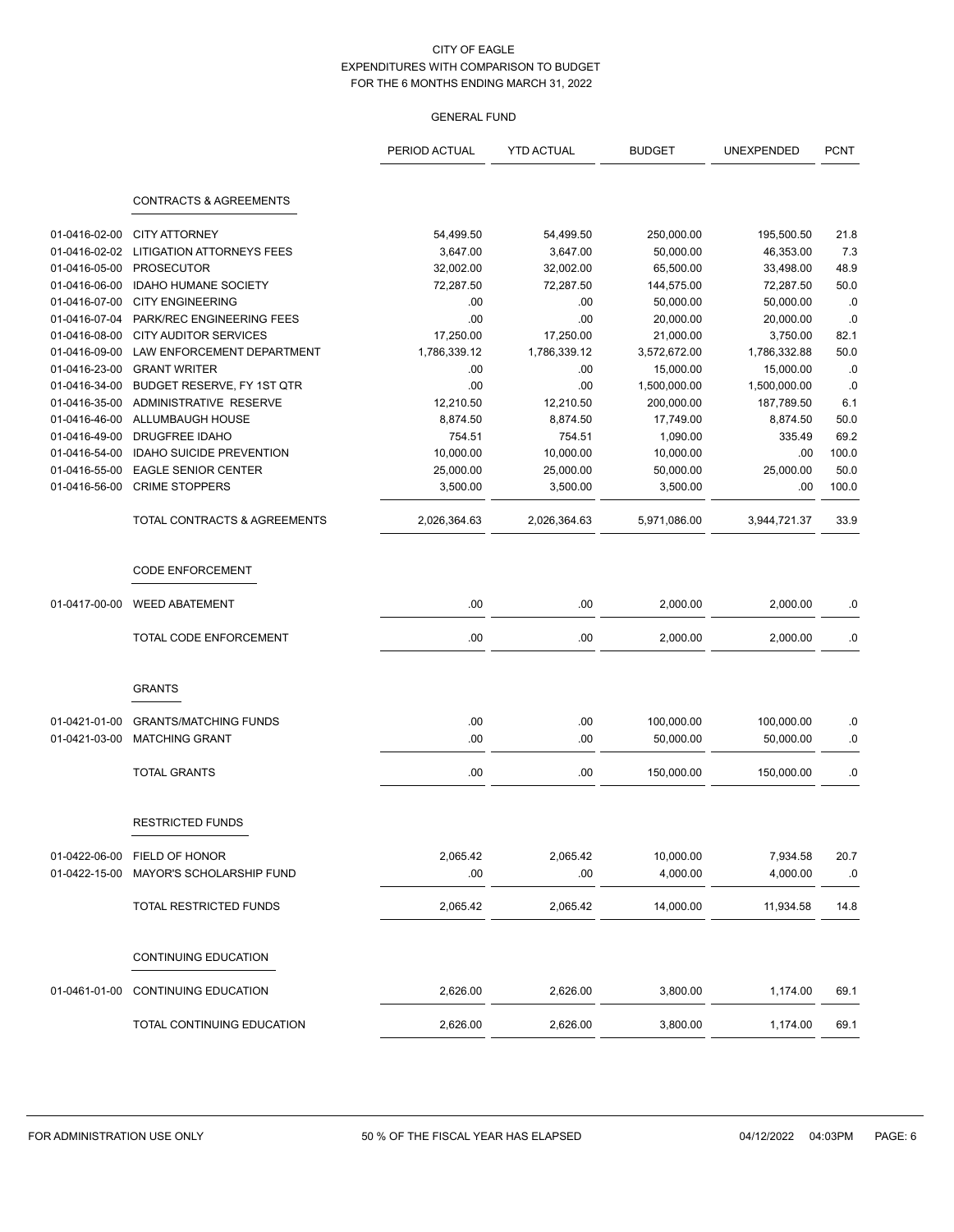|                                |                                                  | PERIOD ACTUAL      | <b>YTD ACTUAL</b>  | <b>BUDGET</b>        | UNEXPENDED         | <b>PCNT</b>  |
|--------------------------------|--------------------------------------------------|--------------------|--------------------|----------------------|--------------------|--------------|
|                                | PUBLIC AFFAIRS/COMM RELATIONS                    |                    |                    |                      |                    |              |
|                                |                                                  |                    |                    |                      |                    |              |
| 01-0462-01-00<br>01-0462-02-00 | <b>PUBLIC RELATIONS</b><br>AWARDS & RECOGNITIONS | 2,057.32<br>812.10 | 2,057.32<br>812.10 | 6,000.00<br>1,500.00 | 3,942.68<br>687.90 | 34.3<br>54.1 |
| 01-0462-03-00                  | CITY BRANDING/LOGO                               | .00                | .00                | 5,000.00             | 5,000.00           | .0           |
|                                |                                                  |                    |                    |                      |                    |              |
|                                | TOTAL PUBLIC AFFAIRS/COMM RELATIONS              | 2,869.42           | 2,869.42           | 12,500.00            | 9,630.58           | 23.0         |
|                                | <b>GENERAL FUND TRANSFERS</b>                    |                    |                    |                      |                    |              |
| 01-0463-01-00                  | MUSEUM DEPT TRANSFER                             | 13,185.78          | 13,185.78          | 142,185.00           | 128,999.22         | 9.3          |
| 01-0463-02-00                  | ARTS COMMISSION TRANSFER                         | .00                | .00                | 44,901.00            | 44,901.00          | .0           |
| 01-0463-04-00                  | HISTORICAL COMMISSION TRANSFER                   | .00                | .00                | 3,118.00             | 3,118.00           | .0           |
| 01-0463-05-00                  | SPECIAL EVENTS TRANSFER                          | .00                | .00                | 221,095.00           | 221,095.00         | .0           |
| 01-0463-06-00                  | RECREATION PARKS-REC TRANSFER                    | .00                | .00                | 443,770.00           | 443,770.00         | .0           |
| 01-0463-07-00                  | CAPITAL PROJECTS TRANSFER                        | .00                | .00                | 1,708,900.00         | 1,708,900.00       | $.0\,$       |
| 01-0463-08-00                  | <b>EAGLE FUN DAYS TRANSFER</b>                   | 23,706.58          | 23,706.58          | 90,000.00            | 66,293.42          | 26.3         |
| 01-0463-11-00                  | PUBLIC WORKS TRANSFER                            | .00                | .00                | 2,167,755.00         | 2,167,755.00       | .0           |
| 01-0463-11-01                  | <b>EXECUTIVE DEPT TRANSFER</b>                   | 136,759.81         | 136,759.81         | 400,030.00           | 263,270.19         | 34.2         |
| 01-0463-12-00                  | CITY HALL BOND FUND TRANSFER                     | 7,843.95           | 7,843.95           | 102,950.00           | 95,106.05          | 7.6          |
| 01-0463-12-01                  | CLERK/TREAS DEPT TRANSFER                        | 275,384.83         | 275,384.83         | 626,550.00           | 351,165.17         | 44.0         |
| 01-0463-13-01                  | <b>BUILDING DEPT TRANSFER</b>                    | 506,543.84         | 506,543.84         | 1,156,430.00         | 649,886.16         | 43.8         |
| 01-0463-14-01                  | PLANNING AND ZONING DEPT TRANS                   | 460,101.26         | 460,101.26         | 1,214,100.00         | 753,998.74         | 37.9         |
| 01-0463-18-01                  | IT DEPT TRANSFER                                 | 340,850.24         | 340,850.24         | 893,820.00           | 552,969.76         | 38.1         |
| 01-0463-26-01                  | ECONOMIC DEV DEPT TRANSFER                       | 97,034.51          | 97,034.51          | 212,056.00           | 115,021.49         | 45.8         |
|                                | TOTAL GENERAL FUND TRANSFERS                     | 1,861,410.80       | 1,861,410.80       | 9,427,660.00         | 7,566,249.20       | 19.7         |
|                                | COMMUNITY PROJECTS-CAP OUTLAY                    |                    |                    |                      |                    |              |
| 01-0468-10-00                  | VRT HWY 44 EXPRESS SRV ENHANC                    | 2,644.00           | 2,644.00           | 87,898.00            | 85,254.00          | 3.0          |
| 01-0468-10-01                  | VRT EAGLE SENIOR CITIZENS                        | 9,700.00           | 9,700.00           | 9,700.00             | .00                | 100.0        |
|                                | TOTAL COMMUNITY PROJECTS-CAP OUTLA               | 12,344.00          | 12.344.00          | 97,598.00            | 85,254.00          | 12.7         |
|                                | FIRE DEPARTMENT IMPACT FEES                      |                    |                    |                      |                    |              |
| 01-0469-00-00                  | FIRE DEPT IMPACT FEES                            | 175,347.72         | 175,347.72         | 538,200.00           | 362,852.28         | 32.6         |
|                                | TOTAL FIRE DEPARTMENT IMPACT FEES                | 175,347.72         | 175,347.72         | 538,200.00           | 362,852.28         | 32.6         |
|                                |                                                  |                    |                    |                      |                    |              |
|                                | TOTAL FUND EXPENDITURES                          | 4,488,927.23       | 4,488,927.23       | 17,328,023.00        | 12,839,095.77      | 25.9         |
|                                | NET REVENUE OVER EXPENDITURES                    | 3,366,420.39       | 3,366,420.39       | .00                  | 3,366,420.39)      | .0           |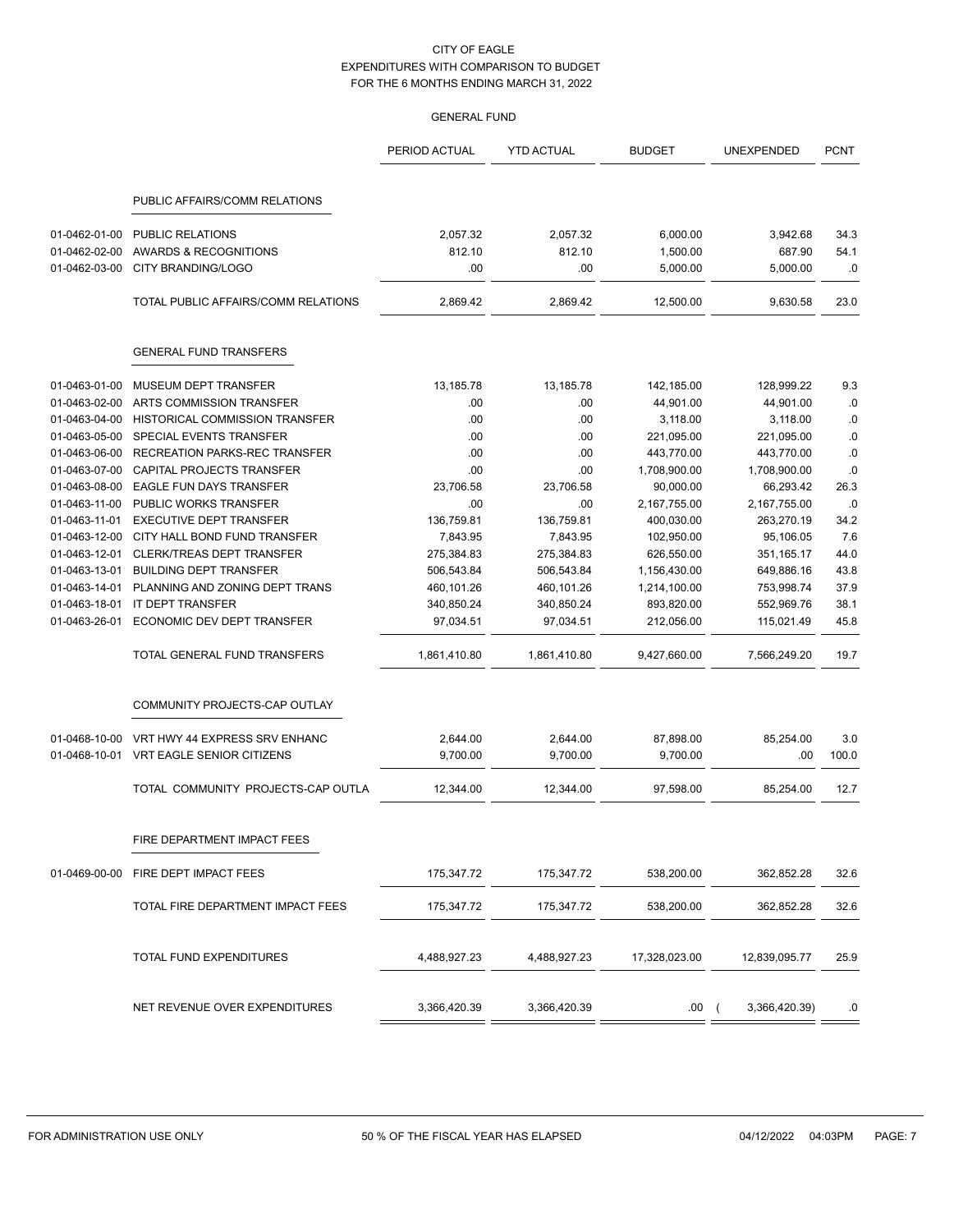#### LIBRARY FUND

#### ASSETS

| 06-0101-00-00 CASH | 06-0103-00-00 LIBRARY/PETTY CASH<br>06-0104-00-00 PETTY CASH-CHILDRENS PROGRAMS<br>06-0107-00-00 LIBRARY/TAXES RECEIVABLE<br>06-0151-25-00 FIRST INTERSTATE INVESTMENT<br>06-0170-00-00 HRA 10% DEPOSIT<br><b>TOTAL ASSETS</b> |            | 14,643.16<br>300.00<br>300.00<br>8,865.78<br>1,298,743.32<br>1,872.00 | 1,324,724.26 |
|--------------------|--------------------------------------------------------------------------------------------------------------------------------------------------------------------------------------------------------------------------------|------------|-----------------------------------------------------------------------|--------------|
|                    | <b>LIABILITIES AND EQUITY</b>                                                                                                                                                                                                  |            |                                                                       |              |
|                    | <b>LIABILITIES</b>                                                                                                                                                                                                             |            |                                                                       |              |
|                    | 06-0202-00-00 LIBRARY/VOUCHERS PAYABLE                                                                                                                                                                                         |            | 46.07                                                                 |              |
|                    | 06-0216-00-00 LIBRARY/ACCRUED PAYROLL                                                                                                                                                                                          |            | 19,220.15                                                             |              |
|                    | 06-0217-03-00 LIBRARY/FICA                                                                                                                                                                                                     |            | 3,039.93                                                              |              |
|                    | 06-0217-04-00 LIBRARY/PUBLIC RETIREMENT                                                                                                                                                                                        |            | 3,284.67                                                              |              |
|                    | 06-0217-07-00 LIBRARY HEALTH INSURANCE                                                                                                                                                                                         |            | 9,473.50                                                              |              |
|                    | 06-0217-09-00 WORKERS' COMPENSATION                                                                                                                                                                                            |            | 13,453.85                                                             |              |
|                    | 06-0217-10-00 HSA CONTRIBUTION                                                                                                                                                                                                 |            | 2,454.00                                                              |              |
|                    | 06-0226-00-00 DEFERRED REVENUE                                                                                                                                                                                                 |            | 7,786.25                                                              |              |
|                    | <b>TOTAL LIABILITIES</b>                                                                                                                                                                                                       |            |                                                                       | 58,758.42    |
|                    | <b>FUND EQUITY</b>                                                                                                                                                                                                             |            |                                                                       |              |
| 06-0271-00-00      | LIBRARY/FUND BALANCE                                                                                                                                                                                                           |            | 832,267.12                                                            |              |
|                    | UNAPPROPRIATED FUND BALANCE:                                                                                                                                                                                                   |            |                                                                       |              |
|                    | REVENUE OVER EXPENDITURES - YTD                                                                                                                                                                                                | 433,698.72 |                                                                       |              |
|                    | <b>BALANCE - CURRENT DATE</b>                                                                                                                                                                                                  |            | 433,698.72                                                            |              |
|                    | <b>TOTAL FUND EQUITY</b>                                                                                                                                                                                                       |            |                                                                       | 1,265,965.84 |
|                    | TOTAL LIABILITIES AND EQUITY                                                                                                                                                                                                   |            |                                                                       | 1,324,724.26 |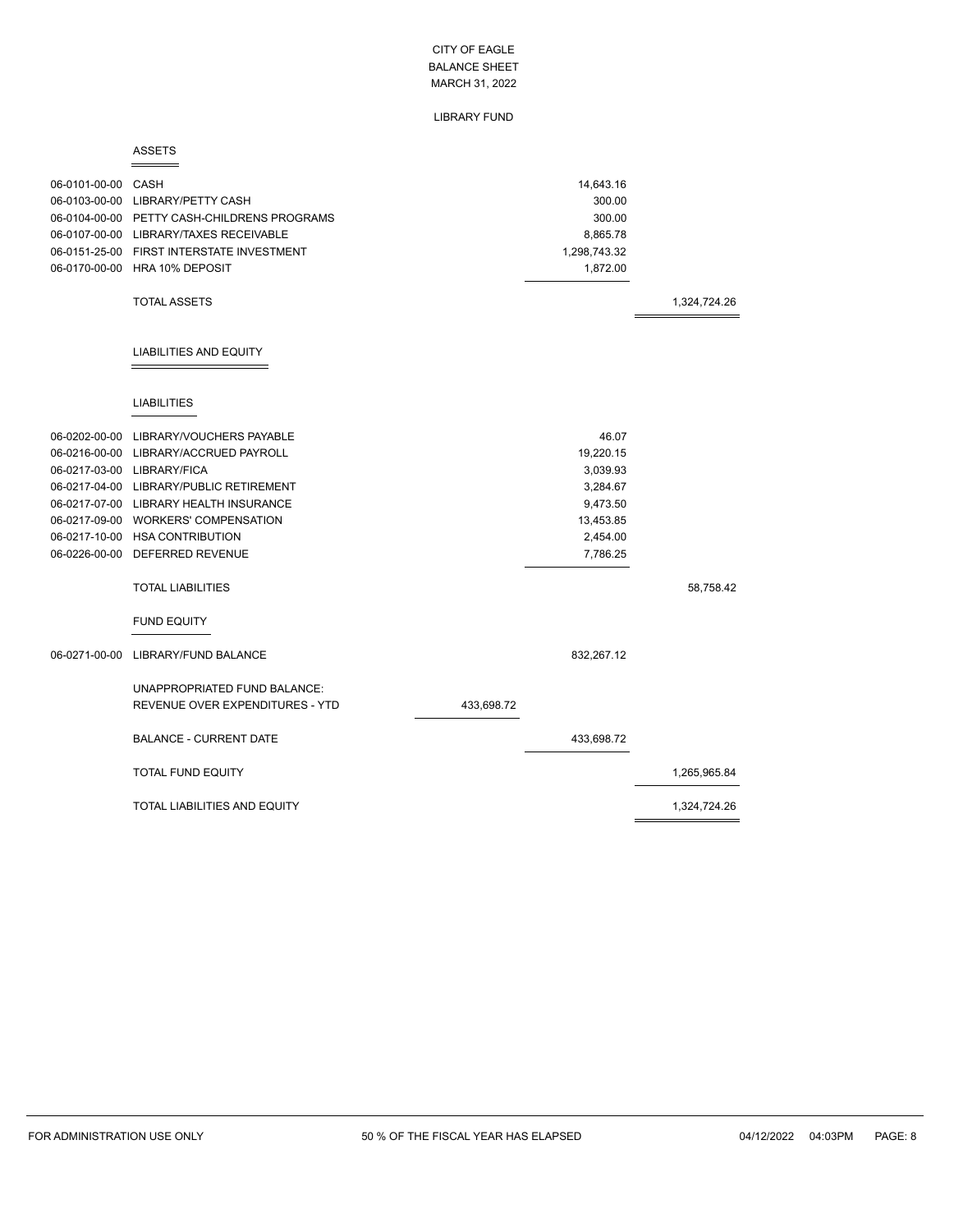# LIBRARY FUND

|               |                                        | PERIOD ACTUAL | <b>YTD ACTUAL</b> | <b>BUDGET</b> | <b>UNEARNED</b>                     | <b>PCNT</b> |
|---------------|----------------------------------------|---------------|-------------------|---------------|-------------------------------------|-------------|
|               | <b>REVENUE</b>                         |               |                   |               |                                     |             |
|               |                                        |               |                   |               |                                     |             |
| 06-0356-00-00 | LIBRARY/PROPERTY TAX REVENUE           | 982,779.24    | 982,779.24        | 1,492,845.00  | 510,065.76                          | 65.8        |
| 06-0356-01-00 | LIBRARY/PENALTY & INT PROP TXS         | 853.04        | 853.04            | 1,000.00      | 146.96                              | 85.3        |
| 06-0361-20-00 | LIBRARY/FINES/FEES                     | 1,328.12      | 1,328.12          | .00           | 1,328.12)<br>$\overline{ }$         | .0          |
| 06-0361-20-01 | <b>LOST ITEMS</b>                      | 2,593.06      | 2,593.06          | 2,500.00      | 93.06)<br>$\overline{\mathcal{L}}$  | 103.7       |
| 06-0361-21-00 | LIBRARY/COPY MACHINE REVENUE           | 710.90        | 710.90            | 3,600.00      | 2,889.10                            | 19.8        |
| 06-0361-21-01 | 3 D PRINTING                           | 5.24          | 5.24              | 400.00        | 394.76                              | 1.3         |
| 06-0371-25-00 | <b>BANK INTEREST</b>                   | 827.94        | 827.94            | 700.00        | 127.94)<br>$\overline{\mathcal{L}}$ | 118.3       |
| 06-0379-00-00 | <b>MISCELLANEOUS</b>                   | 4,747.21      | 4,747.21          | 750.00        | 3,997.21<br>$\overline{ }$          | 633.0       |
| 06-0390-00-00 | <b>CARRY OVER</b>                      | .00           | .00               | 120,040.00    | 120,040.00                          | .0          |
| 06-0390-01-00 | <b>RESERVE FUND</b>                    | .00           | .00               | 450,000.00    | 450,000.00                          | .0          |
|               | TOTAL FUND REVENUE                     | 993,844.75    | 993,844.75        | 2,071,835.00  | 1,077,990.25                        | 48.0        |
|               | <b>EXPENDITURES</b>                    |               |                   |               |                                     |             |
|               | <b>RESERVE</b>                         |               |                   |               |                                     |             |
| 06-0410-01-00 | <b>RESERVE</b>                         | .00           | .00               | 460,000.00    | 460,000.00                          | .0          |
|               | <b>TOTAL RESERVE</b>                   | .00           | .00               | 460,000.00    | 460,000.00                          | .0          |
|               | CONTRACTS/AGREEMENTS                   |               |                   |               |                                     |             |
| 06-0416-01-00 | <b>LEGAL - CITY ATTORNEY</b>           | .00           | .00               | 10,000.00     | 10,000.00                           | .0          |
| 06-0416-02-00 | <b>PHOTOCOPIERS</b>                    | 2,687.29      | 2,687.29          | 14,570.00     | 11,882.71                           | 18.4        |
|               | TOTAL CONTRACTS/AGREEMENTS             | 2,687.29      | 2,687.29          | 24,570.00     | 21,882.71                           | 10.9        |
|               | <b>OPERATIONS &amp; MAINTENANCE</b>    |               |                   |               |                                     |             |
|               | 06-0420-01-00 ADMINISTRATION           | 14,155.33     | 14,155.33         | 15,000.00     | 844.67                              | 94.4        |
| 06-0420-03-00 | OPERATIONS SUBSCRIPTIONS               | 23,062.70     | 23,062.70         | 41,310.00     | 18,247.30                           | 55.8        |
| 06-0420-04-00 | <b>MARKETING</b>                       | 6,910.19      | 6,910.19          | 11,300.00     | 4,389.81                            | 61.2        |
| 06-0420-04-01 | OUTREACH                               | 20.51         | 20.51             | 2,500.00      | 2,479.49                            | .8          |
| 06-0420-05-00 | OFFICE SUPPLIES                        | 2,496.28      | 2,496.28          | 9,373.00      | 6,876.72                            | 26.6        |
| 06-0420-05-01 | MATERIAL PROCESSING SUPPLIES           | 964.09        | 964.09            | 8,000.00      | 7,035.91                            | 12.1        |
| 06-0420-06-00 | <b>UNIFORMS</b>                        | 1,644.64      | 1,644.64          | 3,905.00      | 2,260.36                            | 42.1        |
| 06-0420-07-00 | SMALL FURNITURE REPLACEMENT            | 1,262.91      | 1,262.91          | 1,400.00      | 137.09                              | 90.2        |
| 06-0420-09-00 | MAINTENANCE AGREEMENTS                 | 335.00        | 335.00            | 31,194.00     | 30,859.00                           | 1.1         |
| 06-0420-10-00 | <b>POSTAGE</b>                         | 45.36         | 45.36             | 2,500.00      | 2,454.64                            | 1.8         |
| 06-0420-11-00 | <b>SUBSCRIPTIONS &amp; MEMBERSHIPS</b> | 1,382.79      | 1,382.79          | 11,000.00     | 9,617.21                            | 12.6        |
| 06-0420-13-00 | PRINTING AND PUBLISHING                | .00           | .00               | 1,500.00      | 1,500.00                            | .0          |
|               | TOTAL OPERATIONS & MAINTENANCE         | 52,279.80     | 52,279.80         | 138,982.00    | 86,702.20                           | 37.6        |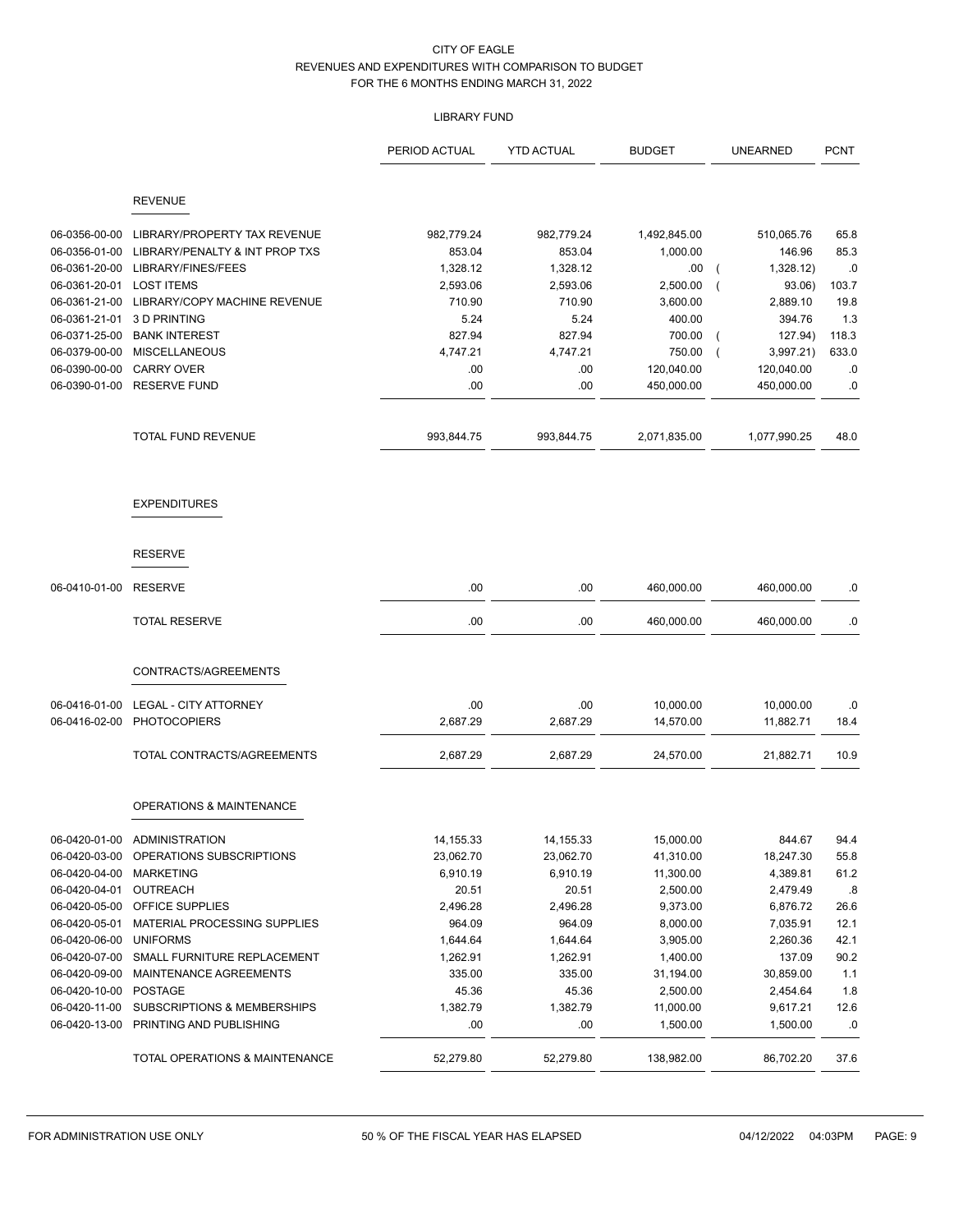# LIBRARY FUND

|                                |                                                             | PERIOD ACTUAL        | <b>YTD ACTUAL</b>    | <b>BUDGET</b>         | UNEXPENDED               | <b>PCNT</b>  |
|--------------------------------|-------------------------------------------------------------|----------------------|----------------------|-----------------------|--------------------------|--------------|
|                                | LYNX1 CONSORTIUM                                            |                      |                      |                       |                          |              |
| 06-0430-00-00                  | LYNK! SYSTEM                                                | 6,048.02             | 6,048.02             | 24,192.00             | 18,143.98                | 25.0         |
| 06-0430-02-00                  | LYNX! COURIER                                               | 4,875.54             | 4,875.54             | 11,600.00             | 6,724.46                 | 42.0         |
|                                | TOTAL LYNX1 CONSORTIUM                                      | 10,923.56            | 10,923.56            | 35,792.00             | 24,868.44                | 30.5         |
|                                | COST RECOVERY OR PASS THRU                                  |                      |                      |                       |                          |              |
|                                |                                                             |                      |                      | 2,700.00              |                          |              |
| 06-0435-00-00<br>06-0435-01-00 | CREDIT CARD PROCESSING FEE<br><b>3D PRINTING</b>            | 1,429.90<br>.00      | 1,429.90<br>.00      | 2,600.00              | 1,270.10<br>2,600.00     | 53.0<br>.0   |
| 06-0435-02-00                  | <b>LOST ITEMS REFUNDS</b>                                   | 23.00                | 23.00                | 1,700.00              | 1,677.00                 | 1.4          |
| 06-0435-03-00                  | OPEN ACCESS                                                 | 569.57               | 569.57               | 1,200.00              | 630.43                   | 47.5         |
|                                | TOTAL COST RECOVERY OR PASS THRU                            | 2,022.47             | 2,022.47             | 8,200.00              | 6,177.53                 | 24.7         |
|                                | <b>TECHNOLOGY</b>                                           |                      |                      |                       |                          |              |
|                                |                                                             |                      |                      |                       |                          |              |
| 06-0440-00-00                  | <b>COMPUTER SOFTWARE</b>                                    | .00                  | .00                  | 13,650.00             | 13,650.00                | .0           |
| 06-0440-01-00<br>06-0440-02-00 | COMPUTER MAINTENANCE & REPAIR<br>COMPUTER EQUIPMENT (SMALL) | .00<br>749.98        | .00<br>749.98        | 1,250.00<br>3,163.00  | 1,250.00<br>2,413.02     | .0<br>23.7   |
|                                | <b>TOTAL TECHNOLOGY</b>                                     | 749.98               | 749.98               | 18,063.00             | 17,313.02                | 4.2          |
|                                | <b>GUEST RESOURCES</b>                                      |                      |                      |                       |                          |              |
| 06-0450-00-00                  | <b>BOOKS</b>                                                | 48,674.50            | 48,674.50            | 136,301.00            | 87,626.50                | 35.7         |
| 06-0450-01-00                  | PRINT VENDOR PROCESSING                                     | 3,860.34             | 3,860.34             | 6,000.00              | 2,139.66                 | 64.3         |
| 06-0450-02-00                  | <b>BOOKS-DIGITAL</b>                                        | 6,305.77             | 6,305.77             | 61,919.00             | 55,613.23                | 10.2         |
| 06-0450-03-00                  | <b>MAGAZINES &amp; NEWSPAPERS</b>                           | 594.37               | 594.37               | 5,920.00              | 5,325.63                 | 10.0         |
| 06-0450-03-01                  | MAGAZINES - DIGITAL                                         | 6,750.00             | 6,750.00             | 9,606.00              | 2,856.00                 | 70.3         |
| 06-0450-04-00                  | <b>MEDIA</b>                                                | 45,605.43            | 45,605.43            | 74,057.00             | 28,451.57                | 61.6         |
| 06-0450-05-00                  | <b>MEDIA - DIGITAL</b>                                      | 4,080.99             | 4,080.99             | 61,609.00             | 57,528.01                | 6.6          |
| 06-0450-06-00<br>06-0450-07-00 | <b>DATABASES</b><br><b>HOTSPOT</b>                          | 5,176.00<br>1,311.88 | 5,176.00<br>1,311.88 | 11,050.00<br>5,562.00 | 5,874.00<br>4,250.12     | 46.8<br>23.6 |
|                                | TOTAL GUEST RESOURCES                                       | 122,359.28           | 122,359.28           | 372,024.00            | 249,664.72               | 32.9         |
|                                | <b>GUEST CLASSES &amp; EVENTS</b>                           |                      |                      |                       |                          |              |
| 06-0455-00-00                  | <b>CLASSES &amp; EVENTS</b>                                 | 12,943.17            | 12,943.17            | 25,000.00             | 12,056.83                | 51.8         |
|                                | TOTAL GUEST CLASSES & EVENTS                                | 12,943.17            | 12,943.17            | 25,000.00             | 12,056.83                | 51.8         |
|                                | PERSONNEL                                                   |                      |                      |                       |                          |              |
| 06-0461-10-00                  | SALARIES - FULL TIME                                        | 172,162.04           | 172,162.04           | 453,000.00            | 280,837.96               | 38.0         |
| 06-0461-10-01                  | SALARIES - PERSONNEL SERVICES                               | 13,753.62            | 13,753.62            | .00.                  | 13,753.62)<br>$\sqrt{2}$ | .0           |
| 06-0461-11-00                  | <b>OVERTIME</b>                                             | 2,451.95             | 2,451.95             | 5,000.00              | 2,548.05                 | 49.0         |
|                                | 06-0461-15-00 SALARIES - PART TIME                          | 85,945.94            | 85,945.94            | 221,600.00            | 135,654.06               | 38.8         |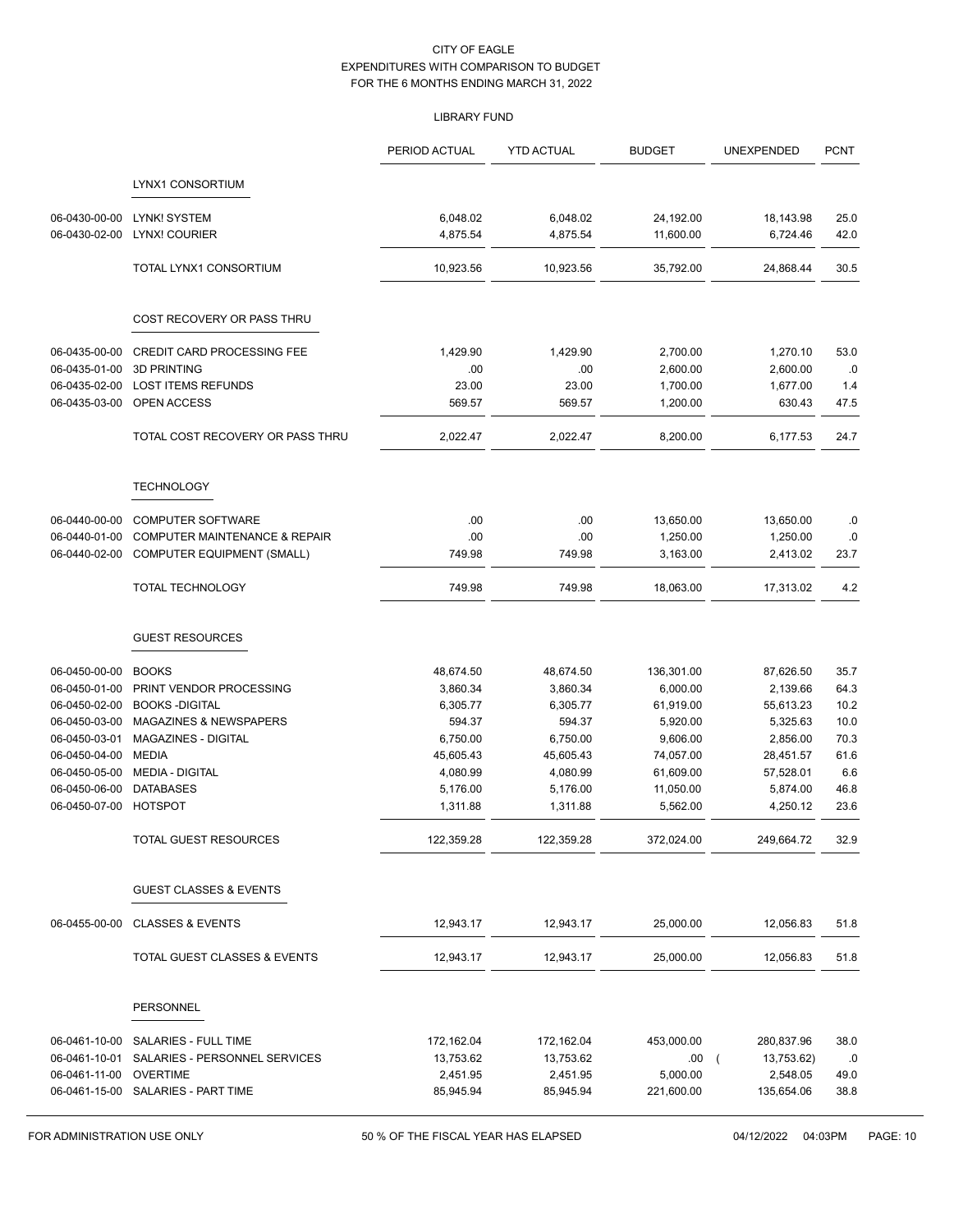# LIBRARY FUND

|               |                                  | PERIOD ACTUAL | <b>YTD ACTUAL</b> | <b>BUDGET</b> | <b>UNEXPENDED</b>             | <b>PCNT</b> |
|---------------|----------------------------------|---------------|-------------------|---------------|-------------------------------|-------------|
| 06-0461-21-00 | <b>FICA</b>                      | 19,597.05     | 19,597.05         | 51,990.00     | 32,392.95                     | 37.7        |
| 06-0461-22-00 | <b>PERSI</b>                     | 20,849.10     | 20,849.10         | 54,050.00     | 33,200.90                     | 38.6        |
| 06-0461-23-00 | <b>HRA BUY-DOWN</b>              | .00           | .00               | 5,500.00      | 5,500.00                      | $.0\,$      |
| 06-0461-23-01 | HRA/COBRA ADMIN FEES             | 365.15        | 365.15            | 900.00        | 534.85                        | 40.6        |
| 06-0461-24-00 | <b>WORKERS' COMPENSATION</b>     | 1,939.51      | 1,939.51          | 5,476.00      | 3,536.49                      | 35.4        |
| 06-0461-25-00 | <b>INSURANCE</b>                 | 19,203.12     | 19,203.12         | 67,788.00     | 48,584.88                     | 28.3        |
| 06-0461-26-00 | <b>HSA CONTRIBUTION</b>          | 1,260.00      | 1,260.00          | 5,760.00      | 4,500.00                      | 21.9        |
| 06-0461-27-00 | PTO CASH OUT                     | .00           | .00               | 20,000.00     | 20,000.00                     | .0          |
| 06-0461-28-00 | UNEMPLOYMENT BENEFITS            | .00           | .00               | 18,540.00     | 18,540.00                     | .0          |
| 06-0461-29-00 | <b>EMPLOYMENT TESTING</b>        | .00           | .00               | 1,000.00      | 1,000.00                      | $\cdot$ 0   |
|               | <b>TOTAL PERSONNEL</b>           | 337,527.48    | 337,527.48        | 910,604.00    | 573,076.52                    | 37.1        |
|               | STAFF DEVELOPMENT                |               |                   |               |                               |             |
| 06-0463-00-00 | <b>TRAVEL &amp; PER DIEM</b>     | .00           | .00               | 17,300.00     | 17,300.00                     | .0          |
| 06-0463-01-00 | MILEAGE REIMBURSEMENT            | .00           | .00               | 1,000.00      | 1,000.00                      | .0          |
| 06-0463-02-00 | <b>TRAINING</b>                  | 190.75        | 190.75            | 2,200.00      | 2,009.25                      | 8.7         |
| 06-0463-03-00 | CONTINUING EDUCATION             | 2,021.78      | 2,021.78          | 12,500.00     | 10,478.22                     | 16.2        |
| 06-0463-04-00 | <b>RECRUITMENT</b>               | .00           | .00               | 1,000.00      | 1,000.00                      | .0          |
| 06-0463-06-00 | TRUSTEE-TRAVEL/MEETINGS          | .00           | .00               | 5,600.00      | 5,600.00                      | $.0$        |
| 06-0463-08-00 | <b>VIRTUAL TRAINING</b>          | 2,459.00      | 2,459.00          | 1,500.00      | 959.00)<br>$\overline{ }$     | 163.9       |
|               | TOTAL STAFF DEVELOPMENT          | 4,671.53      | 4,671.53          | 41,100.00     | 36,428.47                     | 11.4        |
|               | FACILITY (BLDGS & GROUNDS)       |               |                   |               |                               |             |
| 06-0464-00-00 | <b>BUILDING</b>                  | .00           | .00               | 1,500.00      | 1,500.00                      | .0          |
| 06-0464-01-00 | <b>BUILDING SUPPLIES</b>         | .00           | .00               | 1,500.00      | 1,500.00                      | $.0$        |
| 06-0464-02-00 | <b>UTILITIES</b>                 | 11,584.40     | 11,584.40         | 27,000.00     | 15,415.60                     | 42.9        |
| 06-0464-03-00 | <b>TELEPHONE</b>                 | 1,299.76      | 1,299.76          | 2,000.00      | 700.24                        | 65.0        |
| 06-0464-04-00 | <b>SECURITY SYSEM</b>            | 534.96        | 534.96            | 3,000.00      | 2,465.04                      | 17.8        |
| 06-0464-06-00 | <b>GROUNDS</b>                   | .00           | .00               | 1,000.00      | 1,000.00                      | .0          |
| 06-0464-07-00 | <b>FLOOR MATS</b>                | 562.35        | 562.35            | 1,500.00      | 937.65                        | 37.5        |
|               | TOTAL FACILITY (BLDGS & GROUNDS) | 13,981.47     | 13,981.47         | 37,500.00     | 23,518.53                     | 37.3        |
|               | TOTAL FUND EXPENDITURES          | 560,146.03    | 560,146.03        | 2,071,835.00  | 1,511,688.97                  | 27.0        |
|               | NET REVENUE OVER EXPENDITURES    | 433,698.72    | 433,698.72        | .00           | 433,698.72)<br>$\overline{ }$ | .0          |
|               |                                  |               |                   |               |                               |             |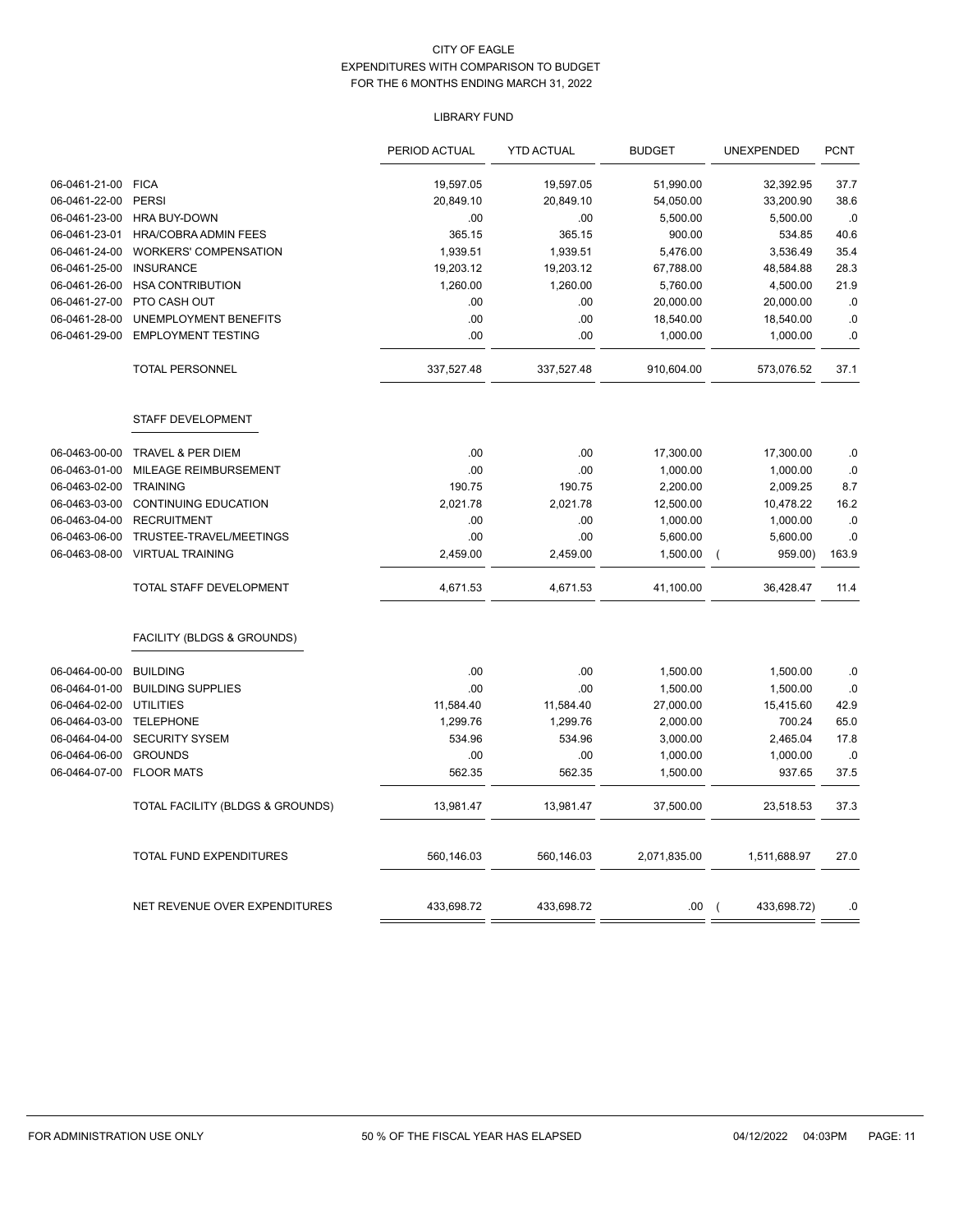## MUSEUM FUND

## LIABILITIES AND EQUITY

#### LIABILITIES

| 07-0217-03-00 FICA<br>07-0217-04-00<br>07-0217-07-00<br>07-0217-09-00 | MUSEUM/PERSI RETIREMENT<br>MUSEUM HEALTH INSURANCE<br><b>WORKERS' COMPENSATION</b> |            | 246.54<br>240.94<br>830.40<br>1,403.63 |           |
|-----------------------------------------------------------------------|------------------------------------------------------------------------------------|------------|----------------------------------------|-----------|
|                                                                       | <b>TOTAL LIABILITIES</b>                                                           |            |                                        | 2,721.51  |
|                                                                       | <b>FUND EQUITY</b>                                                                 |            |                                        |           |
|                                                                       | 07-0271-00-00 MUSEUM FUND BALANCE                                                  |            | 43,745.48                              |           |
|                                                                       | UNAPPROPRIATED FUND BALANCE:<br>REVENUE OVER EXPENDITURES - YTD                    | 46,466.99) |                                        |           |
|                                                                       | <b>BALANCE - CURRENT DATE</b>                                                      |            | 46,466.99)                             |           |
|                                                                       | <b>TOTAL FUND EQUITY</b>                                                           |            |                                        | 2,721.51) |
|                                                                       | <b>TOTAL LIABILITIES AND EQUITY</b>                                                |            |                                        | .00.      |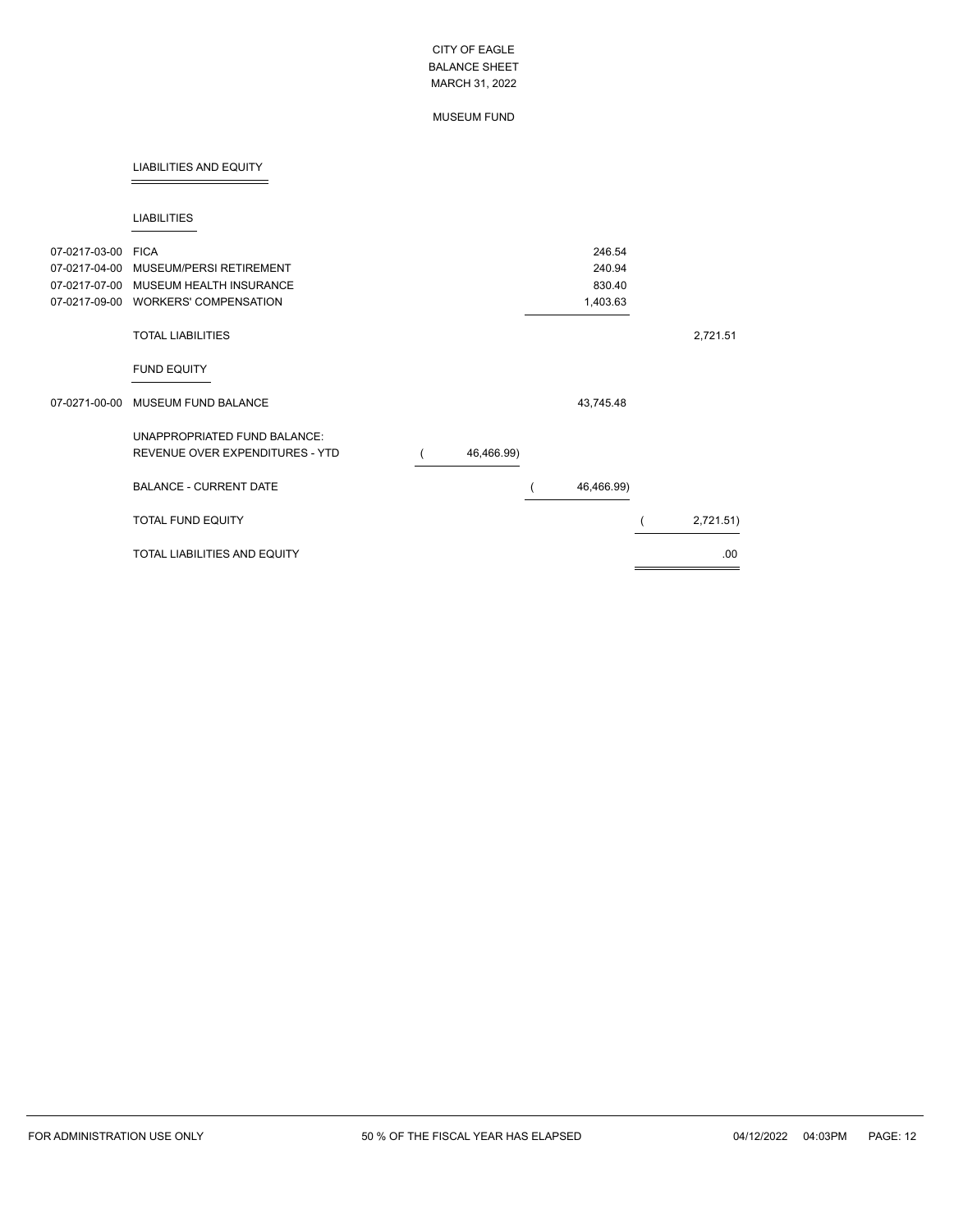# MUSEUM FUND

|                                |                                                      | PERIOD ACTUAL | <b>YTD ACTUAL</b> | <b>BUDGET</b>       | <b>UNEARNED</b>           | <b>PCNT</b> |
|--------------------------------|------------------------------------------------------|---------------|-------------------|---------------------|---------------------------|-------------|
|                                | <b>REVENUE</b>                                       |               |                   |                     |                           |             |
|                                |                                                      |               |                   |                     |                           |             |
| 07-0316-12-00                  | <b>FUNDING FROM GENERAL FUND</b>                     | 13,185.78     | 13,185.78         | 142,185.00          | 128,999.22                | 9.3         |
| 07-0376-00-00                  | MUSEUM CONTRIBUTIONS/DONATIONS                       | 748.92        | 748.92            | 150.00              | 598.92)                   | 499.3       |
| 07-0379-00-00                  | MUSEUM MISC REVENUE                                  | 26.00         | 26.00             | 25.00               | 1.00)                     | 104.0       |
| 07-0379-02-00<br>07-0379-03-00 | ARCADIA BOOKS SALES/ROYALTIES                        | 198.28        | 198.28            | 400.00              | 201.72                    | 49.6        |
| 07-0380-00-00                  | <b>SALES TAX REVENUE</b>                             | 1.30          | 1.30              | 5.00                | 3.70                      | 26.0        |
|                                | <b>GIFT SHOP REVENUE</b><br><b>MUSEUM CARRY OVER</b> | 17.00         | 17.00             | 100.00<br>14,000.00 | 83.00                     | 17.0        |
| 07-0390-00-00                  |                                                      | .00           | .00.              |                     | 14,000.00                 | .0          |
|                                | TOTAL FUND REVENUE                                   | 14, 177. 28   | 14,177.28         | 156,865.00          | 142,687.72                | 9.0         |
|                                | <b>EXPENDITURES</b>                                  |               |                   |                     |                           |             |
|                                | <b>PERSONNEL</b>                                     |               |                   |                     |                           |             |
|                                |                                                      |               |                   |                     |                           |             |
| 07-0420-10-00                  | SALARIES-FULL TIME                                   | 27,708.28     | 27,708.28         | 57,500.00           | 29,791.72                 | 48.2        |
| 07-0420-15-00                  | <b>SALARIES - PART TIME</b>                          | 13,379.74     | 13,379.74         | 52,500.00           | 39,120.26                 | 25.5        |
| 07-0420-21-00                  | <b>FICA</b>                                          | 3,143.14      | 3,143.14          | 7,500.00            | 4,356.86                  | 41.9        |
| 07-0420-22-00                  | <b>PERSI</b>                                         | 3,308.38      | 3,308.38          | 6,800.00            | 3,491.62                  | 48.7        |
| 07-0420-24-00                  | <b>WORKERS' COMPENSATION</b>                         | 78.07         | 78.07             | .00.                | 78.07)<br>$\overline{ }$  | .0          |
| 07-0420-25-00                  | <b>INSURANCE</b>                                     | 1,905.72      | 1,905.72          | 7,600.00            | 5,694.28                  | 25.1        |
| 07-0420-27-00                  | <b>HRA BUY DOWN</b>                                  | .00           | .00               | 1,540.00            | 1,540.00                  | .0          |
|                                | <b>TOTAL PERSONNEL</b>                               | 49,523.33     | 49,523.33         | 133,440.00          | 83,916.67                 | 37.1        |
|                                | <b>EDUCATION</b>                                     |               |                   |                     |                           |             |
| 07-0461-02-00                  | ASSOCIATION MEMBERSHIP                               | 169.50        | 169.50            | 325.00              | 155.50                    | 52.2        |
| 07-0461-03-00                  | <b>CONFERENCES &amp; SEMINARS</b>                    | 15.00         | 15.00             | 1,500.00            | 1,485.00                  | 1.0         |
| 07-0461-04-00                  | TRAVEL & PER DIEM                                    | .00           | .00.              | 3,500.00            | 3,500.00                  | .0          |
|                                | <b>TOTAL EDUCATION</b>                               | 184.50        | 184.50            | 5,325.00            | 5,140.50                  | 3.5         |
|                                | <b>ADMINISTRATION</b>                                |               |                   |                     |                           |             |
| 07-0462-30-00                  | CONSERVATION/PRESERVATION                            | .00.          | .00               | 1,000.00            | 1,000.00                  | .0          |
| 07-0462-31-00                  | <b>OFFICE SUPPLIES</b>                               | 364.72        | 364.72            | .00                 | 364.72)<br>$\sqrt{ }$     | .0          |
|                                | 07-0462-32-00 ARCHIVAL SUPPLIES                      | 678.97        | 678.97            | 1,000.00            | 321.03                    | 67.9        |
|                                | 07-0462-33-00 PUBLICITY-PRINTING                     | 21.67         | 21.67             | 1,000.00            | 978.33                    | 2.2         |
|                                | 07-0462-34-00 RESEARCH MATERIAL                      | 208.90        | 208.90            | 100.00              | 108.90)<br>$\overline{ }$ | 208.9       |
| 07-0462-35-00                  | <b>UNIFORMS</b>                                      | .00           | .00               | 400.00              | 400.00                    | .0          |
| 07-0462-68-00                  | <b>MUSEUM PROGRAMS</b>                               | 884.64        | 884.64            | 2,000.00            | 1,115.36                  | 44.2        |
| 07-0462-69-00                  | <b>MISCELLANEOUS</b>                                 | 150.21        | 150.21            | 200.00              | 49.79                     | 75.1        |
|                                | 07-0462-73-00 EAGLE BOOK-ARCADIA PUBLISHING          | .00.          | .00.              | 300.00              | 300.00                    | .0          |
|                                | TOTAL ADMINISTRATION                                 | 2,309.11      | 2,309.11          | 6,000.00            | 3,690.89                  | 38.5        |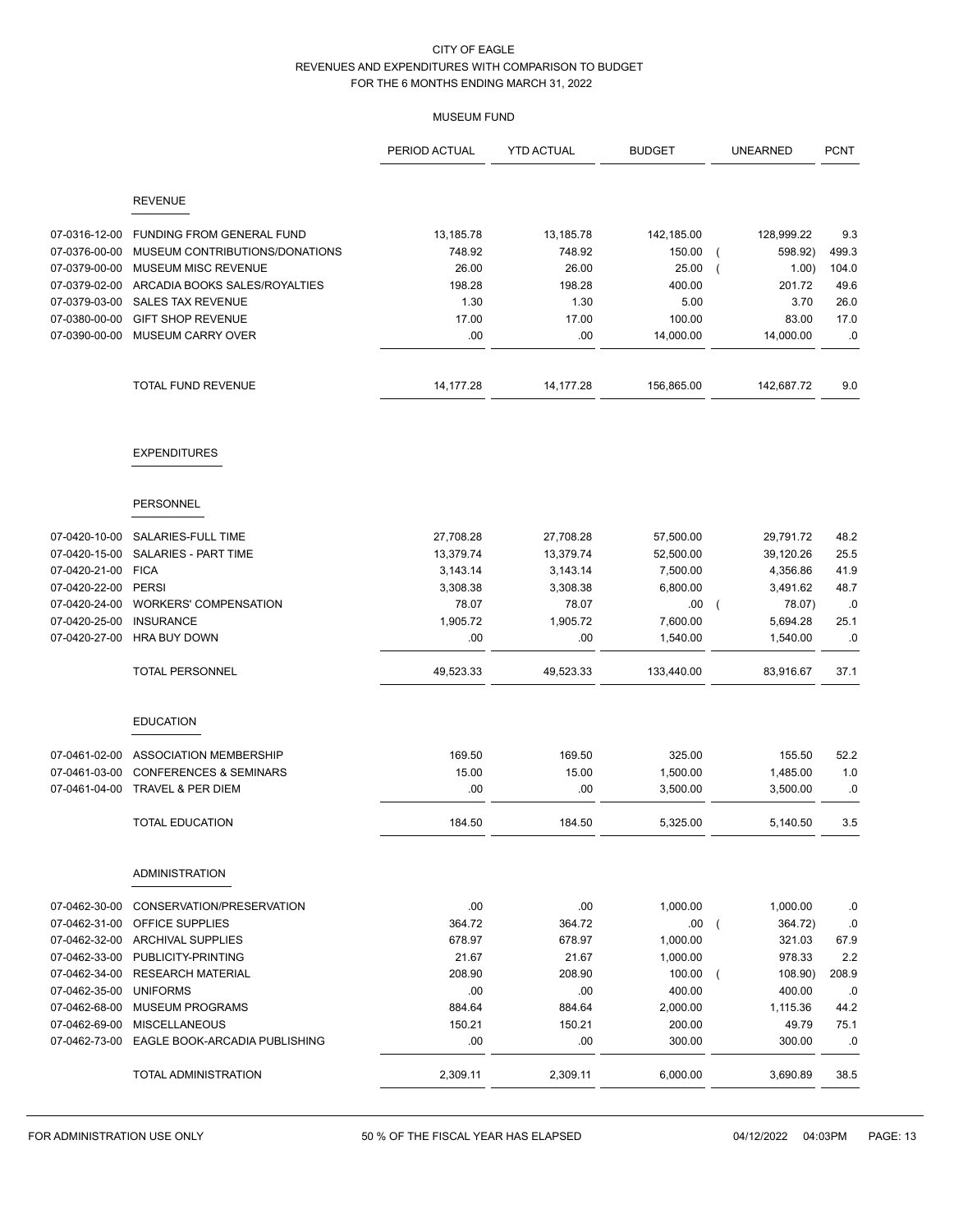# MUSEUM FUND

|               |                                | PERIOD ACTUAL | <b>YTD ACTUAL</b> | <b>BUDGET</b> | UNEXPENDED |       |
|---------------|--------------------------------|---------------|-------------------|---------------|------------|-------|
|               | <b>EXHIBITS</b>                |               |                   |               |            |       |
| 07-0463-01-00 | <b>DISPLAY SUPPLIES</b>        | 206.83        | 206.83            | 300.00        | 93.17      | 68.9  |
| 07-0463-02-00 | <b>EXHIBIT ITEMS</b>           | .00           | .00               | 500.00        | 500.00     | .0    |
| 07-0463-03-00 | <b>EXHIBIT CONSTRUCTION</b>    | 2,398.90      | 2,398.90          | 1,000.00      | 1,398.90)  | 239.9 |
| 07-0463-04-00 | <b>ANNUAL EXHIBIT</b>          | 6,021.60      | 6,021.60          | 10,000.00     | 3,978.40   | 60.2  |
|               | <b>TOTAL EXHIBITS</b>          | 8,627.33      | 8,627.33          | 11,800.00     | 3,172.67   | 73.1  |
|               | <b>PROGRAMS</b>                |               |                   |               |            |       |
| 07-0464-08-00 | <b>GIFT SHOP SUPPLIES</b>      | .00           | .00               | 300.00        | 300.00     | .0    |
|               | <b>TOTAL PROGRAMS</b>          | .00           | .00               | 300.00        | 300.00     | .0    |
|               | <b>TOTAL FUND EXPENDITURES</b> | 60,644.27     | 60,644.27         | 156,865.00    | 96,220.73  | 38.7  |
|               | NET REVENUE OVER EXPENDITURES  | 46,466.99) (  | 46,466.99)        | .00           | 46,466.99  | .0    |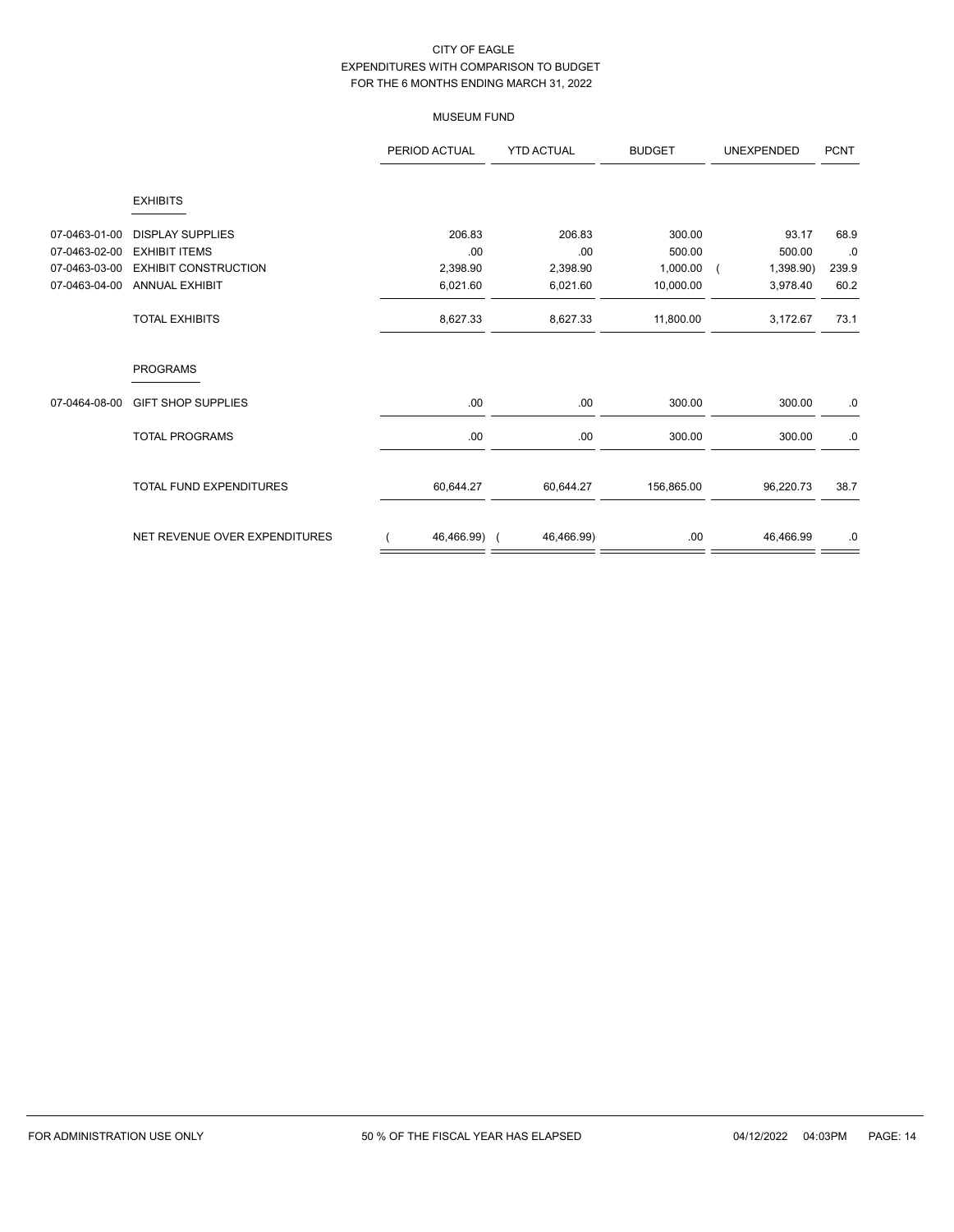# PARK IMPACT FEE FUND

#### ASSETS

| 08-0101-00-00 CASH | 08-0151-25-00 FIRST INTERSTATE INVESTMENT                       |            | 69,190.64<br>3,764,039.41 |              |
|--------------------|-----------------------------------------------------------------|------------|---------------------------|--------------|
|                    | <b>TOTAL ASSETS</b>                                             |            |                           | 3,833,230.05 |
|                    | <b>LIABILITIES AND EQUITY</b>                                   |            |                           |              |
|                    | <b>FUND EQUITY</b>                                              |            |                           |              |
|                    | 08-0271-00-00 PARK FUND/FUND BALANCE                            |            | 3,700,742.90              |              |
|                    | UNAPPROPRIATED FUND BALANCE:<br>REVENUE OVER EXPENDITURES - YTD | 132,487.15 |                           |              |
|                    | <b>BALANCE - CURRENT DATE</b>                                   |            | 132,487.15                |              |
|                    | TOTAL FUND EQUITY                                               |            |                           | 3,833,230.05 |
|                    | <b>TOTAL LIABILITIES AND EQUITY</b>                             |            |                           | 3,833,230.05 |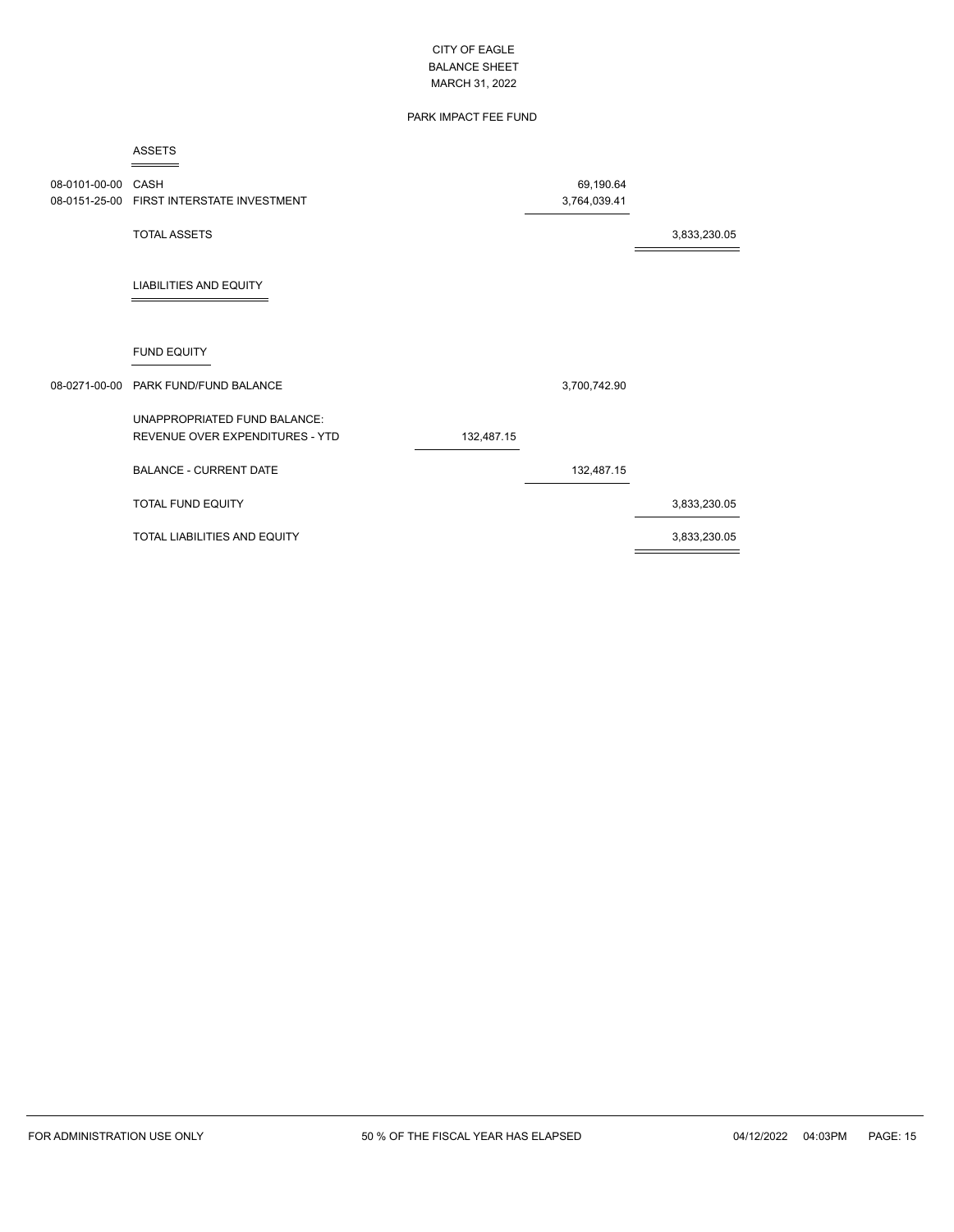# PARK IMPACT FEE FUND

|               |                                    | PERIOD ACTUAL | <b>YTD ACTUAL</b> | <b>BUDGET</b> | <b>UNEARNED</b>               | <b>PCNT</b> |
|---------------|------------------------------------|---------------|-------------------|---------------|-------------------------------|-------------|
|               | <b>REVENUE</b>                     |               |                   |               |                               |             |
| 08-0322-19-00 | PARKS DEVELOPMENT IMPACT FEES      | 181,862.36    | 181,862.36        | 669,432.00    | 487,569.64                    | 27.2        |
| 08-0364-01-00 | <b>CONTRIBUTIONS AND DONATIONS</b> | .00           | .00               | 288,286.00    | 288,286.00                    | .0          |
| 08-0371-25-00 | <b>BANK INTEREST</b>               | 3,296.51      | 3,296.51          | 4,200.00      | 903.49                        | 78.5        |
| 08-0390-00-00 | PARK FUND / CARRY OVER             | .00.          | .00.              | 4,732,830.00  | 4,732,830.00                  | .0          |
|               | <b>TOTAL FUND REVENUE</b>          | 185,158.87    | 185,158.87        | 5,694,748.00  | 5,509,589.13                  | 3.3         |
|               | <b>EXPENDITURES</b>                |               |                   |               |                               |             |
|               | <b>CAPITAL IMPROVEMENTS</b>        |               |                   |               |                               |             |
| 08-0438-37-00 | CAPITAL IMPROVEMENTS               | 52,671.72     | 52,671.72         | 5,694,748.00  | 5,642,076.28                  | .9          |
|               | <b>TOTAL CAPITAL IMPROVEMENTS</b>  | 52,671.72     | 52,671.72         | 5,694,748.00  | 5,642,076.28                  | .9          |
|               | TOTAL FUND EXPENDITURES            | 52,671.72     | 52,671.72         | 5,694,748.00  | 5,642,076.28                  | .9          |
|               | NET REVENUE OVER EXPENDITURES      | 132,487.15    | 132,487.15        | .00.          | 132,487.15)<br>$\overline{ }$ | .0          |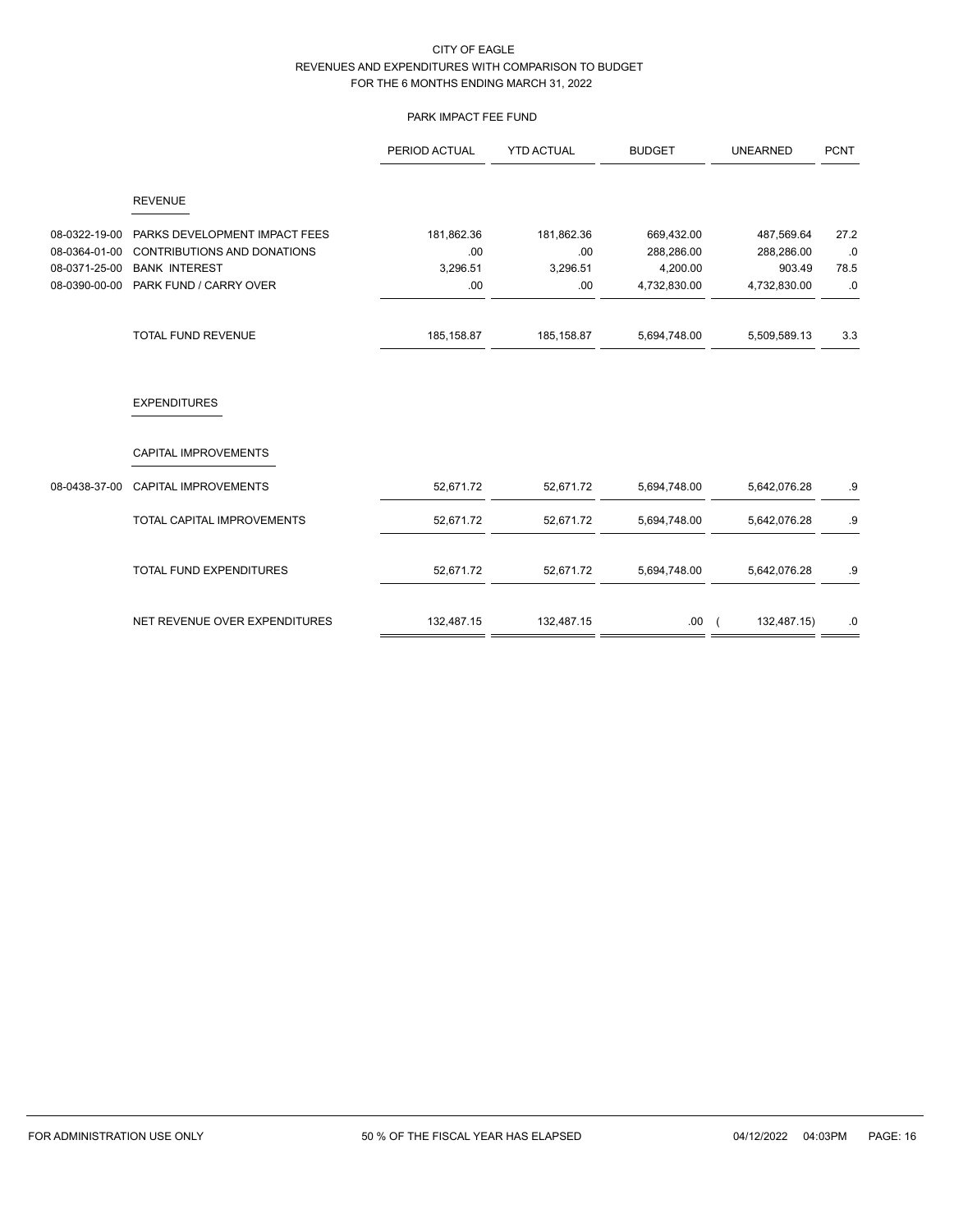# RECREATION - SPECIAL EVENTS

|                    | <b>ASSETS</b>                       |            |            |           |
|--------------------|-------------------------------------|------------|------------|-----------|
| 09-0101-00-00      | CASH                                |            | 96,935.11  |           |
|                    | <b>TOTAL ASSETS</b>                 |            |            | 96,935.11 |
|                    | <b>LIABILITIES AND EQUITY</b>       |            |            |           |
|                    | <b>LIABILITIES</b>                  |            |            |           |
| 09-0217-03-00 FICA |                                     |            | 243.03     |           |
|                    | 09-0217-04-00 PUBLIC RETIREMENT     |            | 337.51     |           |
|                    | 09-0217-07-00 HEALTH INSURANCE      |            | 10,654.59  |           |
|                    | 09-0217-09-00 WORKERS' COMPENSATION |            | 13,345.92  |           |
|                    | 09-0217-10-00 HSA CONTRIBUTION      |            | 3,319.35   |           |
|                    | <b>TOTAL LIABILITIES</b>            |            |            | 27,900.40 |
|                    | <b>FUND EQUITY</b>                  |            |            |           |
| 09-0271-00-00      | <b>FUND BALANCE</b>                 |            | 126,879.30 |           |
|                    | UNAPPROPRIATED FUND BALANCE:        |            |            |           |
|                    | REVENUE OVER EXPENDITURES - YTD     | 57,844.59) |            |           |
|                    | <b>BALANCE - CURRENT DATE</b>       |            | 57,844.59) |           |
|                    | <b>TOTAL FUND EQUITY</b>            |            |            | 69,034.71 |
|                    | TOTAL LIABILITIES AND EQUITY        |            |            | 96,935.11 |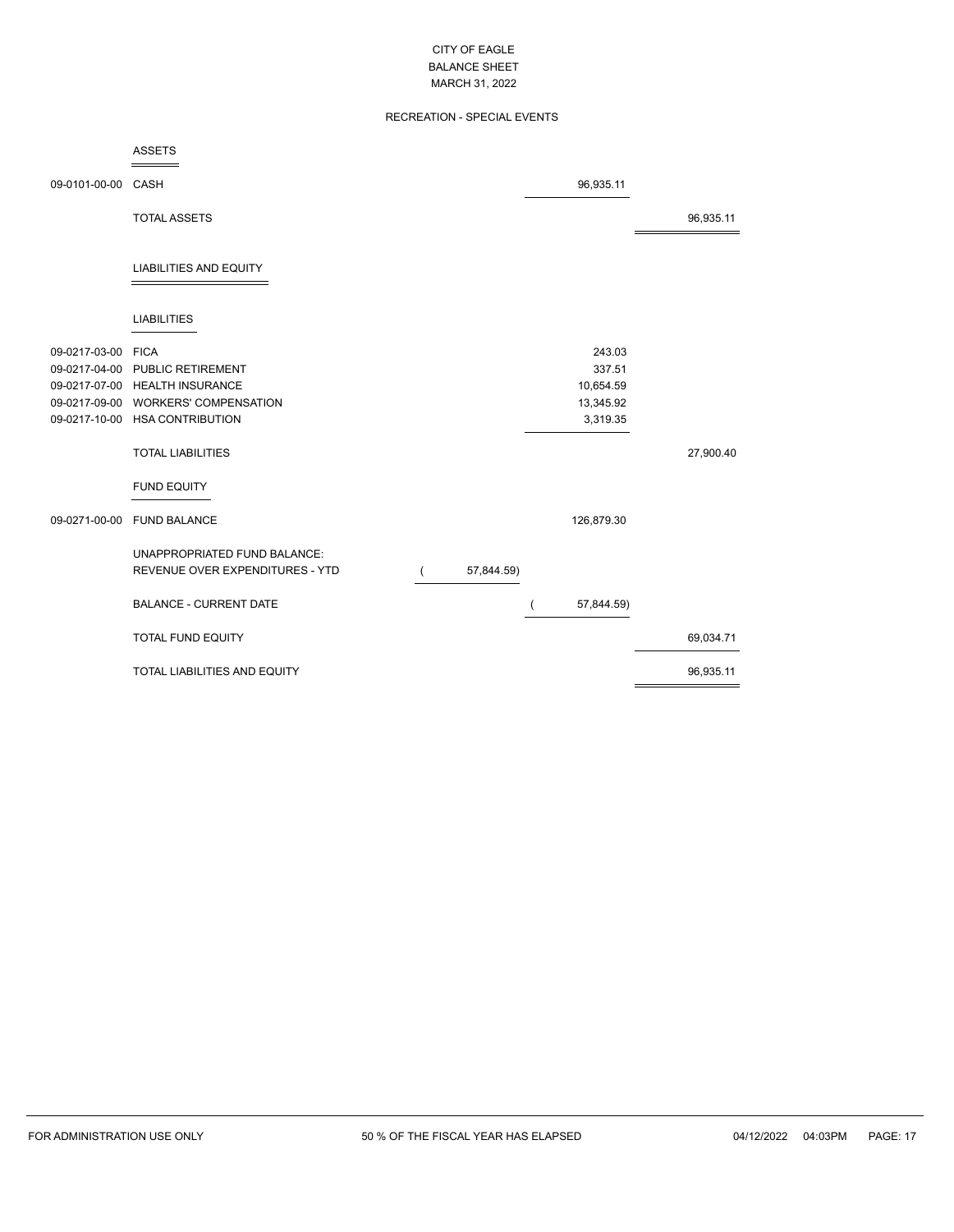## RECREATION - SPECIAL EVENTS

|               |                                                                 | PERIOD ACTUAL | <b>YTD ACTUAL</b> | <b>BUDGET</b> | <b>UNEARNED</b>             | <b>PCNT</b> |
|---------------|-----------------------------------------------------------------|---------------|-------------------|---------------|-----------------------------|-------------|
|               | <b>REVENUE</b>                                                  |               |                   |               |                             |             |
|               |                                                                 |               |                   |               |                             |             |
| 09-0301-00-00 | FUNDING FROM GENERAL FUND                                       | .00           | .00               | 221,095.00    | 221,095.00                  | .0          |
| 09-0347-06-00 | <b>CHRISTMAS MARKET</b>                                         | 3,583.44      | 3,583.44          | 2,750.00      | 833.44)<br>$\overline{ }$   | 130.3       |
| 09-0347-08-00 | <b>SATURDAY MARKET</b>                                          | 276.19        | 276.19            | 22,500.00     | 22,223.81                   | 1.2         |
| 09-0347-10-00 | <b>GAZEBO CONCERT SERIES</b>                                    | 3,000.00      | 3,000.00          | 825.00        | 2,175.00)<br>$\overline{ }$ | 363.6       |
| 09-0347-11-00 | <b>HARVEST FEST MARKET</b>                                      | 487.41        | 487.41            | 2,750.00      | 2,262.59                    | 17.7        |
| 09-0376-13-00 | <b>SPONSORSHIPS</b>                                             | .00           | .00               | 15,000.00     | 15,000.00                   | .0          |
| 09-0376-15-00 | <b>EVENT APPLICATION FEES</b><br>09-0376-17-00 SECURITY DEPOSIT | 1,100.00      | 1,100.00          | 1,500.00      | 400.00                      | 73.3        |
|               |                                                                 | .00           | .00               | 1,200.00      | 1,200.00                    | .0          |
|               | TOTAL FUND REVENUE                                              | 8,447.04      | 8,447.04          | 267,620.00    | 259,172.96                  | 3.2         |
|               | <b>EXPENDITURES</b>                                             |               |                   |               |                             |             |
|               | CAPITAL EXPENDITURE                                             |               |                   |               |                             |             |
| 09-0419-01-00 | <b>EVENT EQUIPMENT PURCHASES</b>                                | .00           | .00               | 3,000.00      | 3,000.00                    | .0          |
|               | TOTAL CAPITAL EXPENDITURE                                       | .00           | .00               | 3,000.00      | 3,000.00                    | .0          |
|               | PERSONNEL                                                       |               |                   |               |                             |             |
| 09-0420-10-00 | SALARIES-FULL TIME                                              | 36,210.55     | 36,210.55         | 118,800.00    | 82,589.45                   | 30.5        |
| 09-0420-11-00 | <b>OVERTIME</b>                                                 | 626.99        | 626.99            | 2,000.00      | 1,373.01                    | 31.4        |
| 09-0420-15-00 | SALARIES-PART TIME                                              | 834.81        | 834.81            | 26,700.00     | 25,865.19                   | 3.1         |
| 09-0420-21-00 | <b>FICA</b>                                                     | 2,841.67      | 2,841.67          | 11,400.00     | 8,558.33                    | 24.9        |
| 09-0420-22-00 | <b>PERSI</b>                                                    | 4,161.31      | 4,161.31          | 14,300.00     | 10,138.69                   | 29.1        |
| 09-0420-24-00 | <b>WORKERS' COMPENSATION</b>                                    | 1,153.39      | 1,153.39          | .00           | 1,153.39)<br>$\overline{ }$ | .0          |
| 09-0420-25-00 | <b>INSURANCE</b>                                                | 2,836.07      | 2,836.07          | 15,920.00     | 13,083.93                   | 17.8        |
| 09-0420-26-00 | <b>HSA CONTRIBUTION</b>                                         | 400.00        | 400.00            | .00           | 400.00)<br>$\overline{ }$   | .0          |
| 09-0420-29-00 | PTO CASH OUT                                                    | .00           | .00               | 2,500.00      | 2,500.00                    | .0          |
|               | TOTAL PERSONNEL                                                 | 49,064.79     | 49,064.79         | 191,620.00    | 142,555.21                  | 25.6        |
|               | <b>ADMINISTRATION</b>                                           |               |                   |               |                             |             |
| 09-0463-11-00 | OFFICE SUPPLIES                                                 | 6.29          | 6.29              | 800.00        | 793.71                      | .8          |
| 09-0463-12-00 | <b>PROMOTIONS</b>                                               | .00           | .00               | 14,000.00     | 14,000.00                   | .0          |
| 09-0463-19-00 | <b>TRAINING</b>                                                 | 53.55         | 53.55             | 1,200.00      | 1,146.45                    | 4.5         |
| 09-0463-20-00 | <b>TRAVEL/PER DIEM</b>                                          | 194.50        | 194.50            | 4,000.00      | 3,805.50                    | 4.9         |
| 09-0463-21-00 | PROFESSIONAL DUES                                               | 1,766.90      | 1,766.90          | 2,150.00      | 383.10                      | 82.2        |
| 09-0463-22-00 | <b>UNIFORMS</b>                                                 | .00           | .00               | 600.00        | 600.00                      | .0          |
| 09-0463-23-00 | <b>GAS/MILEAGE</b>                                              | .00           | .00               | 100.00        | 100.00                      | $.0\,$      |
| 09-0463-25-00 | SECURITY DEPOSIT REFUND                                         | .00           | .00               | 1,200.00      | 1,200.00                    | .0          |
| 09-0463-26-00 | <b>MEMBERSHIPS</b>                                              | .00           | .00               | 700.00        | 700.00                      | $.0\,$      |
|               | TOTAL ADMINISTRATION                                            | 2,021.24      | 2,021.24          | 24,750.00     | 22,728.76                   | 8.2         |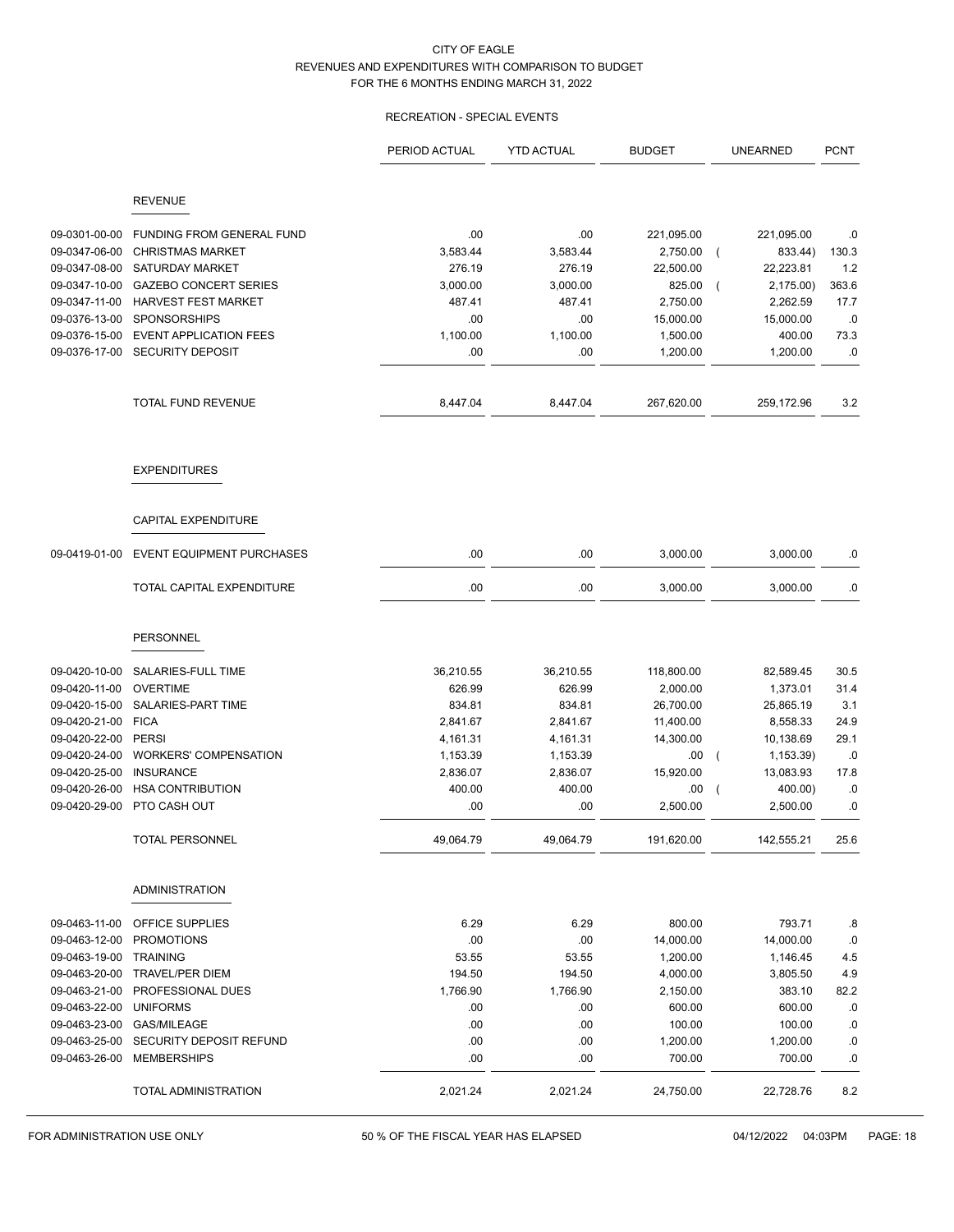# RECREATION - SPECIAL EVENTS

|               |                                | PERIOD ACTUAL | <b>YTD ACTUAL</b> |            | <b>UNEXPENDED</b> | <b>PCNT</b> |  |
|---------------|--------------------------------|---------------|-------------------|------------|-------------------|-------------|--|
|               | <b>ACTIVITIES</b>              |               |                   |            |                   |             |  |
| 09-0467-02-00 | <b>EAGLE SATURDAY MARKET</b>   | 1,485.60      | 1,485.60          | 11,000.00  | 9,514.40          | 13.5        |  |
| 09-0467-03-00 | <b>CHRISTMAS MARKET</b>        | 9,715.02      | 9,715.02          | 6,500.00   | 3,215.02)         | 149.5       |  |
| 09-0467-04-00 | <b>GAZEBO CONCERT SERIES</b>   | 350.00        | 350.00            | 8,750.00   | 8,400.00          | 4.0         |  |
| 09-0467-05-00 | <b>GENERAL EVENTS</b>          | 750.00        | 750.00            | 10,000.00  | 9,250.00          | 7.5         |  |
| 09-0467-06-00 | <b>EAGLE HARVEST FEST</b>      | 2,154.98      | 2,154.98          | 4,000.00   | 1,845.02          | 53.9        |  |
| 09-0467-08-00 | <b>EVENTS EQUIPMENT RENTAL</b> | 750.00        | 750.00            | 8,000.00   | 7,250.00          | 9.4         |  |
|               | <b>TOTAL ACTIVITIES</b>        | 15,205.60     | 15,205.60         | 48,250.00  | 33,044.40         | 31.5        |  |
|               | <b>TOTAL FUND EXPENDITURES</b> | 66,291.63     | 66,291.63         | 267,620.00 | 201,328.37        | 24.8        |  |
|               | NET REVENUE OVER EXPENDITURES  | 57,844.59) (  | 57,844.59)        | .00        | 57,844.59         | .0          |  |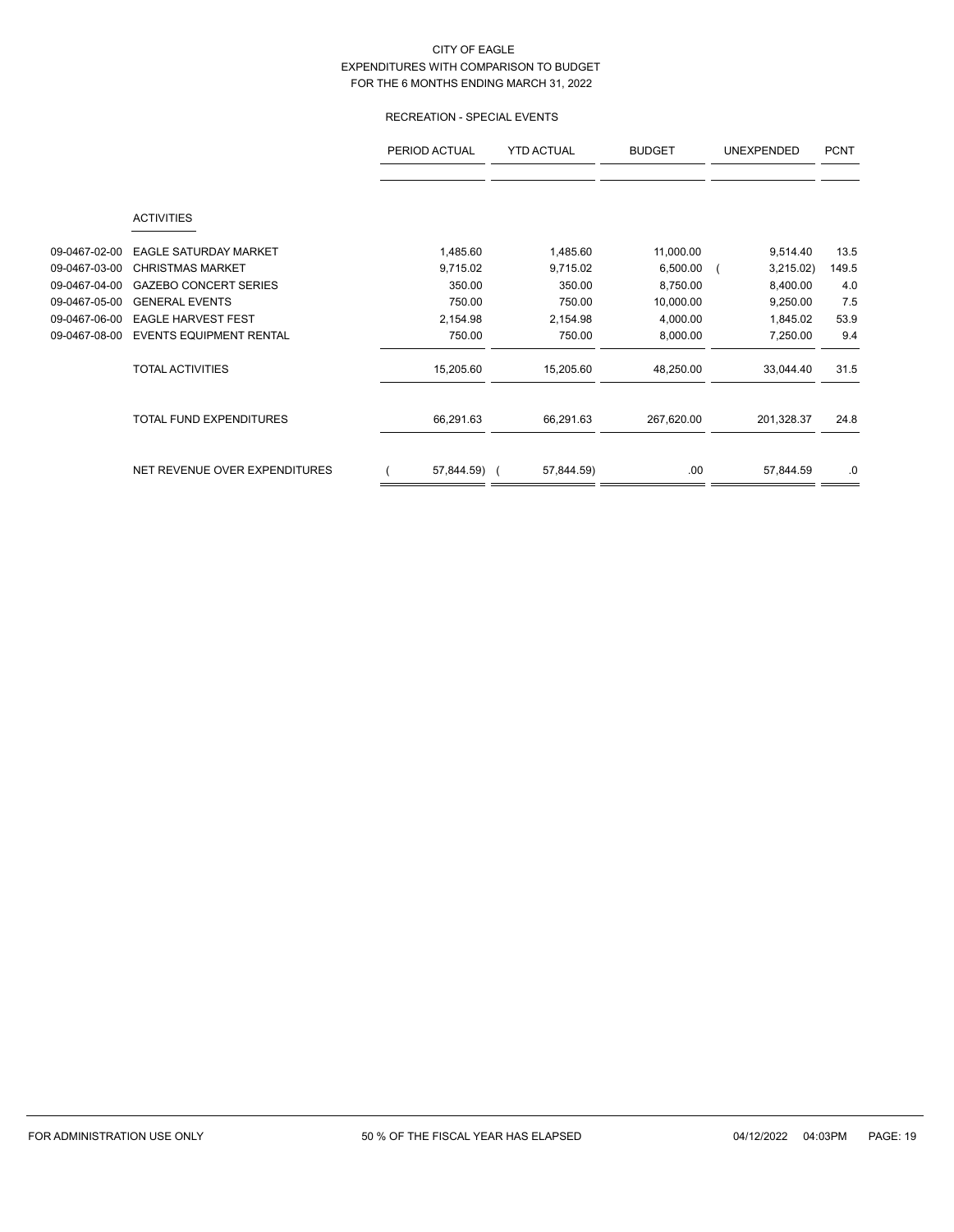# EAGLE HISTORICAL COMMISSION

|                    | <b>ASSETS</b>                                                   |          |           |           |
|--------------------|-----------------------------------------------------------------|----------|-----------|-----------|
| 10-0101-00-00 CASH |                                                                 |          | 21,016.85 |           |
|                    | <b>TOTAL ASSETS</b>                                             |          |           | 21,016.85 |
|                    | <b>LIABILITIES AND EQUITY</b>                                   |          |           |           |
|                    | <b>FUND EQUITY</b>                                              |          |           |           |
| 10-0271-00-00      | <b>FUND BALANCE</b>                                             |          | 19,283.33 |           |
|                    | UNAPPROPRIATED FUND BALANCE:<br>REVENUE OVER EXPENDITURES - YTD | 1,733.52 |           |           |
|                    | <b>BALANCE - CURRENT DATE</b>                                   |          | 1,733.52  |           |
|                    | TOTAL FUND EQUITY                                               |          |           | 21,016.85 |
|                    | TOTAL LIABILITIES AND EQUITY                                    |          |           | 21,016.85 |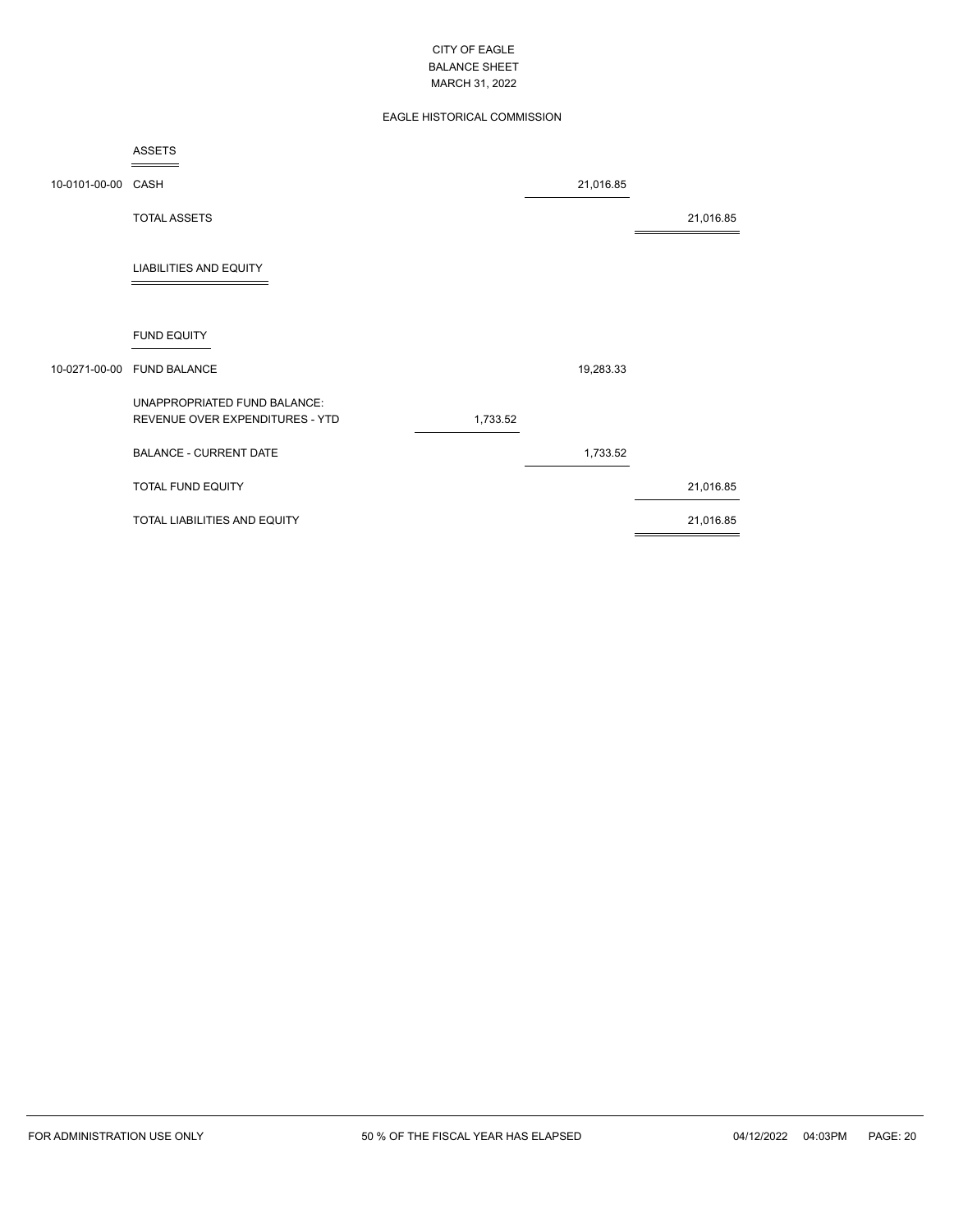# EAGLE HISTORICAL COMMISSION

|                                |                                                                               | PERIOD ACTUAL          | <b>YTD ACTUAL</b>      | <b>BUDGET</b>               | <b>UNEARNED</b>                                     | <b>PCNT</b>                   |
|--------------------------------|-------------------------------------------------------------------------------|------------------------|------------------------|-----------------------------|-----------------------------------------------------|-------------------------------|
|                                | <b>REVENUE</b>                                                                |                        |                        |                             |                                                     |                               |
| 10-0316-12-00<br>10-0333-01-00 | FUNDING FROM GENERAL FUND<br><b>GRANTS, STATE</b><br>10-0390-00-00 CARRY OVER | .00<br>1,733.52<br>.00 | .00<br>1,733.52<br>.00 | 3,118.00<br>.00<br>5,882.00 | 3,118.00<br>1,733.52)<br>$\overline{ }$<br>5,882.00 | $.0\,$<br>$\cdot 0$<br>$.0\,$ |
|                                | TOTAL FUND REVENUE                                                            | 1,733.52               | 1,733.52               | 9,000.00                    | 7,266.48                                            | 19.3                          |
|                                | <b>EXPENDITURES</b>                                                           |                        |                        |                             |                                                     |                               |
|                                | <b>ADMINISTRATION</b>                                                         |                        |                        |                             |                                                     |                               |
| 10-0462-02-00<br>10-0462-05-00 | PUBLICITY - PRINTING<br>EDUCATION/TRAINING                                    | .00<br>.00             | .00<br>.00             | 1,000.00<br>500.00          | 1,000.00<br>500.00                                  | $.0$<br>$.0\,$                |
|                                | TOTAL ADMINISTRATION                                                          | .00                    | .00                    | 1,500.00                    | 1,500.00                                            | $.0\,$                        |
|                                | <b>PROGRAMS</b>                                                               |                        |                        |                             |                                                     |                               |
| 10-0464-07-00<br>10-0464-08-00 | PRESERVATION<br>COMM ENGAGEMENT/SPECIAL EVENTS                                | .00<br>.00             | .00<br>.00             | 1,000.00<br>500.00          | 1,000.00<br>500.00                                  | .0<br>.0                      |
|                                | <b>TOTAL PROGRAMS</b>                                                         | .00                    | .00                    | 1,500.00                    | 1,500.00                                            | $.0\,$                        |
|                                | <b>GRANTS</b>                                                                 |                        |                        |                             |                                                     |                               |
| 10-0465-02-00                  | MUNICIPAL GRANT FUNDS                                                         | .00                    | .00                    | 6,000.00                    | 6,000.00                                            | .0                            |
|                                | <b>TOTAL GRANTS</b>                                                           | .00                    | .00                    | 6,000.00                    | 6,000.00                                            | .0                            |
|                                | TOTAL FUND EXPENDITURES                                                       | .00                    | .00                    | 9,000.00                    | 9,000.00                                            | .0                            |
|                                | NET REVENUE OVER EXPENDITURES                                                 | 1,733.52               | 1,733.52               | .00.                        | 1,733.52)<br>$\overline{ }$                         | .0                            |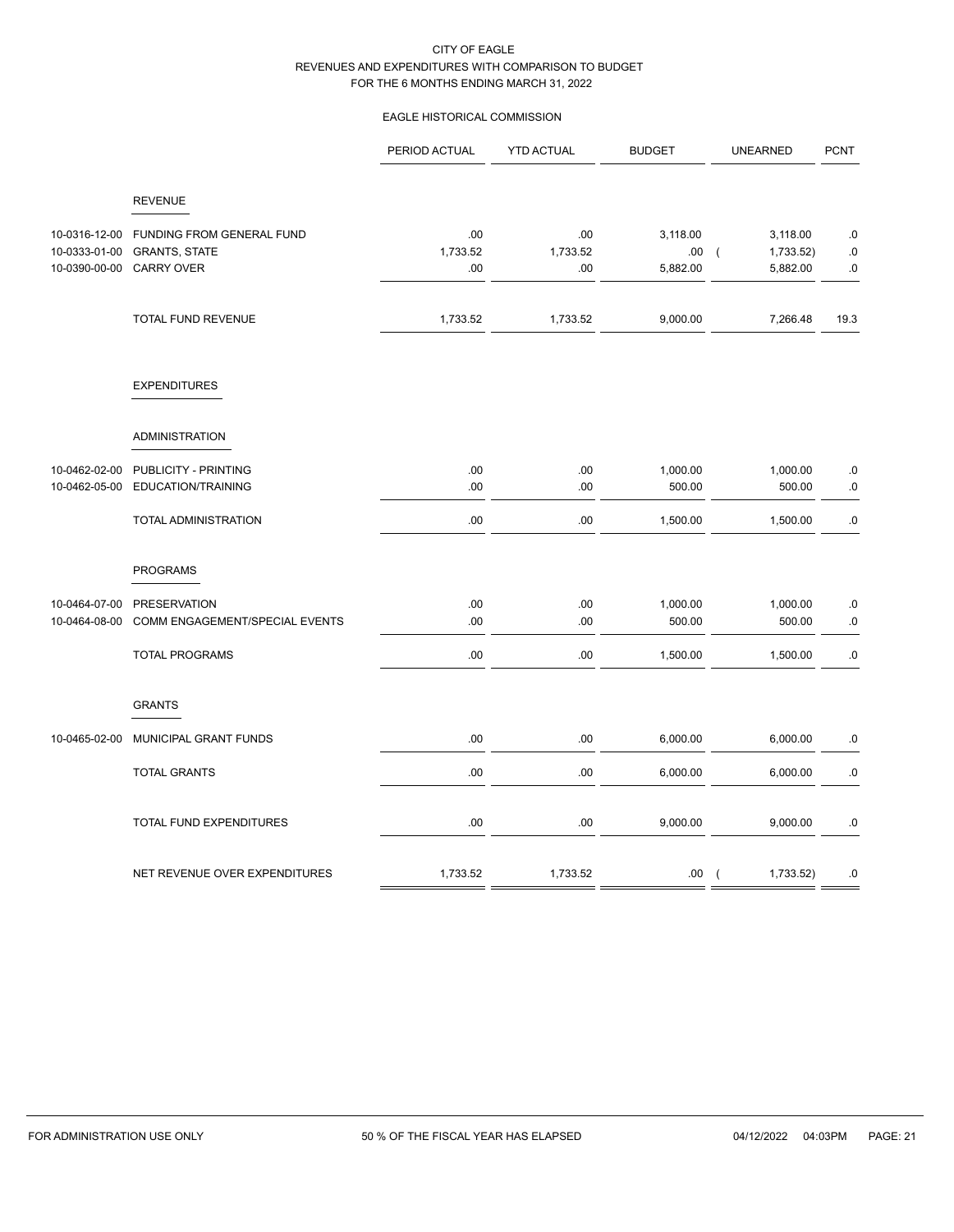## EXECUTIVE DEPARTMENT

#### LIABILITIES AND EQUITY

#### LIABILITIES

| 11-0216-00-00 | <b>ACCRUED PAYROLL</b>                                          |           | 1,750.00  |            |
|---------------|-----------------------------------------------------------------|-----------|-----------|------------|
| 11-0217-03-00 | <b>FICA</b>                                                     |           | 452.83    |            |
| 11-0217-04-00 | <b>EXEC DEPT/PUBLIC RETIREMENT</b>                              |           | 675.73    |            |
| 11-0217-07-00 | <b>EXEC DEPT HEALTH INSURANCE</b>                               |           | 3,578.63  |            |
| 11-0217-09-00 | <b>WORKERS' COMPENSATION</b>                                    |           | 3,967.20  |            |
| 11-0217-10-00 | <b>HSA CONTRIBUTION</b>                                         |           | 224.00)   |            |
|               | <b>TOTAL LIABILITIES</b>                                        |           |           | 10,200.39  |
|               | <b>FUND EQUITY</b>                                              |           |           |            |
| 11-0271-00-00 | <b>FUND BALANCE</b>                                             |           | 6,073.74) |            |
|               | UNAPPROPRIATED FUND BALANCE:<br>REVENUE OVER EXPENDITURES - YTD | 4,126.65) |           |            |
|               | <b>BALANCE - CURRENT DATE</b>                                   |           | 4,126.65) |            |
|               | <b>TOTAL FUND EQUITY</b>                                        |           |           | 10,200.39) |
|               | <b>TOTAL LIABILITIES AND EQUITY</b>                             |           |           | .00        |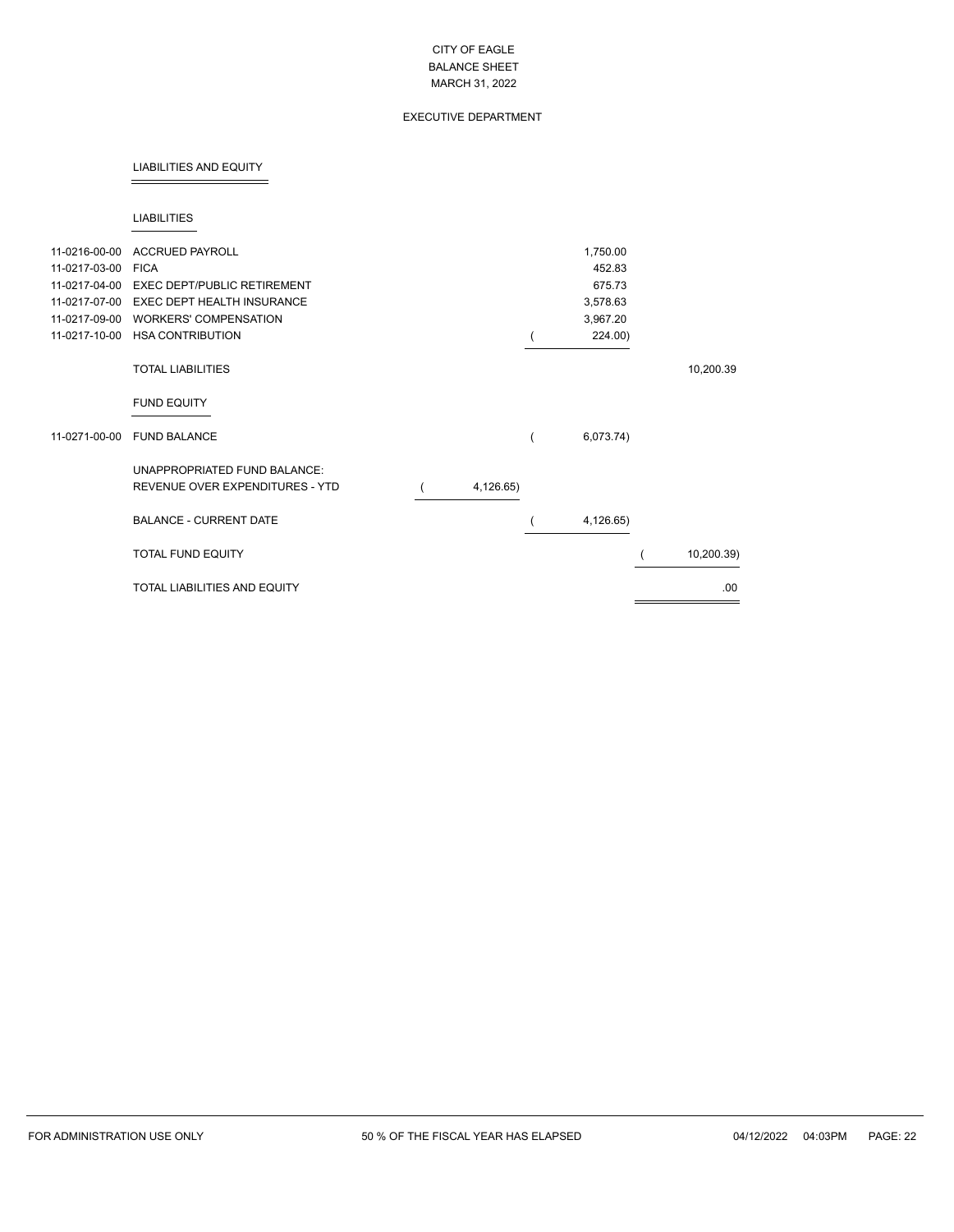#### EXECUTIVE DEPARTMENT

|               |                              | PERIOD ACTUAL | <b>YTD ACTUAL</b> | <b>BUDGET</b> | <b>UNEARNED</b>         | <b>PCNT</b> |
|---------------|------------------------------|---------------|-------------------|---------------|-------------------------|-------------|
|               | <b>REVENUE</b>               |               |                   |               |                         |             |
| 11-0301-00-00 | MONTHLY TRANSFER TO DEPTS    | 136,759.81    | 136,759.81        | 400,030.00    | 263,270.19              | 34.2        |
|               | TOTAL FUND REVENUE           | 136,759.81    | 136,759.81        | 400,030.00    | 263,270.19              | 34.2        |
|               | <b>EXPENDITURES</b>          |               |                   |               |                         |             |
|               | <b>ADMINISTRATION</b>        |               |                   |               |                         |             |
| 11-0413-04-00 | <b>UNIFORMS</b>              | .00           | .00               | 300.00        | 300.00                  | .0          |
| 11-0413-05-00 | OFFICE EXPENSES              | 258.08        | 258.08            | 500.00        | 241.92                  | 51.6        |
| 11-0413-12-00 | PERSONNEL TRAINING           | .00           | .00               | 3,500.00      | 3,500.00                | .0          |
| 11-0413-13-00 | TRAVEL & PER DIEM            | 142.00        | 142.00            | 6,000.00      | 5,858.00                | 2.4         |
| 11-0413-14-00 | PROFESSIONAL DUES            | 1,476.00      | 1,476.00          | 1,900.00      | 424.00                  | 77.7        |
|               | TOTAL ADMINISTRATION         | 1,876.08      | 1,876.08          | 12,200.00     | 10,323.92               | 15.4        |
|               |                              |               |                   |               |                         |             |
|               | PERSONNEL                    |               |                   |               |                         |             |
| 11-0415-10-00 | SALARIES-FULL TIME           | 106,306.34    | 106,306.34        | 221,700.00    | 115,393.66              | 48.0        |
| 11-0415-11-00 | <b>OVERTIME</b>              | 17.92         | 17.92             | 500.00        | 482.08                  | 3.6         |
| 11-0415-21-00 | <b>FICA</b>                  | 7,870.88      | 7,870.88          | 17,100.00     | 9,229.12                | 46.0        |
| 11-0415-22-00 | <b>PERSI</b>                 | 12,695.02     | 12,695.02         | 26,700.00     | 14,004.98               | 47.6        |
| 11-0415-24-00 | <b>WORKERS' COMPENSATION</b> | 2,156.09      | 2,156.09          | .00.          | 2,156.09)<br>$\sqrt{ }$ | .0          |
| 11-0415-25-00 | <b>INSURANCE</b>             | 9,236.18      | 9,236.18          | 19,300.00     | 10,063.82               | 47.9        |
| 11-0415-26-00 | <b>HSA CONTRIBUTION</b>      | 360.00        | 360.00            | 1,200.00      | 840.00                  | 30.0        |
| 11-0415-27-00 | PTO CASH OUT                 | .00           | .00               | 10,000.00     | 10,000.00               | .0          |
| 11-0415-28-00 | HRA BUY-DOWN                 | .00           | .00               | 3,080.00      | 3,080.00                | .0          |
|               | <b>TOTAL PERSONNEL</b>       | 138,642.43    | 138,642.43        | 299,580.00    | 160,937.57              | 46.3        |
|               | STATE OF THE CITY            |               |                   |               |                         |             |
|               |                              |               |                   |               |                         |             |
| 11-0417-01-00 | STATE OF THE CITY            | .00           | .00               | 2,250.00      | 2,250.00                | .0          |
|               | TOTAL STATE OF THE CITY      | .00.          | .00.              | 2,250.00      | 2,250.00                | .0          |
|               | DEPARTMENT 0418              |               |                   |               |                         |             |
| 11-0418-00-00 | <b>COMP PLAN REWRITE</b>     | 77.40         | 77.40             | 83,000.00     | 82,922.60               | $\cdot$ 1   |
|               | TOTAL DEPARTMENT 0418        | 77.40         | 77.40             | 83,000.00     | 82,922.60               | .1          |
|               | COMMUNITY & STAFF RELATIONS  |               |                   |               |                         |             |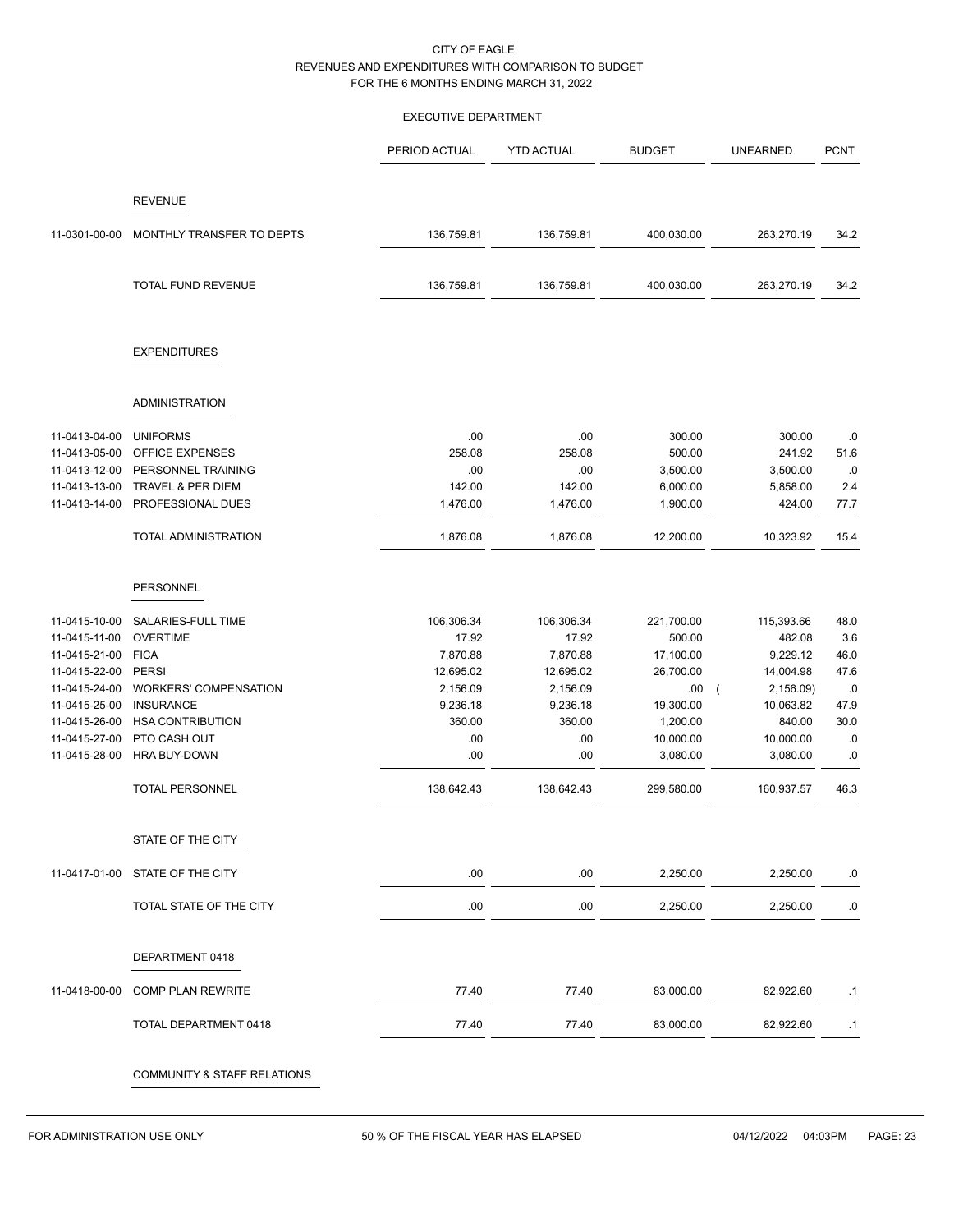## EXECUTIVE DEPARTMENT

|               |                                   | PERIOD ACTUAL | <b>YTD ACTUAL</b> | <b>BUDGET</b> | UNEXPENDED | <b>PCNT</b> |
|---------------|-----------------------------------|---------------|-------------------|---------------|------------|-------------|
| 11-0422-01-00 | <b>COMMUNITY/STAFF RELATIONS</b>  | 290.55        | 290.55            | 3,000.00      | 2.709.45   | 9.7         |
|               | TOTAL COMMUNITY & STAFF RELATIONS | 290.55        | 290.55            | 3,000.00      | 2,709.45   | 9.7         |
|               | TOTAL FUND EXPENDITURES           | 140,886.46    | 140,886.46        | 400,030.00    | 259.143.54 | 35.2        |
|               | NET REVENUE OVER EXPENDITURES     | 4,126.65)     | 4,126.65)         | .00           | 4,126.65   | .0          |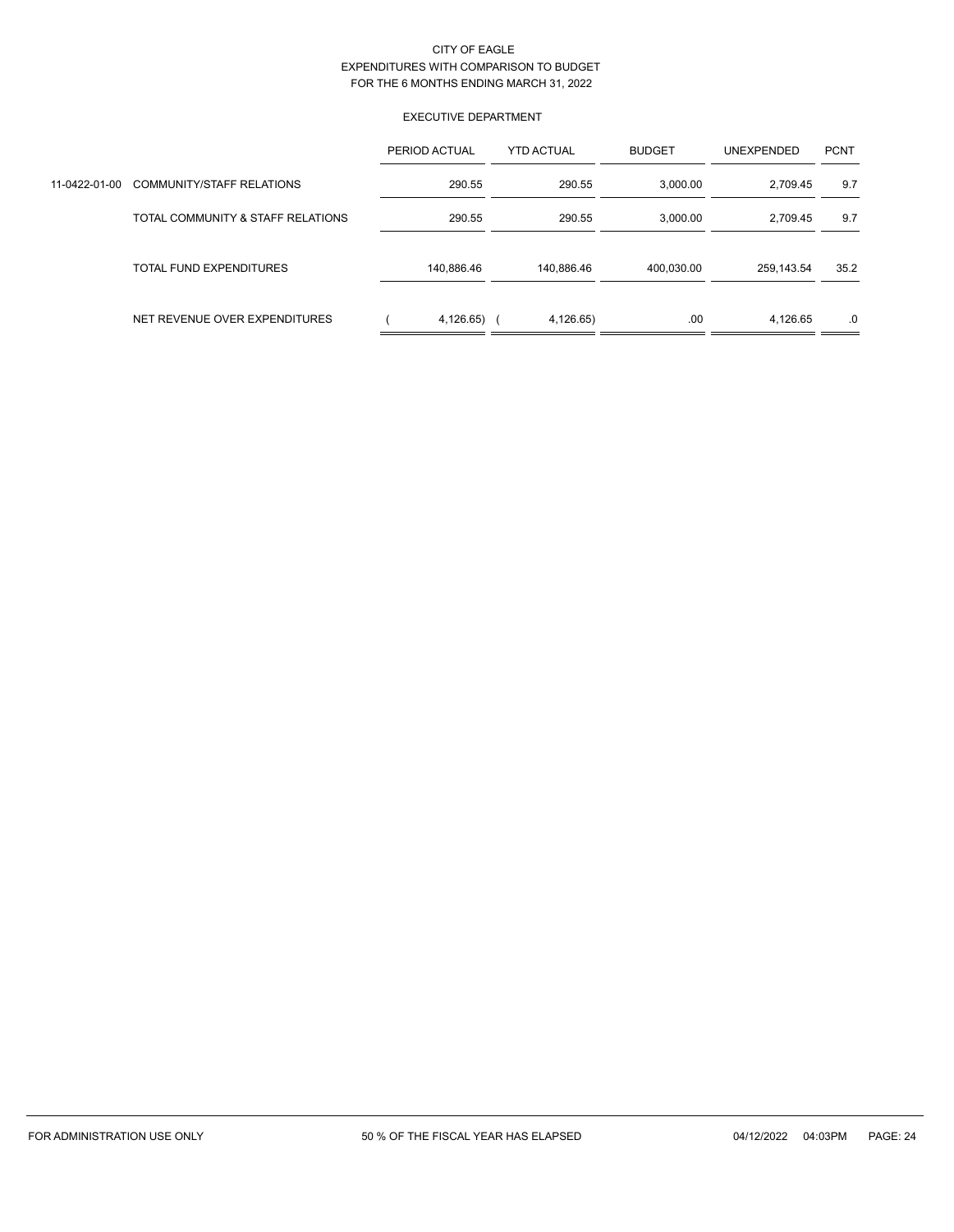# CITY CLERK/TREAS DEPARTMENT

#### LIABILITIES AND EQUITY

#### LIABILITIES

| 12-0217-02-00<br>12-0217-03-00 FICA | 12-0216-00-00 ACCRUED PAYROLL<br>FEDERAL WITHHOLDING TAX<br>12-0217-04-00 CLERKS DEPT/PUBLIC RETIREMENT |        | 7,001.54<br>.02<br>1,420.86<br>2,212.17 |            |
|-------------------------------------|---------------------------------------------------------------------------------------------------------|--------|-----------------------------------------|------------|
| 12-0217-07-00                       | <b>CLERK DEPT HEALTH INSURANCE</b>                                                                      |        | 7,323.53                                |            |
|                                     | 12-0217-09-00 WORKERS' COMPENSATION                                                                     |        | 6,892.06                                |            |
|                                     | <b>TOTAL LIABILITIES</b>                                                                                |        |                                         | 24,850.18  |
|                                     | <b>FUND EQUITY</b>                                                                                      |        |                                         |            |
| 12-0271-00-00                       | <b>FUND BALANCE</b>                                                                                     |        | 25,013.59)                              |            |
|                                     | UNAPPROPRIATED FUND BALANCE:<br>REVENUE OVER EXPENDITURES - YTD                                         | 163.41 |                                         |            |
|                                     | <b>BALANCE - CURRENT DATE</b>                                                                           |        | 163.41                                  |            |
|                                     | <b>TOTAL FUND EQUITY</b>                                                                                |        |                                         | 24,850.18) |
|                                     | <b>TOTAL LIABILITIES AND EQUITY</b>                                                                     |        |                                         | .00        |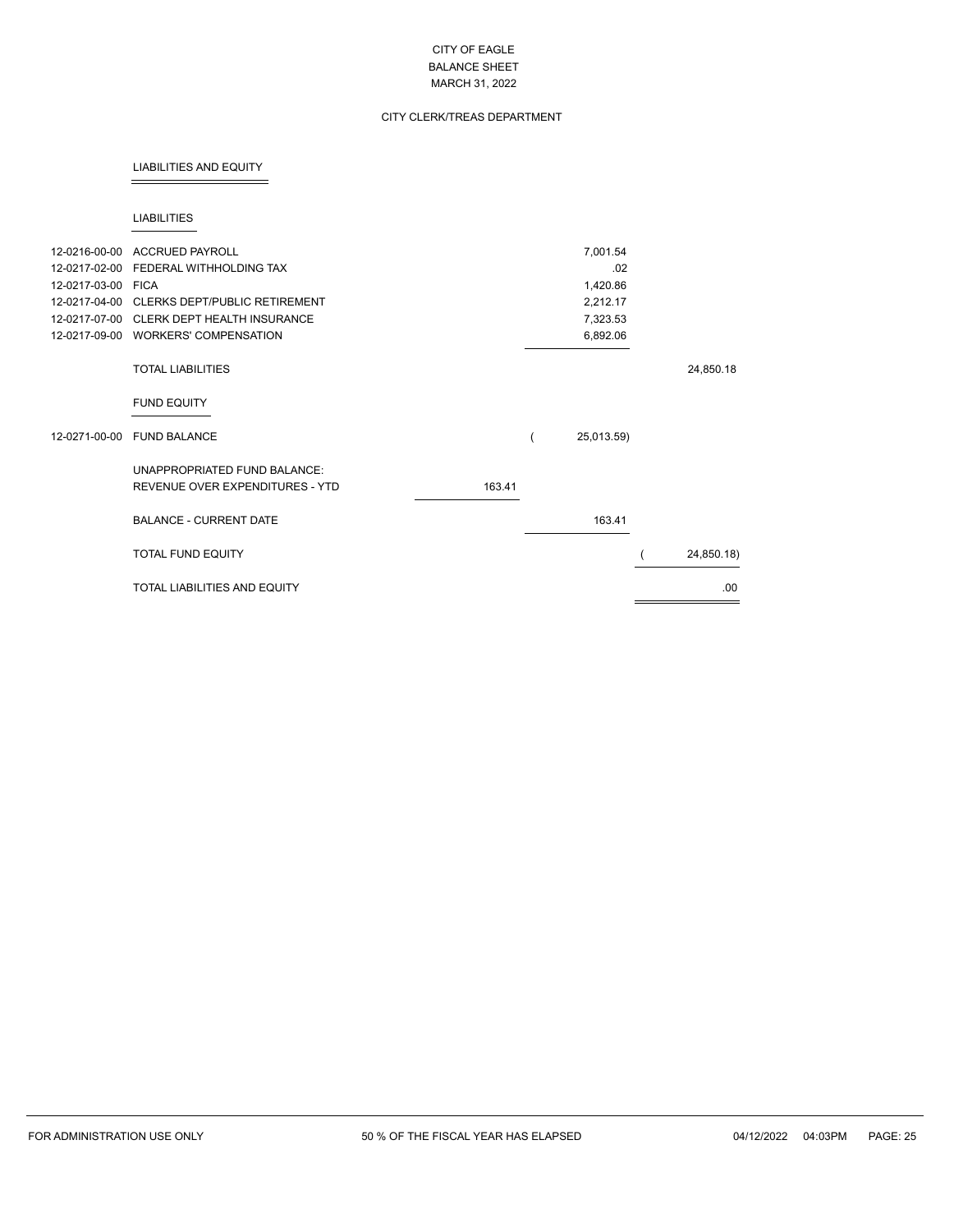# CITY CLERK/TREAS DEPARTMENT

|               |                                | PERIOD ACTUAL | <b>YTD ACTUAL</b> | <b>BUDGET</b> | <b>UNEARNED</b>       | <b>PCNT</b> |
|---------------|--------------------------------|---------------|-------------------|---------------|-----------------------|-------------|
|               |                                |               |                   |               |                       |             |
|               | <b>REVENUE</b>                 |               |                   |               |                       |             |
| 12-0301-00-00 | MONTHLY TRANSFER TO DEPTS      | 275,384.83    | 275,384.83        | 626,550.00    | 351,165.17            | 44.0        |
|               | TOTAL FUND REVENUE             | 275,384.83    | 275,384.83        | 626,550.00    | 351,165.17            | 44.0        |
|               | <b>EXPENDITURES</b>            |               |                   |               |                       |             |
|               | <b>ADMINISTRATION</b>          |               |                   |               |                       |             |
| 12-0413-05-00 | OFFICE EXPENSES                | 433.44        | 433.44            | 1,000.00      | 566.56                | 43.3        |
| 12-0413-06-00 | DUPLICATION/PUBLISHING/PRINTIG | 30.00         | 30.00             | 200.00        | 170.00                | 15.0        |
| 12-0413-12-00 | PERSONNEL TRAINING & RESOURCES | 866.18        | 866.18            | 10,000.00     | 9,133.82              | 8.7         |
| 12-0413-13-00 | TRAVEL & PER DIEM              | 26.20         | 26.20             | 5,000.00      | 4,973.80              | .5          |
| 12-0413-14-00 | PROFESSIONAL DUES              | 445.00        | 445.00            | 1,400.00      | 955.00                | 31.8        |
| 12-0413-29-00 | <b>UNIFORMS</b>                | .00           | .00               | 750.00        | 750.00                | .0          |
| 12-0413-30-00 | <b>MISCELLANEOUS</b>           | 110.79        | 110.79            | 500.00        | 389.21                | 22.2        |
|               | TOTAL ADMINISTRATION           | 1,911.61      | 1,911.61          | 18,850.00     | 16,938.39             | 10.1        |
|               | PERSONNEL                      |               |                   |               |                       |             |
| 12-0415-10-00 | SALARIES- FULL TIME            | 201,425.56    | 201,425.56        | 408,000.00    | 206,574.44            | 49.4        |
| 12-0415-11-00 | <b>OVERTIME</b>                | 1,926.33      | 1,926.33          | 3,000.00      | 1,073.67              | 64.2        |
| 12-0415-15-00 | SALARIES-PART TIME             | .00           | .00               | 16,500.00     | 16,500.00             | .0          |
| 12-0415-21-00 | <b>FICA</b>                    | 14,910.01     | 14,910.01         | 32,800.00     | 17,889.99             | 45.5        |
| 12-0415-22-00 | <b>PERSI</b>                   | 23,260.05     | 23,260.05         | 51,200.00     | 27,939.95             | 45.4        |
| 12-0415-23-00 | <b>HRA BUY- DOWN</b>           | 480.98        | 480.98            | 8,000.00      | 7,519.02              | 6.0         |
| 12-0415-23-02 | <b>HSA CONTRIBUTION</b>        | .00           | .00               | 1,200.00      | 1,200.00              | .0          |
| 12-0415-24-00 | WORKERS' COMPENSATION          | 385.23        | 385.23            | .00           | 385.23)<br>$\left($   | .0          |
| 12-0415-25-00 | <b>INSURANCE</b>               | 30,721.65     | 30,721.65         | 82,000.00     | 51,278.35             | 37.5        |
| 12-0415-26-00 | PTO CASH OUT                   | 200.00        | 200.00            | 5,000.00      | 4,800.00              | 4.0         |
|               | TOTAL PERSONNEL                | 273,309.81    | 273,309.81        | 607,700.00    | 334,390.19            | 45.0        |
|               | TOTAL FUND EXPENDITURES        | 275,221.42    | 275,221.42        | 626,550.00    | 351,328.58            | 43.9        |
|               | NET REVENUE OVER EXPENDITURES  | 163.41        | 163.41            | .00.          | 163.41)<br>$\sqrt{2}$ | .0          |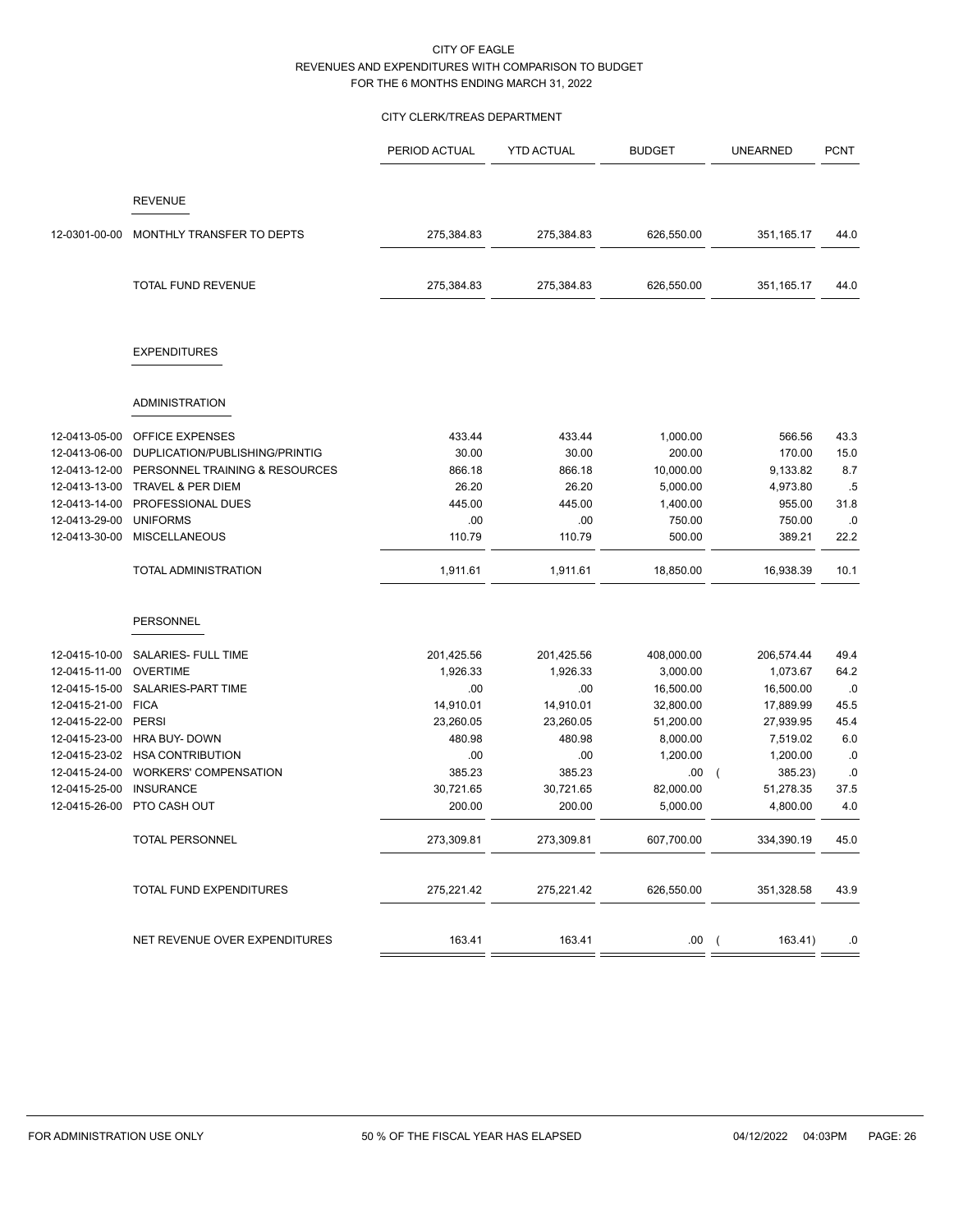# BUILDING DEPARTMENT

#### ASSETS  $=$

| 13-0103-00-00 PETTY CASH                             |                                                                                                                                                                                   |           | 100.00                                                                 |            |
|------------------------------------------------------|-----------------------------------------------------------------------------------------------------------------------------------------------------------------------------------|-----------|------------------------------------------------------------------------|------------|
|                                                      | <b>TOTAL ASSETS</b>                                                                                                                                                               |           |                                                                        | 100.00     |
|                                                      | <b>LIABILITIES AND EQUITY</b>                                                                                                                                                     |           |                                                                        |            |
|                                                      | <b>LIABILITIES</b>                                                                                                                                                                |           |                                                                        |            |
| 13-0216-00-00<br>13-0217-03-00 FICA<br>13-0217-04-00 | <b>ACCRUED PAYROLL</b><br><b>BLDG DEPT/PUBLIC RETIREMENT</b><br>13-0217-07-00 BLDG DEPT HEALTH INSURANCE<br>13-0217-09-00 WORKERS' COMPENSATION<br>13-0217-10-00 HSA CONTRIBUTION |           | 5,067.00<br>1,396.51<br>2,022.42<br>6,679.89<br>42,299.54<br>1,900.00) |            |
|                                                      | <b>TOTAL LIABILITIES</b>                                                                                                                                                          |           |                                                                        | 55,565.36  |
|                                                      | <b>FUND EQUITY</b>                                                                                                                                                                |           |                                                                        |            |
| 13-0271-00-00                                        | <b>FUND BALANCE</b>                                                                                                                                                               |           | 91,593.51)                                                             |            |
|                                                      | UNAPPROPRIATED FUND BALANCE:<br>REVENUE OVER EXPENDITURES - YTD                                                                                                                   | 36,128.15 |                                                                        |            |
|                                                      | <b>BALANCE - CURRENT DATE</b>                                                                                                                                                     |           | 36,128.15                                                              |            |
|                                                      | <b>TOTAL FUND EQUITY</b>                                                                                                                                                          |           |                                                                        | 55,465.36) |
|                                                      | <b>TOTAL LIABILITIES AND EQUITY</b>                                                                                                                                               |           |                                                                        | 100.00     |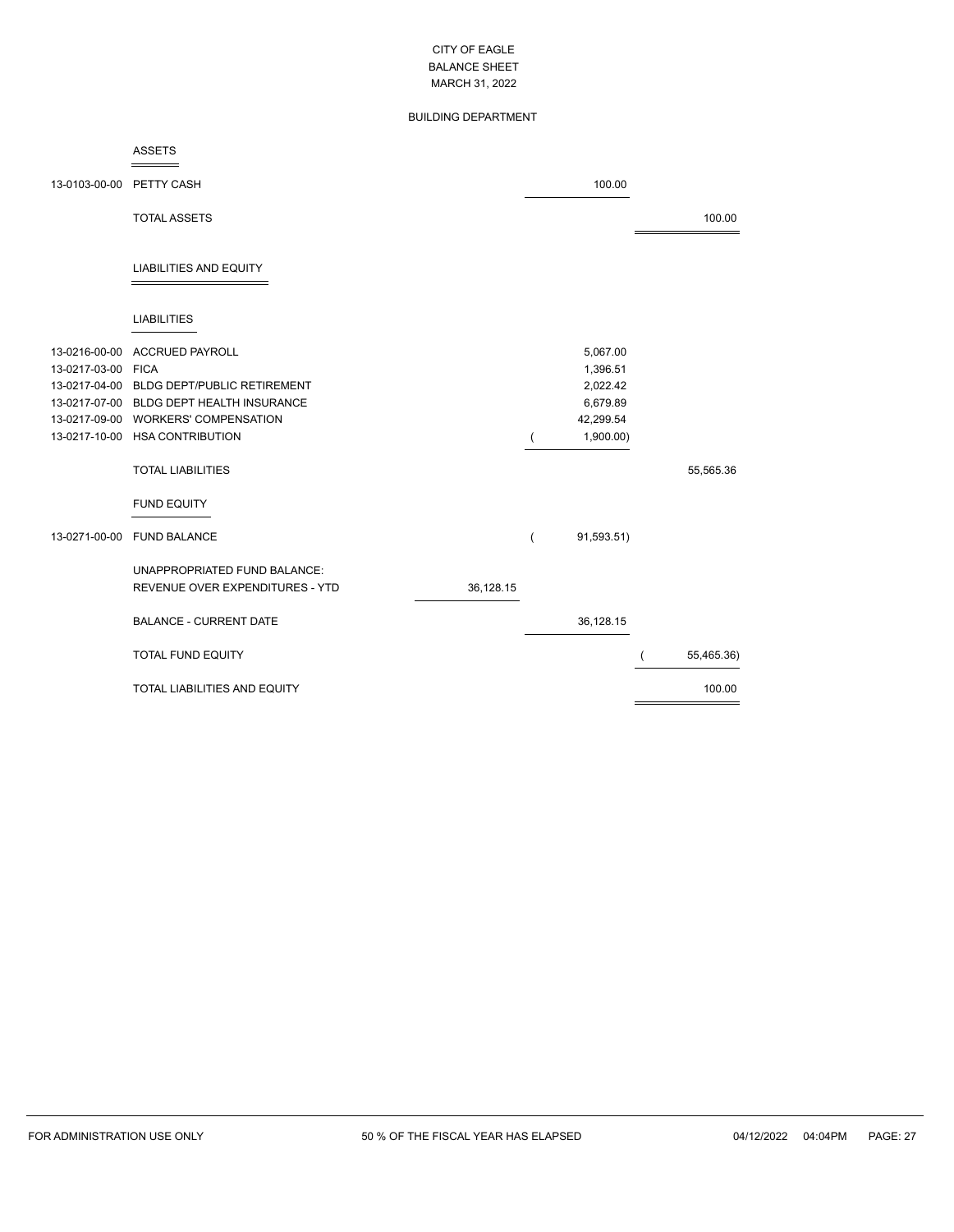#### BUILDING DEPARTMENT

|                                |                                                               | PERIOD ACTUAL    | <b>YTD ACTUAL</b> | <b>BUDGET</b>          | <b>UNEARNED</b>             | <b>PCNT</b>    |
|--------------------------------|---------------------------------------------------------------|------------------|-------------------|------------------------|-----------------------------|----------------|
|                                | <b>REVENUE</b>                                                |                  |                   |                        |                             |                |
| 13-0301-00-00                  | MONTHLY TRANSFER TO DEPTS                                     | 506,543.84       | 506,543.84        | 1,156,430.00           | 649,886.16                  | 43.8           |
|                                | <b>TOTAL FUND REVENUE</b>                                     | 506,543.84       | 506,543.84        | 1,156,430.00           | 649,886.16                  | 43.8           |
|                                | <b>EXPENDITURES</b>                                           |                  |                   |                        |                             |                |
|                                | <b>ADMINISTRATION</b>                                         |                  |                   |                        |                             |                |
| 13-0413-05-00                  | <b>OFFICE EXPENSES</b>                                        | 3,318.48         | 3,318.48          | 6,500.00               | 3,181.52                    | 51.1           |
| 13-0413-08-00                  | LEGAL ADS & PUBLICATIONS                                      | 27.00            | 27.00             | 400.00                 | 373.00                      | 6.8            |
| 13-0413-09-00                  | <b>COMMERCIAL PLAN REVIEW</b>                                 | .00              | .00               | 6,000.00               | 6,000.00                    | .0             |
| 13-0413-12-00                  | <b>TRAINING &amp; CERTIFICATION RENEW</b>                     | 1,648.00         | 1,648.00          | 4,400.00               | 2,752.00                    | 37.5           |
| 13-0413-13-00                  | TRAVEL & PER DIEM                                             | .00              | .00               | 3,000.00               | 3,000.00                    | .0             |
| 13-0413-14-00                  | PROFESSIONAL DUES                                             | .00              | .00               | 540.00                 | 540.00                      | .0             |
| 13-0413-25-00                  | <b>MISCELLANEOUS</b>                                          | .00              | .00               | 300.00                 | 300.00                      | 0.0            |
| 13-0413-28-00                  | <b>RESOURCE MATERIALS</b>                                     | 1,314.40         | 1,314.40          | 1,500.00               | 185.60                      | 87.6           |
| 13-0413-29-00                  | <b>BUILDING PERMIT REFUNDS</b>                                | 250.00           | 250.00            | .00                    | 250.00)                     | .0             |
| 13-0413-29-03                  | MECHANICAL FEE REFUND                                         | 4,375.00         | 4,375.00          | 500.00                 | 3,875.00)                   | 875.0          |
| 13-0413-29-04                  | PLUMBING PERMIT REFUND                                        | 1,480.00         | 1,480.00          | 500.00                 | 980.00)                     | 296.0          |
| 13-0413-29-05<br>13-0413-30-00 | ELECTRICAL PERMIT REFUND<br><b>UNIFORMS</b>                   | 1,875.20         | 1,875.20          | 500.00                 | 1,375.20)<br>248.76         | 375.0          |
|                                |                                                               | 1,501.24         | 1,501.24          | 1,750.00               |                             | 85.8           |
|                                | <b>TOTAL ADMINISTRATION</b>                                   | 15,789.32        | 15,789.32         | 25,890.00              | 10,100.68                   | 61.0           |
|                                | <b>PERSONNEL</b>                                              |                  |                   |                        |                             |                |
| 13-0415-10-00                  | SALARIES-FULL TIME                                            | 154,834.24       | 154,834.24        | 407,000.00             | 252,165.76                  | 38.0           |
| 13-0415-10-01                  | SALARIES - PERSONNEL SERVICES                                 | 8,089.92         | 8,089.92          | .00                    | 8,089.92)                   | .0             |
| 13-0415-11-00                  | <b>OVERTIME</b>                                               | 721.07           | 721.07            | 8,000.00               | 7,278.93                    | 9.0            |
| 13-0415-21-00                  | <b>FICA</b>                                                   | 11,336.85        | 11,336.85         | 31,800.00              | 20,463.15                   | 35.7           |
| 13-0415-22-00                  | PERSI                                                         | 18,573.20        | 18,573.20         | 49,700.00              | 31,126.80                   | 37.4           |
| 13-0415-23-00                  | <b>HRA BUY-DOWN</b>                                           | 125.66           | 125.66            | 9,240.00               | 9,114.34                    | 1.4            |
| 13-0415-24-00                  | <b>WORKERS' COMPENSATION</b>                                  | 5,268.51         | 5,268.51          | .00                    | 5,268.51)<br>$\overline{ }$ | .0             |
| 13-0415-25-00                  | <b>INSURANCE</b>                                              | 31,326.12        | 31,326.12         | 87,000.00              | 55,673.88                   | 36.0           |
| 13-0415-26-00                  | <b>HSA CONTRIBUTION</b>                                       | 1,200.00         | 1,200.00          | 1,200.00               | .00                         | 100.0          |
| 13-0415-28-00                  | PTO CASH OUT                                                  | .00              | .00               | 5,000.00               | 5,000.00                    | .0             |
|                                | <b>TOTAL PERSONNEL</b>                                        | 231,475.57       | 231,475.57        | 598,940.00             | 367,464.43                  | 38.7           |
|                                | <b>CONTRACTS &amp; AGREEMENTS</b>                             |                  |                   |                        |                             |                |
|                                |                                                               |                  |                   |                        |                             |                |
| 13-0416-09-00                  | PLUMBING INSPECTOR                                            | 52,084.67        | 52,084.67         | 150,000.00             | 97,915.33                   | 34.7           |
| 13-0416-11-00                  | MECHANICAL INSPECTOR                                          | 77,466.95        | 77,466.95         | 150,000.00             | 72,533.05                   | 51.6           |
| 13-0416-13-00                  | <b>BLDG INSPECTOR</b><br>13-0416-14-00 PLAN REVIEW - CONTRACT | 20,964.00<br>.00 | 20,964.00<br>.00  | 62,000.00<br>15,000.00 | 41,036.00<br>15,000.00      | 33.8<br>$.0\,$ |
|                                | 13-0416-25-00 ELECTRICAL INSPECTOR                            | 72,595.02        | 72,595.02         | 150,000.00             | 77,404.98                   | 48.4           |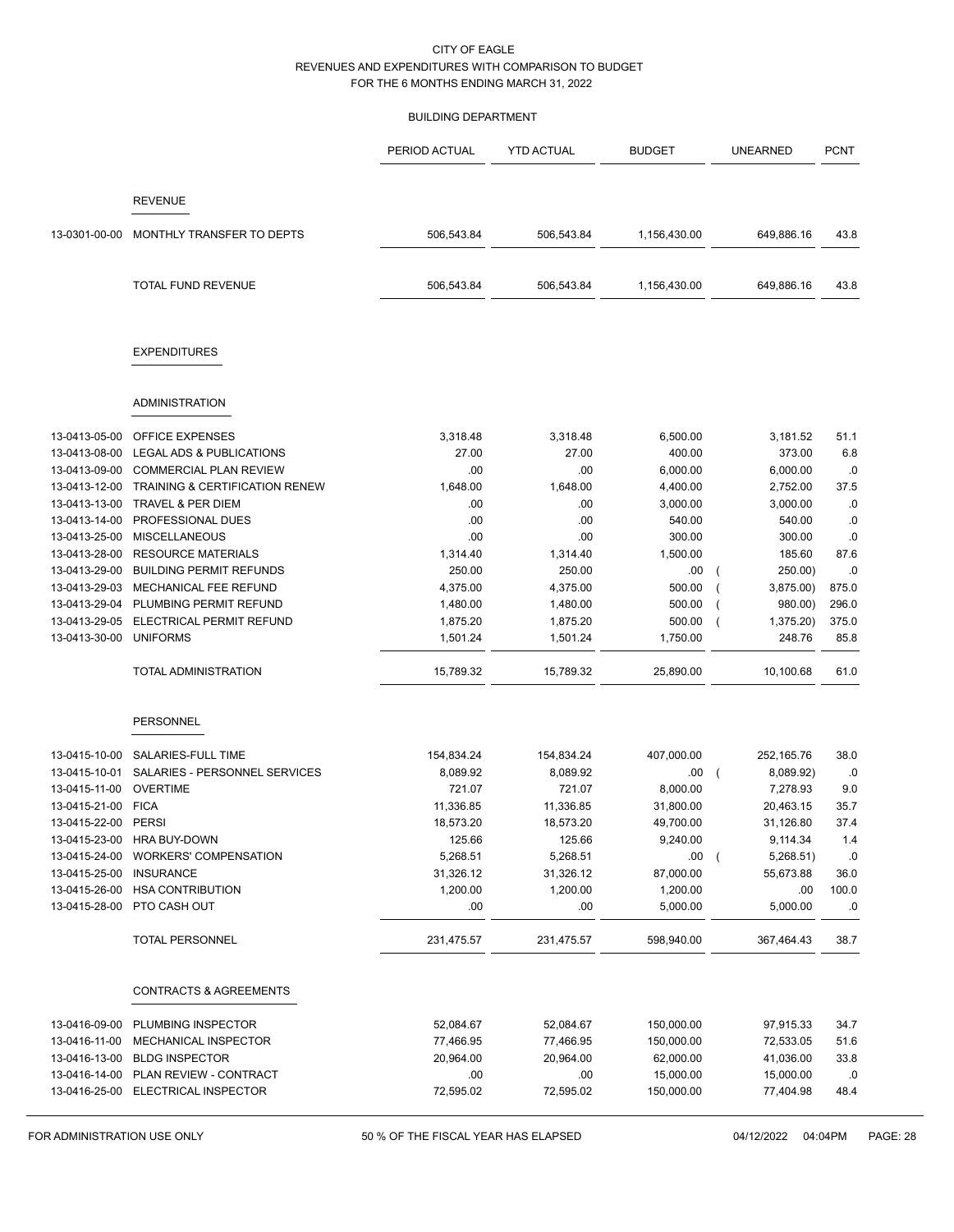## BUILDING DEPARTMENT

|               |                               | PERIOD ACTUAL | <b>YTD ACTUAL</b> | <b>BUDGET</b> | <b>UNEXPENDED</b> | <b>PCNT</b> |
|---------------|-------------------------------|---------------|-------------------|---------------|-------------------|-------------|
|               | TOTAL CONTRACTS & AGREEMENTS  | 223,110.64    | 223,110.64        | 527,000.00    | 303,889.36        | 42.3        |
|               | <b>VEHICLE OPERATIONS</b>     |               |                   |               |                   |             |
| 13-0417-02-00 | <b>GAS AND OIL</b>            | 40.16         | 40.16             | 600.00        | 559.84            | 6.7         |
| 13-0417-03-00 | <b>VEHICLE REPLACEMENT</b>    | .00           | .00               | 4,000.00      | 4,000.00          | .0          |
|               | TOTAL VEHICLE OPERATIONS      | 40.16         | 40.16             | 4,600.00      | 4,559.84          | .9          |
|               | TOTAL FUND EXPENDITURES       | 470,415.69    | 470,415.69        | 1,156,430.00  | 686,014.31        | 40.7        |
|               | NET REVENUE OVER EXPENDITURES | 36,128.15     | 36,128.15         | .00.          | 36,128.15)        | .0          |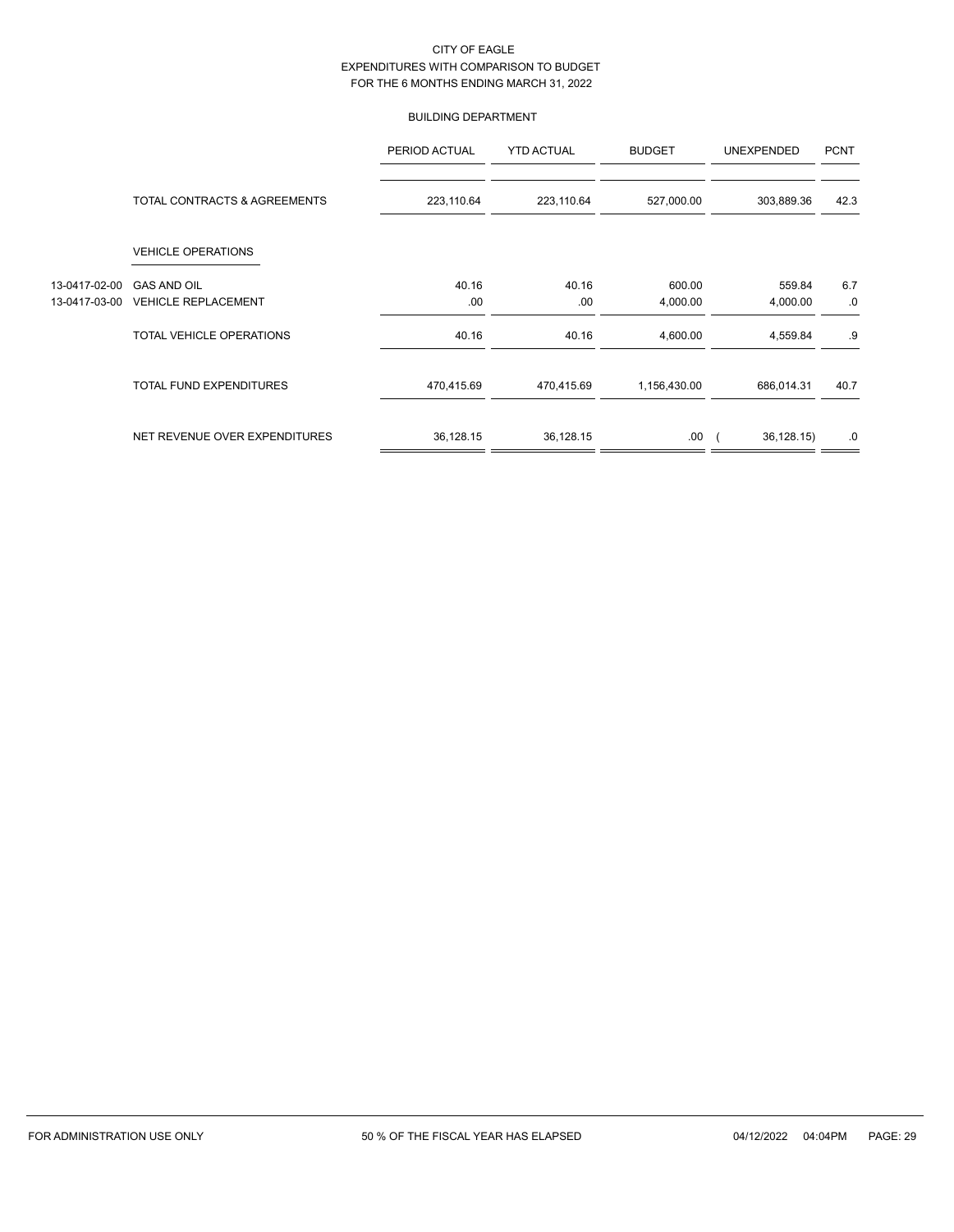# P&Z DEPARTMENT

#### LIABILITIES AND EQUITY

#### LIABILITIES

| 14-0216-00-00      | <b>ACCRUED PAYROLL</b>                   |          | 9,808.33   |            |
|--------------------|------------------------------------------|----------|------------|------------|
| 14-0217-03-00 FICA |                                          |          | 3,391.86   |            |
|                    | 14-0217-04-00 P&Z DEPT/PUBLIC RETIREMENT |          | 5,215.16   |            |
|                    | 14-0217-07-00 P&Z DEPT HEALTH INSURANCE  |          | 32,123.83) |            |
| 14-0217-08-00      | P&Z DEPT/GARNISHMENTS                    |          | 203.34     |            |
| 14-0217-09-00      | <b>WORKERS' COMPENSATION</b>             |          | 69,488.91  |            |
|                    | <b>TOTAL LIABILITIES</b>                 |          |            | 55,983.77  |
|                    | <b>FUND EQUITY</b>                       |          |            |            |
| 14-0271-00-00      | <b>FUND BALANCE</b>                      |          | 59,544.03) |            |
|                    | UNAPPROPRIATED FUND BALANCE:             |          |            |            |
|                    | REVENUE OVER EXPENDITURES - YTD          | 3,560.26 |            |            |
|                    | <b>BALANCE - CURRENT DATE</b>            |          | 3,560.26   |            |
|                    | <b>TOTAL FUND EQUITY</b>                 |          |            | 55,983.77) |
|                    | <b>TOTAL LIABILITIES AND EQUITY</b>      |          |            | .00        |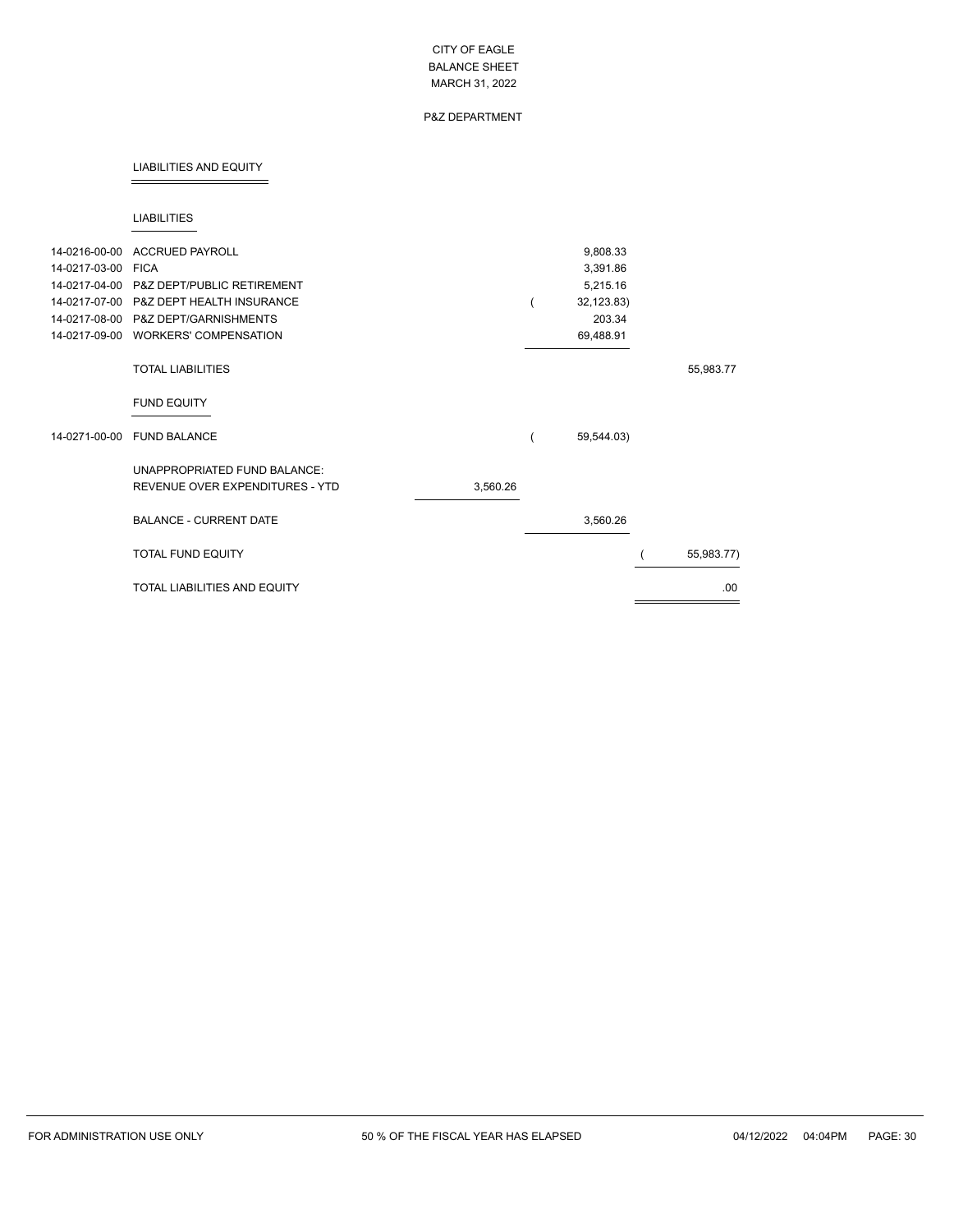## P&Z DEPARTMENT

|               |                                             | PERIOD ACTUAL   | <b>YTD ACTUAL</b> | <b>BUDGET</b>          | <b>UNEARNED</b>        | <b>PCNT</b>    |
|---------------|---------------------------------------------|-----------------|-------------------|------------------------|------------------------|----------------|
|               | <b>REVENUE</b>                              |                 |                   |                        |                        |                |
|               |                                             |                 |                   |                        |                        |                |
| 14-0301-00-00 | MONTHLY TRANSFER TO DEPTS                   | 460,101.26      | 460,101.26        | 1,214,100.00           | 753,998.74             | 37.9           |
|               | TOTAL FUND REVENUE                          | 460,101.26      | 460,101.26        | 1,214,100.00           | 753,998.74             | 37.9           |
|               | <b>EXPENDITURES</b>                         |                 |                   |                        |                        |                |
|               | ADMINISTRATION                              |                 |                   |                        |                        |                |
| 14-0413-05-00 | <b>OFFICE EXPENSES</b>                      | 267.81          | 267.81            | 1,800.00               | 1,532.19               | 14.9           |
| 14-0413-06-00 | DUPLICATION/PUBLISHING/PRNTG                | .00             | .00.              | 1,000.00               | 1,000.00               | .0             |
| 14-0413-08-00 | LEGAL ADS & PUBLICATIONS                    | 2,508.05        | 2,508.05          | 8,000.00               | 5,491.95               | 31.4           |
| 14-0413-12-00 | PERSONNEL TRAINING                          | .00             | .00               | 5,100.00               | 5,100.00               | .0             |
| 14-0413-13-00 | <b>TRAVEL &amp; PER DIEM</b>                | 1,087.31        | 1,087.31          | 15,000.00              | 13,912.69              | 7.3            |
| 14-0413-14-00 | PROFESSIONAL DUES                           | 1,005.00        | 1,005.00          | 2,500.00               | 1,495.00               | 40.2           |
| 14-0413-25-00 | <b>MISCELLANEOUS</b>                        | 768.78          | 768.78            | 1,000.00               | 231.22                 | 76.9           |
| 14-0413-26-00 | REIMBURSE-ANNEX/ZONING/DR FEES              | 1,866.54        | 1,866.54          | 3,000.00               | 1,133.46               | 62.2           |
| 14-0413-28-00 | <b>RESOURCE MATERIALS</b>                   | .00             | .00               | 200.00                 | 200.00                 | .0             |
| 14-0413-30-01 | <b>ENVIRONMENTAL REVIEW SERVICES</b>        | .00             | .00               | 5,000.00               | 5,000.00               | .0             |
| 14-0413-37-00 | ARBORICULTURE                               | .00             | .00               | 500.00                 | 500.00                 | .0             |
|               | TOTAL ADMINISTRATION                        | 7,503.49        | 7,503.49          | 43,100.00              | 35,596.51              | 17.4           |
|               | <b>PERSONNEL</b>                            |                 |                   |                        |                        |                |
|               |                                             |                 |                   |                        |                        |                |
| 14-0415-10-00 | SALARIES-FULL TIME                          | 333,890.21      | 333,890.21        | 788,000.00             | 454,109.79             | 42.4           |
| 14-0415-11-00 | <b>OVERTIME</b>                             | 1,561.53        | 1,561.53          | 11,300.00              | 9,738.47               | 13.8           |
| 14-0415-21-00 | <b>FICA</b>                                 | 25,070.65       | 25,070.65         | 61,500.00              | 36,429.35              | 40.8           |
| 14-0415-22-00 | PERSI                                       | 40,052.82       | 40,052.82         | 95,600.00              | 55,547.18              | 41.9           |
| 14-0415-24-00 | <b>WORKERS' COMPENSATION</b>                | 5,327.10        | 5,327.10          | .00.                   | 5,327.10)              | .0             |
| 14-0415-25-00 | <b>INSURANCE</b>                            | 38,119.38       | 38,119.38         | 137,000.00             | 98,880.62              | 27.8           |
| 14-0415-26-00 | <b>HSA CONTRIBUTION</b>                     | 700.00          | 700.00            | 4,800.00               | 4,100.00               | 14.6           |
| 14-0415-30-00 | 14-0415-29-00 PTO CASH OUT<br>HRA BUY- DOWN | .00<br>2,963.33 | .00<br>2,963.33   | 15,000.00<br>17,000.00 | 15,000.00<br>14,036.67 | $.0\,$<br>17.4 |
|               |                                             |                 |                   |                        |                        |                |
|               | <b>TOTAL PERSONNEL</b>                      | 447,685.02      | 447,685.02        | 1,130,200.00           | 682,514.98             | 39.6           |
|               | <b>CONTRACTS &amp; AGREEMENTS</b>           |                 |                   |                        |                        |                |
| 14-0416-02-00 | TRAILS CONSULTANTS-STUDIES                  | .00             | .00               | 20,000.00              | 20,000.00              | .0             |
| 14-0416-03-00 | PROFESSIONAL SERVICE CONTRACTS              | 1,092.50        | 1,092.50          | 10,000.00              | 8,907.50               | 10.9           |
|               | TOTAL CONTRACTS & AGREEMENTS                | 1,092.50        | 1,092.50          | 30,000.00              | 28,907.50              | 3.6            |
|               |                                             |                 |                   |                        |                        |                |

PUBLIC RELATIONS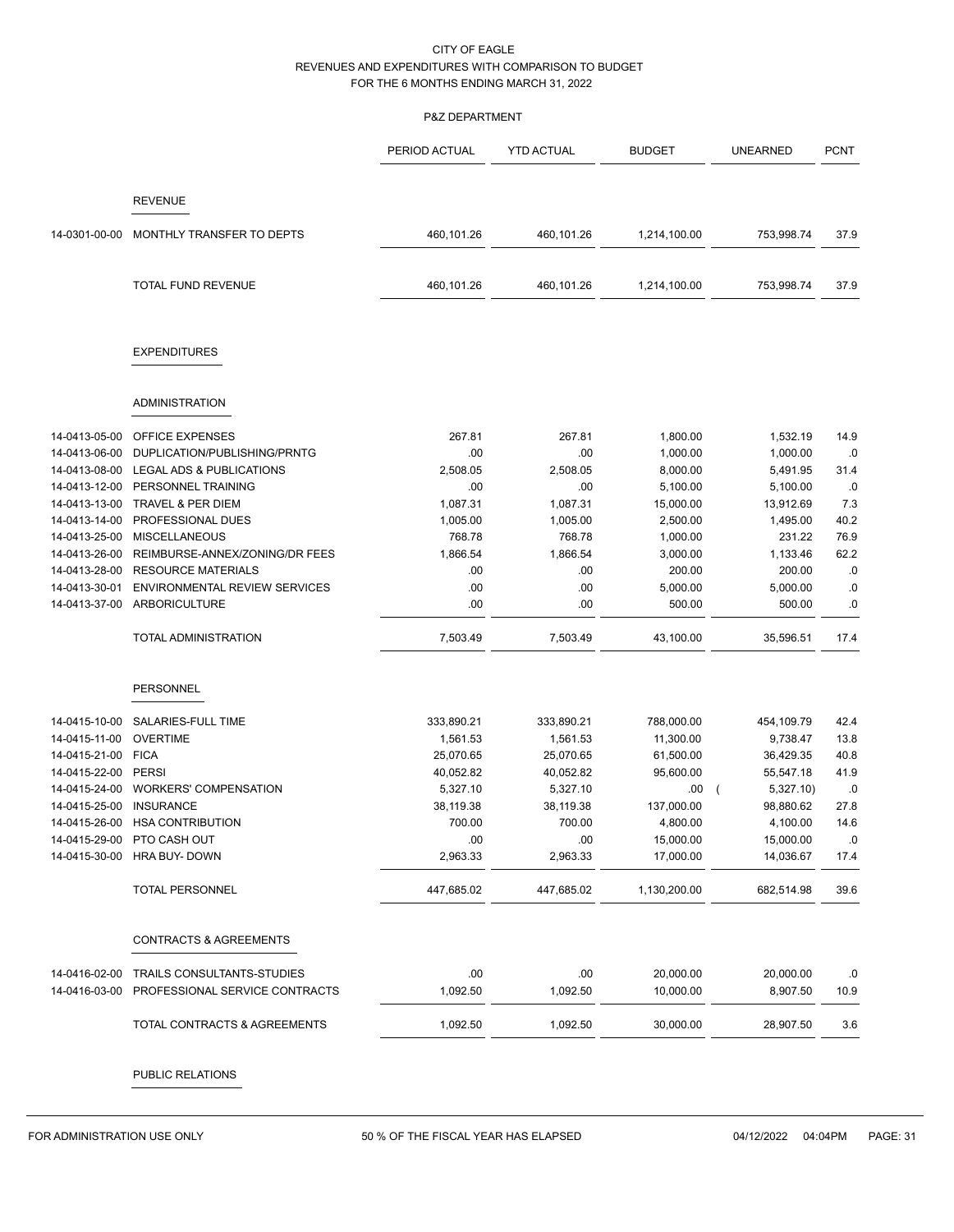# P&Z DEPARTMENT

|               |                                    | PERIOD ACTUAL | <b>YTD ACTUAL</b> | <b>BUDGET</b> | <b>UNEXPENDED</b> | <b>PCNT</b> |
|---------------|------------------------------------|---------------|-------------------|---------------|-------------------|-------------|
| 14-0422-01-00 | PUBLIC RELATIONS                   | .00.          | .00               | 200.00        | 200.00            | .0          |
|               | <b>TOTAL PUBLIC RELATIONS</b>      | .00.          | .00               | 200.00        | 200.00            | .0          |
|               | <b>CAPITAL OUTLAY</b>              |               |                   |               |                   |             |
| 14-0465-03-00 | OFFICE EQUIPMENT                   | 259.99        | 259.99            | 600.00        | 340.01            | 43.3        |
|               | <b>TOTAL CAPITAL OUTLAY</b>        | 259.99        | 259.99            | 600.00        | 340.01            | 43.3        |
|               | <b>COMMUNITY PLANNING PROJECTS</b> |               |                   |               |                   |             |
| 14-0468-11-00 | <b>OTHER</b>                       | .00.          | .00               | 10,000.00     | 10,000.00         | $.0\,$      |
|               | TOTAL COMMUNITY PLANNING PROJECTS  | .00           | .00               | 10,000.00     | 10,000.00         | $.0\,$      |
|               | <b>TOTAL FUND EXPENDITURES</b>     | 456,541.00    | 456,541.00        | 1,214,100.00  | 757,559.00        | 37.6        |
|               | NET REVENUE OVER EXPENDITURES      | 3,560.26      | 3,560.26          | .00.          | 3,560.26          | .0          |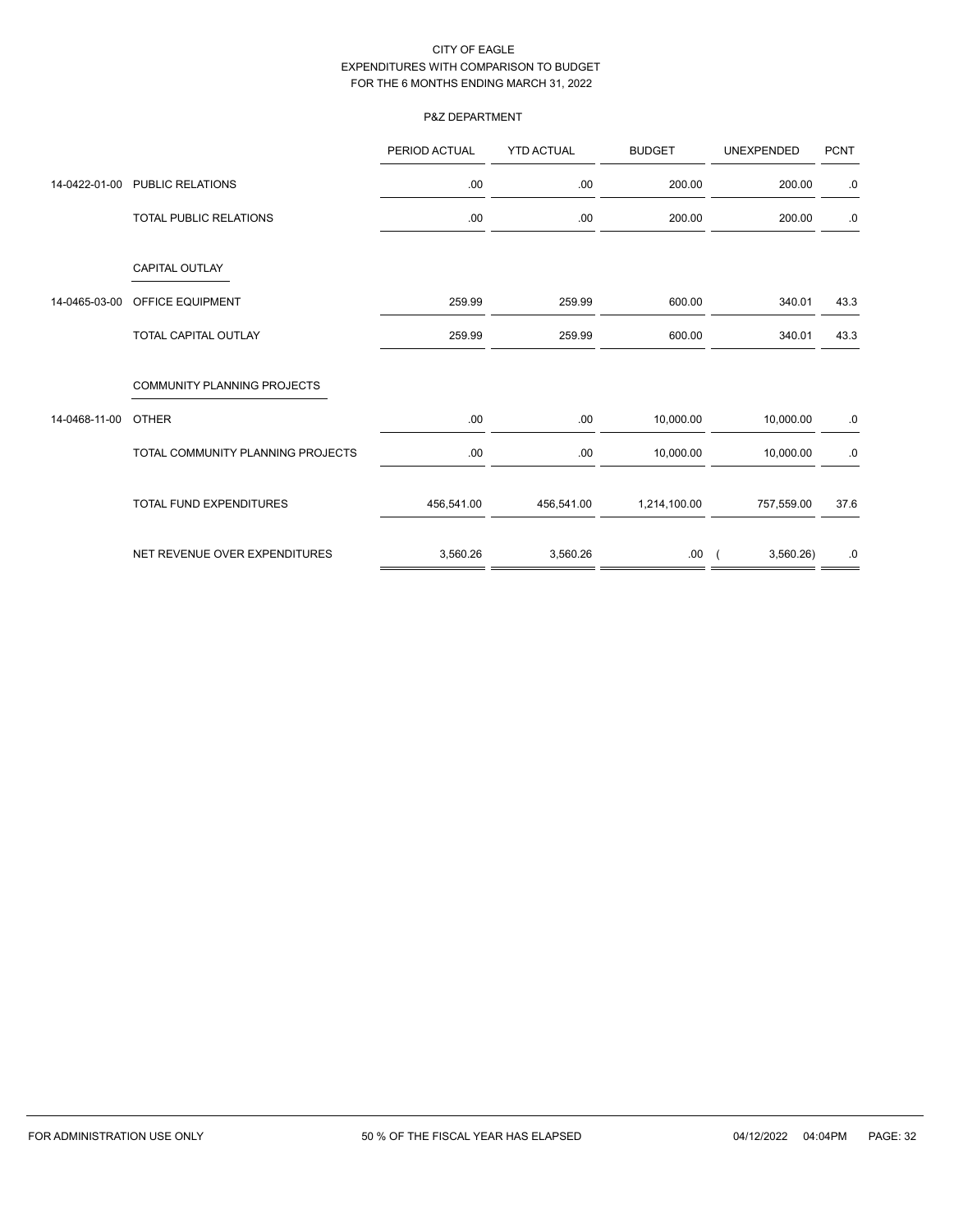# RECREATION - PARKS AND REC

|                    | <b>ASSETS</b>                       |             |   |             |           |
|--------------------|-------------------------------------|-------------|---|-------------|-----------|
| 17-0101-00-00 CASH |                                     |             |   | 43,375.33   |           |
|                    | <b>TOTAL ASSETS</b>                 |             |   |             | 43,375.33 |
|                    | <b>LIABILITIES AND EQUITY</b>       |             |   |             |           |
|                    | <b>LIABILITIES</b>                  |             |   |             |           |
| 17-0217-02-00      | FEDERAL WITHOLDING TAX              |             |   | 29.48       |           |
| 17-0217-03-00 FICA |                                     |             |   | 1,637.19    |           |
|                    | 17-0217-04-00 PUBLIC RETIREMENT     |             |   | 1,079.92    |           |
|                    | 17-0217-07-00 HEALTH INSURANCE      |             | ( | 7,785.20)   |           |
|                    | 17-0217-09-00 WORKERS' COMPENSATION |             |   | 35,375.84   |           |
|                    | 17-0217-10-00 HSA CONTRIBUTION      |             |   | 4,225.93)   |           |
|                    | <b>TOTAL LIABILITIES</b>            |             |   |             | 26,111.30 |
|                    | <b>FUND EQUITY</b>                  |             |   |             |           |
|                    | 17-0271-00-00 FUND BALANCE          |             |   | 133,692.11  |           |
|                    | UNAPPROPRIATED FUND BALANCE:        |             |   |             |           |
|                    | REVENUE OVER EXPENDITURES - YTD     | 116,428.08) |   |             |           |
|                    |                                     |             |   |             |           |
|                    | <b>BALANCE - CURRENT DATE</b>       |             | ( | 116,428.08) |           |
|                    | <b>TOTAL FUND EQUITY</b>            |             |   |             | 17,264.03 |
|                    | <b>TOTAL LIABILITIES AND EQUITY</b> |             |   |             | 43,375.33 |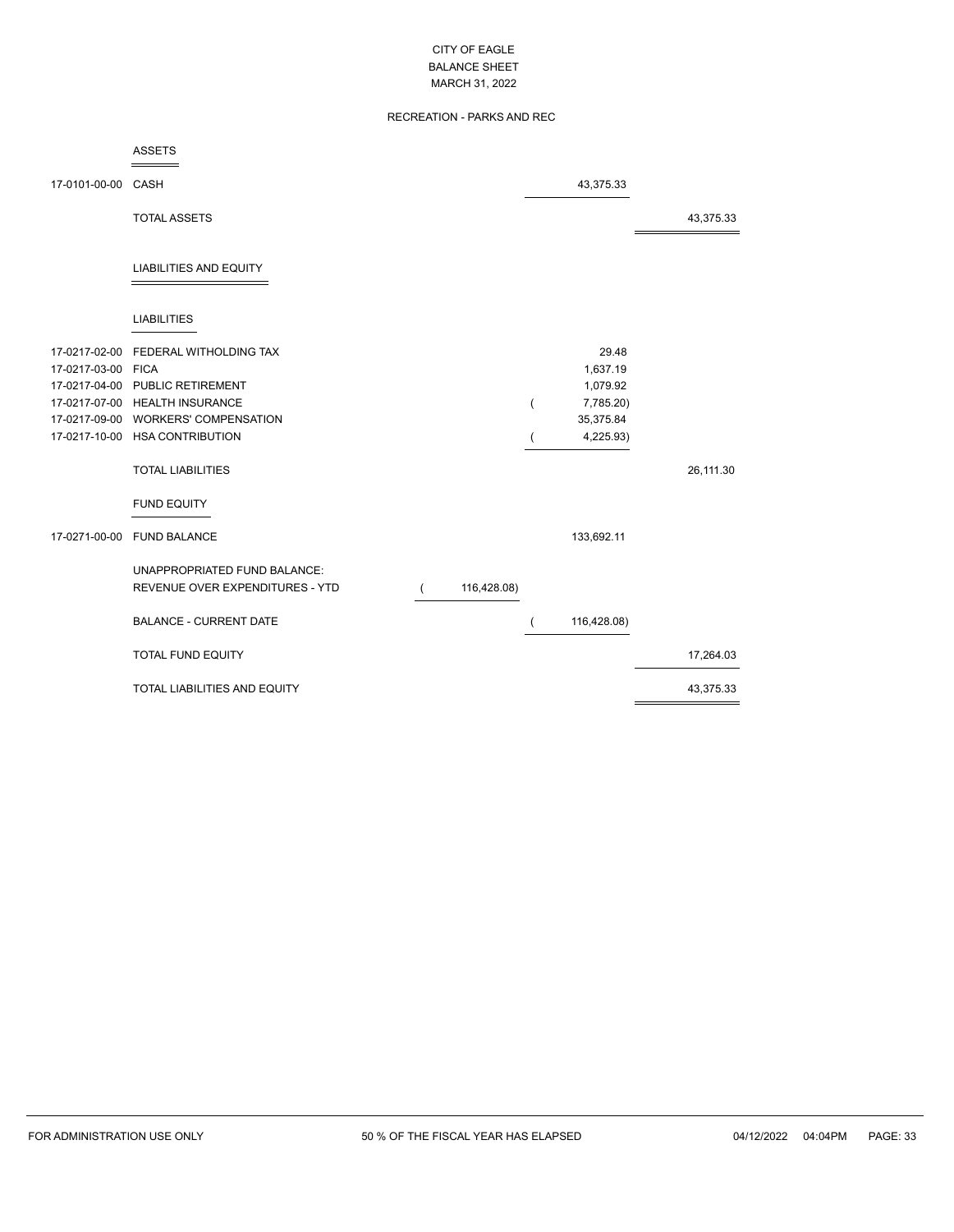# RECREATION - PARKS AND REC

|                                |                                             | PERIOD ACTUAL   | <b>YTD ACTUAL</b> | <b>BUDGET</b>          | <b>UNEARNED</b>             | <b>PCNT</b> |
|--------------------------------|---------------------------------------------|-----------------|-------------------|------------------------|-----------------------------|-------------|
|                                | <b>REVENUE</b>                              |                 |                   |                        |                             |             |
|                                |                                             |                 |                   |                        |                             |             |
| 17-0301-00-00                  | FUNDING FROM GENERAL FUND                   | .00             | .00               | 443,770.00             | 443,770.00                  | .0          |
| 17-0302-00-00                  | <b>REGISTRATION</b>                         | 71,032.74       | 71,032.74         | 188,000.00             | 116,967.26                  | 37.8        |
| 17-0302-01-00<br>17-0302-03-00 | SPONSORSHIPS<br>PARK RESERVATION FEES       | .00<br>8,187.92 | .00<br>8,187.92   | 10,000.00<br>20,000.00 | 10,000.00<br>11,812.08      | .0<br>40.9  |
| 17-0303-00-00                  | <b>SCHOLARSHIP FUNDS</b>                    | .00             | .00               | 1,000.00               | 1,000.00                    | $.0\,$      |
|                                |                                             |                 |                   |                        |                             |             |
|                                | <b>TOTAL FUND REVENUE</b>                   | 79,220.66       | 79,220.66         | 662,770.00             | 583,549.34                  | 12.0        |
|                                | <b>EXPENDITURES</b>                         |                 |                   |                        |                             |             |
|                                | <b>CONTRACTS</b>                            |                 |                   |                        |                             |             |
| 17-0416-00-00                  | CONTRACT-PERMITS-CAMPS/CLASSES              | 525.00          | 525.00            | 35,000.00              | 34,475.00                   | 1.5         |
| 17-0416-01-00                  | CONTRACT-PERMITS TEAM SPORTS                | 6,130.50        | 6,130.50          | 15,000.00              | 8,869.50                    | 40.9        |
|                                | TOTAL CONTRACTS                             | 6,655.50        | 6,655.50          | 50,000.00              | 43,344.50                   | 13.3        |
|                                | <b>PERSONNEL</b>                            |                 |                   |                        |                             |             |
| 17-0420-10-00                  | SALARIES-FULL TIME                          | 118,176.09      | 118,176.09        | 266,500.00             | 148,323.91                  | 44.3        |
| 17-0420-10-01                  | SALARIES-PERSONNEL SERVICES                 | 1,649.00        | 1,649.00          | .00                    | 1,649.00)<br>$\overline{ }$ | .0          |
| 17-0420-11-00                  | SALARIES-SEASONAL                           | 628.60          | 628.60            | 58,500.00              | 57,871.40                   | 1.1         |
| 17-0420-15-00                  | SALARIES-PART TIME                          | 4,716.93        | 4,716.93          | 30,500.00              | 25,783.07                   | 15.5        |
| 17-0420-18-00                  | <b>OVERTIME</b>                             | 1,074.16        | 1,074.16          | 4,000.00               | 2,925.84                    | 26.9        |
| 17-0420-21-00                  | <b>FICA</b>                                 | 9,360.18        | 9,360.18          | 27,550.00              | 18,189.82                   | 34.0        |
| 17-0420-22-00                  | <b>PERSI</b>                                | 12,462.94       | 12,462.94         | 31,800.00              | 19,337.06                   | 39.2        |
| 17-0420-23-00                  | HRA BUY-DOWN                                | .00             | .00               | 4,620.00               | 4,620.00                    | .0          |
| 17-0420-24-00                  | WORKERS' COMPENSATION                       | 4,633.21        | 4,633.21          | .00.                   | 4,633.21)<br>$\overline{ }$ | $.0\,$      |
| 17-0420-25-00                  | <b>INSURANCE</b>                            | 10,903.52       | 10,903.52         | 27,500.00              | 16,596.48                   | 39.7        |
| 17-0420-26-00<br>17-0420-27-00 | <b>HSA CONTRIBUTION</b><br>PTO CASH OUT     | 800.00<br>.00   | 800.00<br>.00     | 4,800.00<br>5,400.00   | 4,000.00<br>5,400.00        | 16.7<br>.0  |
|                                | <b>TOTAL PERSONNEL</b>                      | 164,404.63      | 164,404.63        | 461,170.00             | 296,765.37                  | 35.7        |
|                                | <b>RESTRICTED FUNDS</b>                     |                 |                   |                        |                             |             |
| 17-0421-00-00                  | <b>SCHOLARSHIP FUNDS</b>                    | .00             | .00               | 1,000.00               | 1,000.00                    | .0          |
|                                | TOTAL RESTRICTED FUNDS                      | .00             | .00               | 1,000.00               | 1,000.00                    | ${\bf .0}$  |
|                                | <b>ADMINISTRATION</b>                       |                 |                   |                        |                             |             |
| 17-0422-00-00                  | TRAINING-PROFESSIONAL DEVELOP               | 62.02           | 62.02             | 2,000.00               | 1,937.98                    | 3.1         |
| 17-0422-01-00                  | OFFICE SUPPLIES                             | 440.92          | 440.92            | 1,000.00               | 559.08                      | 44.1        |
|                                | 17-0422-02-00 ADVERTISING/MKTING CAMP/CLASS | 35.00           | 35.00             | 5,500.00               | 5,465.00                    | .6          |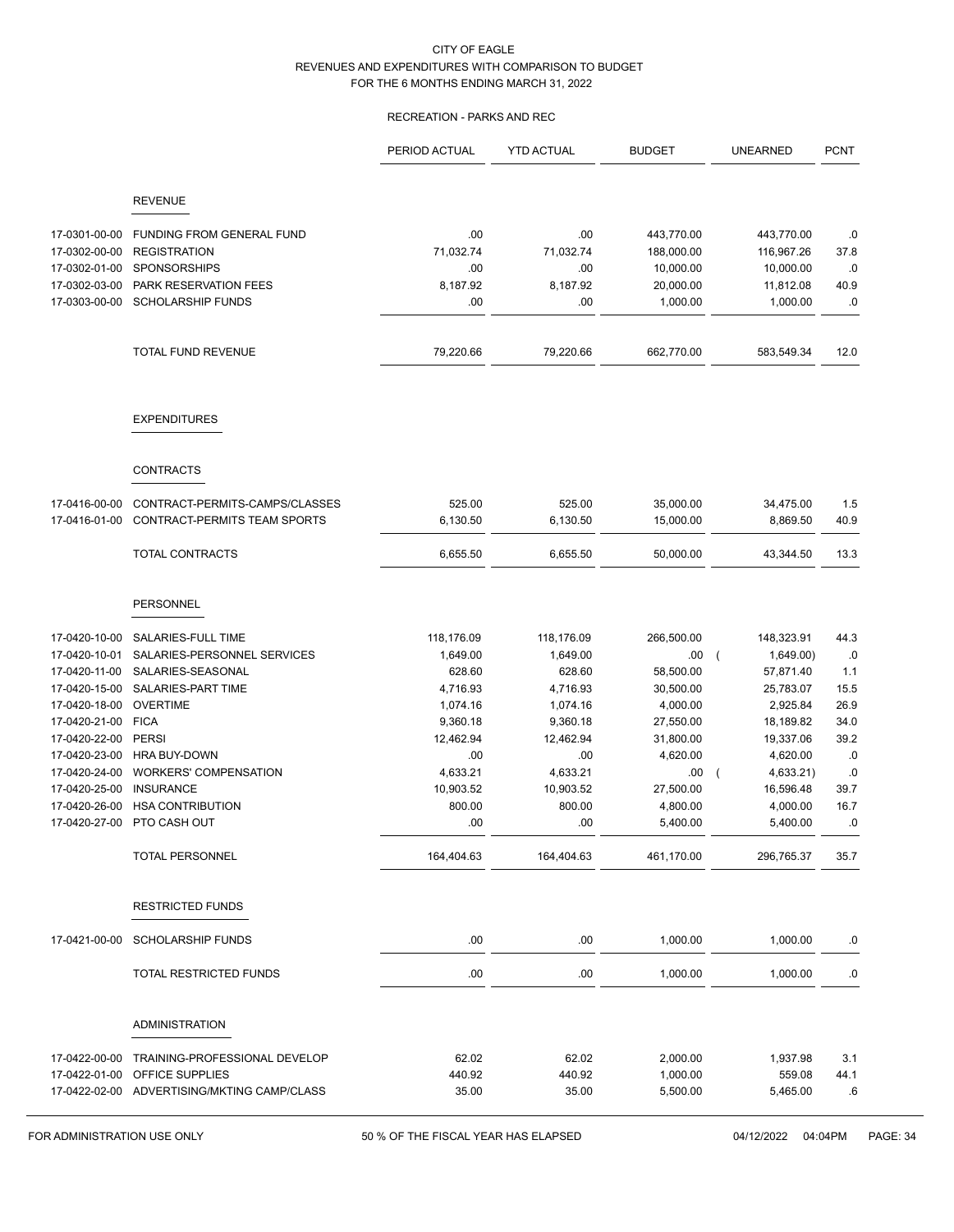# RECREATION - PARKS AND REC

|               |                                           | PERIOD ACTUAL | <b>YTD ACTUAL</b> | <b>BUDGET</b> | <b>UNEXPENDED</b> | <b>PCNT</b> |
|---------------|-------------------------------------------|---------------|-------------------|---------------|-------------------|-------------|
| 17-0422-02-01 | ADVERTISING/MKTNG TEAM SPORTS             | 50.00         | 50.00             | 5,500.00      | 5,450.00          | .9          |
| 17-0422-04-00 | GAS/MILEAGE                               | 38.03         | 38.03             | 100.00        | 61.97             | 38.0        |
| 17-0422-06-00 | PRINTING AND PUBLISHING                   | .00           | .00               | 10,000.00     | 10,000.00         | .0          |
| 17-0422-07-00 | PROFESSIONAL DUES                         | .00           | .00               | 2,000.00      | 2,000.00          | .0          |
| 17-0422-08-00 | <b>TRAINING</b>                           | .00           | .00               | 3,000.00      | 3,000.00          | .0          |
| 17-0422-09-00 | <b>TRAVEL/PER DIEM</b>                    | 194.50        | 194.50            | 8,000.00      | 7,805.50          | 2.4         |
| 17-0422-10-00 | <b>BACKGROUND CHECKS</b>                  | 491.50        | 491.50            | 2,000.00      | 1,508.50          | 24.6        |
| 17-0422-11-00 | REFUNDS-PARK REC PROGRAMS                 | 40.00         | 40.00             | 2,000.00      | 1,960.00          | 2.0         |
|               | <b>TOTAL ADMINISTRATION</b>               | 1,351.97      | 1,351.97          | 41,100.00     | 39,748.03         | 3.3         |
|               | <b>RECREATION</b>                         |               |                   |               |                   |             |
| 17-0423-00-00 | <b>REC SUPPLIES-CAMPS &amp; CLASSES</b>   | 169.71        | 169.71            | 6,000.00      | 5,830.29          | 2.8         |
| 17-0423-00-01 | REC SUPPLIES-TEAM SPORTS                  | 3,829.31      | 3,829.31          | 15,000.00     | 11,170.69         | 25.5        |
| 17-0423-01-00 | <b>UNIFORMS</b>                           | 6,605.09      | 6,605.09          | 15,000.00     | 8,394.91          | 44.0        |
| 17-0423-02-00 | <b>FIELD TRIPS</b>                        | 865.43        | 865.43            | 15,000.00     | 14, 134.57        | 5.8         |
| 17-0423-03-00 | <b>FACILITY RENTAL</b>                    | 8,687.50      | 8,687.50          | 10,000.00     | 1,312.50          | 86.9        |
| 17-0423-04-00 | <b>TRANSPORTATION SERVICES</b>            | 1,368.93      | 1,368.93          | 10,000.00     | 8,631.07          | 13.7        |
| 17-0423-05-00 | <b>DADDY DAUGHTER DANCE</b>               | 1,275.66      | 1,275.66          | 2,200.00      | 924.34            | 58.0        |
| 17-0423-07-00 | <b>GLOW IN THE PARK</b>                   | .00           | .00               | 15,500.00     | 15,500.00         | .0          |
| 17-0423-08-00 | HALLOWEEN TRICK-OR-TREAT                  | .00           | .00               | 800.00        | 800.00            | .0          |
| 17-0423-09-00 | <b>VETERAN'S BREAKFAST</b>                | 365.69        | 365.69            | 1,000.00      | 634.31            | 36.6        |
| 17-0423-10-00 | <b>NEW PROGRAMS</b>                       | .00           | .00               | 2,000.00      | 2,000.00          | .0          |
|               | <b>TOTAL RECREATION</b>                   | 23,167.32     | 23,167.32         | 92,500.00     | 69,332.68         | 25.1        |
|               | <b>VEHICLES</b>                           |               |                   |               |                   |             |
| 17-0424-03-00 | GAS                                       | 69.32         | 69.32             | 1,000.00      | 930.68            | 6.9         |
|               | <b>TOTAL VEHICLES</b>                     | 69.32         | 69.32             | 1,000.00      | 930.68            | 6.9         |
|               | <b>CAPITAL EQUIPMENT</b>                  |               |                   |               |                   |             |
| 17-0425-00-00 | <b>REC EQUIPMENT-TEAM SPORTS</b>          | .00           | .00               | 15,000.00     | 15,000.00         | .0          |
|               | 17-0425-01-00 REC EQUIPMENT-CAMPS/CLASSES | 00            | .00               | 1,000.00      | 1,000.00          | .0          |
|               | TOTAL CAPITAL EQUIPMENT                   | .00           | .00               | 16,000.00     | 16,000.00         | .0          |
|               | TOTAL FUND EXPENDITURES                   | 195,648.74    | 195,648.74        | 662,770.00    | 467,121.26        | 29.5        |
|               | NET REVENUE OVER EXPENDITURES             | 116,428.08) ( | 116,428.08)       | .00.          | 116,428.08        | .0          |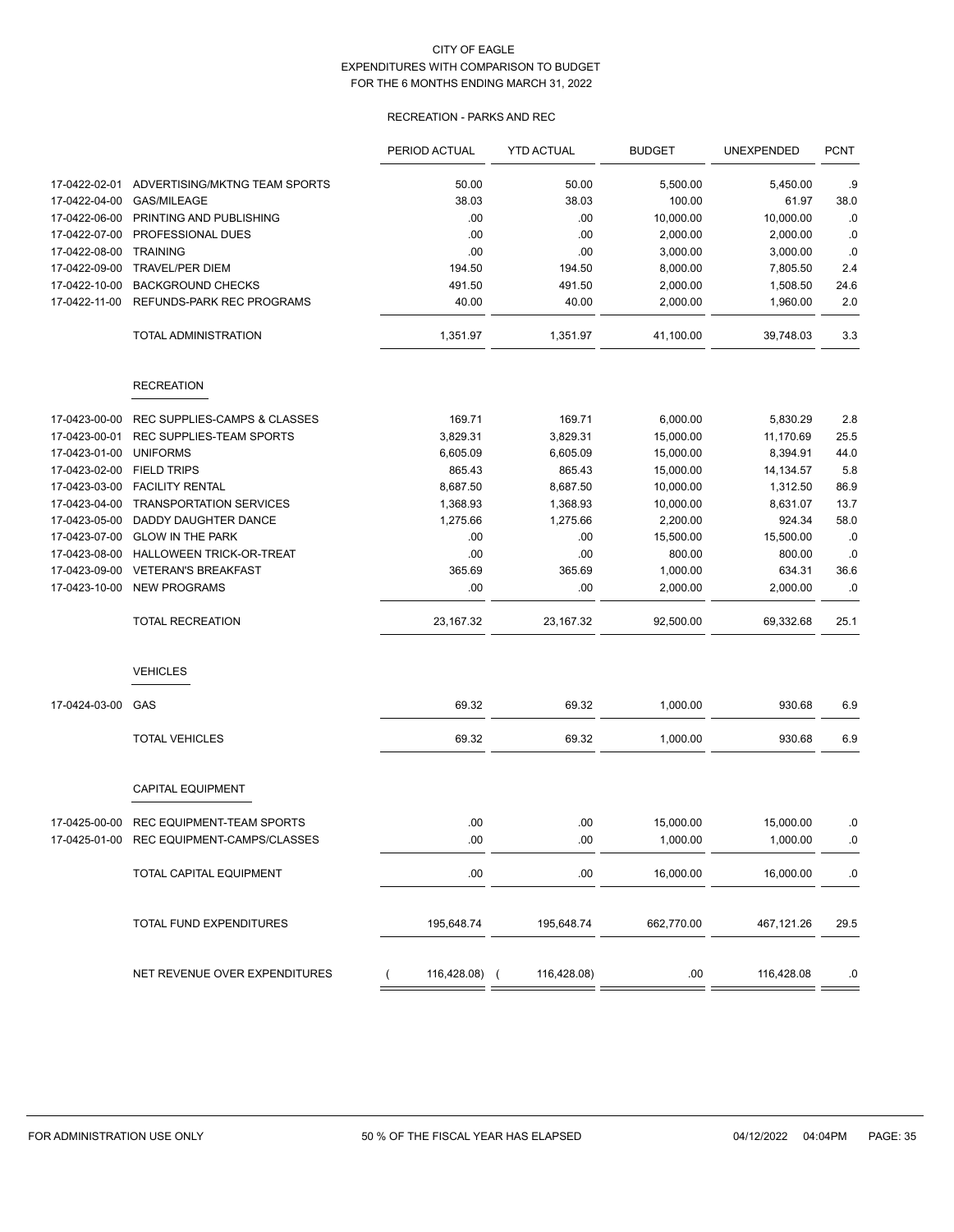## IT DEPARTMENT

#### LIABILITIES AND EQUITY

#### LIABILITIES

| 18-0217-03-00<br>18-0217-04-00<br>18-0217-07-00<br>18-0217-09-00<br>18-0217-10-00 | <b>FICA</b><br><b>PUBLIC RETIRMENT</b><br><b>HEALTH INSURANCE</b><br><b>WORKERS' COMPENSATION</b><br><b>HSA CONTRIBUTION</b> |           | 555.58<br>936.81<br>25,432.75)<br>1,647.10<br>820.00 |            |
|-----------------------------------------------------------------------------------|------------------------------------------------------------------------------------------------------------------------------|-----------|------------------------------------------------------|------------|
|                                                                                   | <b>TOTAL LIABILITIES</b>                                                                                                     |           |                                                      | 21,473.26) |
|                                                                                   | <b>FUND EQUITY</b>                                                                                                           |           |                                                      |            |
| 18-0271-00-00                                                                     | <b>FUND BALANCE</b>                                                                                                          |           | 2,402.36)                                            |            |
|                                                                                   | UNAPPROPRIATED FUND BALANCE:<br>REVENUE OVER EXPENDITURES - YTD                                                              | 23,875.62 |                                                      |            |
|                                                                                   | <b>BALANCE - CURRENT DATE</b>                                                                                                |           | 23,875.62                                            |            |
|                                                                                   | <b>TOTAL FUND EQUITY</b>                                                                                                     |           |                                                      | 21,473.26  |
|                                                                                   | <b>TOTAL LIABILITIES AND EQUITY</b>                                                                                          |           |                                                      | .00.       |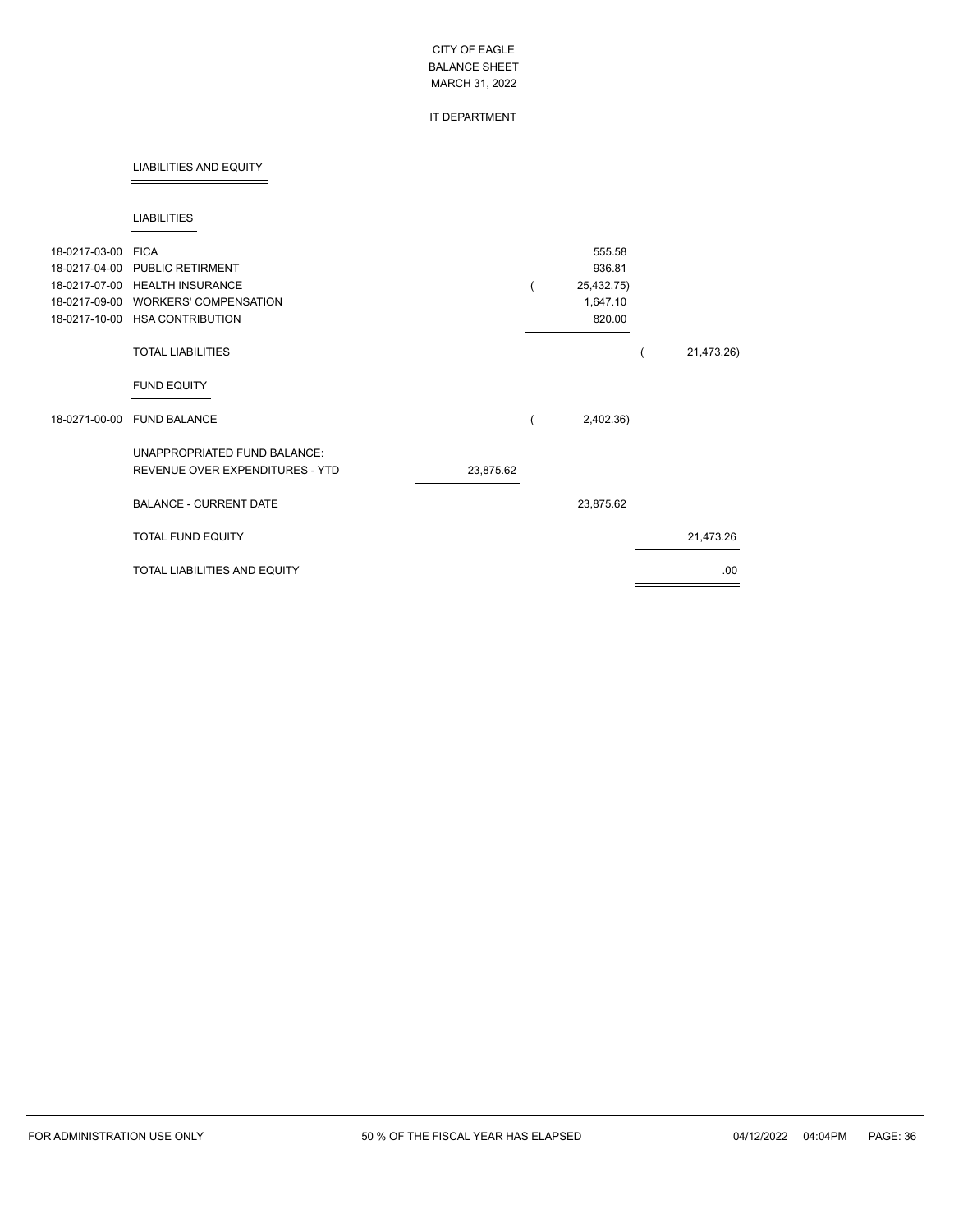#### IT DEPARTMENT

|                        |                                         | PERIOD ACTUAL | <b>YTD ACTUAL</b> | <b>BUDGET</b> | <b>UNEARNED</b>       | <b>PCNT</b> |
|------------------------|-----------------------------------------|---------------|-------------------|---------------|-----------------------|-------------|
|                        | <b>REVENUE</b>                          |               |                   |               |                       |             |
| 18-0301-00-00          | MONTHLY TRANSFER TO DEPTS               | 340,850.24    | 340,850.24        | 893,820.00    | 552,969.76            | 38.1        |
|                        | TOTAL FUND REVENUE                      | 340,850.24    | 340,850.24        | 893,820.00    | 552,969.76            | 38.1        |
|                        | <b>EXPENDITURES</b>                     |               |                   |               |                       |             |
|                        | <b>ADMINISTRATION</b>                   |               |                   |               |                       |             |
| 18-0413-01-00          | OFFICE SUPPLIES                         | .00           | .00               | 1,000.00      | 1,000.00              | .0          |
| 18-0413-02-00          | <b>SUPPLIES</b>                         | .00           | .00               | 4,000.00      | 4,000.00              | .0          |
| 18-0413-03-00 TRAINING |                                         | .00           | .00               | 6,450.00      | 6,450.00              | .0          |
| 18-0413-04-00          | TRAVEL AND PER DIEM                     | 317.19        | 317.19            | 6,600.00      | 6,282.81              | 4.8         |
| 18-0413-05-00          | PROFESSIONAL DUES                       | .00           | .00               | 750.00        | 750.00                | .0          |
| 18-0413-06-00          | <b>UNIFORMS</b>                         | .00           | .00.              | 800.00        | 800.00                | .0          |
|                        | TOTAL ADMINISTRATION                    | 317.19        | 317.19            | 19,600.00     | 19,282.81             | 1.6         |
|                        | PERSONNEL                               |               |                   |               |                       |             |
| 18-0415-10-00          | SALARIES (FULL TIME)                    | 115,911.10    | 115,911.10        | 237,000.00    | 121,088.90            | 48.9        |
| 18-0415-11-00          | IT DEPT/OVERTIME                        | 564.94        | 564.94            | 3,000.00      | 2,435.06              | 18.8        |
| 18-0415-21-00          | <b>FICA</b>                             | 8,385.07      | 8,385.07          | 18,500.00     | 10,114.93             | 45.3        |
| 18-0415-22-00          | PERSI                                   | 13,907.20     | 13,907.20         | 28,800.00     | 14,892.80             | 48.3        |
| 18-0415-23-00          | HRA BUY- DOWN                           | .00           | .00               | 4,620.00      | 4,620.00              | .0          |
| 18-0415-24-00          | <b>WORKERS' COMPENSATION</b>            | 220.78        | 220.78            | .00           | 220.78)<br>$\sqrt{ }$ | .0          |
| 18-0415-25-00          | <b>INSURANCE</b>                        | 18,835.36     | 18,835.36         | 41,300.00     | 22,464.64             | 45.6        |
| 18-0415-26-00          | <b>HSA</b>                              | 360.00        | 360.00            | 1,200.00      | 840.00                | 30.0        |
| 18-0415-27-00          | PTO CASH OUT                            | .00           | .00               | 2,000.00      | 2,000.00              | .0          |
|                        | <b>TOTAL PERSONNEL</b>                  | 158,184.45    | 158,184.45        | 336,420.00    | 178,235.55            | 47.0        |
|                        | <b>CONTRACT &amp; AGREEMENTS</b>        |               |                   |               |                       |             |
|                        |                                         |               |                   |               |                       |             |
| 18-0416-01-00          | CONTRACT AND AGREEMENTS                 | 97,931.13     | 97,931.13         | 330,000.00    | 232,068.87            | 29.7        |
|                        | TOTAL CONTRACT & AGREEMENTS             | 97,931.13     | 97,931.13         | 330,000.00    | 232,068.87            | 29.7        |
|                        | <b>INTERNET/PHONE SERVICES</b>          |               |                   |               |                       |             |
|                        | 18-0417-01-00 INTERNET & PHONE SERVICES | 28,305.50     | 28,305.50         | 74,000.00     | 45,694.50             | 38.3        |
|                        | TOTAL INTERNET/PHONE SERVICES           | 28,305.50     | 28,305.50         | 74,000.00     | 45,694.50             | 38.3        |
|                        | OPERATIONAL RESERVE                     |               |                   |               |                       |             |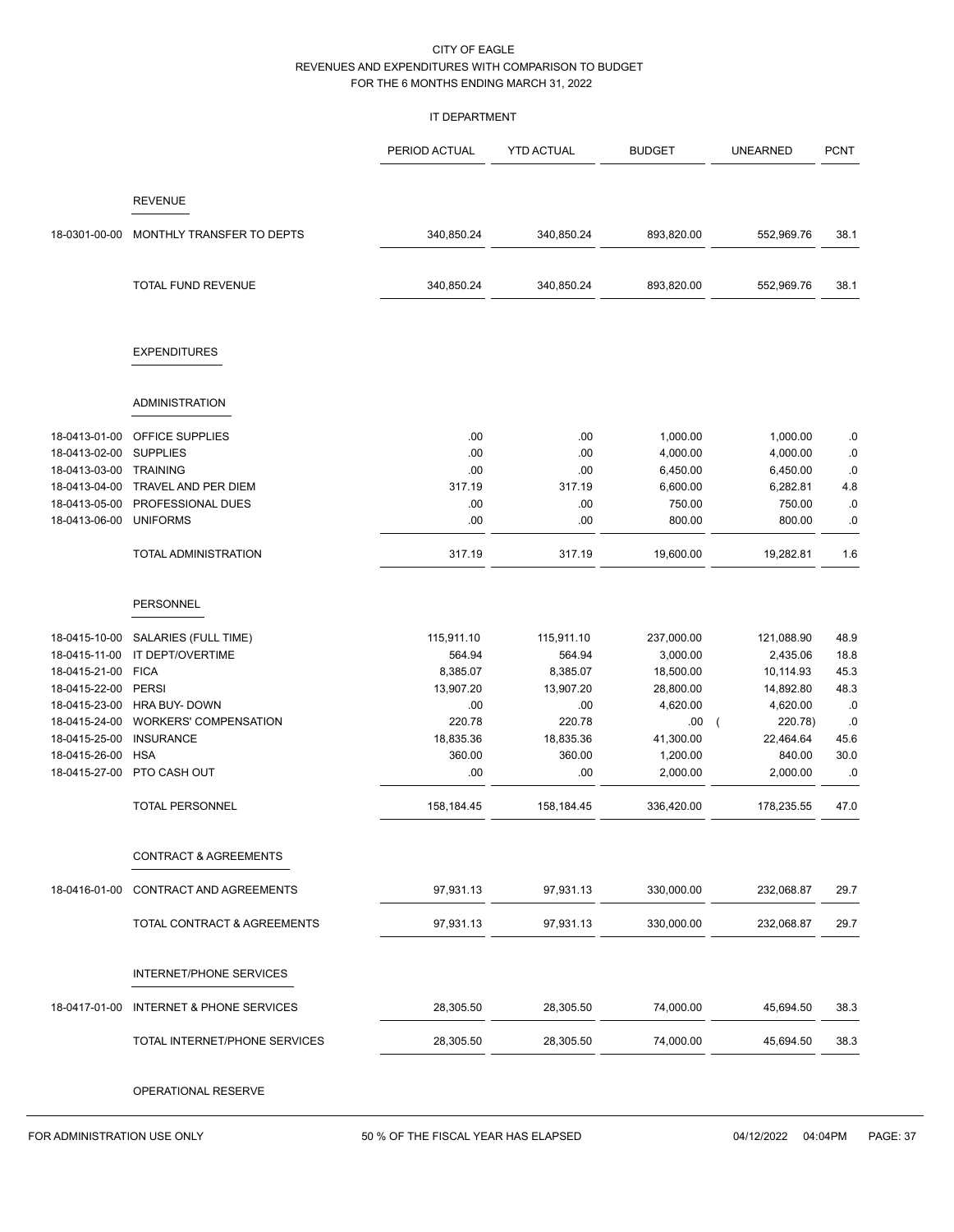# IT DEPARTMENT

|               |                                | PERIOD ACTUAL | <b>YTD ACTUAL</b> | <b>BUDGET</b> | <b>UNEXPENDED</b> | <b>PCNT</b> |
|---------------|--------------------------------|---------------|-------------------|---------------|-------------------|-------------|
| 18-0418-01-00 | OPERATIONAL RESV, EQUIP/SOFTWR | 16,704.24     | 16,704.24         | 35,000.00     | 18,295.76         | 47.7        |
|               | TOTAL OPERATIONAL RESERVE      | 16,704.24     | 16,704.24         | 35,000.00     | 18,295.76         | 47.7        |
|               | <b>CAPITAL OUTLAY</b>          |               |                   |               |                   |             |
| 18-0419-01-00 | <b>FURNITURE</b>               | .00           | .00.              | 1,300.00      | 1,300.00          | .0          |
| 18-0419-02-00 | <b>EQUIPMENT</b>               | 12,050.68     | 12,050.68         | 60,000.00     | 47,949.32         | 20.1        |
| 18-0419-03-00 | <b>SOFTWARE PURCHASES</b>      | 1,450.00      | 1,450.00          | 25,000.00     | 23,550.00         | 5.8         |
| 18-0419-04-00 | <b>WEBSITE DEVELOPMENT</b>     | .00           | .00.              | 12,000.00     | 12,000.00         | .0          |
| 18-0419-05-00 | <b>TOOLS</b>                   | 2,031.43      | 2,031.43          | 500.00        | 1,531.43)         | 406.3       |
|               | TOTAL CAPITAL OUTLAY           | 15,532.11     | 15,532.11         | 98,800.00     | 83,267.89         | 15.7        |
|               | <b>TOTAL FUND EXPENDITURES</b> | 316,974.62    | 316,974.62        | 893,820.00    | 576,845.38        | 35.5        |
|               | NET REVENUE OVER EXPENDITURES  | 23,875.62     | 23,875.62         | .00.          | 23,875.62)        | .0          |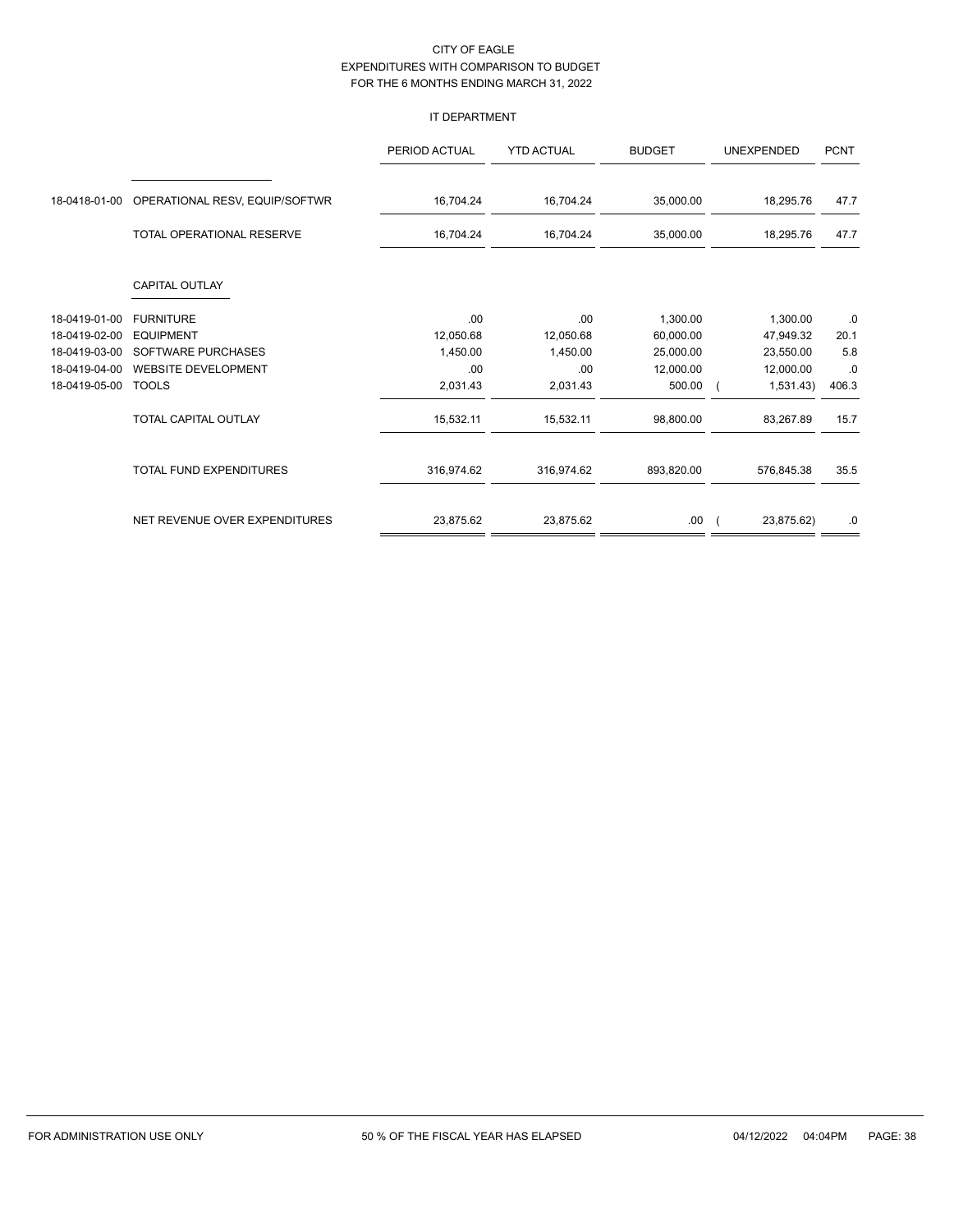# CAPITAL PROJECTS FUND

| 19-0101-00-00 CASH | 19-0151-25-00 FIRST INTERSTATE INVESTMENT<br>19-0151-25-01 FIRST INTERSTATE INV CITY HALL |               |                | 755,181.23<br>9,504,121.21<br>7,776.78 |               |
|--------------------|-------------------------------------------------------------------------------------------|---------------|----------------|----------------------------------------|---------------|
|                    | <b>TOTAL ASSETS</b>                                                                       |               |                |                                        | 10,267,079.22 |
|                    | <b>LIABILITIES AND EQUITY</b>                                                             |               |                |                                        |               |
|                    | <b>LIABILITIES</b>                                                                        |               |                |                                        |               |
|                    | 19-0225-00-00 UNEARNED GRANT REVENUE, ARPA                                                |               |                | 3,204,501.48                           |               |
|                    | <b>TOTAL LIABILITIES</b>                                                                  |               |                |                                        | 3,204,501.48  |
|                    | <b>FUND EQUITY</b>                                                                        |               |                |                                        |               |
| 19-0271-00-00      | <b>FUND BALANCE</b>                                                                       |               |                | 10,001,468.10                          |               |
|                    | UNAPPROPRIATED FUND BALANCE:<br>REVENUE OVER EXPENDITURES - YTD                           | 2,938,890.36) |                |                                        |               |
|                    | <b>BALANCE - CURRENT DATE</b>                                                             |               | $\overline{ }$ | 2,938,890.36)                          |               |
|                    | <b>TOTAL FUND EQUITY</b>                                                                  |               |                |                                        | 7,062,577.74  |
|                    | TOTAL LIABILITIES AND EQUITY                                                              |               |                |                                        | 10,267,079.22 |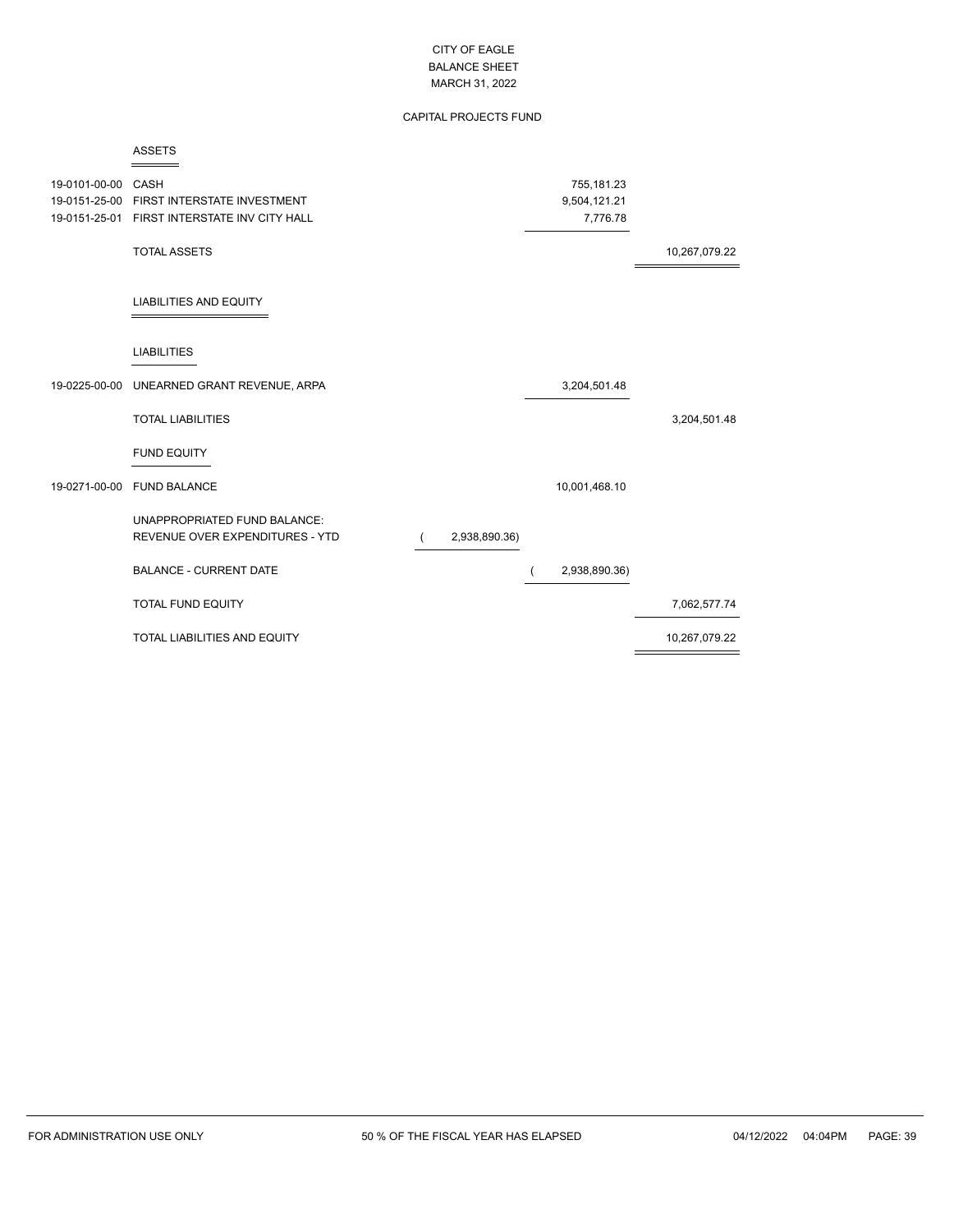# CAPITAL PROJECTS FUND

|                                |                                                   | PERIOD ACTUAL   | <b>YTD ACTUAL</b> | <b>BUDGET</b>          | <b>UNEARNED</b>                     | <b>PCNT</b>   |
|--------------------------------|---------------------------------------------------|-----------------|-------------------|------------------------|-------------------------------------|---------------|
|                                | <b>REVENUE</b>                                    |                 |                   |                        |                                     |               |
| 19-0301-00-00<br>19-0301-01-00 | FUNDING FROM GENERAL FUND<br><b>BANK INTEREST</b> | .00<br>1,354.27 | .00<br>1,354.27   | 1,708,900.00<br>500.00 | 1,708,900.00<br>854.27)<br>$\left($ | .0<br>270.9   |
| 19-0301-03-00                  | <b>FOOTHILLS REIMB AGREEMENT</b>                  | .00             | .00               | 100,000.00             | 100,000.00                          | .0            |
| 19-0301-05-00                  | EAGLE RD PED/BIKE BRIDGE                          | 56,188.93       | 56,188.93         | .00                    | 56,188.93)                          | .0            |
| 19-0301-12-00                  | FEMA GENERAL REVENUE                              | .00             | .00               | 1,057,905.00           | 1,057,905.00                        | $\cdot$ 0     |
| 19-0301-13-00                  | <b>EURA COST SHARE</b>                            | 33,429.13       | 33,429.13         | 424,000.00             | 390,570.87                          | 7.9           |
| 19-0301-20-00                  | <b>COMPASS CIM GRANT</b>                          | .00             | .00               | 25,000.00              | 25,000.00                           | .0            |
| 19-0331-01-00                  | ARPA, AMERICAN RESCUE PLAN ACT                    | .00             | .00               | 3,200,000.00           | 3,200,000.00                        | .0            |
| 19-0333-01-00                  | STATE BROADBAND GRANT                             | .00             | .00               | 250,000.00             | 250,000.00                          | $\cdot$ 0     |
| 19-0371-25-01                  | <b>BANK INTEREST, EXPANSION</b>                   | 16.80           | 16.80             | .00                    | 16.80)<br>$\overline{ }$            | $\cdot$ $\!0$ |
| 19-0390-00-00                  | <b>CARRY OVER</b>                                 | .00             | .00               | 10,982,829.00          | 10,982,829.00                       | $\cdot$ 0     |
| 19-0390-01-00                  | CARRY OVER, ARPA FUNDS                            | .00             | .00               | 3,200,000.00           | 3,200,000.00                        | .0            |
|                                | TOTAL FUND REVENUE                                | 90,989.13       | 90,989.13         | 20,949,134.00          | 20,858,144.87                       | .4            |
|                                | <b>EXPENDITURES</b>                               |                 |                   |                        |                                     |               |
|                                | <b>RESERVES</b>                                   |                 |                   |                        |                                     |               |
| 19-0410-01-00                  | <b>RESERVES</b>                                   | .00             | .00.              | 4,560,041.00           | 4,560,041.00                        | .0            |
|                                | <b>TOTAL RESERVES</b>                             | .00             | .00               | 4,560,041.00           | 4,560,041.00                        | .0            |
|                                | <b>CAPITAL MAINTENANCE</b>                        |                 |                   |                        |                                     |               |
| 19-0462-01-00                  | CAPITAL MAINTENANCE SET ASIDE                     | 24,394.96       | 24,394.96         | 2,015,889.00           | 1,991,494.04                        | 1.2           |
| 19-0462-03-00                  | FEMA TRAIL REPLACEMENT                            | 8,528.48        | 8,528.48          | 1,596,204.00           | 1,587,675.52                        | $.5\,$        |
|                                | TOTAL CAPITAL MAINTENANCE                         | 32,923.44       | 32,923.44         | 3,612,093.00           | 3,579,169.56                        | .9            |
|                                | CITY CAPITAL PROJECTS                             |                 |                   |                        |                                     |               |
| 19-0465-05-00                  | <b>GENERAL CITY PROJECTS</b>                      | .00             | .00               | 100,000.00             | 100,000.00                          | .0            |
| 19-0465-06-00                  | <b>EXPANSION OF CITY HALL</b>                     | 1,191,911.56    | 1,191,911.56      | 2,800,000.00           | 1,608,088.44                        | 42.6          |
| 19-0465-07-00                  | <b>LAND PURCHASES</b>                             | 948,557.88      | 948,557.88        | .00                    | 948,557.88)                         | .0            |
|                                | TOTAL CITY CAPITAL PROJECTS                       | 2,140,469.44    | 2,140,469.44      | 2,900,000.00           | 759,530.56                          | 73.8          |
|                                | PZ CAPITAL PROJECTS                               |                 |                   |                        |                                     |               |
| 19-0466-03-00                  | <b>AIKENS EXTENSION</b>                           | .00             | .00               | 617,000.00             | 617,000.00                          | .0            |
| 19-0466-05-00                  | EAGLE RD PED/BIKE BRIDGE                          | 156,323.53      | 156,323.53        | 900,000.00             | 743,676.47                          | 17.4          |
| 19-0466-06-00                  | HALF CFI PED/BIKE EDUCATION                       | 3,300.00        | 3,300.00          | .00.                   | 3,300.00)                           | .0            |
| 19-0466-09-00                  | EAGLE-STATE ST INTERSECTION                       | .00             | .00               | 840,000.00             | 840,000.00                          | .0            |
|                                | 19-0466-10-00 P&Z CAPITAL PROJECTS FY22           | .00             | .00               | 50,000.00              | 50,000.00                           | .0            |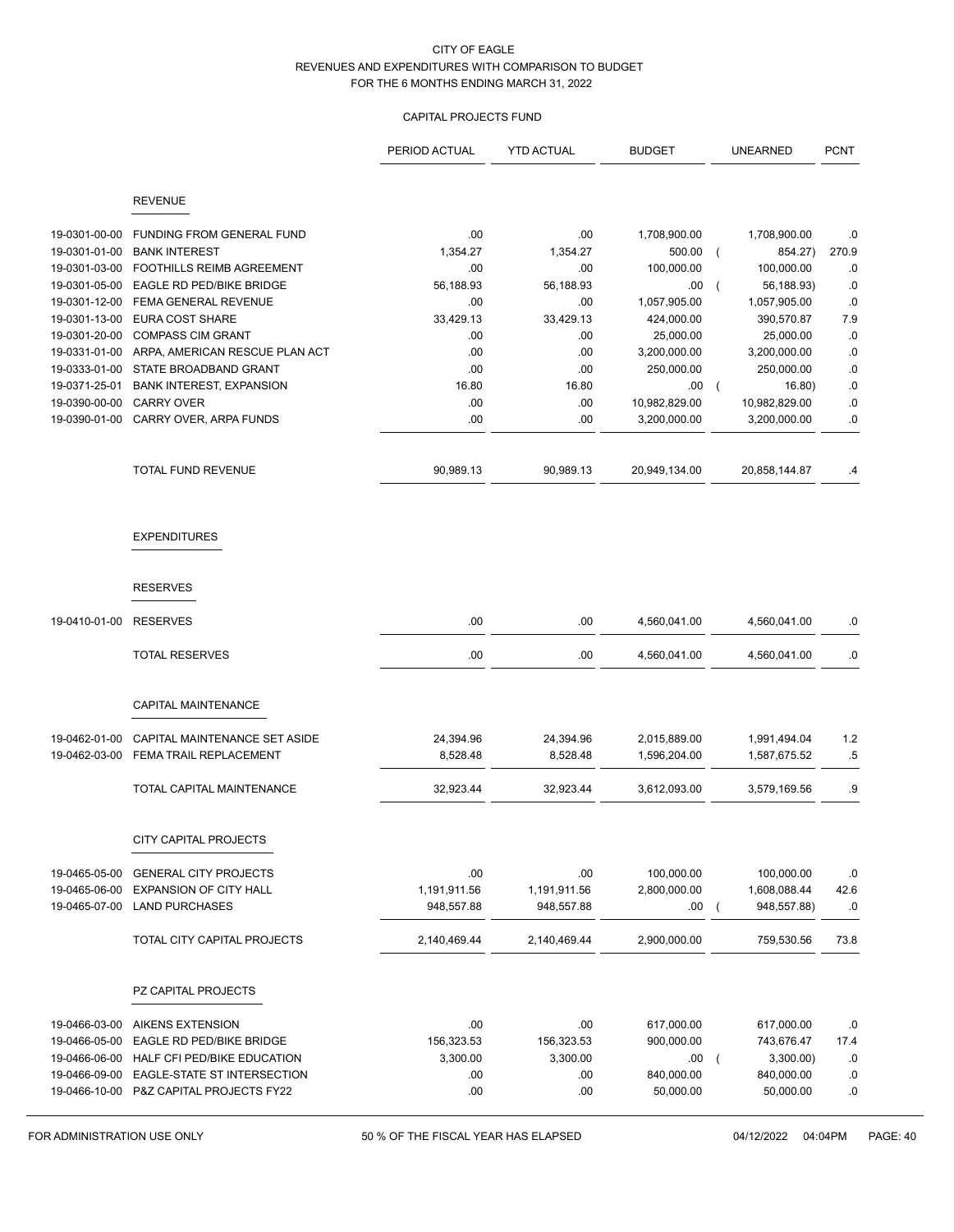# CAPITAL PROJECTS FUND

|               |                                    | PERIOD ACTUAL   | <b>YTD ACTUAL</b> | <b>BUDGET</b> | <b>UNEXPENDED</b>             | <b>PCNT</b> |
|---------------|------------------------------------|-----------------|-------------------|---------------|-------------------------------|-------------|
|               | TOTAL PZ CAPITAL PROJECTS          | 159,623.53      | 159,623.53        | 2,407,000.00  | 2,247,376.47                  | 6.6         |
|               | PARK CAPITAL PROJECTS              |                 |                   |               |                               |             |
| 19-0467-02-00 | PARK CAPITAL PROJECTS FY22         | .00             | .00               | 200,000.00    | 200,000.00                    | .0          |
|               | TOTAL PARK CAPITAL PROJECTS        | .00             | .00               | 200,000.00    | 200,000.00                    | ${\bf .0}$  |
|               | PW CAPITAL PROJECTS                |                 |                   |               |                               |             |
| 19-0469-09-00 | PW CAPITAL PROJECTS FY22           | .00             | .00               | 250,000.00    | 250,000.00                    | .0          |
|               | TOTAL PW CAPITAL PROJECTS          | .00             | .00               | 250,000.00    | 250,000.00                    | .0          |
|               | <b>TRAILS &amp; PATHWAYS</b>       |                 |                   |               |                               |             |
| 19-0473-03-00 | <b>GREENBELT MAINTENANCE</b>       | .00             | .00               | 370,000.00    | 370,000.00                    | $0.5\,$     |
|               | <b>TOTAL TRAILS &amp; PATHWAYS</b> | .00             | .00               | 370,000.00    | 370,000.00                    | .0          |
|               | FEDERAL FUNDS PROJECTS             |                 |                   |               |                               |             |
| 19-0486-01-00 | ARPA, CAPITAL PROJECTS, TBD        | .00             | .00               | 3,400,000.00  | 3,400,000.00                  | .0          |
| 19-0486-01-01 | ARPA, SOFTWARE PURCHASES           | 19,050.00       | 19,050.00         | .00.          | 19,050.00)<br>$\overline{ }$  | ${\bf .0}$  |
| 19-0486-01-02 | ARPA, MISC LEGAL                   | 1,090.75        | 1,090.75          | .00           | 1,090.75)<br>$\overline{ }$   | 0.0         |
| 19-0486-01-03 | ARPA, FIBER EQUIPMENT              | 603,171.00      | 603,171.00        | .00           | 603,171.00)<br>$\overline{ }$ | .0          |
| 19-0486-02-00 | ARPA, FIBER NETWORK CONNECT        | 73,551.33       | 73,551.33         | 3,250,000.00  | 3,176,448.67                  | 2.3         |
|               | TOTAL FEDERAL FUNDS PROJECTS       | 696,863.08      | 696,863.08        | 6,650,000.00  | 5,953,136.92                  | 10.5        |
|               | TOTAL FUND EXPENDITURES            | 3,029,879.49    | 3,029,879.49      | 20,949,134.00 | 17,919,254.51                 | 14.5        |
|               | NET REVENUE OVER EXPENDITURES      | 2,938,890.36) ( | 2,938,890.36)     | .00           | 2,938,890.36                  | .0          |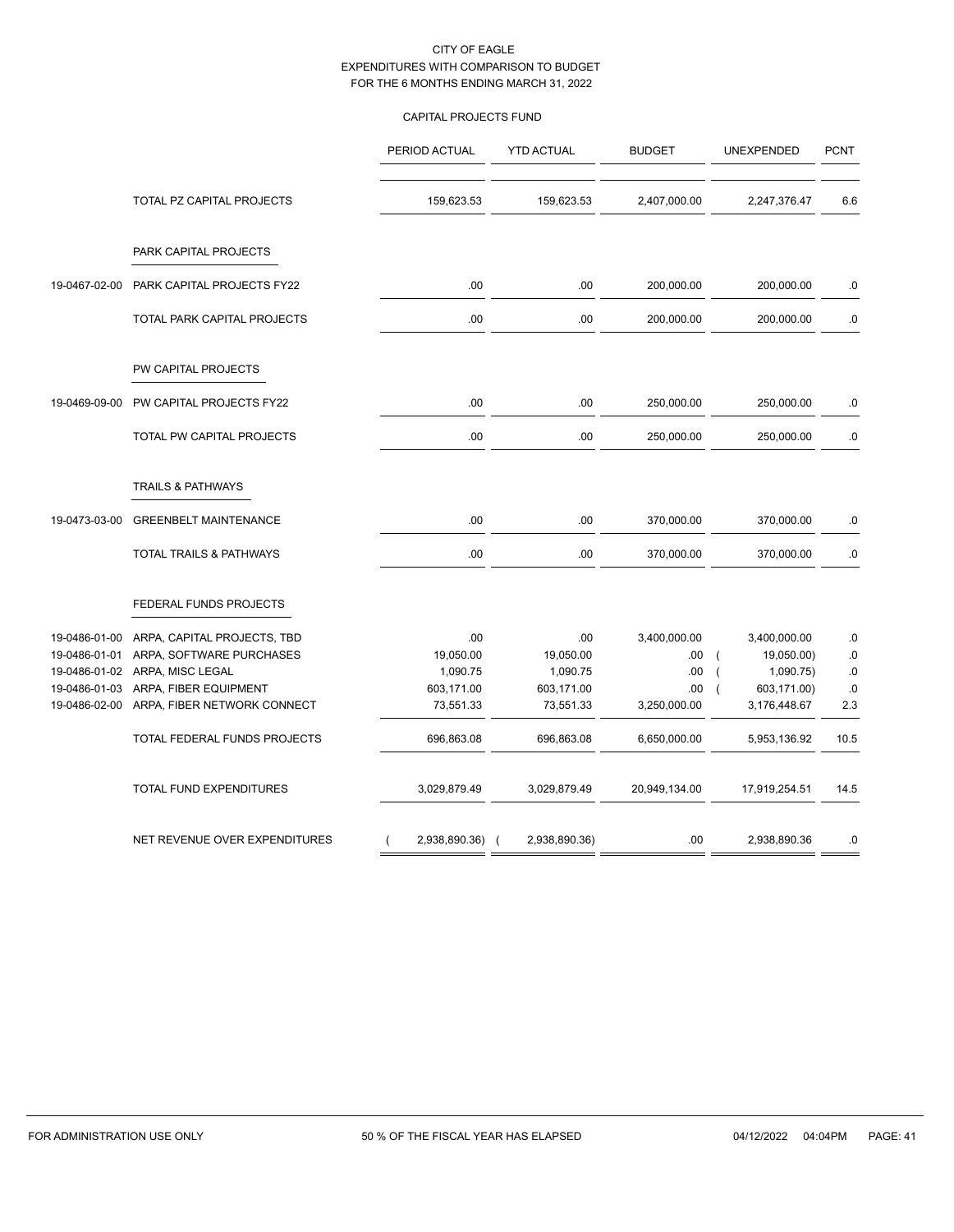# ARTS COMMISSION

#### ASSETS ÷

| 21-0101-00-00 CASH |                                                                 |           | 17,850.74 |           |
|--------------------|-----------------------------------------------------------------|-----------|-----------|-----------|
|                    | <b>TOTAL ASSETS</b>                                             |           |           | 17,850.74 |
|                    | <b>LIABILITIES AND EQUITY</b>                                   |           |           |           |
|                    | <b>FUND EQUITY</b>                                              |           |           |           |
|                    | 21-0271-00-00 FUND BALANCE                                      |           | 24,558.04 |           |
|                    | UNAPPROPRIATED FUND BALANCE:<br>REVENUE OVER EXPENDITURES - YTD | 6,707.30) |           |           |
|                    | <b>BALANCE - CURRENT DATE</b>                                   |           | 6,707.30) |           |
|                    | TOTAL FUND EQUITY                                               |           |           | 17,850.74 |
|                    | TOTAL LIABILITIES AND EQUITY                                    |           |           | 17,850.74 |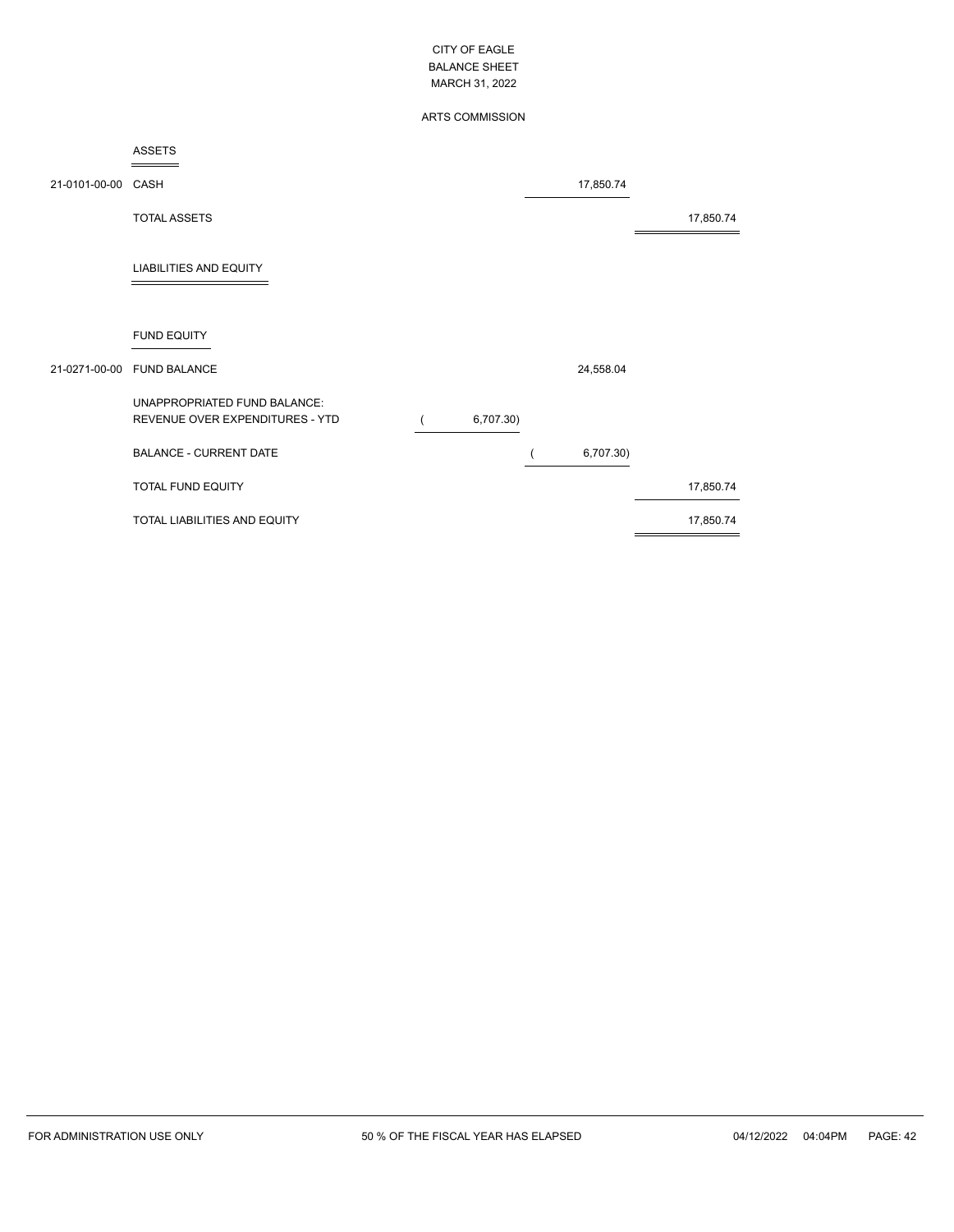# ARTS COMMISSION

|                                |                                                | PERIOD ACTUAL | <b>YTD ACTUAL</b> | <b>BUDGET</b>      | <b>UNEARNED</b>    | <b>PCNT</b>      |
|--------------------------------|------------------------------------------------|---------------|-------------------|--------------------|--------------------|------------------|
|                                | <b>REVENUE</b>                                 |               |                   |                    |                    |                  |
| 21-0301-00-00                  | FUNDING FROM GENERAL FUND                      | .00           | .00               | 44,901.00          | 44,901.00          | .0               |
| 21-0376-07-00                  | <b>DONATIONS</b>                               | .00           | .00               | 500.00             | 500.00             | .0               |
| 21-0376-09-00                  | <b>SCHOLARSHIPS</b>                            | .00           | .00               | 500.00             | 500.00             | .0               |
| 21-0376-11-00                  | <b>GALLERY MAINTENANCE</b>                     | 150.00        | 150.00            | 500.00             | 350.00             | 30.0             |
| 21-0376-12-00                  | POSTCARD REVENUE                               | 6.00          | 6.00              | 300.00             | 294.00             | $2.0\,$          |
| 21-0390-00-00                  | <b>CARRY OVER</b>                              | .00           | .00               | 30,719.00          | 30,719.00          | $.0\,$           |
|                                | TOTAL FUND REVENUE                             | 156.00        | 156.00            | 77,420.00          | 77,264.00          | $.2\phantom{0}$  |
|                                | <b>EXPENDITURES</b>                            |               |                   |                    |                    |                  |
|                                | <b>ADMINISTRATION</b>                          |               |                   |                    |                    |                  |
|                                |                                                |               |                   |                    |                    |                  |
| 21-0420-00-00<br>21-0420-01-00 | <b>ADMINISTRATION</b><br>POSTCARD EXPENDITURES | .00<br>.00    | .00<br>.00        | 8,000.00<br>300.00 | 8,000.00<br>300.00 | $.0\,$<br>$.0\,$ |
|                                |                                                |               |                   |                    |                    |                  |
|                                | TOTAL ADMINISTRATION                           | .00           | .00               | 8,300.00           | 8,300.00           | $.0\,$           |
|                                | ART EDUCATION                                  |               |                   |                    |                    |                  |
| 21-0421-00-00                  | ART EDUCATION & ADVOCACY                       | 5,672.00      | 5,672.00          | 15,000.00          | 9,328.00           | 37.8             |
|                                | TOTAL ART EDUCATION                            | 5,672.00      | 5,672.00          | 15,000.00          | 9,328.00           | 37.8             |
|                                |                                                |               |                   |                    |                    |                  |
|                                | ART INSTALLATION                               |               |                   |                    |                    |                  |
| 21-0422-00-00                  | ARTS IN PUBLIC SPACES/BEAUTIFY                 | 91.30         | 91.30             | 33,120.00          | 33,028.70          | .3               |
|                                | TOTAL ART INSTALLATION                         | 91.30         | 91.30             | 33,120.00          | 33,028.70          | .3               |
|                                |                                                |               |                   |                    |                    |                  |
|                                | <b>ACQUISITION OF ART</b>                      |               |                   |                    |                    |                  |
| 21-0423-00-00                  | ACQUISITION OF ART                             | 600.00        | 600.00            | 1,500.00           | 900.00             | 40.0             |
|                                | TOTAL ACQUISITION OF ART                       | 600.00        | 600.00            | 1,500.00           | 900.00             | 40.0             |
|                                | <b>COMMUNITY EVENTS</b>                        |               |                   |                    |                    |                  |
| 21-0425-00-00                  | <b>COMMUNITY EVENTS</b>                        | 500.00        | 500.00            | 18,000.00          | 17,500.00          | 2.8              |
|                                | TOTAL COMMUNITY EVENTS                         | 500.00        | 500.00            | 18,000.00          | 17,500.00          | 2.8              |
|                                | <b>GALLERY MTNC/SUPPLIES</b>                   |               |                   |                    |                    |                  |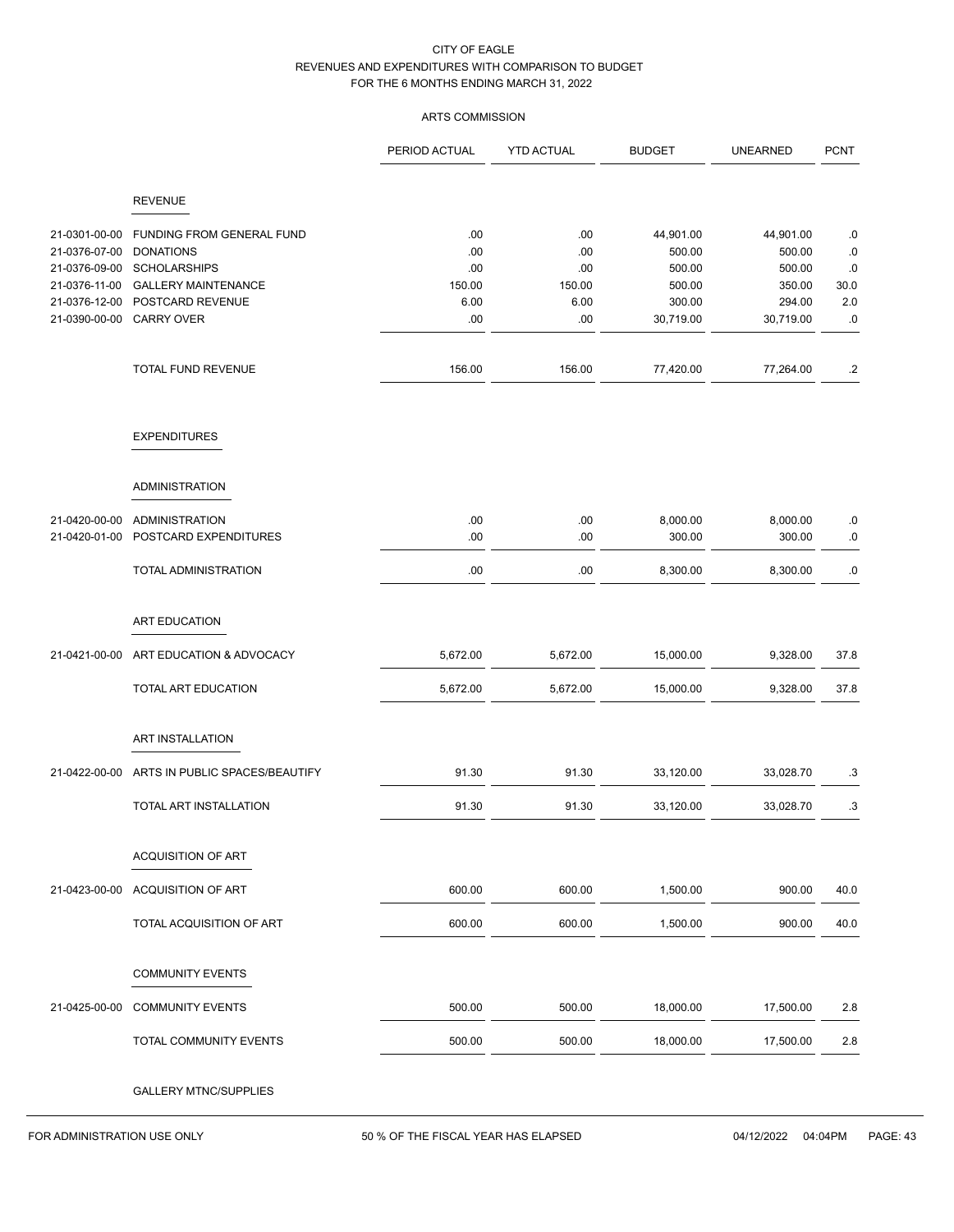# ARTS COMMISSION

|                                      | PERIOD ACTUAL | <b>YTD ACTUAL</b> | <b>BUDGET</b> | <b>UNEXPENDED</b> | <b>PCNT</b> |  |
|--------------------------------------|---------------|-------------------|---------------|-------------------|-------------|--|
| 21-0427-00-00 GALLERY MTNC/SLUPPLIES | .00.          | .00               | 1,500.00      | 1,500.00          | .0          |  |
| TOTAL GALLERY MTNC/SUPPLIES          | .00.          | .00               | 1,500.00      | 1,500.00          | .0          |  |
| TOTAL FUND EXPENDITURES              | 6,863.30      | 6,863.30          | 77,420.00     | 70,556.70         | 8.9         |  |
| NET REVENUE OVER EXPENDITURES        | $6,707.30)$ ( | 6,707.30)         | .00.          | 6,707.30          | .0          |  |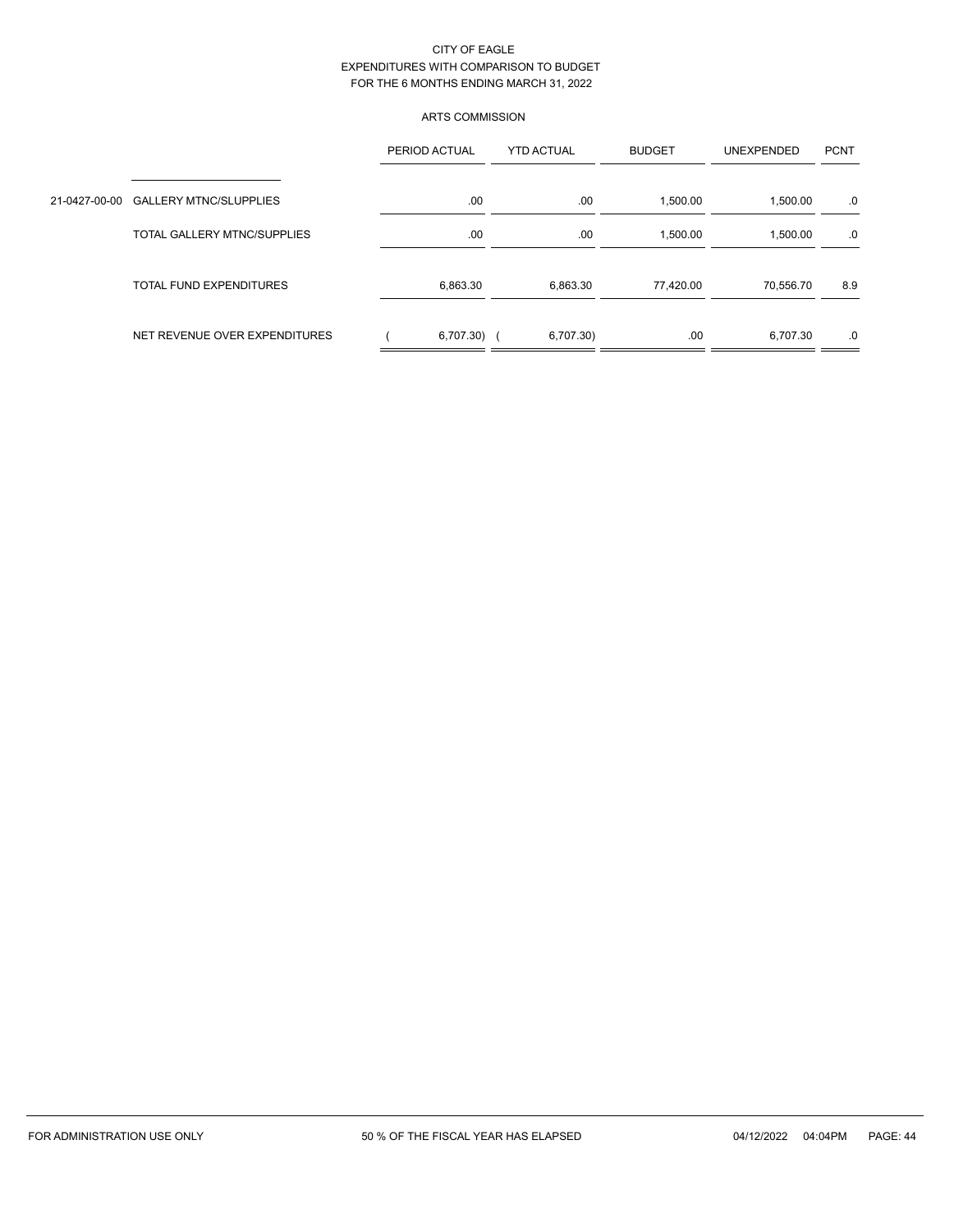#### PUBLIC WORKS

#### ASSETS ÷

|                    | 23-0151-00-00 INVESTMENTS                                       |             |                | 82,705.30   |             |
|--------------------|-----------------------------------------------------------------|-------------|----------------|-------------|-------------|
|                    | <b>TOTAL ASSETS</b>                                             |             |                |             | 82,705.30   |
|                    | <b>LIABILITIES AND EQUITY</b>                                   |             |                |             |             |
|                    | <b>LIABILITIES</b>                                              |             |                |             |             |
|                    | 23-0202-00-00 VOUCHERS PAYABLE                                  |             | $\overline{ }$ | 156.08)     |             |
|                    | 23-0216-00-00 ACCRUED PAYROLL                                   |             |                | 10,783.10   |             |
|                    | 23-0217-02-00 FEDERAL WITHHOLDING                               |             |                | 25.57       |             |
| 23-0217-03-00 FICA |                                                                 |             |                | 3,569.98    |             |
|                    | 23-0217-04-00 PUBLIC RETIREMENT                                 |             |                | 2,814.49    |             |
|                    | 23-0217-05-00 PW DEPT MISC DEDUCTIONS                           |             | $\overline{(}$ | 14,386.03)  |             |
|                    | 23-0217-07-00 HEALTH INSURANCE                                  |             |                | 23, 174.44  |             |
|                    | 23-0217-08-00 GARNISHMENT                                       |             | (              | 1,162.50    |             |
|                    | 23-0217-09-00 WORKERS' COMPENSATION                             |             |                | 100,658.77  |             |
|                    | 23-0217-10-00 HSA CONTRIBUTION                                  |             | $\overline{ }$ | 1,160.00    |             |
|                    | <b>TOTAL LIABILITIES</b>                                        |             |                |             | 124, 161.74 |
|                    | <b>FUND EQUITY</b>                                              |             |                |             |             |
|                    | 23-0271-00-00 FUND BALANCE                                      |             |                | 587,726.71  |             |
|                    | UNAPPROPRIATED FUND BALANCE:<br>REVENUE OVER EXPENDITURES - YTD | 629,183.15) |                |             |             |
|                    | <b>BALANCE - CURRENT DATE</b>                                   |             | (              | 629,183.15) |             |
|                    | <b>TOTAL FUND EQUITY</b>                                        |             |                |             | 41,456.44)  |
|                    | TOTAL LIABILITIES AND EQUITY                                    |             |                |             | 82,705.30   |

 $\overline{a}$ 

L,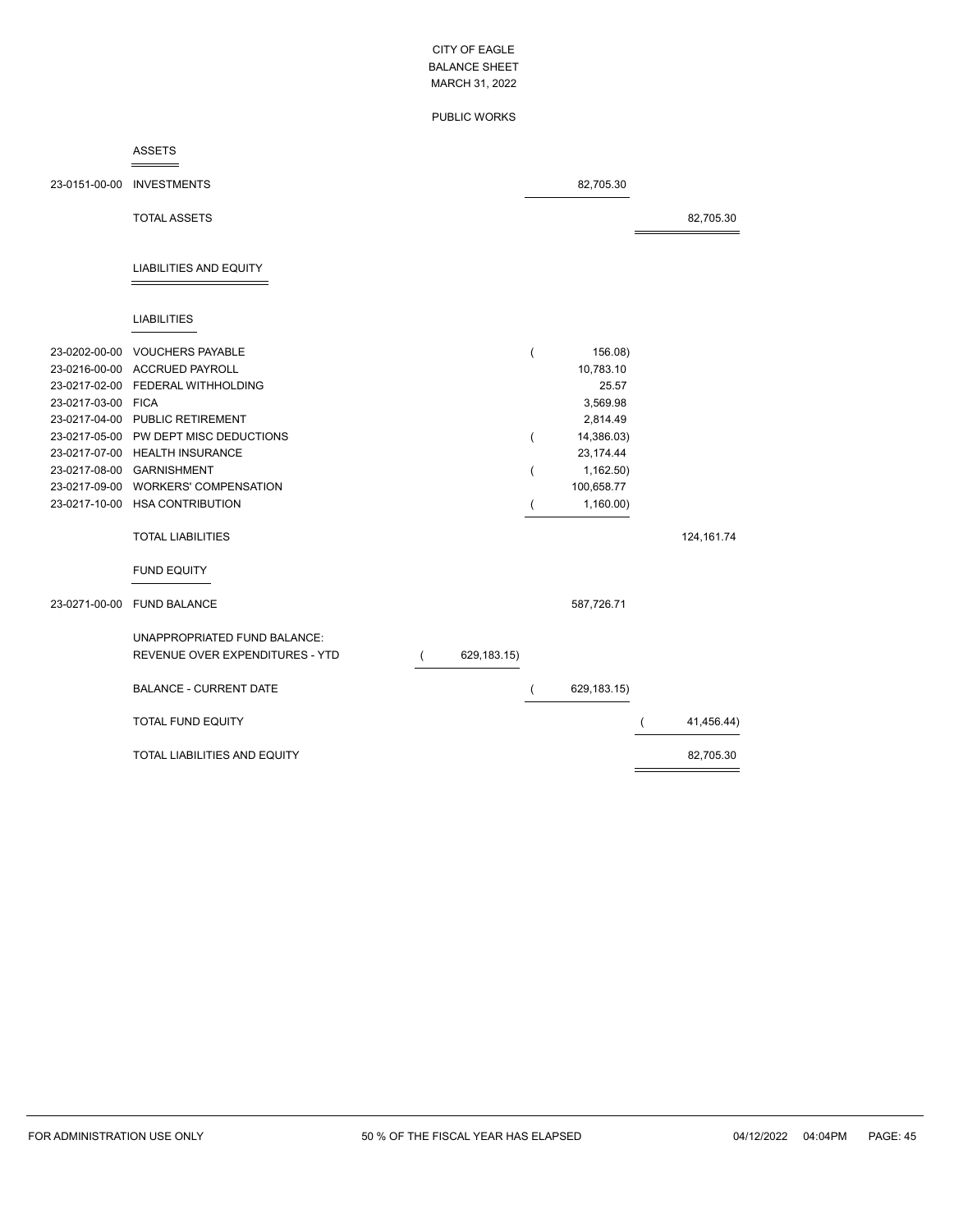| <b>REVENUE</b><br>23-0302-00-00<br><b>FUNDING FROM GENERAL FUND</b><br>.00<br>.00<br>2,167,755.00<br>2,167,755.00<br>.00<br>23-0303-00-00<br>VENDOR LEASE PAYMENTS, PARKS<br>.00<br>3,000.00<br>3,000.00<br>23-0315-01-00<br>SANITATION SERVICES<br>.00<br>.00<br>25,000.00<br>25,000.00<br>23-0315-02-00<br>SIDEWALKS, LTS, TREES, STR-REP<br>.00.<br>.00.<br>150,000.00<br>150,000.00<br>23-0315-06-00<br><b>TREE FUNDS</b><br>.00<br>.00<br>29,511.00<br>29,511.00<br><b>WYCLIFF PUMP STATION</b><br>.00<br>.00<br>23-0315-09-00<br>6,690.00<br>6,690.00<br>.00<br>.00<br>23-0316-00-00<br>ARBOR DAY, TREE CITY USA GRANT<br>300.00<br>300.00<br><b>MEMORIAL DONATIONS</b><br>23-0316-01-00<br>2,918.10<br>2,918.10<br>6,000.00<br>3,081.90<br><b>TOTAL FUND REVENUE</b><br>2,918.10<br>2,918.10<br>2,388,256.00<br>2,385,337.90<br><b>EXPENDITURES</b><br><b>ADMINISTRATION</b> | <b>PCNT</b>  |
|-------------------------------------------------------------------------------------------------------------------------------------------------------------------------------------------------------------------------------------------------------------------------------------------------------------------------------------------------------------------------------------------------------------------------------------------------------------------------------------------------------------------------------------------------------------------------------------------------------------------------------------------------------------------------------------------------------------------------------------------------------------------------------------------------------------------------------------------------------------------------------------|--------------|
|                                                                                                                                                                                                                                                                                                                                                                                                                                                                                                                                                                                                                                                                                                                                                                                                                                                                                     |              |
|                                                                                                                                                                                                                                                                                                                                                                                                                                                                                                                                                                                                                                                                                                                                                                                                                                                                                     |              |
|                                                                                                                                                                                                                                                                                                                                                                                                                                                                                                                                                                                                                                                                                                                                                                                                                                                                                     | .0           |
|                                                                                                                                                                                                                                                                                                                                                                                                                                                                                                                                                                                                                                                                                                                                                                                                                                                                                     | .0           |
|                                                                                                                                                                                                                                                                                                                                                                                                                                                                                                                                                                                                                                                                                                                                                                                                                                                                                     | .0           |
|                                                                                                                                                                                                                                                                                                                                                                                                                                                                                                                                                                                                                                                                                                                                                                                                                                                                                     | .0           |
|                                                                                                                                                                                                                                                                                                                                                                                                                                                                                                                                                                                                                                                                                                                                                                                                                                                                                     | .0           |
|                                                                                                                                                                                                                                                                                                                                                                                                                                                                                                                                                                                                                                                                                                                                                                                                                                                                                     | .0<br>.0     |
|                                                                                                                                                                                                                                                                                                                                                                                                                                                                                                                                                                                                                                                                                                                                                                                                                                                                                     | 48.6         |
|                                                                                                                                                                                                                                                                                                                                                                                                                                                                                                                                                                                                                                                                                                                                                                                                                                                                                     |              |
|                                                                                                                                                                                                                                                                                                                                                                                                                                                                                                                                                                                                                                                                                                                                                                                                                                                                                     | $\cdot$ 1    |
|                                                                                                                                                                                                                                                                                                                                                                                                                                                                                                                                                                                                                                                                                                                                                                                                                                                                                     |              |
|                                                                                                                                                                                                                                                                                                                                                                                                                                                                                                                                                                                                                                                                                                                                                                                                                                                                                     |              |
| OFFICE SUPPLIES<br>.00<br>.00<br>23-0413-01-00<br>1,000.00<br>1,000.00                                                                                                                                                                                                                                                                                                                                                                                                                                                                                                                                                                                                                                                                                                                                                                                                              | .0           |
| PRINTING AND PUBLISHING<br>.00<br>.00<br>23-0413-02-00<br>1,000.00<br>1,000.00                                                                                                                                                                                                                                                                                                                                                                                                                                                                                                                                                                                                                                                                                                                                                                                                      | .0           |
| 23-0413-03-00<br>LEGAL, ADV, PUBLICATION<br>1,920.36<br>1,920.36<br>7,500.00<br>5,579.64                                                                                                                                                                                                                                                                                                                                                                                                                                                                                                                                                                                                                                                                                                                                                                                            | 25.6         |
| 23-0413-04-00<br><b>TRAINING</b><br>7,383.96<br>7,383.96<br>15,500.00<br>8,116.04                                                                                                                                                                                                                                                                                                                                                                                                                                                                                                                                                                                                                                                                                                                                                                                                   | 47.6         |
| 23-0413-05-00<br>TRAVEL & PER DIEM<br>438.22<br>438.22<br>6,725.00<br>6,286.78                                                                                                                                                                                                                                                                                                                                                                                                                                                                                                                                                                                                                                                                                                                                                                                                      | 6.5          |
| 23-0413-06-00<br>PROFESSIONAL DUES<br>30.00<br>2,470.00<br>30.00<br>2,500.00                                                                                                                                                                                                                                                                                                                                                                                                                                                                                                                                                                                                                                                                                                                                                                                                        | $1.2$        |
| 23-0413-09-00<br><b>UNIFORMS</b><br>450.00<br>450.00<br>5,050.00<br>5,500.00                                                                                                                                                                                                                                                                                                                                                                                                                                                                                                                                                                                                                                                                                                                                                                                                        | 8.2          |
| PUBLIC RELATIONS<br>.00<br>23-0413-10-00<br>.00<br>1,000.00<br>1,000.00                                                                                                                                                                                                                                                                                                                                                                                                                                                                                                                                                                                                                                                                                                                                                                                                             | .0           |
| TOTAL ADMINISTRATION<br>10,222.54<br>10,222.54<br>40,725.00<br>30,502.46                                                                                                                                                                                                                                                                                                                                                                                                                                                                                                                                                                                                                                                                                                                                                                                                            | 25.1         |
| <b>GEN MAINTENANCE &amp; REPAIR</b>                                                                                                                                                                                                                                                                                                                                                                                                                                                                                                                                                                                                                                                                                                                                                                                                                                                 |              |
|                                                                                                                                                                                                                                                                                                                                                                                                                                                                                                                                                                                                                                                                                                                                                                                                                                                                                     |              |
| 23-0414-01-00<br>DO NOT USE<br>283.98<br>283.98<br>.00.<br>283.98)<br>$\overline{ }$<br>MISC MTNC & REPAIR GROUNDS<br>11,120.57<br>11,120.57<br>28,879.43<br>23-0414-02-00                                                                                                                                                                                                                                                                                                                                                                                                                                                                                                                                                                                                                                                                                                          | .0           |
| 40,000.00<br>23-0414-03-00 MATERIALS AND SUPPLIES<br>20,325.67<br>20,325.67<br>47,000.00<br>26,674.33                                                                                                                                                                                                                                                                                                                                                                                                                                                                                                                                                                                                                                                                                                                                                                               | 27.8<br>43.3 |
| 23-0414-04-00<br>3,200.00<br><b>HOLIDAY LIGHTING</b><br>7,000.00<br>3,800.00<br>3,800.00                                                                                                                                                                                                                                                                                                                                                                                                                                                                                                                                                                                                                                                                                                                                                                                            | 54.3         |
| 23-0414-05-00<br>PAPER PRODUCTS<br>17,470.34<br>17,470.34<br>40,000.00<br>22,529.66                                                                                                                                                                                                                                                                                                                                                                                                                                                                                                                                                                                                                                                                                                                                                                                                 | 43.7         |
| 23-0414-06-00<br><b>BACK FLOW PARTS REPLACEMENT</b><br>.00.<br>.00<br>5,000.00<br>5,000.00                                                                                                                                                                                                                                                                                                                                                                                                                                                                                                                                                                                                                                                                                                                                                                                          | .0           |
| 23-0414-07-01<br>MTNC/RPR SNOW EQUIPMENT<br>250.00<br>250.00<br>5,000.00<br>4,750.00                                                                                                                                                                                                                                                                                                                                                                                                                                                                                                                                                                                                                                                                                                                                                                                                | $5.0$        |
| 755.00<br>755.00<br>23-0414-08-00<br>SIGNS & SIGN REPLACEMENT<br>5,000.00<br>4,245.00                                                                                                                                                                                                                                                                                                                                                                                                                                                                                                                                                                                                                                                                                                                                                                                               | 15.1         |
| ROOF MAINTENANCE<br>.00<br>.00<br>23-0414-10-00<br>3,000.00<br>3,000.00                                                                                                                                                                                                                                                                                                                                                                                                                                                                                                                                                                                                                                                                                                                                                                                                             | .0           |
| 1,184.02<br>23-0414-11-00<br><b>HVAC MAINTENANCE</b><br>1,184.02<br>2,500.00<br>1,315.98                                                                                                                                                                                                                                                                                                                                                                                                                                                                                                                                                                                                                                                                                                                                                                                            | 47.4         |
| 23-0414-12-00<br><b>EMERGENCY REPAIRS</b><br>5,035.00<br>5,035.00<br>25,000.00<br>19,965.00                                                                                                                                                                                                                                                                                                                                                                                                                                                                                                                                                                                                                                                                                                                                                                                         | 20.1         |
| TOTAL GEN MAINTENANCE & REPAIR<br>60,224.58<br>60,224.58<br>179,500.00<br>119,275.42                                                                                                                                                                                                                                                                                                                                                                                                                                                                                                                                                                                                                                                                                                                                                                                                | 33.6         |
| PW RESTRICTED FUNDS                                                                                                                                                                                                                                                                                                                                                                                                                                                                                                                                                                                                                                                                                                                                                                                                                                                                 |              |
| 23-0415-02-00 SIDEWALKS, LTS, TREES, STR-REP<br>.00<br>.00<br>150,000.00<br>150,000.00                                                                                                                                                                                                                                                                                                                                                                                                                                                                                                                                                                                                                                                                                                                                                                                              | .0           |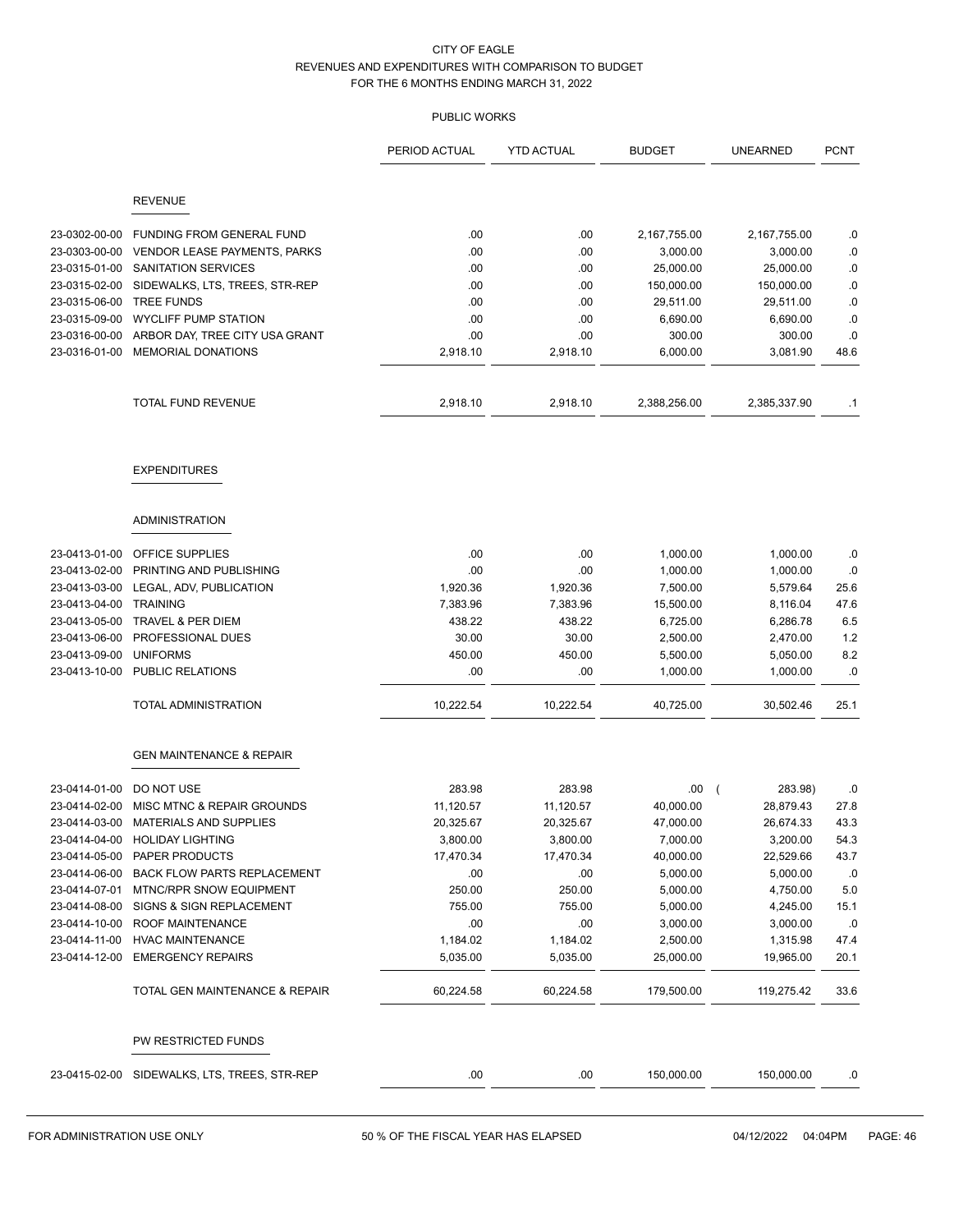|               |                                              | PERIOD ACTUAL | <b>YTD ACTUAL</b> | <b>BUDGET</b> | UNEXPENDED                | <b>PCNT</b> |
|---------------|----------------------------------------------|---------------|-------------------|---------------|---------------------------|-------------|
|               | TOTAL PW RESTRICTED FUNDS                    | .00           | .00               | 150,000.00    | 150,000.00                | .0          |
|               | <b>CONTRACTS &amp; AGREEMENTS</b>            |               |                   |               |                           |             |
| 23-0416-00-00 | <b>WYCLIFFE PUMP STATION</b>                 | 729.62        | 729.62            | 6,690.00      | 5,960.38                  | 10.9        |
| 23-0416-01-00 | <b>FARMERS UNION</b>                         | 1,300.74      | 1,300.74          | 1,200.00      | 100.74)<br>$\overline{ }$ | 108.4       |
| 23-0416-02-00 | <b>EAST ENTRY SIGN</b>                       | 339.11        | 339.11            | 1,000.00      | 660.89                    | 33.9        |
| 23-0416-03-00 | <b>SCENIC BYWAY</b>                          | .00           | .00               | 154.00        | 154.00                    | .0          |
| 23-0416-07-00 | CHAUMONT LEASE AGREEMENT                     | 1.00          | 1.00              | 1.00          | .00                       | 100.0       |
| 23-0416-08-00 | <b>BASELINE MANAGER AGREEMENT</b>            | .00           | .00               | 3,500.00      | 3,500.00                  | .0          |
| 23-0416-09-00 | NEW DRY CREEK DITCH CO                       | 306.00        | 306.00            | 1,000.00      | 694.00                    | 30.6        |
| 23-0416-10-00 | BALLANTYNE/BOISE VALLEY DITCH                | .00           | .00               | 2,000.00      | 2,000.00                  | .0          |
|               | TOTAL CONTRACTS & AGREEMENTS                 | 2,676.47      | 2,676.47          | 15,545.00     | 12,868.53                 | 17.2        |
|               | <b>VEHICLES</b>                              |               |                   |               |                           |             |
| 23-0417-01-00 | <b>VEHICLE MTNC &amp; REPAIR</b>             | 3,442.21      | 3,442.21          | 17,000.00     | 13,557.79                 | 20.3        |
| 23-0417-02-00 | <b>GAS AND OIL</b>                           | 9,989.61      | 9,989.61          | 25,000.00     | 15,010.39                 | 40.0        |
| 23-0417-05-00 | <b>VEHICLE CAR WASH</b>                      | 18.00         | 18.00             | 2,200.00      | 2,182.00                  | .8          |
|               | <b>TOTAL VEHICLES</b>                        | 13,449.82     | 13,449.82         | 44,200.00     | 30,750.18                 | 30.4        |
|               |                                              |               |                   |               |                           |             |
|               | <b>PROGRAMS</b>                              |               |                   |               |                           |             |
| 23-0418-03-00 | MEMORIALS, MTNC/REPAIR                       | 2,318.10      | 2,318.10          | 6,000.00      | 3,681.90                  | 38.6        |
|               | <b>TOTAL PROGRAMS</b>                        | 2,318.10      | 2,318.10          | 6,000.00      | 3,681.90                  | 38.6        |
|               | <b>FLOWER BASKETS</b>                        |               |                   |               |                           |             |
| 23-0419-01-00 | <b>MATERIALS &amp; SUPPLIES</b>              | .00           | .00               | 2,000.00      | 2,000.00                  | .0          |
| 23-0419-02-00 | <b>FLOWERS</b>                               | .00           | .00               | 15,000.00     | 15,000.00                 | $\cdot$ 0   |
|               | TOTAL FLOWER BASKETS                         | .00           | .00               | 17,000.00     | 17,000.00                 | .0          |
|               | <b>EQUIPMENT MTNC &amp; REPAIR</b>           |               |                   |               |                           |             |
| 23-0420-00-00 | <b>MTNC/REPAIR EQUIPMENT</b>                 | 7,745.08      | 7,745.08          | 10,000.00     | 2,254.92                  | 77.5        |
|               | TOTAL EQUIPMENT MTNC & REPAIR                | 7,745.08      | 7,745.08          | 10,000.00     | 2,254.92                  | 77.5        |
|               | SUSTAINABILITY-CONSERVATION                  |               |                   |               |                           |             |
|               |                                              |               |                   |               |                           |             |
| 23-0421-01-00 | SANITATION SERVICES                          | 11,621.50     | 11,621.50         | 54,000.00     | 42,378.50                 | 21.5        |
| 23-0421-02-00 | <b>TREE FUNDS</b>                            | .00           | .00               | 29,511.00     | 29,511.00                 | .0          |
| 23-0421-03-00 | TREE VOUCHER PROGRAM                         | .00           | .00               | 15,000.00     | 15,000.00                 | .0          |
|               | 23-0421-04-00 ARBOR DAY, TREE CITY USA GRANT | .00           | .00               | 300.00        | 300.00                    | .0          |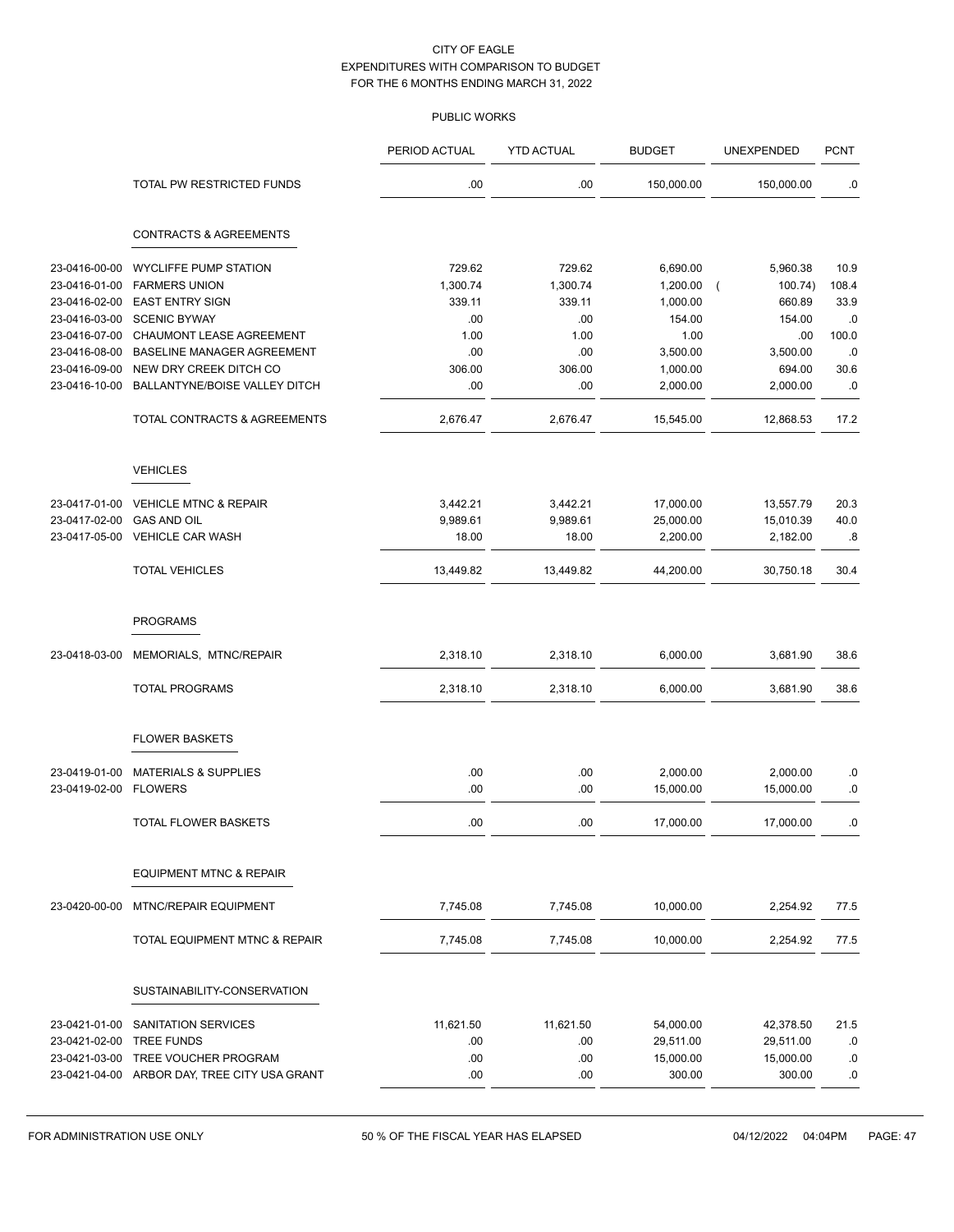|                                |                                         | PERIOD ACTUAL         | <b>YTD ACTUAL</b>     | <b>BUDGET</b>         | UNEXPENDED                       | <b>PCNT</b>  |
|--------------------------------|-----------------------------------------|-----------------------|-----------------------|-----------------------|----------------------------------|--------------|
|                                | TOTAL SUSTAINABILITY-CONSERVATION       | 11,621.50             | 11,621.50             | 98,811.00             | 87,189.50                        | 11.8         |
|                                | <b>FLEET MANAGEMENT</b>                 |                       |                       |                       |                                  |              |
| 23-0423-00-00                  | <b>VEHICLE REPLACEMENT</b>              | .00                   | .00                   | 83,700.00             | 83,700.00                        | .0           |
|                                | TOTAL FLEET MANAGEMENT                  | .00                   | .00                   | 83,700.00             | 83,700.00                        | $0.5\,$      |
|                                | PERSONNEL                               |                       |                       |                       |                                  |              |
|                                |                                         |                       |                       |                       |                                  |              |
| 23-0433-10-00                  | SALARIES-FULL TIME                      | 237,523.05            | 237,523.05            | 654,000.00            | 416,476.95                       | 36.3         |
| 23-0433-10-01                  | SALARIES - PERSONNEL SERVICES           | 7,237.32              | 7,237.32              | .00.                  | $\overline{ }$<br>7,237.32)      | .0           |
| 23-0433-11-00<br>23-0433-15-00 | <b>OVERTIME</b><br>SALARIES-PART TIME   | 4,134.67<br>659.16    | 4,134.67<br>659.16    | 18,600.00<br>.00.     | 14,465.33<br>659.16)<br>$\left($ | 22.2<br>.0   |
| 23-0433-16-00                  | SALARIES-SEASONAL                       | 27,695.56             | 27,695.56             | 195,400.00            | 167,704.44                       | 14.2         |
| 23-0433-21-00                  | <b>FICA</b>                             | 20,105.53             | 20,105.53             | 66,500.00             | 46,394.47                        | 30.2         |
| 23-0433-22-00                  | <b>PERSI</b>                            | 29,449.57             | 29,449.57             | 78,500.00             | 49,050.43                        | 37.5         |
| 23-0433-24-00                  | <b>WORKERS' COMPENSATION</b>            | 10,700.26             | 10,700.26             | .00                   | 10,700.26)<br>$\overline{ }$     | .0           |
| 23-0433-25-00                  | <b>INSURANCE</b>                        | 30,402.23             | 30,402.23             | 142,500.00            | 112,097.77                       | 21.3         |
| 23-0433-26-00                  | <b>HSA CONTRIBUTION</b>                 | 1,720.00              | 1,720.00              | 15,600.00             | 13,880.00                        | 11.0         |
| 23-0433-27-00                  | <b>HRA BUY-DOWN</b>                     | .00                   | .00                   | 7,700.00              | 7,700.00                         | .0           |
|                                | <b>TOTAL PERSONNEL</b>                  | 369,627.35            | 369,627.35            | 1,178,800.00          | 809,172.65                       | 31.4         |
|                                | <b>SHOP</b>                             |                       |                       |                       |                                  |              |
|                                |                                         |                       |                       |                       |                                  |              |
| 23-0440-00-00<br>23-0440-02-00 | <b>SHOP LEASE</b><br>UTILTIES           | 14,897.68<br>1,563.07 | 14,897.68<br>1,563.07 | 27,000.00<br>3,750.00 | 12,102.32<br>2,186.93            | 55.2<br>41.7 |
|                                |                                         |                       |                       |                       |                                  |              |
|                                | <b>TOTAL SHOP</b>                       | 16,460.75             | 16,460.75             | 30,750.00             | 14,289.25                        | 53.5         |
|                                | <b>STREET LIGHTS</b>                    |                       |                       |                       |                                  |              |
| 23-0441-01-00                  | <b>MAINTENANCE &amp; REPAIR</b>         | 123.00                | 123.00                | 8,000.00              | 7,877.00                         | 1.5          |
| 23-0441-02-00                  | UTILITIES                               | 13,510.38             | 13,510.38             | 55,000.00             | 41,489.62                        | 24.6         |
|                                | <b>TOTAL STREET LIGHTS</b>              | 13,633.38             | 13,633.38             | 63,000.00             | 49,366.62                        | 21.6         |
|                                | <b>CITY HALL</b>                        |                       |                       |                       |                                  |              |
|                                |                                         |                       |                       |                       |                                  |              |
| 23-0442-01-00                  | <b>BLDG MAINTENANCE &amp; REPAIR</b>    | 1,240.00              | 1,240.00              | 2,500.00              | 1,260.00                         | 49.6         |
| 23-0442-02-00                  | <b>MTNC &amp; REPAIR GROUNDS</b>        | .00                   | .00                   | 1,500.00              | 1,500.00                         | .0           |
| 23-0442-04-00 UTILITIES        |                                         | 18,690.23             | 18,690.23             | 40,000.00             | 21,309.77                        | 46.7         |
|                                | TOTAL CITY HALL                         | 19,930.23             | 19,930.23             | 44,000.00             | 24,069.77                        | 45.3         |
|                                | <b>SENIOR CENTER</b>                    |                       |                       |                       |                                  |              |
|                                |                                         |                       |                       |                       |                                  |              |
|                                | 23-0443-01-00 BLDG MAINTENANCE & REPAIR | 510.40                | 510.40                | 2,500.00              | 1,989.60                         | 20.4         |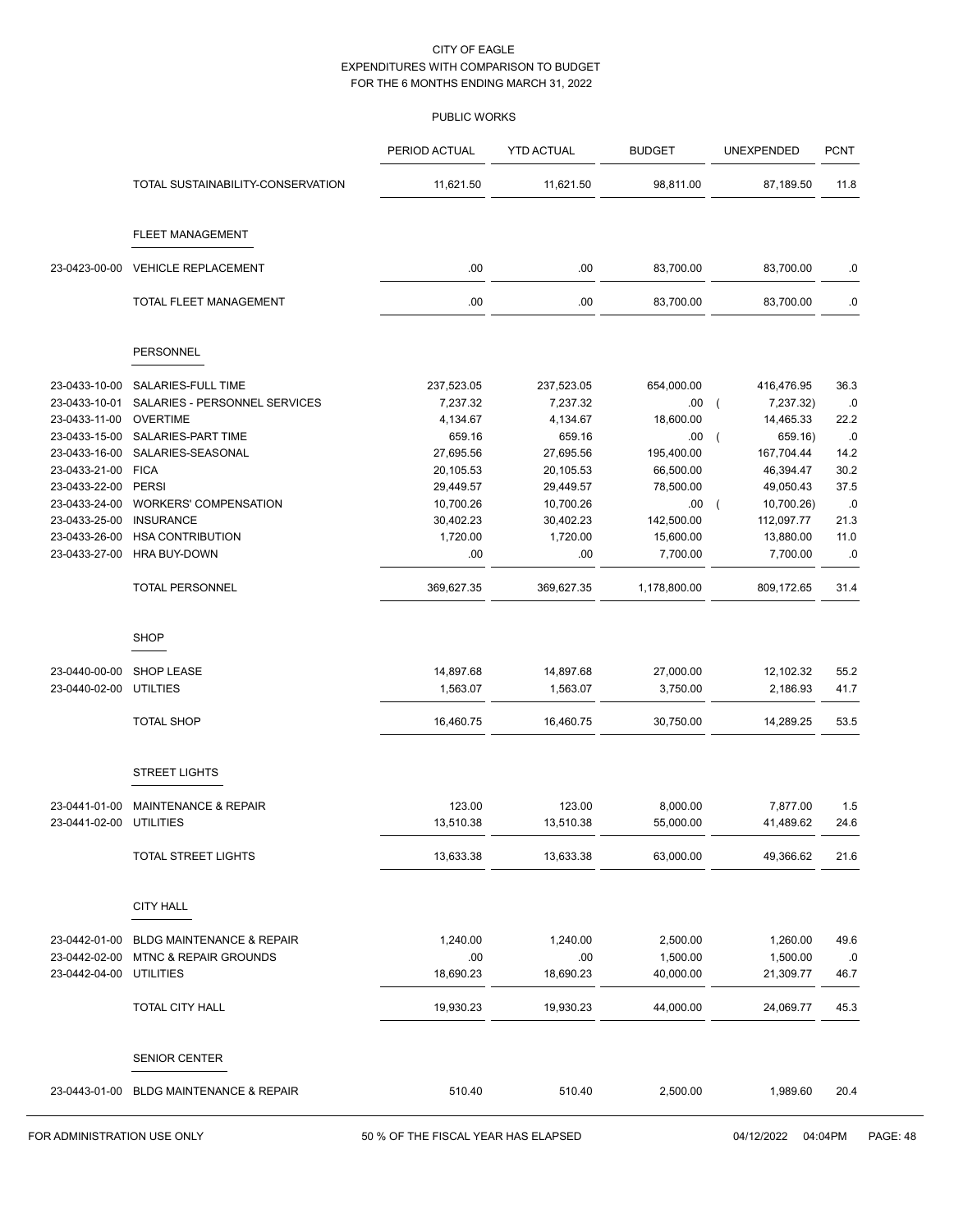|                                         |                                           | PERIOD ACTUAL | <b>YTD ACTUAL</b> | <b>BUDGET</b>    | UNEXPENDED                  | <b>PCNT</b> |
|-----------------------------------------|-------------------------------------------|---------------|-------------------|------------------|-----------------------------|-------------|
| 23-0443-02-00                           | <b>MTNC &amp; REPAIR GROUNDS</b>          | .00           | .00               | 1,500.00         | 1,500.00                    | .0          |
|                                         | <b>TOTAL SENIOR CENTER</b>                | 510.40        | 510.40            | 4,000.00         | 3,489.60                    | 12.8        |
|                                         | <b>LIBRARY</b>                            |               |                   |                  |                             |             |
| 23-0444-01-00                           | <b>BLDG MAINTENANCE &amp; REPAIR</b>      | 9,837.96      | 9,837.96          | 5,000.00         | 4,837.96)<br>$\sqrt{ }$     | 196.8       |
| 23-0444-02-00                           | <b>MTNC &amp; REPAIR GROUNDS</b>          | .00           | .00               | 2,000.00         | 2,000.00                    | .0          |
|                                         | <b>TOTAL LIBRARY</b>                      | 9,837.96      | 9,837.96          | 7,000.00         | 2,837.96)<br>$\overline{ }$ | 140.5       |
|                                         | <b>MUSEUM</b>                             |               |                   |                  |                             |             |
| 23-0445-01-00                           | <b>BLDG MAINTENANCE &amp; REPAIR</b>      | 4,029.18      | 4,029.18          | 2,500.00         | 1,529.18)<br>$\overline{ }$ | 161.2       |
|                                         | <b>TOTAL MUSEUM</b>                       | 4,029.18      | 4,029.18          | 2,500.00         | 1,529.18)<br>$\overline{ }$ | 161.2       |
|                                         | ARBORETUM PARK                            |               |                   |                  |                             |             |
| 23-0446-01-00                           | <b>BLDG/STRUCTURES MTNC &amp; REPAIR</b>  | .00           | .00               | 500.00           | 500.00                      | .0          |
| 23-0446-02-00                           | <b>EQUIPMENT MTNC &amp; REPAIRS</b>       | .00           | .00               | 500.00           | 500.00                      | .0          |
| 23-0446-03-00                           | <b>GROUNDS MTNC &amp; REPAIR</b>          | .00           | .00               | 500.00           | 500.00                      | .0          |
| 23-0446-04-00                           | UTILITIES                                 | 14.62         | 14.62             | 1,000.00         | 985.38                      | 1.5         |
|                                         | TOTAL ARBORETUM PARK                      | 14.62         | 14.62             | 2,500.00         | 2,485.38                    | .6          |
|                                         | <b>FLAG PLAZA</b>                         |               |                   |                  |                             |             |
| 23-0447-01-00                           | <b>BLDG/STRUCTURES MTNC &amp; REPAIR</b>  | .00           | .00               | 500.00           | 500.00                      | .0          |
| 23-0447-02-00                           | <b>EQUIPMENT MTNC &amp; REPAIR</b>        | .00           | .00               | 500.00           | 500.00                      | .0          |
| 23-0447-03-00<br>23-0447-04-00 UTILTIES | <b>GROUNDS - MTNC &amp; REPAIR</b>        | .00<br>59.05  | .00<br>59.05      | 500.00<br>225.00 | 500.00<br>165.95            | .0<br>26.2  |
|                                         | <b>TOTAL FLAG PLAZA</b>                   | 59.05         | 59.05             | 1,725.00         | 1,665.95                    | 3.4         |
|                                         |                                           |               |                   |                  |                             |             |
|                                         | <b>FRIENDSHIP PARK</b>                    |               |                   |                  |                             |             |
| 23-0448-01-00                           | BLDGS/STRUCTURES MTNC & REPAIR            | .00           | .00               | 500.00           | 500.00                      | .0          |
| 23-0448-02-00                           | <b>EQUIPMENT MTNC &amp; REPAIR</b>        | .00           | .00               | 500.00           | 500.00                      | .0          |
| 23-0448-03-00                           | <b>GROUNDS MTNC &amp; REPAIR</b>          | .00           | .00               | 2,500.00         | 2,500.00                    | .0          |
| 23-0448-04-00                           | <b>UTILITIES</b>                          | 358.84        | 358.84            | 3,000.00         | 2,641.16                    | 12.0        |
|                                         | <b>TOTAL FRIENDSHIP PARK</b>              | 358.84        | 358.84            | 6,500.00         | 6,141.16                    | 5.5         |
|                                         | <b>GUERBER PARK</b>                       |               |                   |                  |                             |             |
| 23-0449-01-00                           | <b>BLDGS/STRUCTURES MTNC &amp; REPAIR</b> | .00           | .00               | 6,500.00         | 6,500.00                    | .0          |
| 23-0449-02-00                           | <b>EQUIPMENT MTNC &amp; REPAIR</b>        | 1,582.00      | 1,582.00          | 1,500.00         | 82.00)<br>$\sqrt{2}$        | 105.5       |
|                                         | 23-0449-03-00 GROUNDS MTNC & REPAIR       | 19.98         | 19.98             | 5,000.00         | 4,980.02                    | .4          |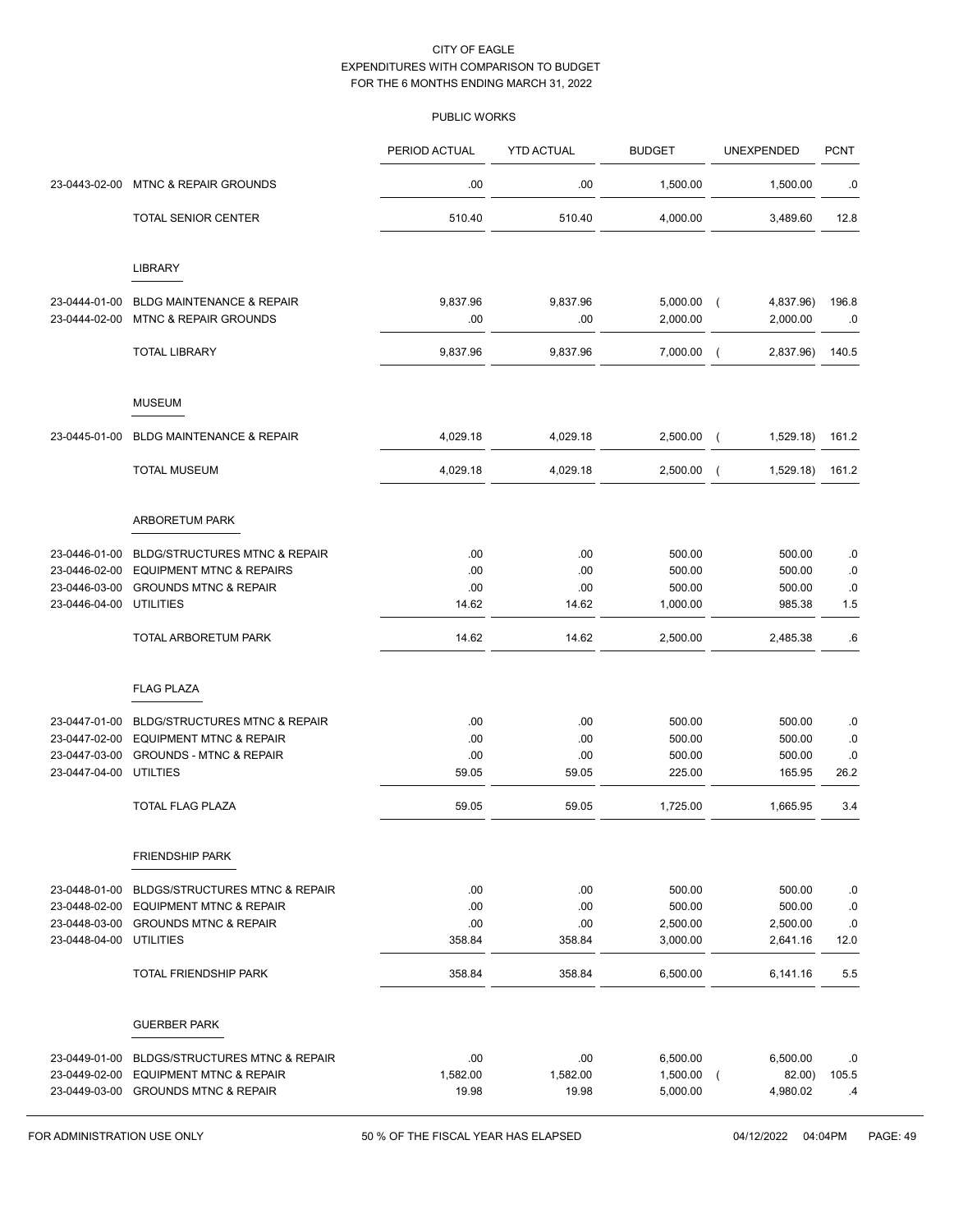|                                          |                                                                                | PERIOD ACTUAL | <b>YTD ACTUAL</b> | <b>BUDGET</b>        | UNEXPENDED            | <b>PCNT</b> |
|------------------------------------------|--------------------------------------------------------------------------------|---------------|-------------------|----------------------|-----------------------|-------------|
| 23-0449-04-00                            | <b>UTILITIES</b>                                                               | 6,023.88      | 6,023.88          | 24,000.00            | 17,976.12             | 25.1        |
|                                          | TOTAL GUERBER PARK                                                             | 7,625.86      | 7,625.86          | 37,000.00            | 29,374.14             | 20.6        |
|                                          | <b>HERITAGE PARK</b>                                                           |               |                   |                      |                       |             |
| 23-0450-01-00                            | <b>BLDG/STRUCTURES MTNC &amp; REPAIR</b>                                       | .00           | .00               | 2,000.00             | 2,000.00              | .0          |
| 23-0450-02-00                            | <b>EQUIPMENT MTNC &amp; REPAIR</b>                                             | 36.98         | 36.98             | 1,500.00             | 1,463.02              | 2.5         |
| 23-0450-03-00                            | <b>GROUNDS MTNC &amp; REPAIR</b>                                               | .00           | .00               | 500.00               | 500.00                | .0          |
| 23-0450-04-00                            | <b>UTILTIES</b>                                                                | 1,380.55      | 1,380.55          | 3,000.00             | 1,619.45              | 46.0        |
|                                          | <b>TOTAL HERITAGE PARK</b>                                                     | 1,417.53      | 1,417.53          | 7,000.00             | 5,582.47              | 20.3        |
|                                          | MCDONALDS PARK/PATHWAY                                                         |               |                   |                      |                       |             |
| 23-0451-01-00                            | <b>BLDG/STRUCTURES MTNC &amp; REPAIR</b>                                       | .00.          | .00               | 500.00               | 500.00                | .0          |
| 23-0451-02-00                            | <b>EQUIPMENT MTNC &amp; REPAIR</b>                                             | .00           | .00               | 500.00               | 500.00                | $\cdot$ 0   |
| 23-0451-03-00                            | <b>GROUNDS MTNC &amp; REPAIR</b>                                               | .00           | .00               | 1,000.00             | 1,000.00              | .0          |
|                                          | TOTAL MCDONALDS PARK/PATHWAY                                                   | .00.          | .00               | 2,000.00             | 2,000.00              | .0          |
|                                          | <b>MERRILL PARK</b>                                                            |               |                   |                      |                       |             |
|                                          |                                                                                |               |                   |                      |                       |             |
| 23-0452-01-00<br>23-0452-02-00           | <b>BLDG/STRUCTURES MTNC &amp; REPAIR</b><br><b>EQUIPMENT MTNC &amp; REPAIR</b> | .00<br>.00    | .00<br>.00        | 6,500.00<br>1,500.00 | 6,500.00<br>1,500.00  | .0<br>.0    |
| 23-0452-03-00                            | <b>GROUNDS MTNC &amp; REPAIR</b>                                               | .00           | .00               | 5,000.00             | 5,000.00              | .0          |
| 23-0452-04-00                            | <b>UTILITIES</b>                                                               | 6,352.56      | 6,352.56          | 9,500.00             | 3,147.44              | 66.9        |
|                                          | <b>TOTAL MERRILL PARK</b>                                                      | 6,352.56      | 6,352.56          | 22,500.00            | 16,147.44             | 28.2        |
|                                          | ORVAL KRASEN PARK                                                              |               |                   |                      |                       |             |
|                                          |                                                                                |               |                   |                      |                       |             |
| 23-0453-01-00                            | <b>BLDGS/STRUCTURES MTNC &amp; REPAIR</b>                                      | .00           | .00               | 500.00               | 500.00                | .0          |
| 23-0453-02-00                            | <b>EQUIPMENT MTNC &amp; REPAIR</b><br><b>GROUNDS MTNC &amp; REPAIR</b>         | .00<br>.00    | .00<br>.00        | 500.00               | 500.00<br>500.00      | .0          |
| 23-0453-03-00<br>23-0453-04-00 UTILITIES |                                                                                | 1,141.09      | 1,141.09          | 500.00<br>2,000.00   | 858.91                | 0.0<br>57.1 |
|                                          | TOTAL ORVAL KRASEN PARK                                                        | 1,141.09      | 1,141.09          | 3,500.00             | 2,358.91              | 32.6        |
|                                          | SPORTS COMPLEX                                                                 |               |                   |                      |                       |             |
|                                          |                                                                                |               |                   |                      |                       |             |
| 23-0454-01-00                            | <b>BLDGS/STRUCTURES MTNC &amp; REPAIR</b>                                      | 1,721.67      | 1,721.67          | 2,500.00             | 778.33                | 68.9        |
| 23-0454-02-00                            | <b>EQUIPMENT MTNC &amp; REPAIR</b>                                             | 1,669.25      | 1,669.25          | 1,000.00             | 669.25)<br>$\sqrt{ }$ | 166.9       |
| 23-0454-03-00                            | <b>GROUNDS MTNC &amp; REPAIR</b>                                               | .00.          | .00               | 1,000.00             | 1,000.00              | .0          |
| 23-0454-04-00                            | <b>UTILITIES</b>                                                               | 11,690.13     | 11,690.13         | 20,000.00            | 8,309.87              | 58.5        |
|                                          | TOTAL SPORTS COMPLEX                                                           | 15,081.05     | 15,081.05         | 24,500.00            | 9,418.95              | 61.6        |
|                                          | TOWN ENTRANCE SIGNS                                                            |               |                   |                      |                       |             |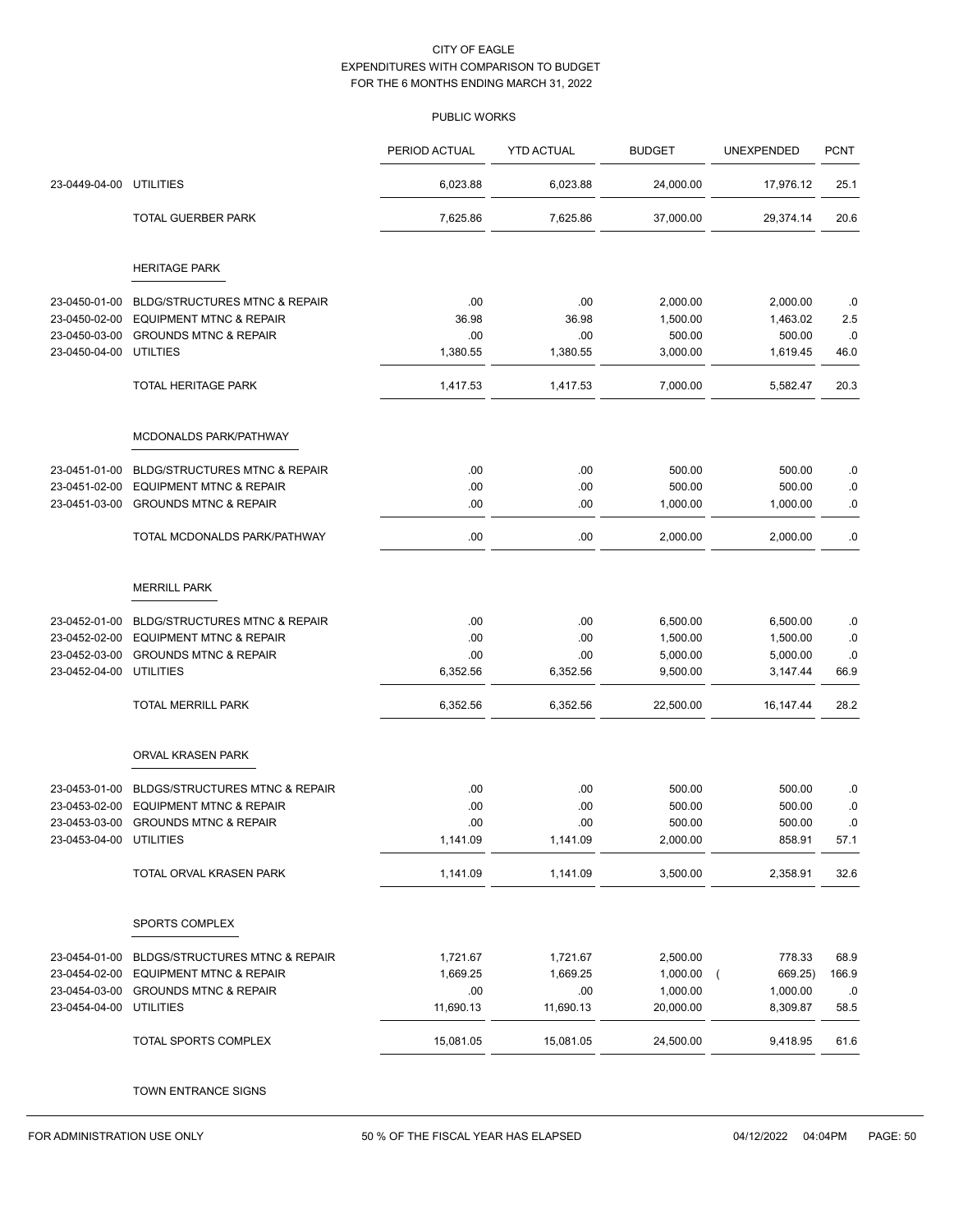|                                |                                           | PERIOD ACTUAL | <b>YTD ACTUAL</b> | <b>BUDGET</b> | UNEXPENDED                | <b>PCNT</b> |
|--------------------------------|-------------------------------------------|---------------|-------------------|---------------|---------------------------|-------------|
|                                |                                           |               |                   |               |                           |             |
| 23-0455-01-00                  | <b>BLDGS/STRUCTURES MTNC &amp; REPAIR</b> | .00           | .00               | 500.00        | 500.00                    | .0          |
| 23-0455-02-00                  | <b>EQUIPMENT MTNC &amp; REPAIR</b>        | .00           | .00               | 500.00        | 500.00                    | .0          |
| 23-0455-03-00<br>23-0455-04-00 | <b>GROUNDS MTNC &amp; REPAIR</b>          | .00           | .00               | 500.00        | 500.00                    | .0          |
|                                | <b>UTILITIES</b>                          | 1,518.04      | 1,518.04          | 21,000.00     | 19,481.96                 | 7.2         |
|                                | TOTAL TOWN ENTRANCE SIGNS                 | 1,518.04      | 1,518.04          | 22,500.00     | 20,981.96                 | 6.8         |
|                                | PLAZA DRIVE                               |               |                   |               |                           |             |
| 23-0456-02-00                  | <b>EQUIPMENT MTNC &amp; REPAIR</b>        | .00           | .00               | 500.00        | 500.00                    | .0          |
| 23-0456-03-00                  | <b>GROUNDS MTNC &amp; REPAIR</b>          | .00.          | .00               | 500.00        | 500.00                    | .0          |
| 23-0456-04-00                  | UTILITIES                                 | 870.35        | 870.35            | 1,500.00      | 629.65                    | 58.0        |
|                                | <b>TOTAL PLAZA DRIVE</b>                  | 870.35        | 870.35            | 2,500.00      | 1,629.65                  | 34.8        |
|                                | PAMELA BAKER PARK                         |               |                   |               |                           |             |
| 23-0459-01-00                  | <b>BLDG/STRUCTURES MTNC &amp; REPAIR</b>  | .00.          | .00               | 500.00        | 500.00                    | .0          |
| 23-0459-02-00                  | <b>GROUNDS MTNC &amp; REPAIR</b>          | .00           | .00               | 500.00        | 500.00                    | .0          |
| 23-0459-03-00                  | <b>EQUIPMENT MTNC/REPAIR</b>              | .00.          | .00               | 500.00        | 500.00                    | .0          |
| 23-0459-04-00                  | <b>UTILITIES</b>                          | 5,456.54      | 5,456.54          | 5,000.00      | 456.54)<br>$\overline{ }$ | 109.1       |
|                                | TOTAL PAMELA BAKER PARK                   | 5,456.54      | 5,456.54          | 6,500.00      | 1,043.46                  | 84.0        |
|                                | <b>CAPITAL EQUIPMENT</b>                  |               |                   |               |                           |             |
| 23-0460-00-00                  | <b>TOOLS</b>                              | 2,165.69      | 2,165.69          | 5,000.00      | 2,834.31                  | 43.3        |
| 23-0460-01-00                  | <b>EQUIPMENT</b>                          | 18,104.02     | 18,104.02         | 85,000.00     | 66,895.98                 | 21.3        |
|                                | TOTAL CAPITAL EQUIPMENT                   | 20,269.71     | 20,269.71         | 90,000.00     | 69,730.29                 | 22.5        |
|                                | CITY LANDSCAPE MAINTENANCE                |               |                   |               |                           |             |
|                                | 23-0462-00-00 EQUIPMENT RENTAL            | 3,476.89      | 3,476.89          | 7,500.00      | 4,023.11                  | 46.4        |
| 23-0462-01-00                  | SPRAYING/FERTILIZING                      | 6,235.00      | 6,235.00          | 48,000.00     | 41,765.00                 | 13.0        |
|                                | 23-0462-02-00 SAFETY EQUIPMENT            | .00.          | .00               | 1,000.00      | 1,000.00                  | .0          |
| 23-0462-03-00                  | DUMPING-DISPOSAL                          | 512.56        | 512.56            | 5,000.00      | 4,487.44                  | 10.3        |
|                                | TOTAL CITY LANDSCAPE MAINTENANCE          | 10,224.45     | 10,224.45         | 61,500.00     | 51,275.55                 | 16.6        |
|                                | LINDER ROAD RESTROOM                      |               |                   |               |                           |             |
| 23-0463-01-00                  | <b>BLDG/STRUCTURES MTNC REPAIR</b>        | 737.50        | 737.50            | 1,000.00      | 262.50                    | 73.8        |
| 23-0463-02-00                  | <b>EQUIPMENT MTNC-REPAIR</b>              | .00.          | .00               | 500.00        | 500.00                    | .0          |
| 23-0463-03-00                  | <b>GROUNDS MTNC &amp; REPAIR</b>          | .00           | .00               | 500.00        | 500.00                    | .0          |
| 23-0463-04-00 UTILITIES        |                                           | 1,548.38      | 1,548.38          | 6,000.00      | 4,451.62                  | 25.8        |
|                                | TOTAL LINDER ROAD RESTROOM                | 2,285.88      | 2,285.88          | 8,000.00      | 5,714.12                  | 28.6        |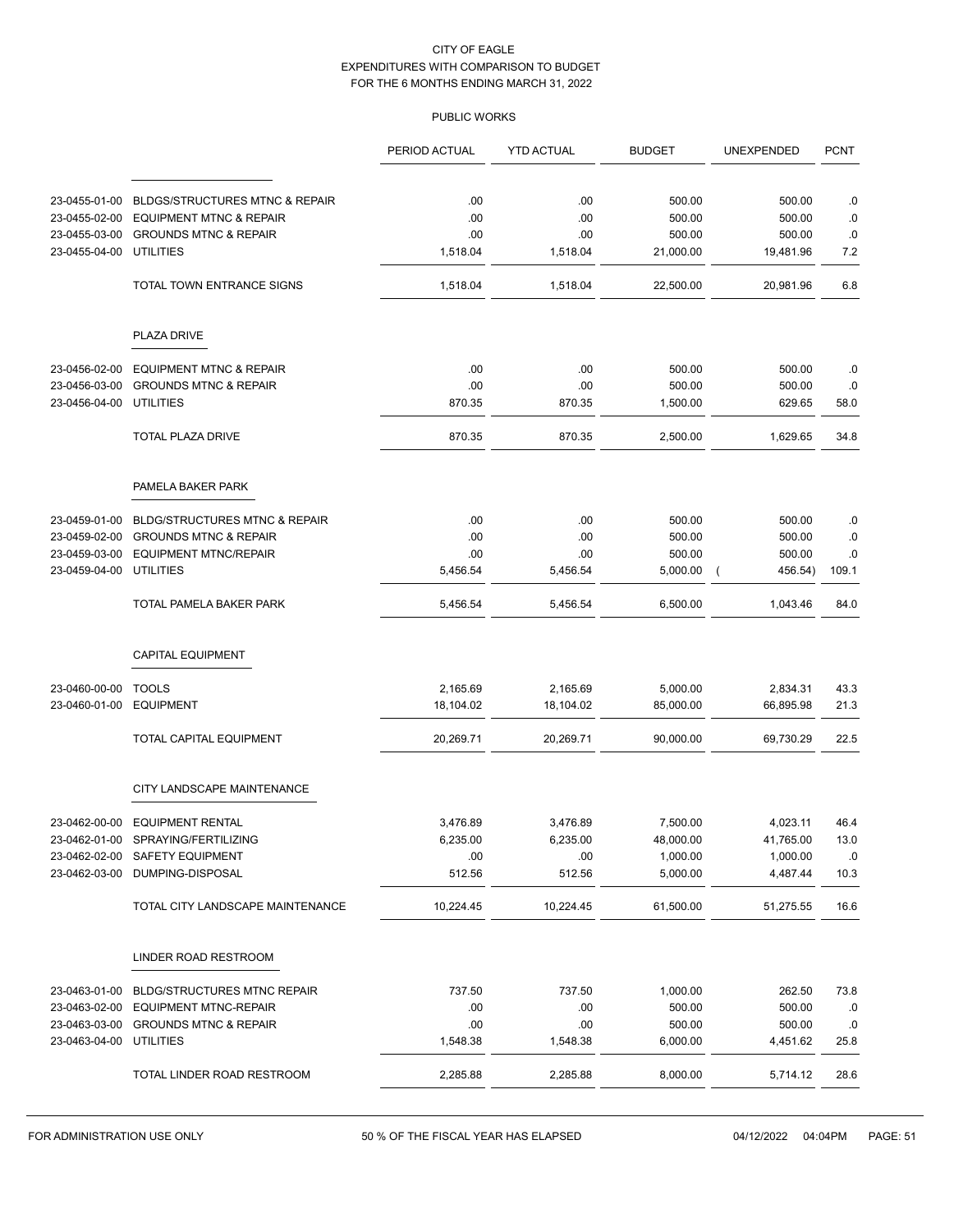|               |                                             | PERIOD ACTUAL | <b>YTD ACTUAL</b> | <b>BUDGET</b> | <b>UNEXPENDED</b> | <b>PCNT</b> |
|---------------|---------------------------------------------|---------------|-------------------|---------------|-------------------|-------------|
| 23-0464-00-00 | <b>TRAILS</b><br><b>GROUNDS MTNC/REPAIR</b> | .00           | .00               | 5,000.00      | 5,000.00          | $.0\,$      |
| 23-0464-01-00 | <b>EQUIPMENT RENTAL</b>                     | 296.41        | 296.41            | 4,000.00      | 3,703.59          | 7.4         |
|               | <b>TOTAL TRAILS</b>                         | 296.41        | 296.41            | 9,000.00      | 8,703.59          | 3.3         |
|               | FISCAL YEAR CAPITAL PROJECTS                |               |                   |               |                   |             |
| 23-0480-15-00 | LANDSCAPE UPGRADES - PARKS                  | 9,253.62      | 9,253.62          | 25,000.00     | 15,746.38         | 37.0        |
|               | TOTAL FISCAL YEAR CAPITAL PROJECTS          | 9,253.62      | 9,253.62          | 25,000.00     | 15,746.38         | 37.0        |
|               | FY 21/22 PROJECTS                           |               |                   |               |                   |             |
| 23-0483-01-00 | CAPITAL PROJECTS FY22                       | 7,588.31      | 7,588.31          | 80,500.00     | 72,911.69         | 9.4         |
|               | TOTAL FY 21/22 PROJECTS                     | 7,588.31      | 7,588.31          | 80,500.00     | 72,911.69         | 9.4         |
|               | TOTAL FUND EXPENDITURES                     | 632,101.25    | 632,101.25        | 2,388,256.00  | 1,756,154.75      | 26.5        |
|               | NET REVENUE OVER EXPENDITURES               | 629,183.15) ( | 629,183.15)       | .00           | 629,183.15        | .0          |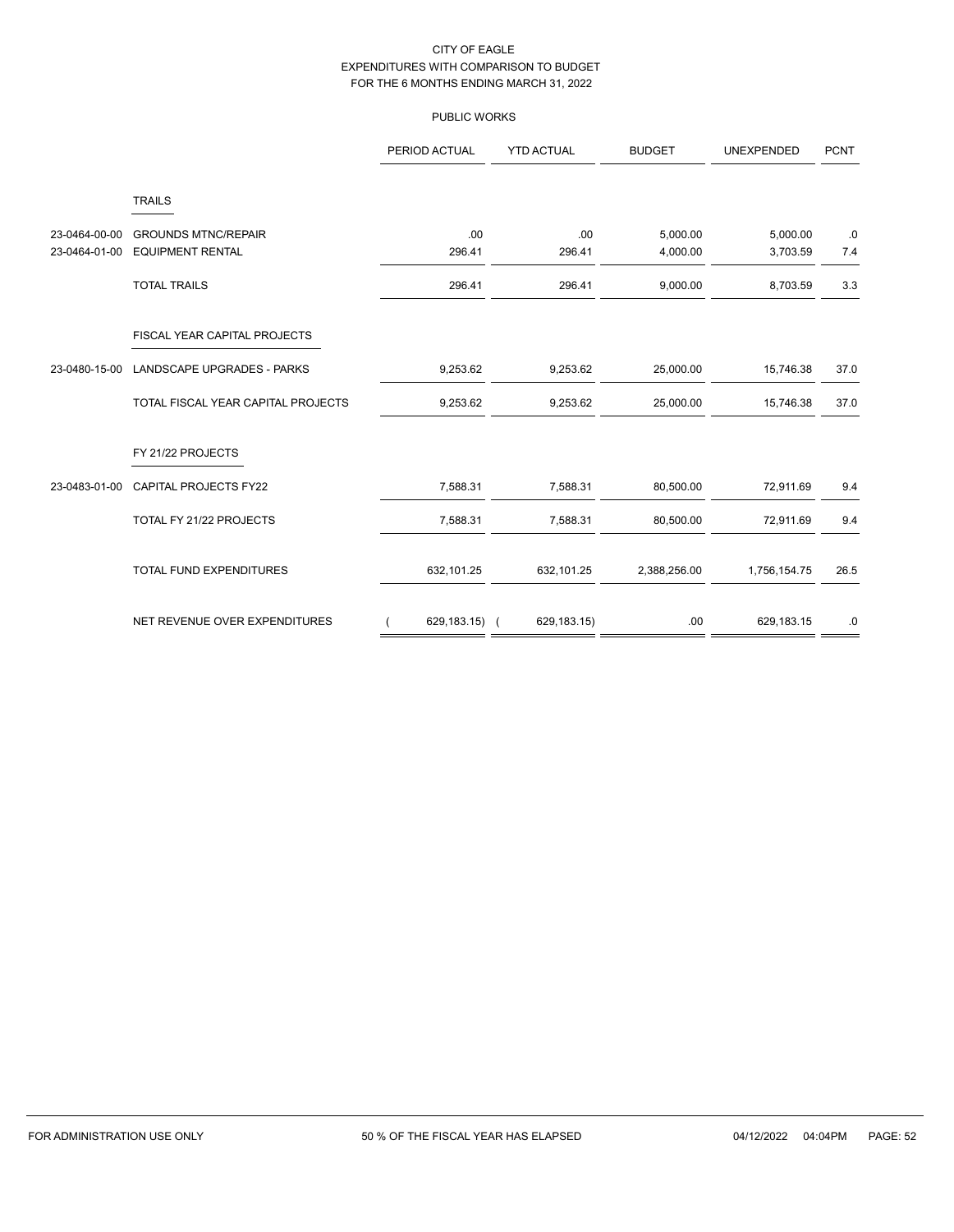# RECREATION - EAGLE FUN DAYS

## LIABILITIES AND EQUITY

 $\overline{a}$ 

| <b>LIABILITIES</b>                  |           |            |            |
|-------------------------------------|-----------|------------|------------|
| 24-0217-00-00 FUND BALANCE          |           | 23,706.58) |            |
| <b>TOTAL LIABILITIES</b>            |           |            | 23,706.58) |
| <b>FUND EQUITY</b>                  |           |            |            |
| UNAPPROPRIATED FUND BALANCE:        |           |            |            |
| REVENUE OVER EXPENDITURES - YTD     | 23,706.58 |            |            |
| <b>BALANCE - CURRENT DATE</b>       |           | 23,706.58  |            |
| TOTAL FUND EQUITY                   |           |            | 23,706.58  |
| <b>TOTAL LIABILITIES AND EQUITY</b> |           |            | .00        |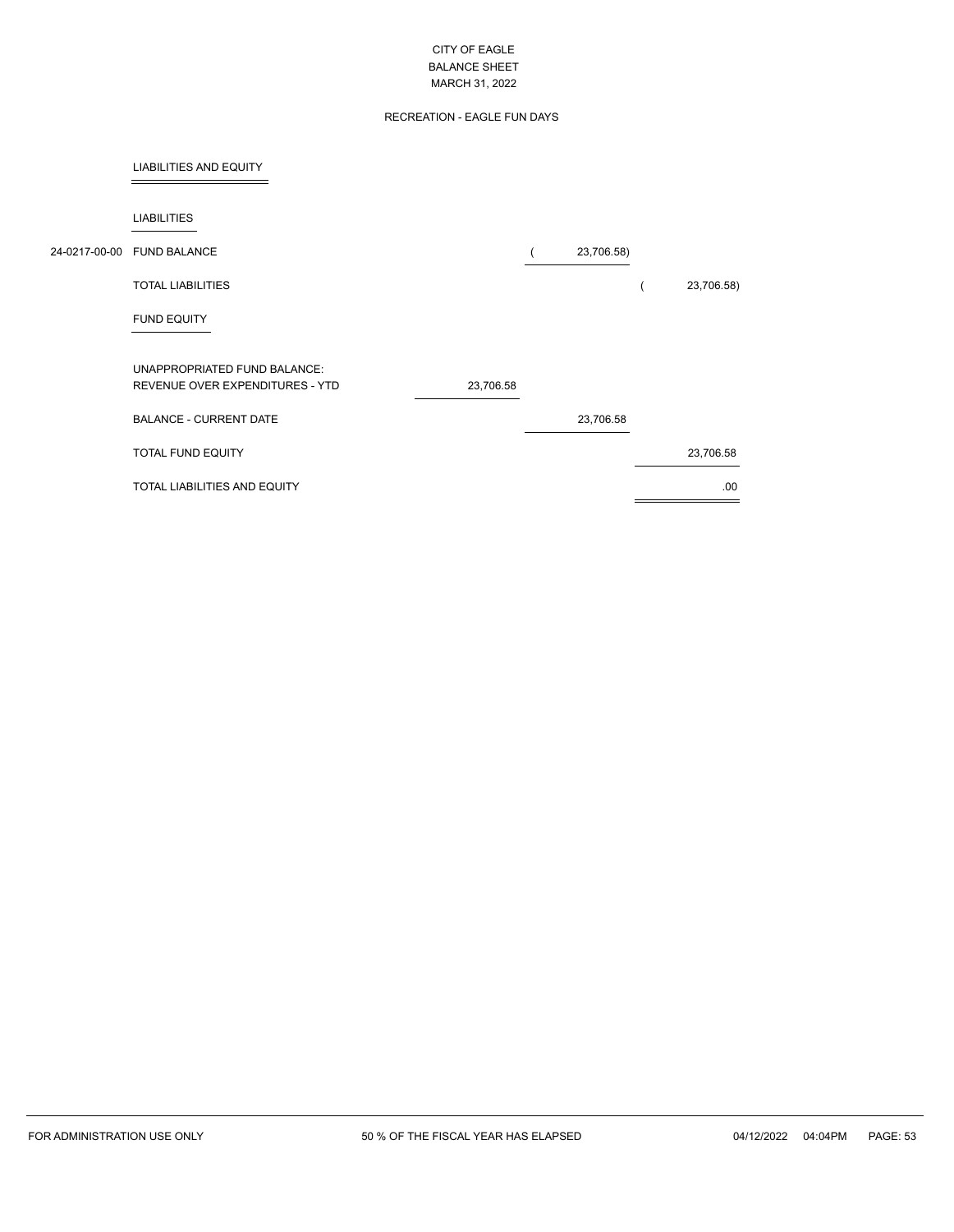# RECREATION - EAGLE FUN DAYS

|               |                                       | PERIOD ACTUAL | <b>YTD ACTUAL</b> | <b>BUDGET</b> | <b>UNEARNED</b> | <b>PCNT</b> |
|---------------|---------------------------------------|---------------|-------------------|---------------|-----------------|-------------|
|               |                                       |               |                   |               |                 |             |
|               | <b>REVENUE</b>                        |               |                   |               |                 |             |
| 24-0301-00-00 | FUNDING FROM GENERAL FUND             | 23,706.58     | 23,706.58         | 90,000.00     | 66,293.42       | 26.3        |
| 24-0303-00-00 | SPONSORSHIPS                          | .00           | .00               | 21,000.00     | 21,000.00       | .0          |
| 24-0303-01-00 | <b>CAR SHOW</b>                       | .00           | .00               | 3,300.00      | 3,300.00        | .0          |
| 24-0303-02-00 | <b>CORNHOLE</b>                       | .00           | .00               | 1,250.00      | 1,250.00        | $\cdot$ 0   |
| 24-0303-03-00 | <b>FUN RUN</b>                        | .00           | .00               | 3,000.00      | 3,000.00        | .0          |
| 24-0303-04-00 | <b>VENDORS</b>                        | .00           | .00               | 7,000.00      | 7,000.00        | .0          |
| 24-0303-05-00 | ROCKY MOUNTAIN OYSTER FEED            | .00           | .00               | 20,000.00     | 20,000.00       | .0          |
|               | TOTAL FUND REVENUE                    | 23,706.58     | 23,706.58         | 145,550.00    | 121,843.42      | 16.3        |
|               | <b>EXPENDITURES</b>                   |               |                   |               |                 |             |
|               | ADMIN EXPENDITURES                    |               |                   |               |                 |             |
| 24-0401-01-00 | PARADE CONTRACTOR                     | .00           | .00               | 10,000.00     | 10,000.00       | .0          |
| 24-0401-03-00 | <b>FIREWORKS</b>                      | .00           | .00               | 20,000.00     | 20,000.00       | .0          |
| 24-0401-04-00 | <b>ADVERTISEMENT</b>                  | .00           | .00               | 12,000.00     | 12,000.00       | $\cdot$ 0   |
| 24-0401-05-00 | MUSIC & ENTERTAINMENT                 | .00           | .00               | 10,000.00     | 10,000.00       | .0          |
| 24-0401-06-00 | <b>SUPPLIES</b>                       | .00           | .00               | 6,000.00      | 6,000.00        | .0          |
| 24-0401-07-00 | <b>EQUIPMENT</b>                      | .00           | .00               | 6,000.00      | 6,000.00        | .0          |
|               | TOTAL ADMIN EXPENDITURES              | .00           | .00               | 64,000.00     | 64,000.00       | .0          |
|               | LOGISTICS                             |               |                   |               |                 |             |
| 24-0410-00-00 | PORTA POTTIES                         | .00           | .00               | 2,000.00      | 2,000.00        | .0          |
| 24-0410-01-00 | <b>SUPPLIES</b>                       | .00           | .00               | 2,500.00      | 2,500.00        | .0          |
| 24-0410-02-00 | <b>TRAFFIC BARRIERS &amp; CONTROL</b> | .00           | .00               | 8,000.00      | 8,000.00        | $\cdot$ 0   |
| 24-0410-03-00 | <b>GOLF CART RENTALS</b>              | .00           | .00               | 500.00        | 500.00          | $\cdot$ 0   |
| 24-0410-04-00 | POLICE OVERTIME                       | .00           | .00               | 7,000.00      | 7,000.00        | .0          |
|               | 24-0410-05-00 STREET CLOSURES         | .00           | .00               | 4,500.00      | 4,500.00        | 0.          |
| 24-0410-06-00 | SIGNAGE                               | .00           | .00               | 2,500.00      | 2,500.00        | .0          |
| 24-0410-07-00 | <b>SECURITY</b>                       | .00           | .00               | 7,000.00      | 7,000.00        | $\cdot$ 0   |
| 24-0410-09-00 | <b>EQUIPMENT</b>                      | .00           | .00               | 1,500.00      | 1,500.00        | $\cdot$ 0   |
|               | <b>TOTAL LOGISTICS</b>                | .00           | .00               | 35,500.00     | 35,500.00       | $.0\,$      |
|               | FUN RUN                               |               |                   |               |                 |             |
| 24-0420-01-00 | <b>PROMOTIONS</b>                     | .00           | .00               | 2,000.00      | 2,000.00        | .0          |
| 24-0420-02-00 | <b>BIBS</b>                           | .00           | .00               | 300.00        | 300.00          | $.0\,$      |
| 24-0420-03-00 | <b>BREAKFAST</b>                      | .00           | .00               | 500.00        | 500.00          | $\cdot$ 0   |
| 24-0420-04-00 | <b>ADVERTISING</b>                    | .00           | .00               | 200.00        | 200.00          | $\cdot$ 0   |
| 24-0420-05-00 | <b>MISCELLANEOUS</b>                  | .00           | .00               | 400.00        | 400.00          | $\cdot$ 0   |
|               | TOTAL FUN RUN                         | .00           | .00               | 3,400.00      | 3,400.00        | $.0\,$      |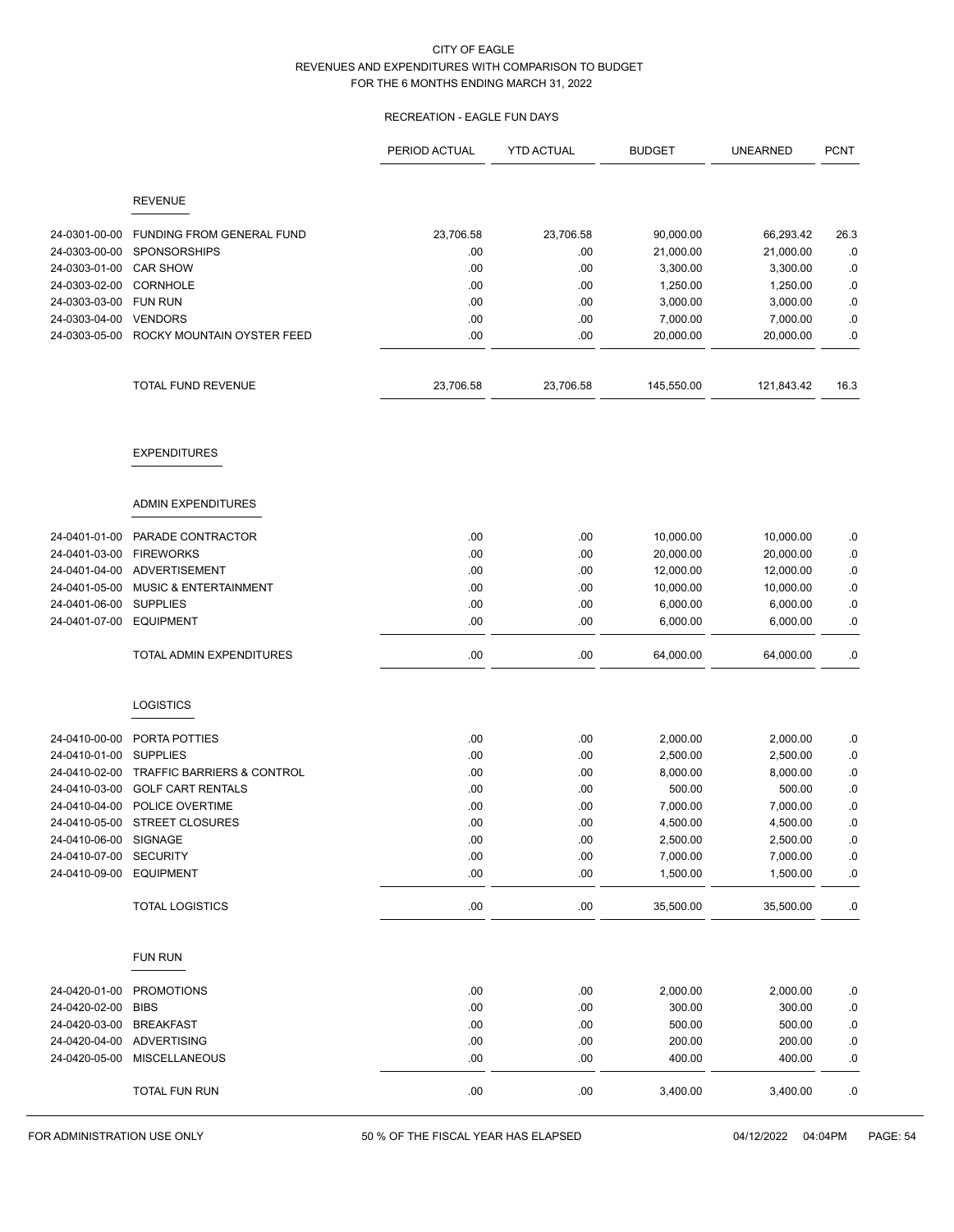# RECREATION - EAGLE FUN DAYS

|               |                                  | PERIOD ACTUAL | <b>YTD ACTUAL</b> | <b>BUDGET</b> | UNEXPENDED                   | <b>PCNT</b> |
|---------------|----------------------------------|---------------|-------------------|---------------|------------------------------|-------------|
|               |                                  |               |                   |               |                              |             |
|               | <b>CAR SHOW</b>                  |               |                   |               |                              |             |
| 24-0430-00-00 | MARKETING/ADVERTISING            | .00           | .00               | 100.00        | 100.00                       | .0          |
| 24-0430-01-00 | <b>DASH PLAQUES</b>              | .00           | .00               | 300.00        | 300.00                       | .0          |
| 24-0430-02-00 | <b>TROPHIES</b>                  | .00           | .00               | 2,500.00      | 2,500.00                     | $.0\,$      |
| 24-0430-03-00 | <b>SUPPLIES</b>                  | .00           | .00               | 300.00        | 300.00                       | $.0\,$      |
| 24-0430-04-00 | <b>PARKING</b>                   | .00           | .00               | 500.00        | 500.00                       | .0          |
| 24-0430-05-00 | <b>MISCELLANEOUS</b>             | .00           | .00               | 150.00        | 150.00                       | $.0\,$      |
| 24-0430-06-00 | <b>RAFFLE</b>                    | .00           | .00               | 500.00        | 500.00                       | $.0\,$      |
| 24-0430-08-00 | <b>COMMUNITY GROUP</b>           | .00           | .00               | 500.00        | 500.00                       | .0          |
|               | <b>TOTAL CAR SHOW</b>            | .00           | .00               | 4,850.00      | 4,850.00                     | $.0\,$      |
|               | <b>CORNHOLE</b>                  |               |                   |               |                              |             |
| 24-0440-00-00 | <b>BUILDING/PAINT SUPPLIES</b>   | .00           | .00               | 200.00        | 200.00                       | $.0\,$      |
| 24-0440-01-00 | <b>ARTIST</b>                    | .00           | .00               | 300.00        | 300.00                       | .0          |
| 24-0440-02-00 | <b>BEAN BAGS</b>                 | .00           | .00               | 300.00        | 300.00                       | $.0\,$      |
|               | TOTAL CORNHOLE                   | .00           | .00               | 800.00        | 800.00                       | $.0\,$      |
|               | ROCKY MOUNTAIN OYSTER FEED       |               |                   |               |                              |             |
| 24-0445-01-00 | <b>COMMUNITY BENEFICIARY</b>     | .00           | .00               | 20,000.00     | 20,000.00                    | .0          |
| 24-0445-03-00 | FOOD AND BEVERAGE                | .00           | .00               | 17,000.00     | 17,000.00                    | $.0\,$      |
|               | TOTAL ROCKY MOUNTAIN OYSTER FEED | .00           | .00               | 37,000.00     | 37,000.00                    | $.0\,$      |
|               | TOTAL FUND EXPENDITURES          | .00           | .00               | 145,550.00    | 145,550.00                   | .0          |
|               |                                  |               |                   |               |                              |             |
|               | NET REVENUE OVER EXPENDITURES    | 23,706.58     | 23,706.58         | .00.          | 23,706.58)<br>$\overline{ }$ | $.0\,$      |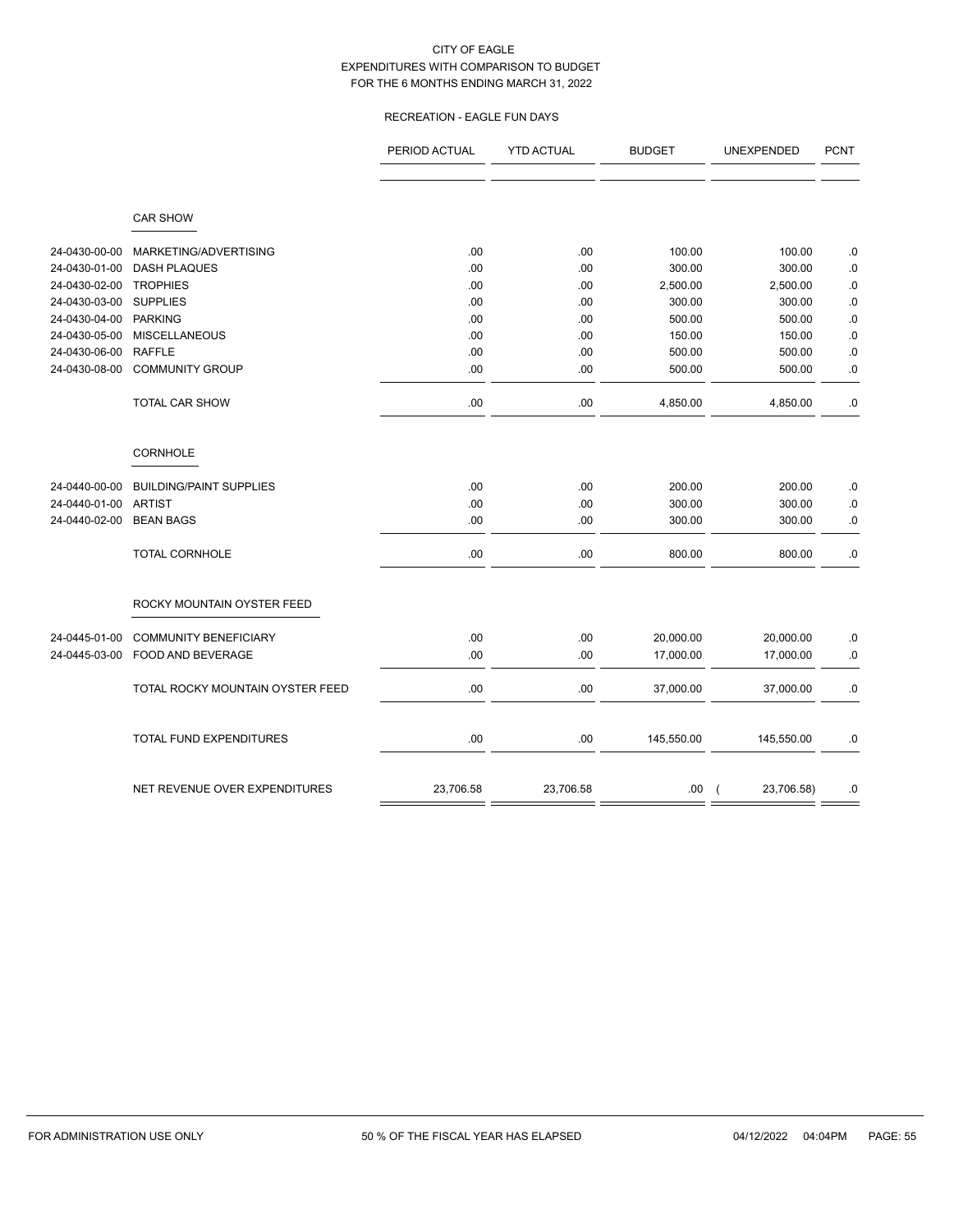# PATHWAY IMPACT FEE FUND

|                    | <b>ASSETS</b>                             |           |            |            |
|--------------------|-------------------------------------------|-----------|------------|------------|
| 25-0101-00-00 CASH |                                           |           | 24,797.00  |            |
|                    | 25-0151-25-00 FIRST INTERSTATE INVESTMENT |           | 793,193.91 |            |
|                    | <b>TOTAL ASSETS</b>                       |           |            | 817,990.91 |
|                    | <b>LIABILITIES AND EQUITY</b>             |           |            |            |
|                    | <b>FUND EQUITY</b>                        |           |            |            |
|                    | 25-0271-00-00 FUND BALANCE                |           | 763,927.09 |            |
|                    | UNAPPROPRIATED FUND BALANCE:              |           |            |            |
|                    | REVENUE OVER EXPENDITURES - YTD           | 54,063.82 |            |            |
|                    | <b>BALANCE - CURRENT DATE</b>             |           | 54,063.82  |            |
|                    | TOTAL FUND EQUITY                         |           |            | 817,990.91 |
|                    | TOTAL LIABILITIES AND EQUITY              |           |            | 817,990.91 |
|                    |                                           |           |            |            |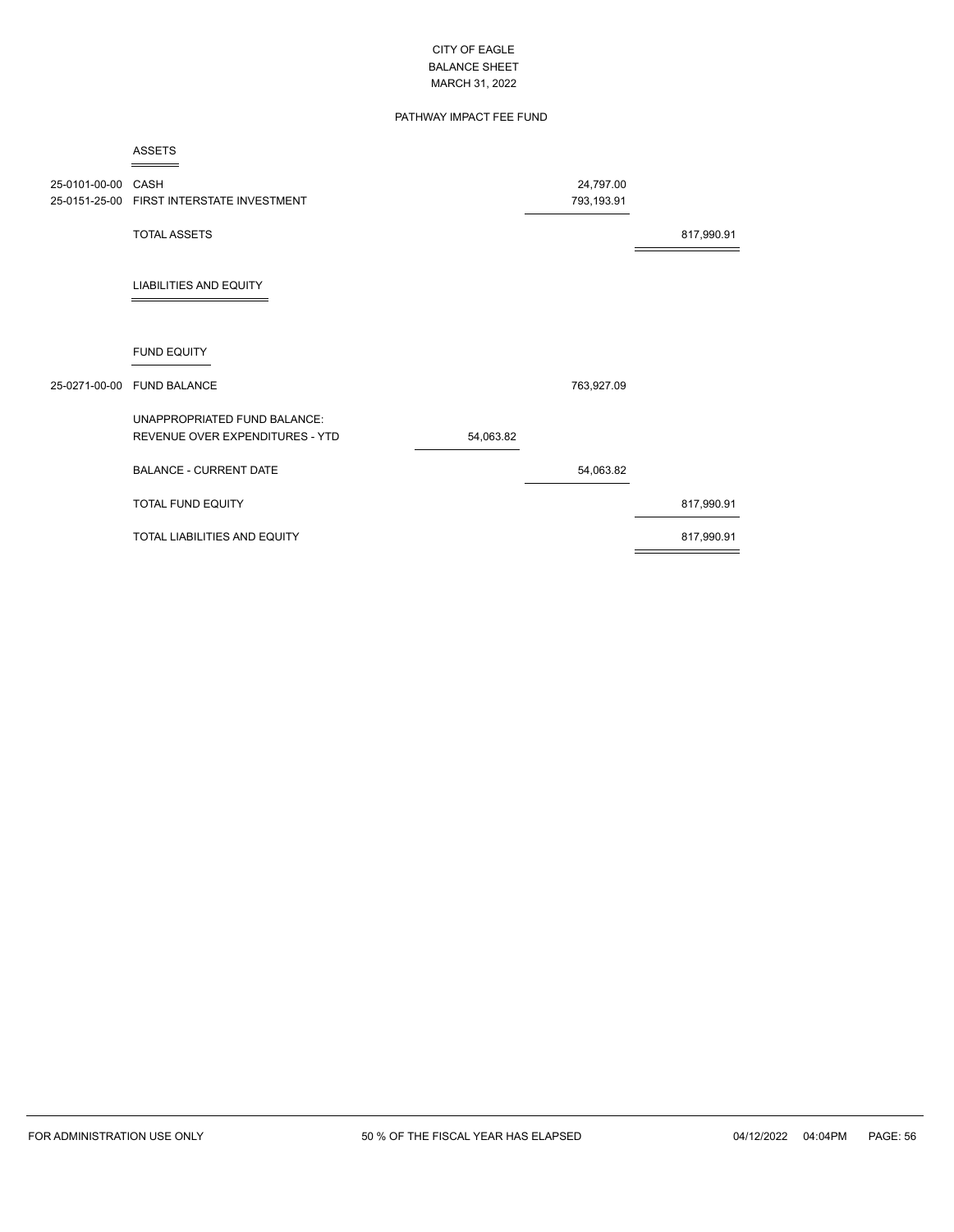# PATHWAY IMPACT FEE FUND

|               |                                             | PERIOD ACTUAL | <b>YTD ACTUAL</b> | <b>BUDGET</b> | <b>UNEARNED</b> | <b>PCNT</b> |
|---------------|---------------------------------------------|---------------|-------------------|---------------|-----------------|-------------|
|               | <b>REVENUE</b>                              |               |                   |               |                 |             |
| 25-0322-19-00 | DEVELOPMENT IMPACT FEE                      | 53,871.50     | 53,871.50         | 198,300.00    | 144,428.50      | 27.2        |
| 25-0371-25-00 | <b>BANK INTEREST</b>                        | 675.32        | 675.32            | 1,080.00      | 404.68          | 62.5        |
| 25-0390-00-00 | <b>CARRY OVER</b>                           | .00           | .00               | 702,268.00    | 702,268.00      | .0          |
|               | <b>TOTAL FUND REVENUE</b>                   | 54,546.82     | 54,546.82         | 901,648.00    | 847,101.18      | 6.1         |
|               | <b>EXPENDITURES</b><br>CAPITAL IMPROVEMENTS |               |                   |               |                 |             |
|               |                                             |               |                   |               |                 |             |
| 25-0438-00-00 | <b>CAPITAL IMPROVEMENTS</b>                 | 483.00        | 483.00            | 801,648.00    | 801,165.00      | $\cdot$ 1   |
| 25-0438-01-00 | EAGLE ISLAND ST PK CONNECTION               | .00.          | .00               | 100,000.00    | 100,000.00      | .0          |
|               | <b>TOTAL CAPITAL IMPROVEMENTS</b>           | 483.00        | 483.00            | 901,648.00    | 901,165.00      | .1          |
|               | <b>TOTAL FUND EXPENDITURES</b>              | 483.00        | 483.00            | 901,648.00    | 901,165.00      | .1          |
|               | NET REVENUE OVER EXPENDITURES               | 54,063.82     | 54,063.82         | .00.          | 54,063.82)      | .0          |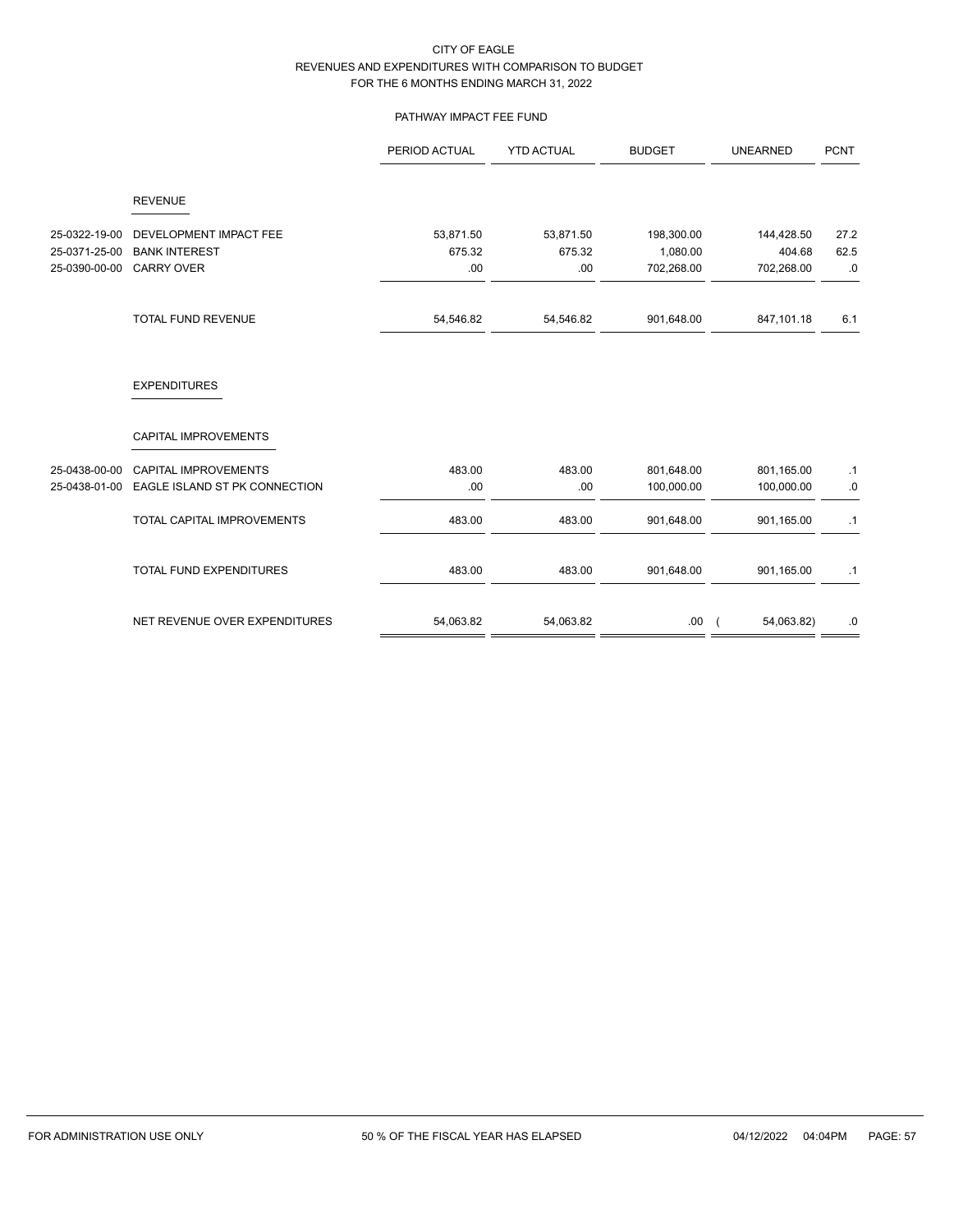# ECONOMIC DEVELOPMENT

## LIABILITIES AND EQUITY

#### LIABILITIES

| 26-0217-03-00 FICA | 26-0217-04-00 PUBLIC RETIREMENT<br>26-0217-07-00 HEALTH INSURANCE<br>26-0217-09-00 WORKERS' COMPENSATION |        | 371.85<br>583.73<br>357.33)<br>726.57 |           |
|--------------------|----------------------------------------------------------------------------------------------------------|--------|---------------------------------------|-----------|
|                    | <b>TOTAL LIABILITIES</b>                                                                                 |        |                                       | 1,324.82  |
|                    | <b>FUND EQUITY</b>                                                                                       |        |                                       |           |
|                    | 26-0271-00-00 FUND BALANCE                                                                               |        | 1,747.65)                             |           |
|                    | UNAPPROPRIATED FUND BALANCE:<br>REVENUE OVER EXPENDITURES - YTD                                          | 422.83 |                                       |           |
|                    | <b>BALANCE - CURRENT DATE</b>                                                                            |        | 422.83                                |           |
|                    | TOTAL FUND EQUITY                                                                                        |        |                                       | 1,324.82) |
|                    | <b>TOTAL LIABILITIES AND EQUITY</b>                                                                      |        |                                       | .00.      |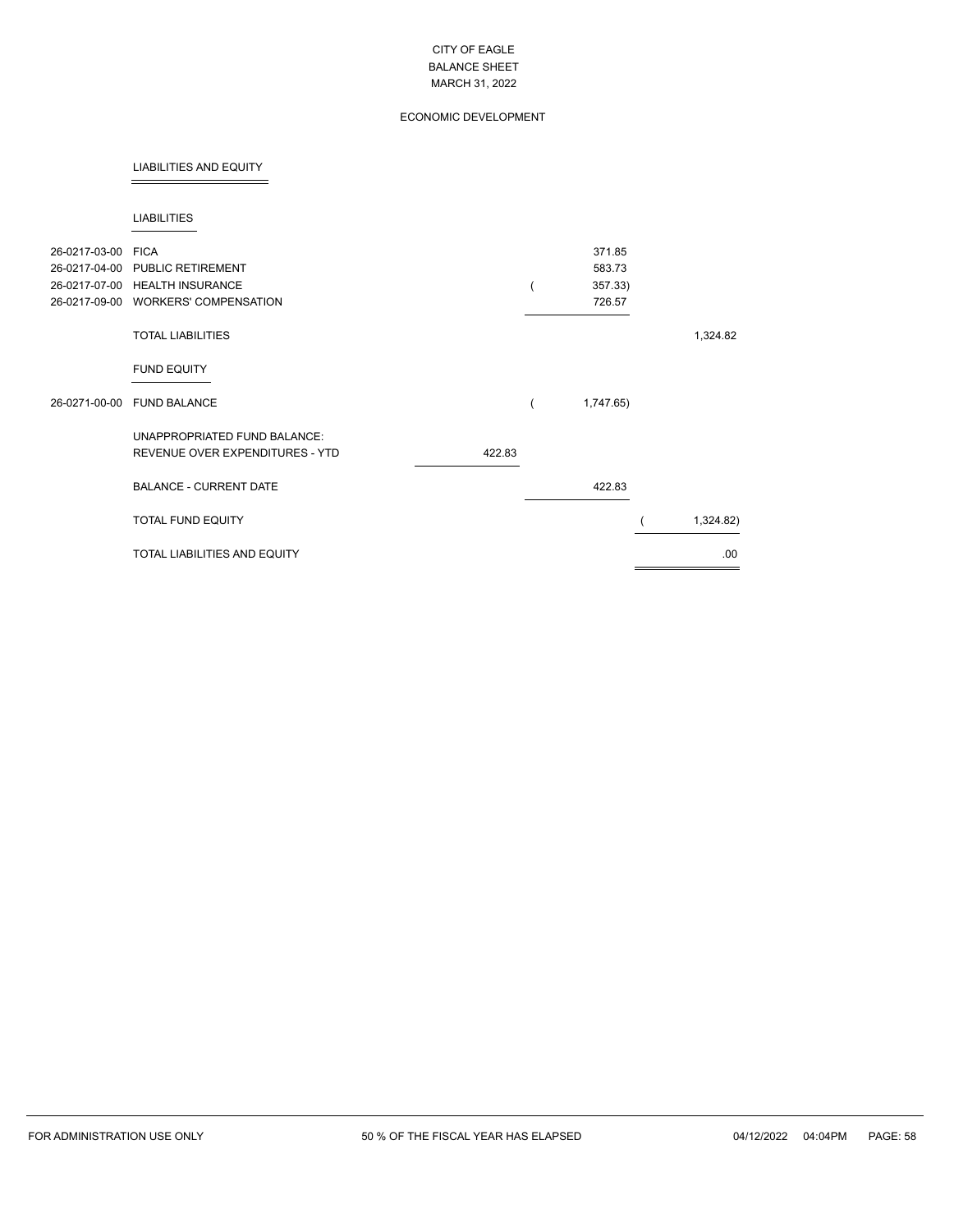# ECONOMIC DEVELOPMENT

|               |                                | PERIOD ACTUAL | <b>YTD ACTUAL</b> | <b>BUDGET</b> | <b>UNEARNED</b>           | <b>PCNT</b> |
|---------------|--------------------------------|---------------|-------------------|---------------|---------------------------|-------------|
|               | <b>REVENUE</b>                 |               |                   |               |                           |             |
| 26-0301-00-00 | MONTHLY TRANSFER TO DEPTS      | 97,034.51     | 97,034.51         | 212,056.00    | 115,021.49                | 45.8        |
|               | TOTAL FUND REVENUE             | 97,034.51     | 97,034.51         | 212,056.00    | 115,021.49                | 45.8        |
|               | <b>EXPENDITURES</b>            |               |                   |               |                           |             |
|               | <b>ADMINISTRATION</b>          |               |                   |               |                           |             |
| 26-0413-05-00 | OFFICE SUPPLIES                | 101.61        | 101.61            | 500.00        | 398.39                    | 20.3        |
| 26-0413-06-00 | DUPLICATION/PUBLISHING/PRINTIN | 163.90        | 163.90            | 1,500.00      | 1,336.10                  | 10.9        |
| 26-0413-12-00 | <b>TRAINING</b>                | 500.00        | 500.00            | 6,895.00      | 6,395.00                  | 7.3         |
| 26-0413-13-00 | <b>TRAVEL &amp; PER DIEM</b>   | 15.00         | 15.00             | 6,400.00      | 6,385.00                  | .2          |
| 26-0413-14-00 | PROFESSIONAL DUES              | 475.00        | 475.00            | 4,281.00      | 3,806.00                  | 11.1        |
| 26-0413-19-00 | <b>COMMUNICATIONS</b>          | 8,512.76      | 8,512.76          | 12,200.00     | 3,687.24                  | 69.8        |
| 26-0413-29-00 | <b>UNIFORMS</b>                | .00           | .00               | 200.00        | 200.00                    | .0          |
|               | <b>TOTAL ADMINISTRATION</b>    | 9,768.27      | 9,768.27          | 31,976.00     | 22,207.73                 | 30.6        |
|               | PERSONNEL                      |               |                   |               |                           |             |
| 26-0415-10-00 | SALARIES- FULL TIME            | 66,666.18     | 66,666.18         | 135,500.00    | 68,833.82                 | 49.2        |
| 26-0415-21-00 | <b>FICA</b>                    | 5,086.83      | 5,086.83          | 10,400.00     | 5,313.17                  | 48.9        |
| 26-0415-22-00 | <b>PERSI</b>                   | 7,960.01      | 7,960.01          | 16,300.00     | 8,339.99                  | 48.8        |
| 26-0415-23-00 | <b>HRA BUY-DOWN</b>            | .00           | .00               | 3,080.00      | 3,080.00                  | .0          |
| 26-0415-24-00 | <b>WORKERS' COMPENSATION</b>   | 126.65        | 126.65            | .00.          | 126.65)                   | .0          |
| 26-0415-25-00 | <b>INSURANCE</b>               | 7,003.74      | 7,003.74          | 14,800.00     | 7,796.26                  | 47.3        |
|               | <b>TOTAL PERSONNEL</b>         | 86,843.41     | 86,843.41         | 180,080.00    | 93,236.59                 | 48.2        |
|               | TOTAL FUND EXPENDITURES        | 96,611.68     | 96,611.68         | 212,056.00    | 115,444.32                | 45.6        |
|               | NET REVENUE OVER EXPENDITURES  | 422.83        | 422.83            | .00.          | 422.83)<br>$\overline{ }$ | .0          |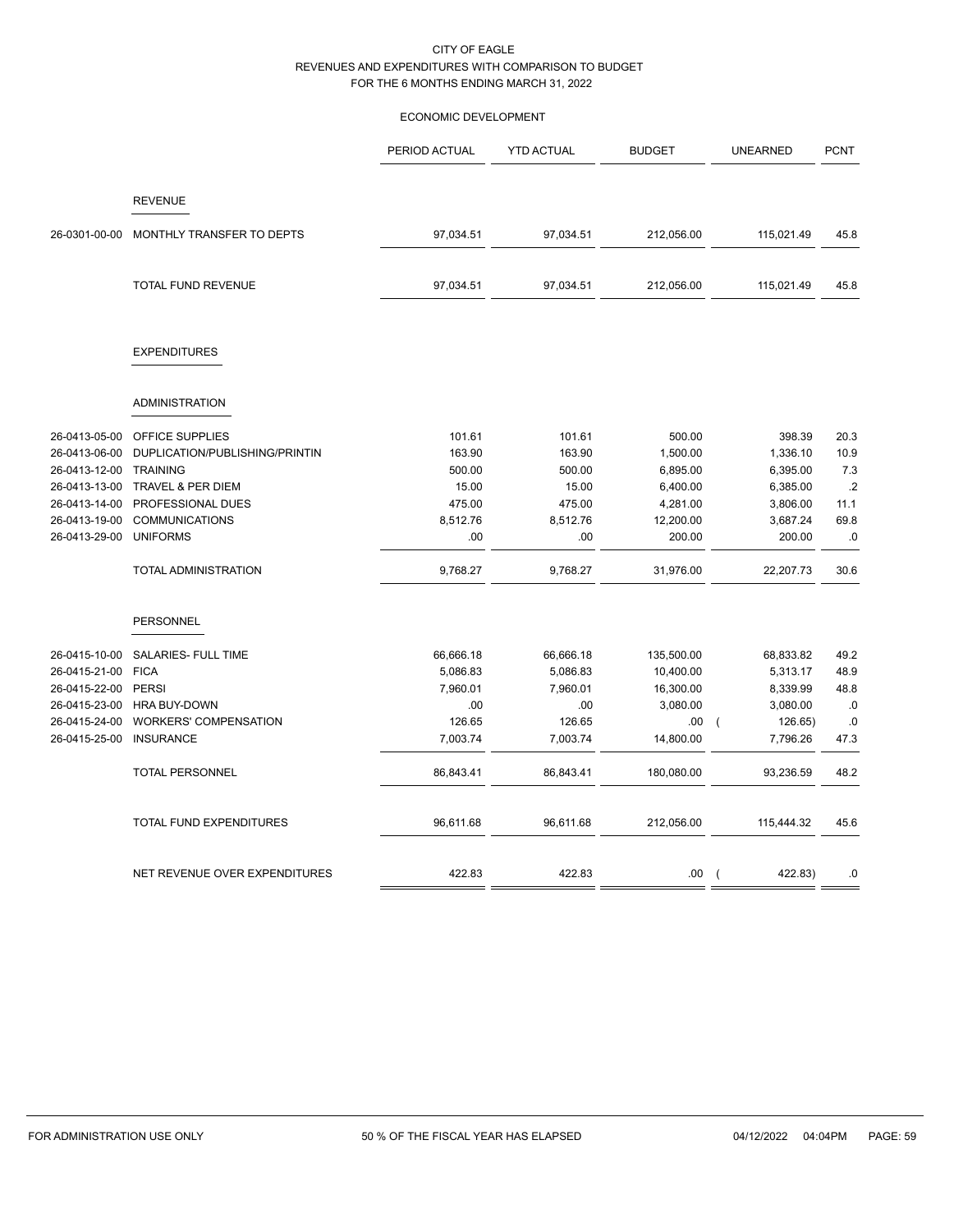# LAW ENF DEV IMPACT FEES

|                    | <b>ASSETS</b>                                |           |           |           |
|--------------------|----------------------------------------------|-----------|-----------|-----------|
| 27-0101-00-00 CASH |                                              |           | 15,988.08 |           |
|                    | 27-0151-25-00 FIRST INTERSTATE INVESTMENTS   |           | 50,031.71 |           |
|                    | <b>TOTAL ASSETS</b>                          |           |           | 66,019.79 |
|                    | <b>LIABILITIES AND EQUITY</b>                |           |           |           |
|                    | <b>FUND EQUITY</b>                           |           |           |           |
|                    | 27-0271-00-00 POLICE IMPACT FEE/FUND BALANCE |           | 42,529.49 |           |
|                    | <b>UNAPPROPRIATED FUND BALANCE:</b>          |           |           |           |
|                    | REVENUE OVER EXPENDITURES - YTD              | 23,490.30 |           |           |
|                    | <b>BALANCE - CURRENT DATE</b>                |           | 23,490.30 |           |
|                    | <b>TOTAL FUND EQUITY</b>                     |           |           | 66,019.79 |
|                    | <b>TOTAL LIABILITIES AND EQUITY</b>          |           |           | 66,019.79 |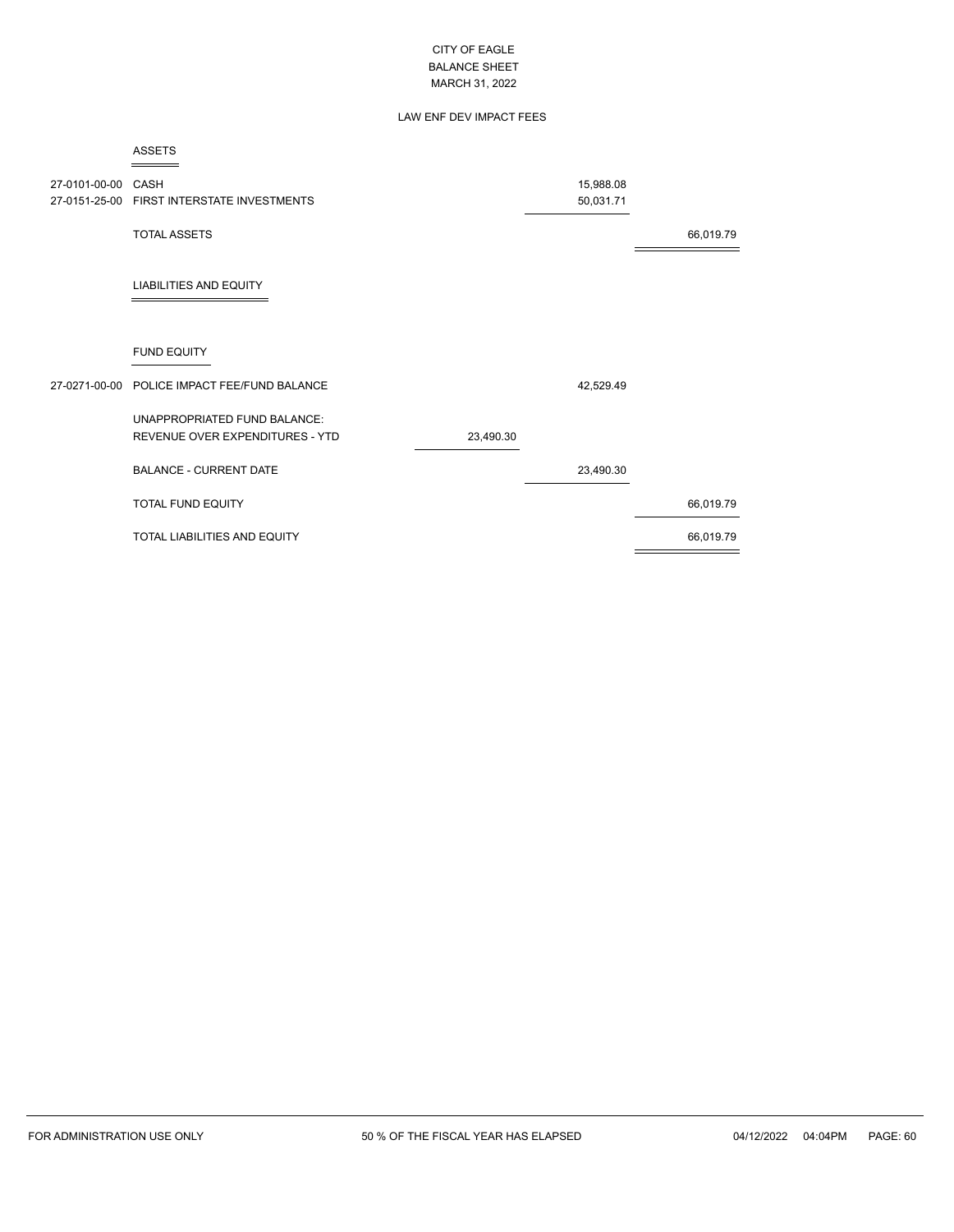# LAW ENF DEV IMPACT FEES

|               |                                 | PERIOD ACTUAL | <b>YTD ACTUAL</b> | <b>BUDGET</b> | <b>UNEARNED</b> | <b>PCNT</b> |
|---------------|---------------------------------|---------------|-------------------|---------------|-----------------|-------------|
|               | <b>REVENUE</b>                  |               |                   |               |                 |             |
| 27-0322-19-00 | <b>RESIDENTIAL IMPACT FEES</b>  | 23,488.08     | 23,488.08         | 66,600.00     | 43,111.92       | 35.3        |
| 27-0322-20-00 | <b>COMMERCIAL - IMPACT FEES</b> | .00           | .00               | 30,000.00     | 30,000.00       | .0          |
| 27-0371-25-00 | <b>BANK INTEREST</b>            | 2.22          | 2.22              | 100.00        | 97.78           | 2.2         |
| 27-0390-00-00 | <b>CARRY OVER</b>               | .00           | .00               | 45,000.00     | 45,000.00       | $.0\,$      |
|               | <b>TOTAL FUND REVENUE</b>       | 23,490.30     | 23,490.30         | 141,700.00    | 118,209.70      | 16.6        |
|               | <b>EXPENDITURES</b>             |               |                   |               |                 |             |
|               | CAPITAL IMPROVEMENTS            |               |                   |               |                 |             |
| 27-0438-00-00 | <b>EQUIPMENT</b>                | .00           | .00.              | 70,850.00     | 70,850.00       | .0          |
| 27-0438-01-00 | <b>CITY FACILITY</b>            | .00           | .00               | 70,850.00     | 70,850.00       | $.0\,$      |
|               | TOTAL CAPITAL IMPROVEMENTS      | .00           | .00               | 141,700.00    | 141,700.00      | $.0\,$      |
|               | TOTAL FUND EXPENDITURES         | .00           | .00               | 141,700.00    | 141,700.00      | .0          |
|               | NET REVENUE OVER EXPENDITURES   | 23,490.30     | 23,490.30         | .00           | 23,490.30)      | .0          |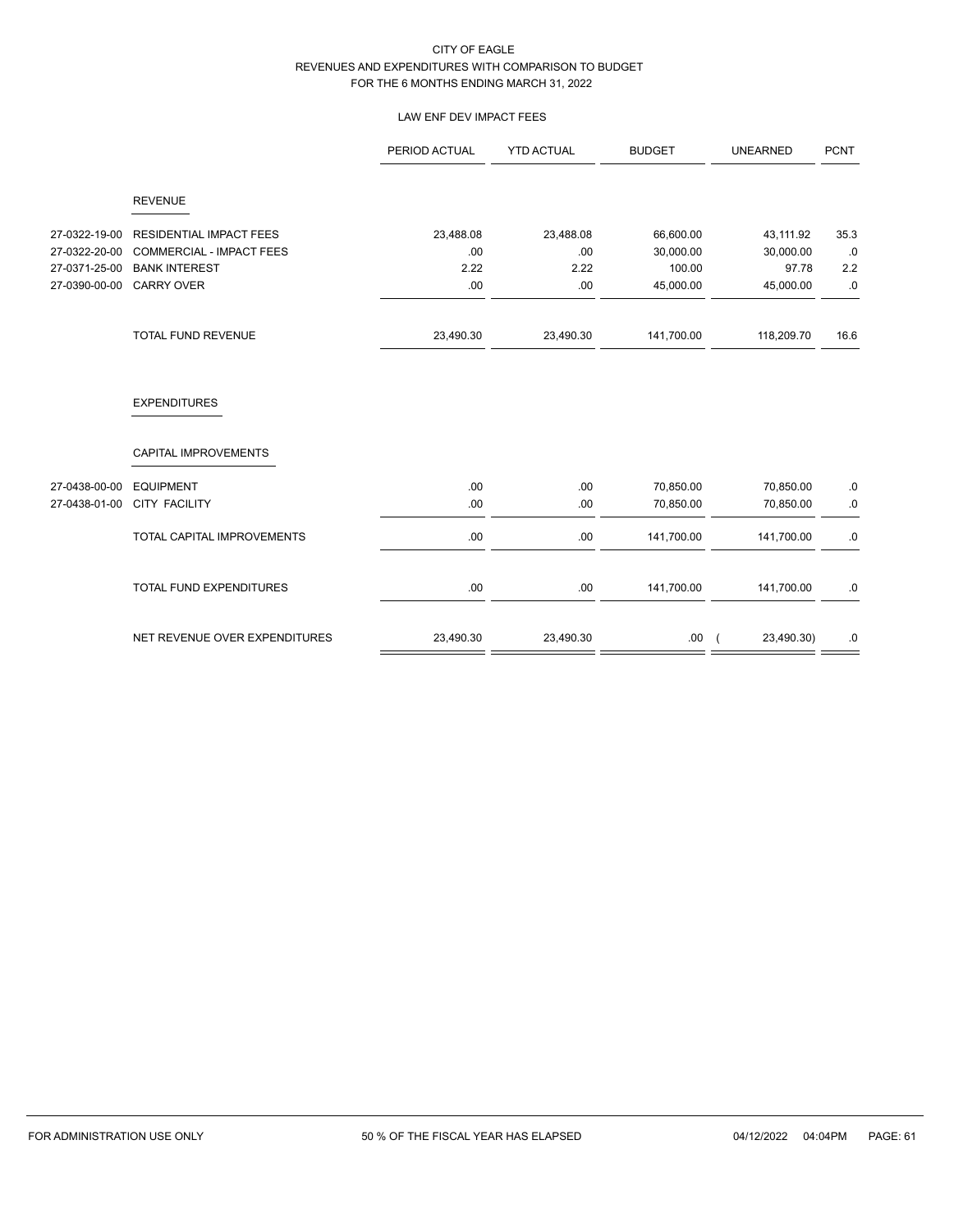# CITY HALL BOND FUND

# LIABILITIES AND EQUITY

FUND EQUITY

| 54-0271-00-00 FUND BALANCE                                      |          | 3,405.22 |     |
|-----------------------------------------------------------------|----------|----------|-----|
| UNAPPROPRIATED FUND BALANCE:<br>REVENUE OVER EXPENDITURES - YTD | 3,405.22 |          |     |
| <b>BALANCE - CURRENT DATE</b>                                   |          | 3,405.22 |     |
| TOTAL FUND EQUITY                                               |          |          | .00 |
| TOTAL LIABILITIES AND EQUITY                                    |          |          | .00 |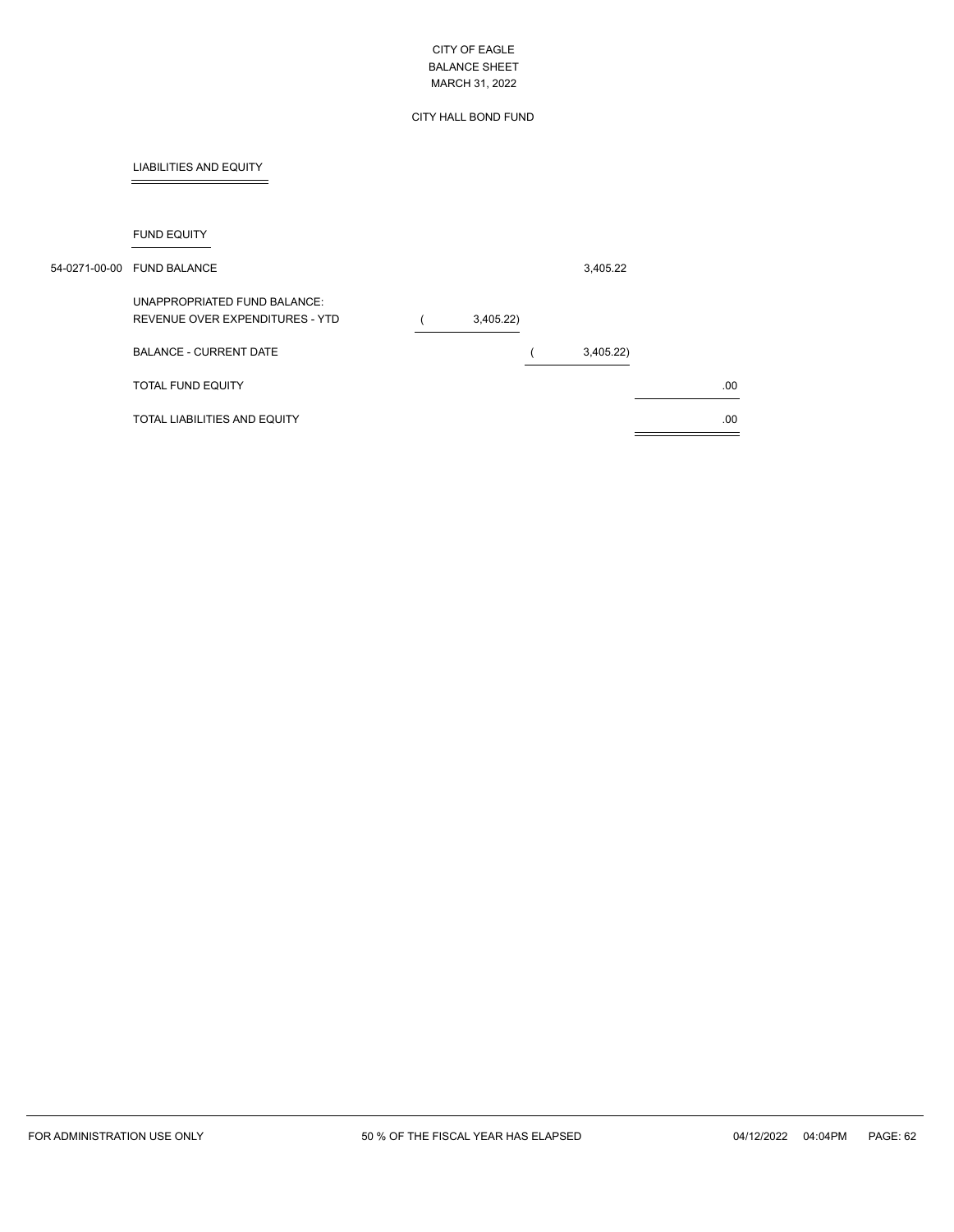# CITY HALL BOND FUND

|               |                               | PERIOD ACTUAL | <b>YTD ACTUAL</b> | <b>BUDGET</b> | <b>UNEARNED</b> | <b>PCNT</b> |
|---------------|-------------------------------|---------------|-------------------|---------------|-----------------|-------------|
|               | <b>REVENUE</b>                |               |                   |               |                 |             |
| 54-0399-01-00 | FUNDING FROM GENERAL FUND     | 7,843.95      | 7,843.95          | 102,950.00    | 95,106.05       | 7.6         |
|               | TOTAL FUND REVENUE            | 7,843.95      | 7,843.95          | 102,950.00    | 95,106.05       | 7.6         |
|               | <b>EXPENDITURES</b>           |               |                   |               |                 |             |
|               | <b>BOND PAYMENTS</b>          |               |                   |               |                 |             |
| 54-0480-81-00 | PRINCIPAL BOND PAYMENT        | .00.          | .00               | 80,000.00     | 80,000.00       | .0          |
| 54-0480-82-00 | <b>INTEREST BOND PAYMENT</b>  | 11,249.17     | 11,249.17         | 22,500.00     | 11,250.83       | 50.0        |
| 54-0480-84-00 | PAYING AGENT FEE              | .00           | .00               | 450.00        | 450.00          | .0          |
|               | <b>TOTAL BOND PAYMENTS</b>    | 11,249.17     | 11,249.17         | 102,950.00    | 91,700.83       | 10.9        |
|               | TOTAL FUND EXPENDITURES       | 11,249.17     | 11,249.17         | 102,950.00    | 91,700.83       | 10.9        |
|               | NET REVENUE OVER EXPENDITURES | 3,405.22)     | 3,405.22)         | .00           | 3,405.22        | $.0\,$      |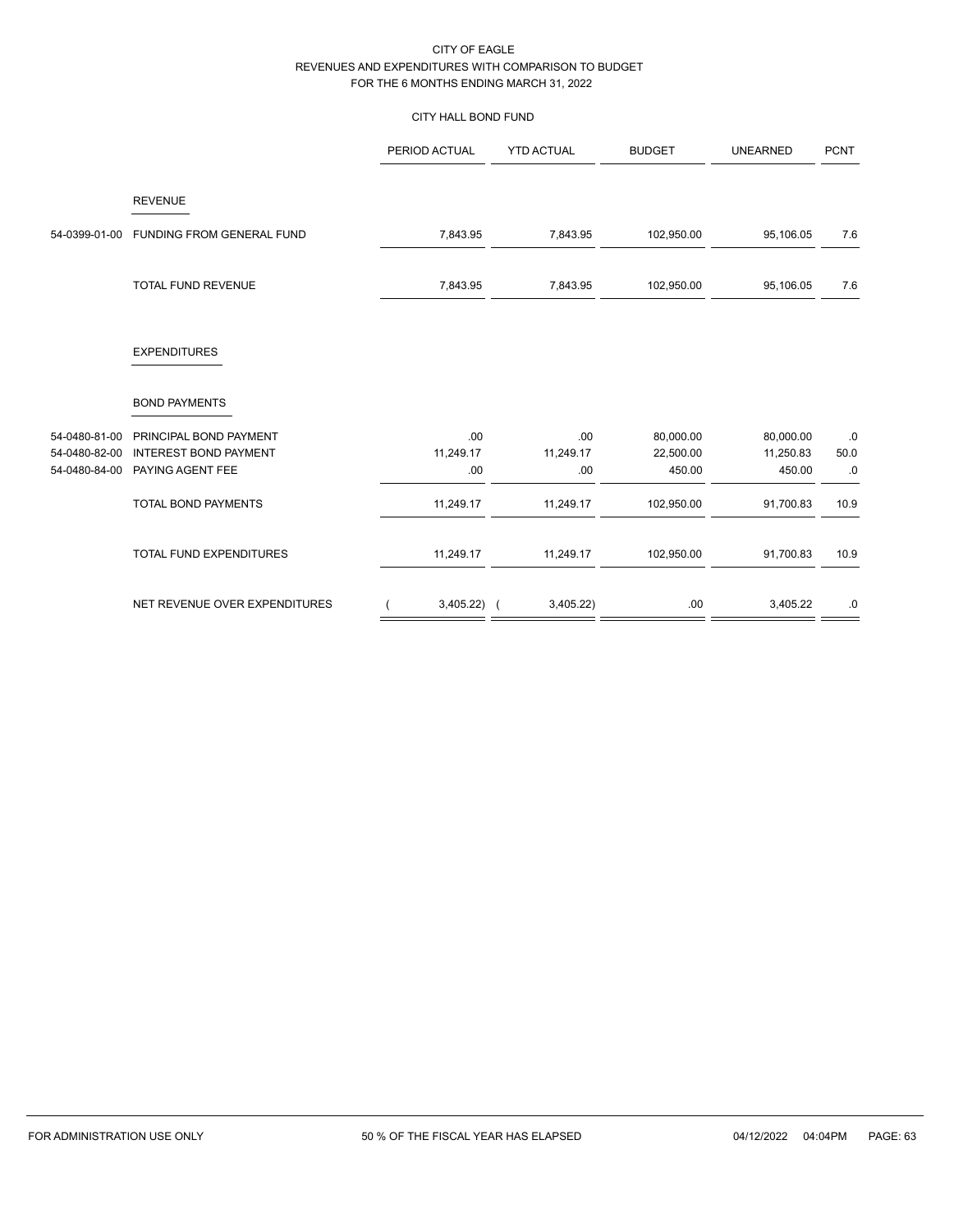#### WATER FUND

#### ASSETS

| 60-0101-00-00 | CASH                           | 566.511.33    |
|---------------|--------------------------------|---------------|
| 60-0115-00-00 | WATER/ACCOUNTS RECEIVABLE      | 130,102.70    |
| 60-0151-01-00 | DEQ LOAN INV (COLL/PMTS)       | 492,987.79    |
| 60-0151-02-00 | DEQ RESERVE FUND INV           | 182,000.00    |
| 60-0151-25-00 | FIRST INTERSTATE INVESTMENT    | 4,069,750.69  |
| 60-0161-00-00 | WATER/LAND                     | 93,250.00     |
| 60-0162-00-00 | WATER/BUILDINGS & STRUCTURES   | 559,285.00    |
| 60-0163-00-00 | WATER/ACCUMULATED DEP-BLDGS.&  | 172,451.00)   |
| 60-0164-00-00 | WATER/IMPROVEMENTS-OTHER THAN  | 12,593,065.00 |
| 60-0165-00-00 | WATER/ACCUM, DEP-IMPROVEMENTS  | 3,518,225.00) |
| 60-0166-00-00 | WATER/MACHINERY & EQUIPMENT    | 1,394,602.00  |
| 60-0167-00-00 | WATER/ACCUMULATED DEPREC-EQUIP | 915,756.00)   |
| 60-0170-00-00 | <b>HRA 10% DEPOSIT</b>         | 550.08        |
| 60-0171-00-00 | DEFERRED OUTFLOWS-PENSION      | 82,423.00     |

TOTAL ASSETS 15,558,095.59

## LIABILITIES AND EQUITY

# LIABILITIES

|                        | 60-0202-00-00 WATER/VOUCHERS PAYABLE      |            | 227.00)       |               |
|------------------------|-------------------------------------------|------------|---------------|---------------|
|                        | 60-0204-00-00 WATER/LEXINGTON - TVV       |            | 1.787.89      |               |
|                        | 60-0215-00-00 INTEREST PAYABLE            |            | 15,099.00     |               |
|                        | 60-0216-00-00 ACCRUED PAYROLL             |            | 6,081.88      |               |
|                        | 60-0217-00-00 COMPENSATED ABSENCE PAYABLE |            | 13,084.04     |               |
| 60-0217-03-00 FICA     |                                           |            | 1,542.82      |               |
|                        | 60-0217-04-00 PUBLIC RETIREMENT           |            | 2,618.32      |               |
|                        | 60-0217-07-00 WATER DEPT HEALTH INSURANCE |            | 9,353.44      |               |
|                        | 60-0217-08-00 GARNISHMENTS                |            | 1,162.50      |               |
|                        | 60-0217-09-00 WORKERS' COMPENSATION       |            | 57,498.58     |               |
|                        | 60-0217-10-00 HSA CONTRIBUTION            |            | 100.00        |               |
|                        | 60-0217-11-00 NET PENSION LIABILITY       |            | 5,717.00)     |               |
|                        | 60-0217-12-00 DEFERRED INFLOWS-PENSION    |            | 182,893.00    |               |
|                        | 60-0220-00-00 WATER/SERVICE DEPOSITS      |            | 96,275.00     |               |
| 60-0231-00-00 DEQ LOAN |                                           |            | 1,115,023.00  |               |
|                        |                                           |            |               |               |
|                        | <b>TOTAL LIABILITIES</b>                  |            |               | 1,496,375.47  |
|                        |                                           |            |               |               |
|                        | <b>FUND EQUITY</b>                        |            |               |               |
| 60-0271-00-00          | <b>WATER/FUND BALANCE</b>                 |            | 13,156,448.78 |               |
|                        |                                           |            |               |               |
|                        | UNAPPROPRIATED FUND BALANCE:              |            |               |               |
|                        | REVENUE OVER EXPENDITURES - YTD           | 905,271.34 |               |               |
|                        |                                           |            |               |               |
|                        | <b>BALANCE - CURRENT DATE</b>             |            | 905,271.34    |               |
|                        |                                           |            |               |               |
|                        | <b>TOTAL FUND EQUITY</b>                  |            |               | 14,061,720.12 |
|                        | <b>TOTAL LIABILITIES AND EQUITY</b>       |            |               | 15,558,095.59 |
|                        |                                           |            |               |               |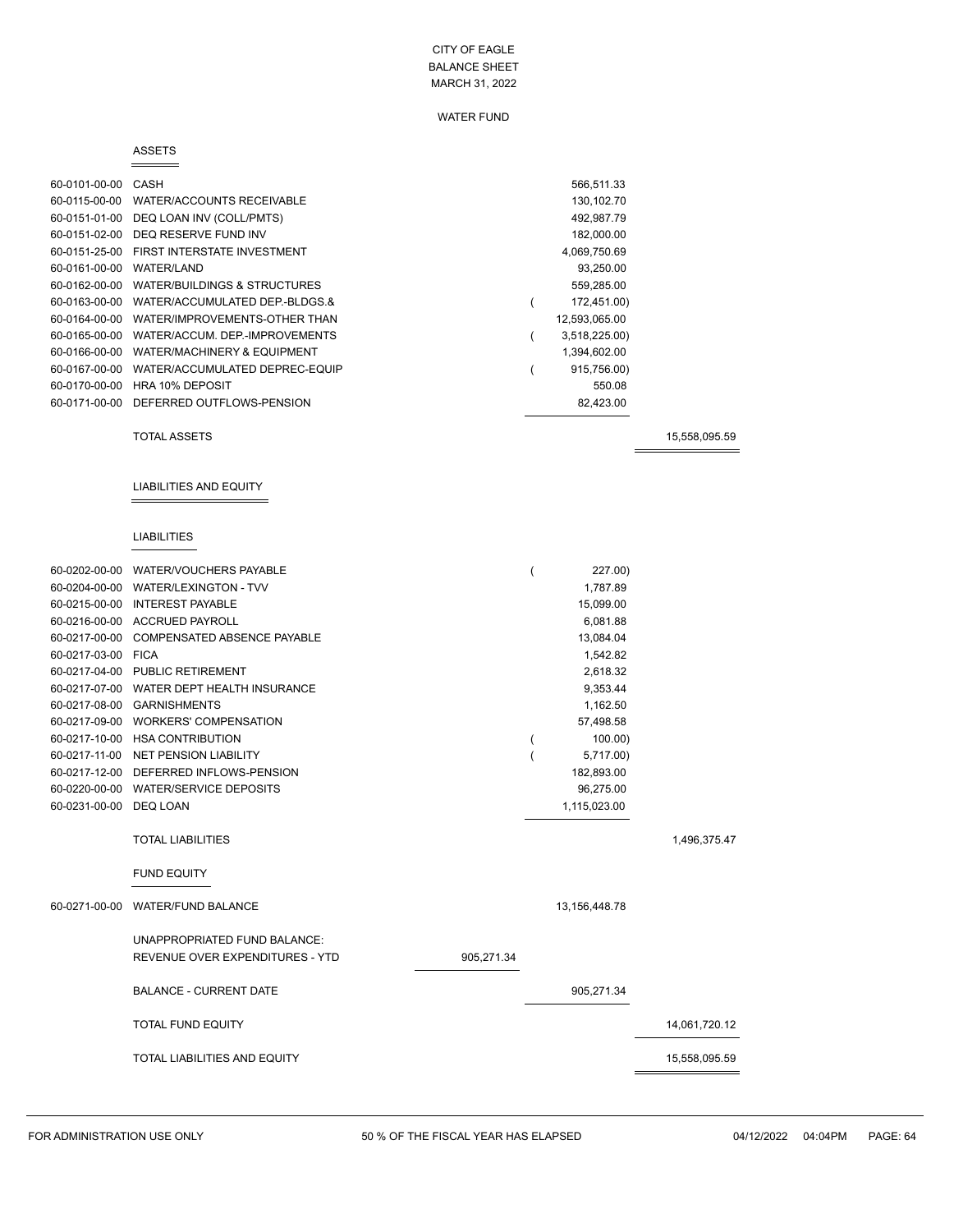# WATER FUND

|                                |                                        | PERIOD ACTUAL     | <b>YTD ACTUAL</b>    | <b>BUDGET</b>      |                | UNEARNED              | <b>PCNT</b>  |
|--------------------------------|----------------------------------------|-------------------|----------------------|--------------------|----------------|-----------------------|--------------|
|                                | <b>REVENUE</b>                         |                   |                      |                    |                |                       |              |
|                                |                                        |                   |                      |                    |                |                       |              |
| 60-0346-57-00                  | RESERVE, REPAIR/ MAINTENANCE           | .00               | .00                  | 150,000.00         |                | 150,000.00            | .0           |
| 60-0346-58-00                  | RESERVE, EQUIP/BLDG REPLCMNT           | .00               | .00                  | 225,000.00         |                | 225,000.00            | .0           |
| 60-0346-59-00                  | STL-SUPPLY TRUNK LINE FEE              | 799,052.31        | 799,052.31           | 105,000.00         | $\overline{ }$ | 694,052.31)           | 761.0        |
| 60-0346-59-01                  | STL-CARRY FORWARD, PREVIOUS FY         | .00               | .00                  | 629,200.00         |                | 629,200.00            | .0           |
| 60-0346-60-00                  | <b>HOOK UP FEES CITY</b>               | 109,970.00        | 109,970.00           | 157,500.00         |                | 47,530.00             | 69.8         |
| 60-0346-65-00                  | RESERVE, EMERGENCY REPL ITEMS          | .00               | .00                  | 150,000.00         |                | 150,000.00            | .0           |
| 60-0346-66-00                  | RESERVE, VEHICLE REPLACEMENT           | .00               | .00                  | 60,000.00          |                | 60,000.00             | .0           |
| 60-0346-67-00                  | <b>RESERVE, FOR BUDGET</b>             | .00               | .00                  | 310,000.00         |                | 310,000.00            | .0           |
| 60-0347-01-00                  | <b>BILLING REVENUE</b>                 | 588,456.79        | 588,456.79           | 1,158,396.00       |                | 569,939.21            | 50.8         |
| 60-0347-02-00<br>60-0347-03-00 | OTHER REVENUE<br><b>RECONNECT FEES</b> | 3,680.00<br>75.00 | 3,680.00<br>75.00    | 8,400.00<br>600.00 |                | 4,720.00<br>525.00    | 43.8<br>12.5 |
| 60-0347-04-00                  | <b>DELINQUENT FEES</b>                 | 5,116.50          | 5,116.50             | 8,736.00           |                | 3,619.50              | 58.6         |
| 60-0347-05-00                  | MISCELLANEOUS REVENUE                  | 5,915.05          | 5,915.05             | 7,500.00           |                | 1,584.95              | 78.9         |
| 60-0347-06-00                  | SYSTEM ENHANCEMENT FEE                 | 219,883.04        | 219,883.04           | 400,000.00         |                | 180,116.96            | 55.0         |
| 60-0355-01-00                  | WCE-WATER CONST EQUIV FEE              | 20,000.00         | 20,000.00            | 20,000.00          |                | .00                   | 100.0        |
| 60-0371-25-00                  | <b>BANK INTEREST</b>                   | 3,562.50          | 3,562.50             | 6,000.00           |                | 2,437.50              | 59.4         |
| 60-0390-00-00                  | WATER FUND CARRY OVER                  | .00               | .00                  | 171,047.00         |                | 171,047.00            | .0           |
|                                |                                        |                   |                      |                    |                |                       |              |
|                                | TOTAL FUND REVENUE                     | 1,755,711.19      | 1,755,711.19         | 3,567,379.00       |                | 1,811,667.81          | 49.2         |
|                                | <b>EXPENDITURES</b>                    |                   |                      |                    |                |                       |              |
|                                | CONTRACTS/AGREEMENT                    |                   |                      |                    |                |                       |              |
| 60-0416-07-00                  | <b>SHOP LEASE</b>                      | 1,983.32          | 1,983.32             | .00.               | $\overline{ }$ | 1,983.32)             | .0           |
|                                | TOTAL CONTRACTS/AGREEMENT              | 1,983.32          | 1,983.32             | $.00\,$            | $\overline{ }$ | 1,983.32)             | .0           |
|                                | VEHICLE OPERATIONS - LEASES            |                   |                      |                    |                |                       |              |
| 60-0420-01-00 GAS AND OIL      |                                        |                   |                      | 15,000.00          |                |                       |              |
|                                | 60-0420-03-00 VEHICLE MTNC & REPAIR    | 3,810.93          | 3,810.93<br>2,214.11 | 9,000.00           |                | 11,189.07<br>6,785.89 | 25.4<br>24.6 |
|                                |                                        | 2,214.11          |                      |                    |                |                       |              |
|                                | TOTAL VEHICLE OPERATIONS - LEASES      | 6,025.04          | 6,025.04             | 24,000.00          |                | 17,974.96             | 25.1         |
|                                | <b>PERSONNEL</b>                       |                   |                      |                    |                |                       |              |
| 60-0433-10-00                  | SALARIES-FULL TIME                     | 152,391.31        | 152,391.31           | 372,000.00         |                | 219,608.69            | 41.0         |
|                                | 60-0433-10-02 ON-CALL TIME             | 1,223.35          | 1,223.35             | 7,500.00           |                | 6,276.65              | 16.3         |
| 60-0433-11-00                  | <b>OVERTIME</b>                        | 745.29            | 745.29               | 4,500.00           |                | 3,754.71              | 16.6         |
| 60-0433-21-00 FICA             |                                        | 11,532.51         | 11,532.51            | 29,400.00          |                | 17,867.49             | 39.2         |
| 60-0433-22-00 PERSI            |                                        | 18,350.67         | 18,350.67            | 45,900.00          |                | 27,549.33             | 40.0         |
| 60-0433-23-00                  | HRA BUY-DOWN                           | .00               | .00.                 | 7,700.00           |                | 7,700.00              | $.0\,$       |
| 60-0433-23-01                  | HRA/COBRA ADMIN FEES                   | .00               | .00                  | 800.00             |                | 800.00                | $.0\,$       |
| 60-0433-24-00                  | <b>WORKERS' COMPENSATION</b>           | 10,197.04         | 10,197.04            | 13,500.00          |                | 3,302.96              | 75.5         |
| 60-0433-25-00 INSURANCE        |                                        | 21,304.41         | 21,304.41            | 58,500.00          |                | 37,195.59             | 36.4         |

FOR ADMINISTRATION USE ONLY **50 % OF THE FISCAL YEAR HAS ELAPSED** 04/12/2022 04:04PM PAGE: 65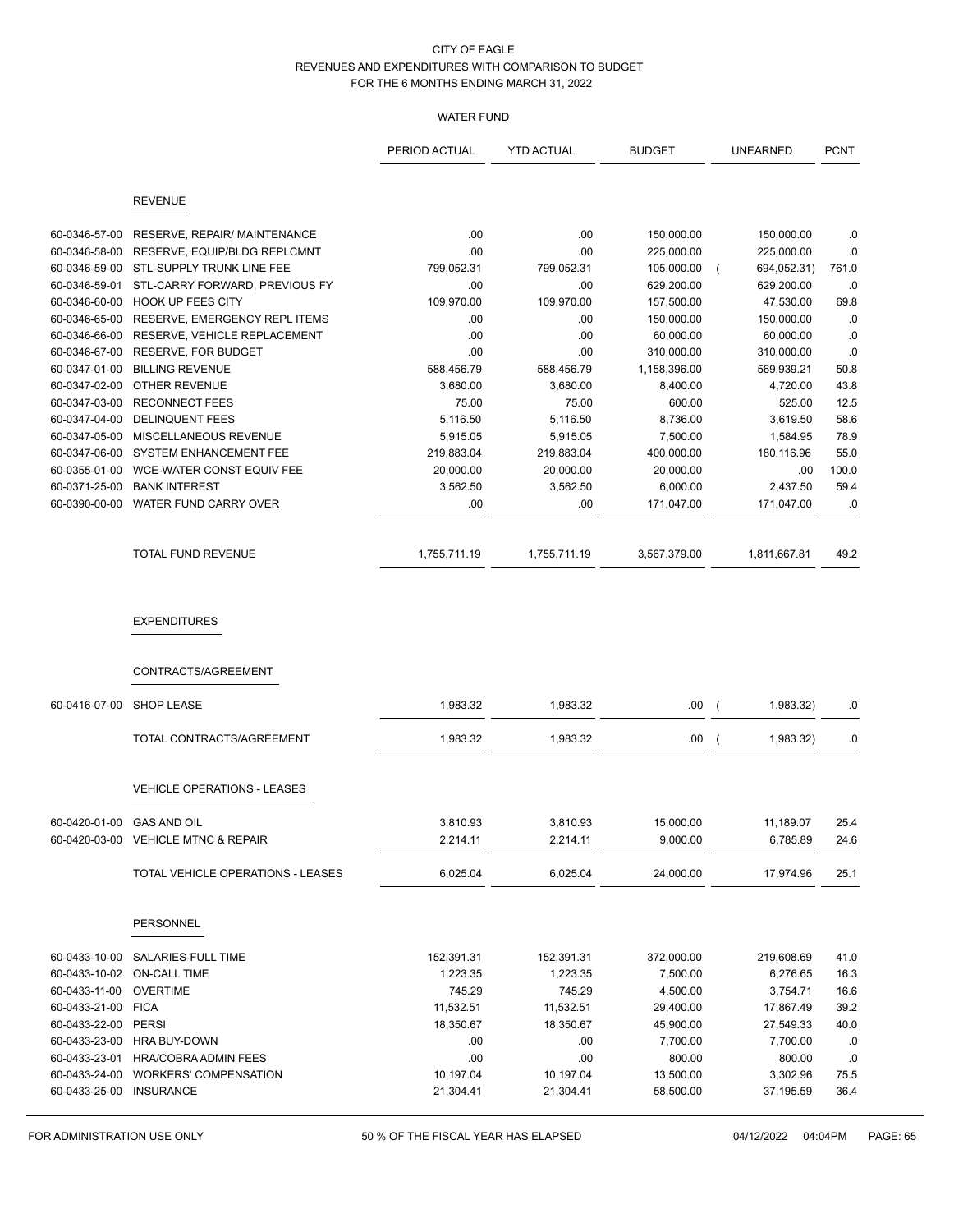# WATER FUND

|                                |                                            | PERIOD ACTUAL                  | <b>YTD ACTUAL</b> | <b>BUDGET</b>         | UNEXPENDED            | <b>PCNT</b> |
|--------------------------------|--------------------------------------------|--------------------------------|-------------------|-----------------------|-----------------------|-------------|
| 60-0433-26-00<br>60-0433-29-00 | <b>HSA CONTRIBUTIONS</b><br>PTO CASH OUT   | 1,200.00<br>.00                | 1,200.00<br>.00   | 2,400.00<br>15,000.00 | 1,200.00<br>15,000.00 | 50.0<br>.0  |
|                                | <b>TOTAL PERSONNEL</b>                     | 216,944.58                     | 216,944.58        | 557,200.00            | 340,255.42            | 38.9        |
|                                | <b>OPERATIONS &amp; MAINTENANCE</b>        |                                |                   |                       |                       |             |
| 60-0434-15-00                  | OFFICE SUPPLIES                            | 712.34                         | 712.34            | 1,800.00              | 1,087.66              | 39.6        |
| 60-0434-19-00                  | TELECOMMUNICATIONS/SCADA                   | $1,352.24$ (<br>$\overline{(}$ | 1,352.24)         | 10,836.00             | 12,188.24             | 12.5)       |
| 60-0434-20-00                  | ADVERTISING - PUBLICATIONS                 | .00                            | .00               | 2,000.00              | 2,000.00              | .0          |
| 60-0434-22-00                  | TRAVEL-MTNGS-EDUCATION                     | 1,075.00                       | 1,075.00          | 8,000.00              | 6,925.00              | 13.4        |
| 60-0434-23-00                  | <b>DUES &amp; SUBSCRIPTIONS</b>            | 139.00                         | 139.00            | 3,100.00              | 2,961.00              | 4.5         |
| 60-0434-25-00                  | MTNC EQUIP-COPIERS/SOFTWARE                | 4,149.28                       | 4,149.28          | 7,800.00              | 3,650.72              | 53.2        |
| 60-0434-26-00                  | TOOLS, EQUIPMENT AND SUPPS                 | 3,539.84                       | 3,539.84          | 10,000.00             | 6,460.16              | 35.4        |
| 60-0434-27-00                  | <b>POSTAGE</b>                             | .00                            | .00               | 1,300.00              | 1,300.00              | .0          |
| 60-0434-41-00                  | <b>LIABILITY INSURANCE</b>                 | 4,620.00                       | 4,620.00          | 4,620.00              | .00                   | 100.0       |
| 60-0434-42-00                  | <b>ENGINEERING SERVICES</b>                | 4,390.08                       | 4,390.08          | 35,000.00             | 30,609.92             | 12.5        |
| 60-0434-42-01                  | <b>LEGAL SERVICES</b>                      | 1,002.50                       | 1,002.50          | 25,000.00             | 23,997.50             | 4.0         |
| 60-0434-42-02                  | MISC LEGAL AND ENG SERVICES                | 3,838.25                       | 3,838.25          | 145,920.00            | 142,081.75            | 2.6         |
| 60-0434-43-01                  | <b>CONTRACT SERVICES (REPAIR)</b>          | .00                            | .00               | 35,000.00             | 35,000.00             | .0          |
| 60-0434-44-00                  | <b>DIG LINE</b>                            | 1,854.58                       | 1,854.58          | 4,500.00              | 2,645.42              | 41.2        |
| 60-0434-45-00                  | <b>CITY AUDITOR SERVICES</b>               | 2,500.00                       | 2,500.00          | 2,500.00              | .00                   | 100.0       |
| 60-0434-47-00                  | MAIL SERVICE-CUSTOMER BILLING              | 12,168.42                      | 12,168.42         | 28,800.00             | 16,631.58             | 42.3        |
| 60-0434-50-00                  | SHOP LEASE                                 | 4,683.32                       | 4,683.32          | 13,400.00             | 8,716.68              | 35.0        |
| 60-0434-50-01                  | <b>SHOP UTILITIES</b>                      | 824.89                         | 824.89            | 4,800.00              | 3,975.11              | 17.2        |
| 60-0434-53-01                  | PUBLIC WATER DRINKING FEES                 | 12,112.00                      | 12,112.00         | 12,800.00             | 688.00                | 94.6        |
| 60-0434-53-03                  | PERMITS AND FEES                           | .00                            | .00               | 1,500.00              | 1,500.00              | .0          |
| 60-0434-58-00                  | RPR/MTNC-LINES-METERS-ETC                  | 1,664.99                       | 1,664.99          | 40,000.00             | 38,335.01             | 4.2         |
| 60-0434-58-01                  | RPR/MTNC PUMPS-WELLS-CHEMICAL              | 4,015.92                       | 4,015.92          | 50,000.00             | 45,984.08             | 8.0         |
| 60-0434-59-00                  | <b>CHEMICALS</b>                           | 4,896.88                       | 4,896.88          | 9,000.00              | 4,103.12              | 54.4        |
| 60-0434-60-00                  | <b>POWER</b>                               | 19,447.25                      | 19,447.25         | 55,000.00             | 35,552.75             | 35.4        |
| 60-0434-68-00                  | <b>UNIFORMS</b>                            | 647.70                         | 647.70            | 2,300.00              | 1,652.30              | 28.2        |
| 60-0434-83-00                  | MAPPING PROFESSIONAL SERVICES              | .00                            | .00               | 25,000.00             | 25,000.00             | .0          |
|                                | TOTAL OPERATIONS & MAINTENANCE             | 86,930.00                      | 86,930.00         | 539,976.00            | 453,046.00            | 16.1        |
|                                | TESTING-WK-MO-QTR-ANNUAL                   |                                |                   |                       |                       |             |
|                                | 60-0435-56-00 TESTING-WK-MO-QTR-ANNUAL     | 9,527.00                       | 9,527.00          | 12,000.00             | 2,473.00              | 79.4        |
|                                | TOTAL TESTING-WK-MO-QTR-ANNUAL             | 9,527.00                       | 9,527.00          | 12,000.00             | 2,473.00              | 79.4        |
|                                |                                            |                                |                   |                       |                       |             |
|                                | DEQ REVOLVING LOAN PAYMENT                 |                                |                   |                       |                       |             |
| 60-0436-01-00                  | DEQ/STATE REVOLVING LOAN PMT               | 400,000.00                     | 400,000.00        | 400,000.00            | .00                   | 100.0       |
|                                | TOTAL DEQ REVOLVING LOAN PAYMENT           | 400,000.00                     | 400,000.00        | 400,000.00            | .00                   | 100.0       |
|                                |                                            |                                |                   |                       |                       |             |
|                                | <b>RESTRICTED FUNDS</b>                    |                                |                   |                       |                       |             |
|                                | 60-0437-01-00 WATER SYS EXPANSION-STL FEES | 34,754.00                      | 34,754.00         | 100,000.00            | 65,246.00             | 34.8        |